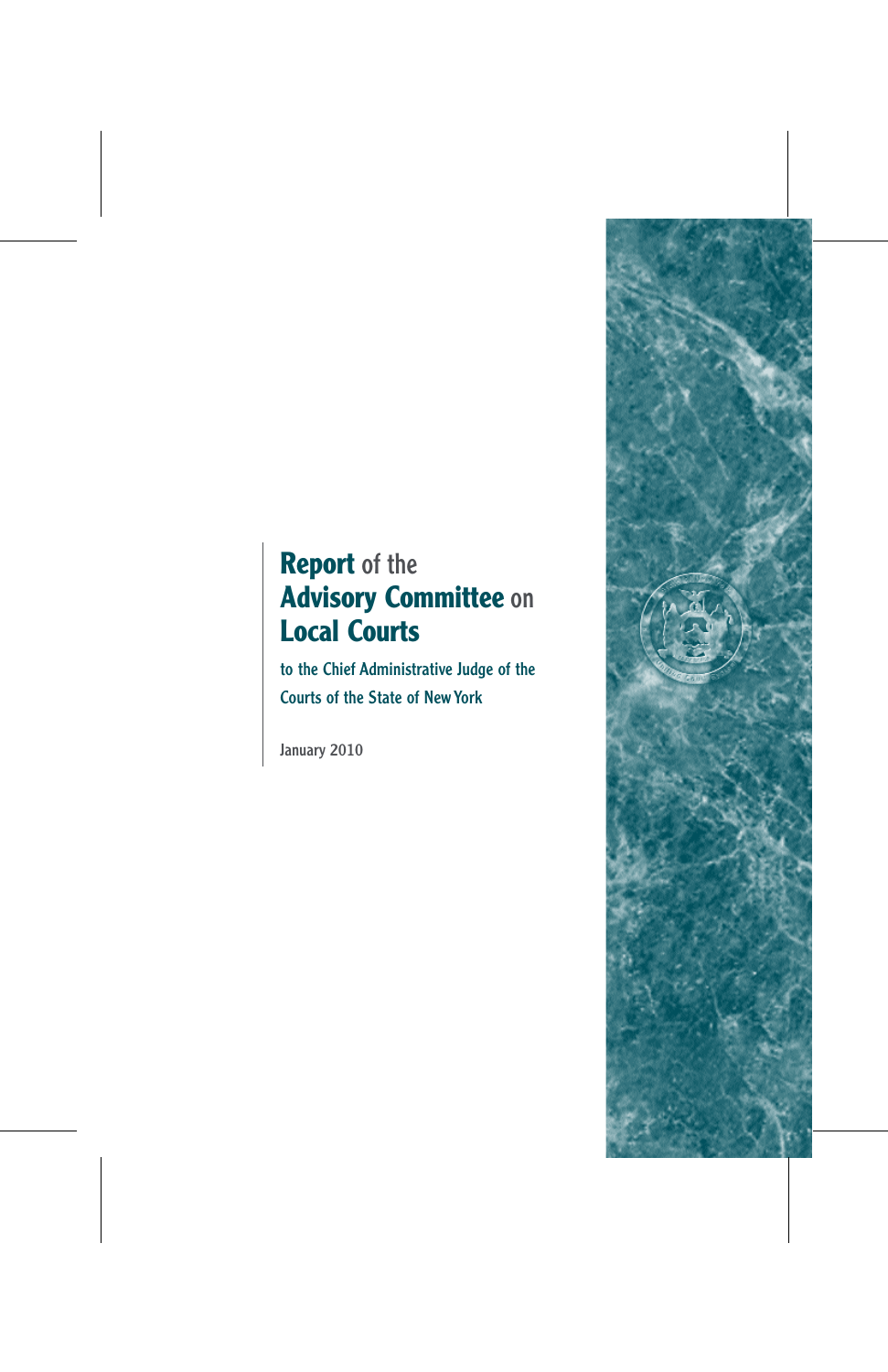## **TABLE OF CONTENTS**

| I. |     |                                                                                                                                     |
|----|-----|-------------------------------------------------------------------------------------------------------------------------------------|
| П. |     |                                                                                                                                     |
|    | 1.  | Medical Testimony in Motor Vehicle<br><b>No-Fault Insurance Actions</b>                                                             |
|    | 2.  | Pleading Credit Card Account Number<br>in Consumer Credit Actions                                                                   |
|    | 3.  | Authorize City Courts to Set Bail for all Felonies                                                                                  |
|    | 4.  | Authorize Remission of Bail in City Court                                                                                           |
|    | 5.  | Sealing of Court Record of Action<br>Dismissed upon Motion of Prosecutor                                                            |
|    | 6.  | Authorize Electronic Signature in Accusatory<br><b>Instruments and Supporting Depositions</b><br>(CPL 1.20, 100.20, 100.25, 100.30, |
|    | 7.  | Single Judge Trials in Certain Misdemeanor Cases                                                                                    |
|    | 8.  | Authorizing Judicial Hearing Officers to Hear and<br>Report on Motion to Vacate a Criminal Judgment or Sentence                     |
|    | 9.  | Probation for Endangering the Welfare of a Child                                                                                    |
|    | 10. | Fingerprinting of Defendant Charged with<br>Aggravated Unlicensed Operation of a<br>Motor Vehicle in the Second Degree              |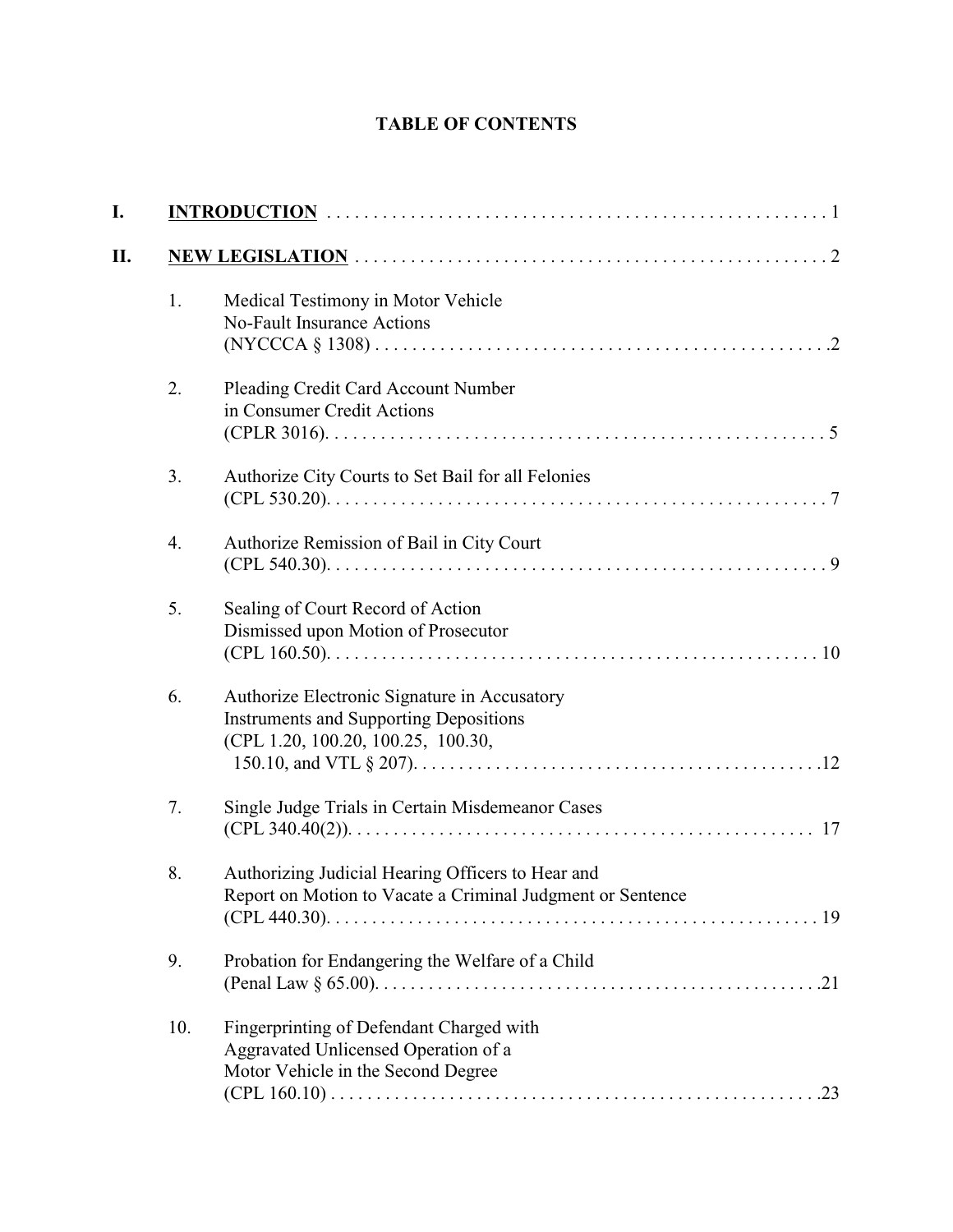|    | 11. | Fingerprinting of Defendant Charged with<br>Aggravated Unlicensed Operation of a<br>Motor Vehicle in the Third Degree |
|----|-----|-----------------------------------------------------------------------------------------------------------------------|
|    | 12. | Fingerprinting of Defendant Charged with<br>Driving Ability Impaired                                                  |
| Ш. |     |                                                                                                                       |
|    | 1.  | Entry of Civil Judgment for<br>Supplemental Sex Offender Victim Fee                                                   |
|    | 2.  | Issuance of an Arrest Warrant<br>Based Upon a Simplified Traffic Information                                          |
|    | 3.  | Sealing of Court Record of Person Convicted of a Violation                                                            |
|    | 4.  | Submission of Request for Supporting Deposition<br>Directly to Traffic Ticket-Issuing Agency                          |
|    | 5.  | Vacatur of Guilty Plea After Successful Completion of<br>Drug Court or Mental Health Court Treatment Program          |
|    | 6.  | Compelling Court Appearance and Compliance with<br>Penalty for Unlawful Possession of Alcoholic Beverage              |
|    | 7.  | Compelling Court Appearance and Payment of<br>Fine for Unlawful Possession of Marijuana                               |
|    | 8.  | Filing of Proof of Service in Landlord-Tenant Proceeding                                                              |
|    | 9.  | Unsealing Youthful Offender Case File                                                                                 |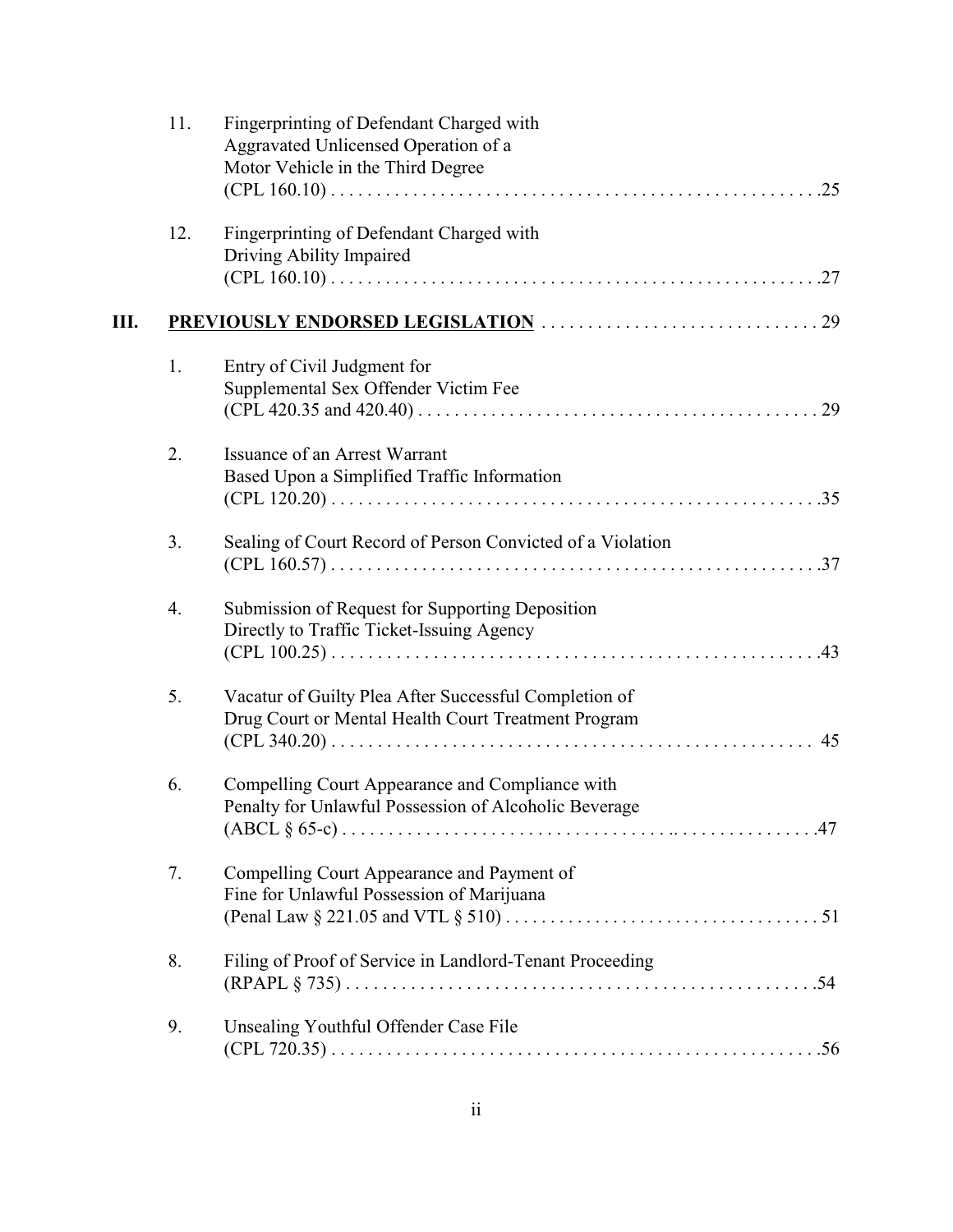| 10. | Dismissal of Default Judgment<br>Applications in New York City Civil Court                                                                                                                                 |
|-----|------------------------------------------------------------------------------------------------------------------------------------------------------------------------------------------------------------|
| 11. | Protecting Court Proceedings from being<br>Improperly Influenced by Public Protests and<br>Demonstrations Held In Vicinity of Courthouse                                                                   |
| 12. | Increasing Number of Commercial Small Claims that a<br>Single Applicant May File in a Month<br>(NYCCCA §§ 1803-A and 1809-A and 22 NYCRR § 208.41-a) 64                                                    |
| 13. | Authorizing a Corporation with an Office Anywhere in State to<br>Commence a Commercial Small Claims Proceeding in<br>New York City Civil Court<br>(NYCCCA §§ 1801-A and 1809-A and 22 NYCRR § 208.41-a) 70 |
| 14. | Mandatory Arbitration of No-Fault Insurance Claims                                                                                                                                                         |
| 15. | <b>Statewide Service of a Criminal Summons</b><br>(Constitution Art. VI, § 1, CPL 130.40,                                                                                                                  |
| 16. | Entry of Default Judgment for Certain Petty Offenses                                                                                                                                                       |
| 17. | Violation for Unauthorized Parking in<br>Handicapped Parking Area Access Aisle                                                                                                                             |
| 18. | Violation for False Vehicle Parking<br>Permit for Handicapped Persons                                                                                                                                      |
| 19. | Issuance of Transcript of Judgment<br>(NYCCCA § 1911, UDCA § 1911, UCCA § 1911,                                                                                                                            |
| 20. | Simplified Turnover Proceedings                                                                                                                                                                            |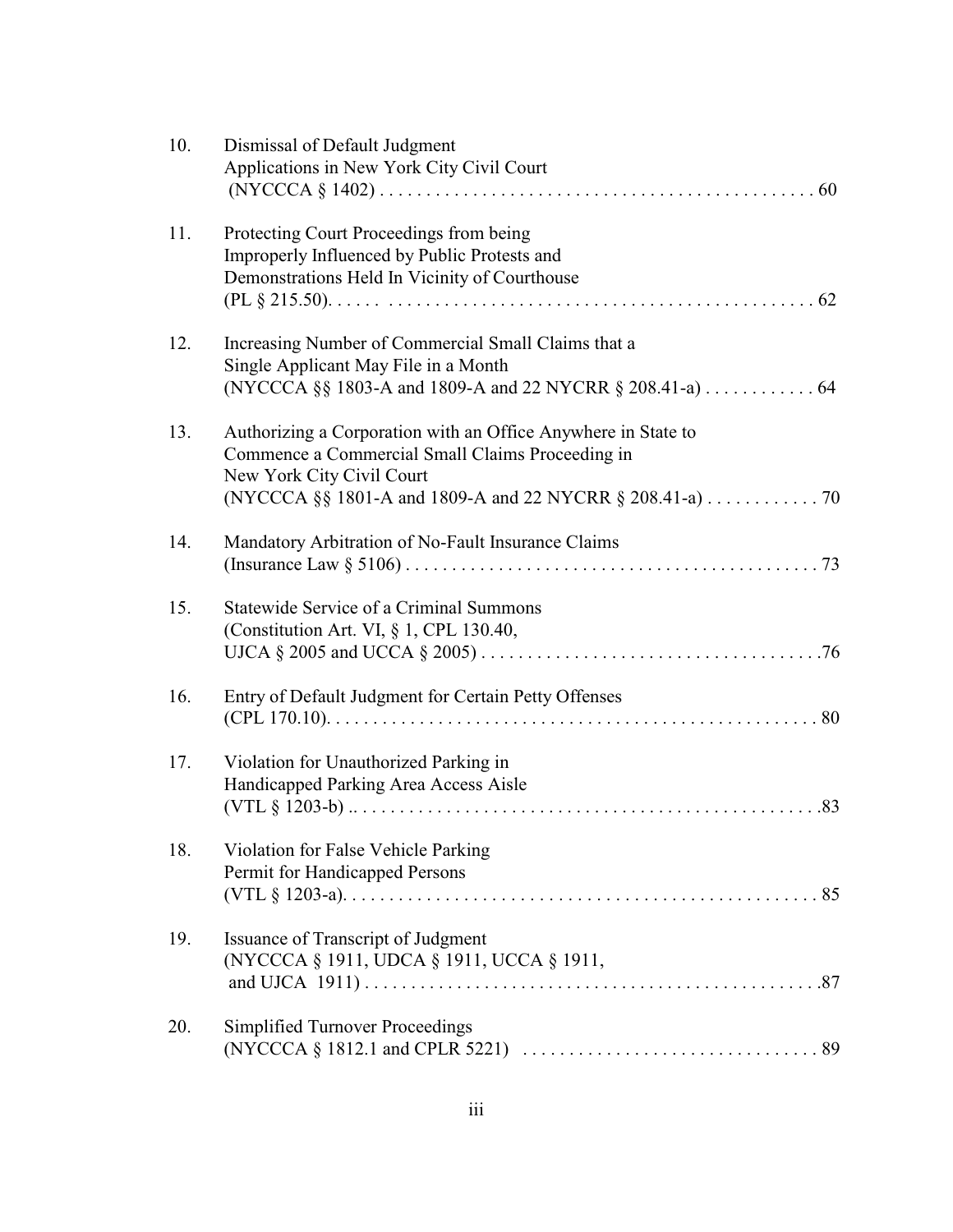|     | 21. | Venue of Enforcement Proceedings                                                                                                |
|-----|-----|---------------------------------------------------------------------------------------------------------------------------------|
|     | 22. | Increasing the Criminal Mischief Threshold Levels                                                                               |
|     | 23. | Permit Corporate Counterclaims in Small Claims Court<br>(NYCCCA § 1809, UDCA § 1809, UCCA § 1809, and UJCA § 1809) 108          |
|     | 24. | Notice of Commercial Small Claims Judgment<br>(NYCCCA § 1811-A, UDCA § 1811-A, and                                              |
|     | 25. | Removal of Certain Criminal Cases                                                                                               |
|     | 26. | Notice Required to Obtain a Default Judgment<br>for Failure to Answer an Accusatory Instrument<br>Charging a Traffic Infraction |
| IV. |     |                                                                                                                                 |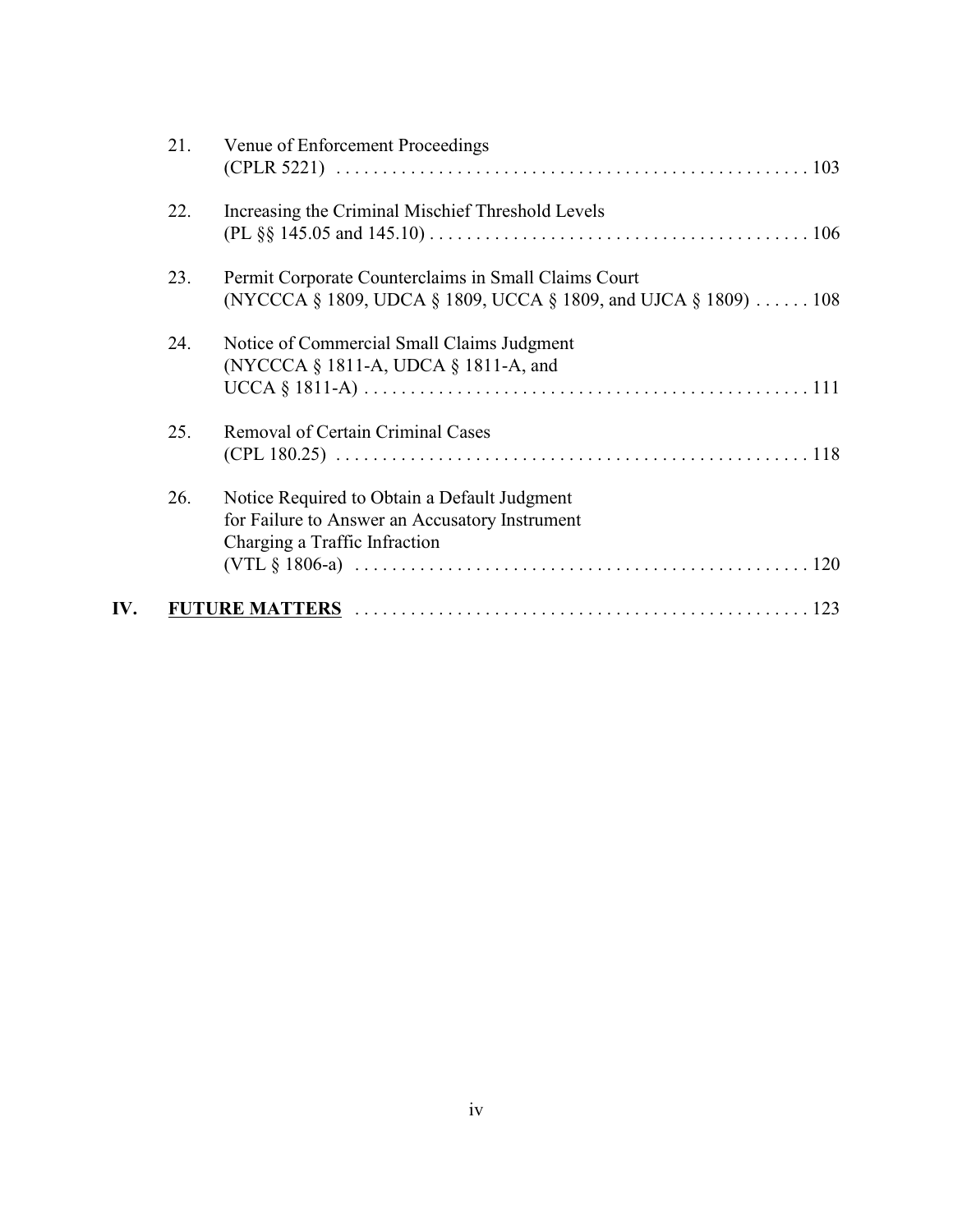## **I. INTRODUCTION**

The Local Courts Advisory Committee is one of the standing advisory committees established by the Chief Administrative Judge of the Courts pursuant to section 212(1)(q) of the Judiciary Law. The Committee advises the Chief Administrative Judge on all issues relating to the operations of the New York City Civil Court, New York City Criminal Court, District Courts, City Courts outside of New York City, and Town and Village Courts. The Committee also acts as liaison with the professional associations of the judges and clerks of these courts and coordinates its actions and recommendations with other advisory committees established by the Chief Administrative Judge. During 2009, the Committee was comprised of 18 members, all judges, clerks, or attorneys of the local Courts. As in the past, the Committee considered a wide range of issues, including practice and procedure, facilities, staffing and resources. The Committee also reviews and make recommendations with respect to existing court rules.

For 2010, the Committee recommends twelve new measures for inclusion in its legislative program, including measures affecting the New York City Civil Court Act, CPLR, Criminal Procedure Law, Penal Law, and the Vehicle and Traffic Law. These measures are based on the Committee's own studies, examination of decisional law, and suggestions received from the bench and bar, as well as members of the public.

The Committee welcomes comments and suggestions concerning issues that arise in the local courts. Any comments and suggestions may be addressed to:

> Hon. Joseph J. Cassata, Jr., Chair Tonawanda City Court City Hall 200 Niagara Street Tonawanda, New York 14150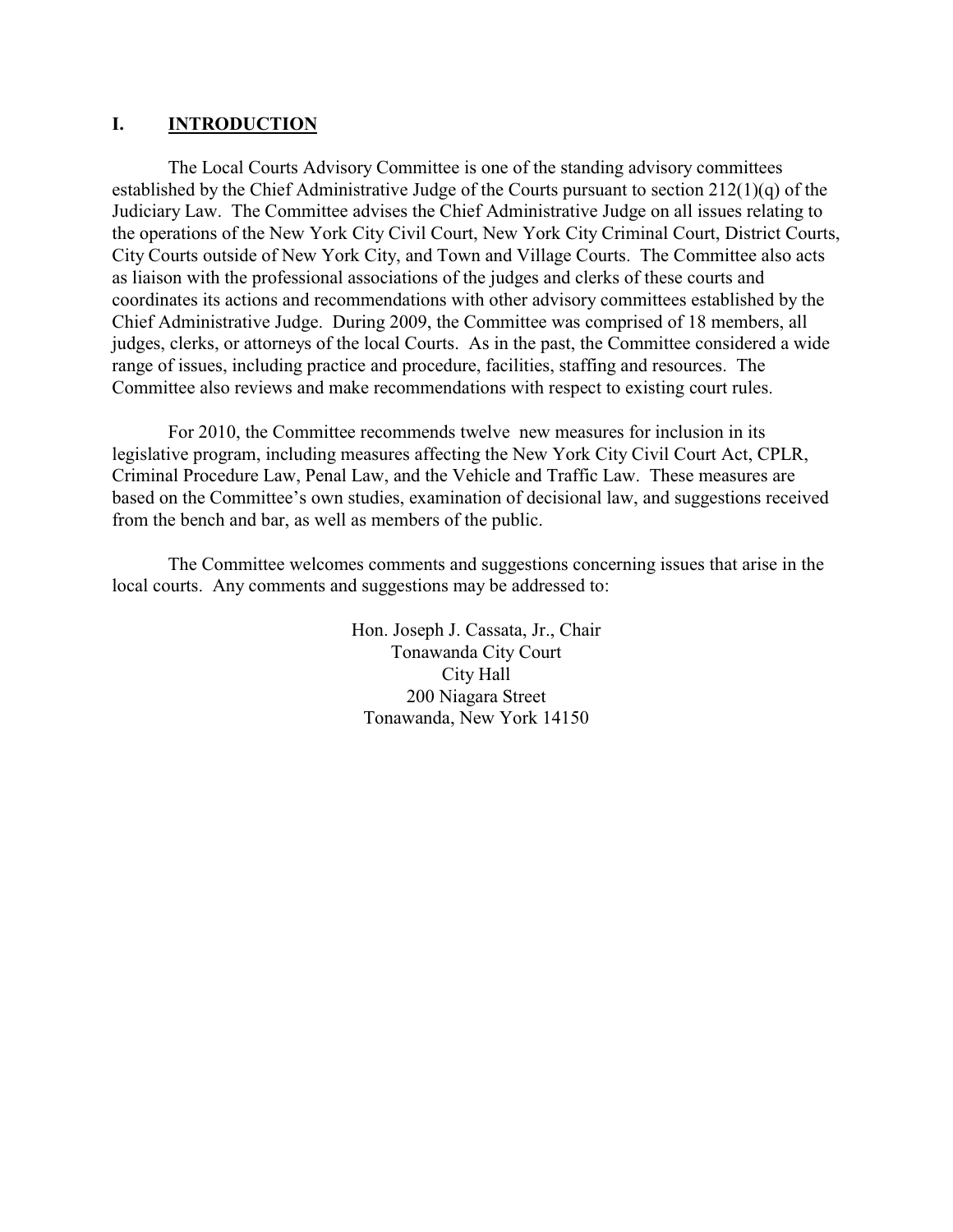## **II. NEW LEGISLATION**

## 1. Medical Testimony in Motor Vehicle No-Fault Insurance Actions (NYCCCA § 1308)

This measure establishes a new section 1308 of the New York City Civil Court Act to authorize the submission of a sworn statement of a party's medical expert in lieu of trial testimony on the issue of the necessity of medical treatment in motor vehicle no-fault insurance cases.

Under Article 56 of the Insurance Law, and the regulations promulgated pursuant to it, the injured beneficiary of a no-fault automobile insurance policy may bring a court action against an insurance company which fails to pay a claim for the cost of medical treatment of an injury sustained during a motor vehicle accident within 30 days of receipt of proof of the amount of the loss. In addition, the law authorizes an award to include interest of two percent per month on the amount of the claim as well as attorney's fees incurred in securing the award. See Insurance Law § 5106; 11 NYCRR §§ 65-4.5(s) and 65-4.6.

In order to prevail on such a claim, the claimant must establish (1) the existence of the insurance policy (2) standing to make the claim (3) proof that the claim was made, and (4) that the claim was not paid within 30 days of receipt of the claim. Mitchell S. Lustig & Jill Laskin Schatz, Summary Judgment Motions: Defending No-Fault Insurer, 235 N.Y. Law Journal 4, at 4 (October 26, 2005). Such claims are subject to the affirmative defense that competent medical evidence establishes that the medical treatment received by the claimant was not medically necessary. See, e.g., Prime Psychol. Serv. v. Progressive Cas. Ins. Co., 24 Misc.3d 1244(A), 2009 WL 2780152 (N.Y.C. Civ. Ct., 2009); Carothers v. Geico Indem. Co., 18 Misc.3d 1147(A), 2008 WL 650280 (N.Y.C. Civ. Ct., 2008); Citywide Soc. Work & Psy. Serv., P.L.L.C. v. Travelers Indem. Co., 3 Misc.3d 608 (N.Y.C. Civ. Ct., 2004).

For the year 2008, there were 219,000 no-fault filings in the New York City Civil Court, three-quarters of which involved the issue of medical necessity. Of these cases, 96 per cent were for claims of \$5,000 or less. The problem is that in medical necessity cases both sides retain the services of a medical professional to testify as their medical expert and end up incurring expert witness costs in excess of the amount at issue due to the numerous adjournments that a no-fault case typically undergoes because of the court's congested trial calendar. The medical affidavit enables the parties to preserve the testimony of their expert and present it at trial when it is eventually held and enables the court to receive medical testimony without having to sit through the expert's testimony. The acceptance of the medical affidavit is subject to the discretion of the court which may reject the affidavit and require the expert to appear in person and give testimony.

By allowing the parties to proffer the affidavit of the medical expert on the issue of medical necessity, the acceptance of which is subject to the discretion of the court, this measure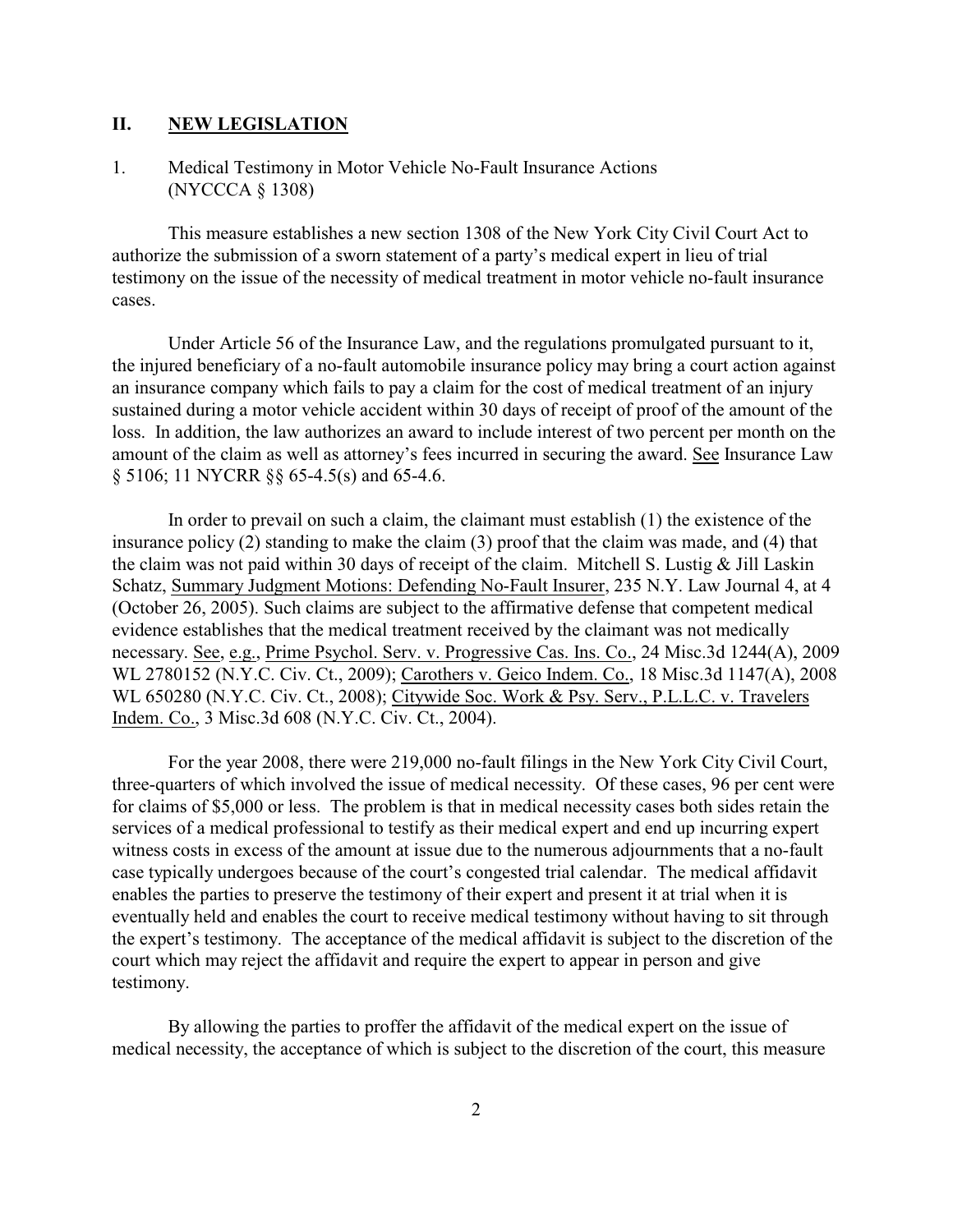will facilitate the expeditious adjudication on the merits of the no-fault cases, and thereby help to clear the civil court's trial calendar.

This measure has a sunset provision so that the efficacy of the proposed rule can be evaluated for continuation and possible expansion.

#### Proposal

AN ACT to amend the New York city civil court act, in relation to no-fault insurance claims

The People of the State of New York, represented in Senate and Assembly, do enact as follows:

Section 1. The New York city civil court act is amended by adding a new section 1308 to read as follows:

§ 1308. Medical proof in no-fault actions. Any party to an action for money, not in excess of five thousand dollars, exclusive of interest and costs and attorney fees, which seeks reimbursement for medical treatment pursuant to section 5106 of the insurance law may submit the sworn statement of a licensed medical professional on the issue of the necessity of the medical treatment. Such statement shall set forth the opinion of the medical professional and the material facts upon which that opinion is based. A copy of the sworn statement shall be furnished to all parties no later than the time the statement is submitted to the court. The sworn statement shall by accepted by the court in lieu of testimony by the medical professional unless, after the submission of the sworn statement, the court directs that the medical professional appear and testify in person.

§ 2. This act shall take effect on the first day of January next succeeding the date on which it shall have become law and shall apply to all actions and proceedings commenced on or

3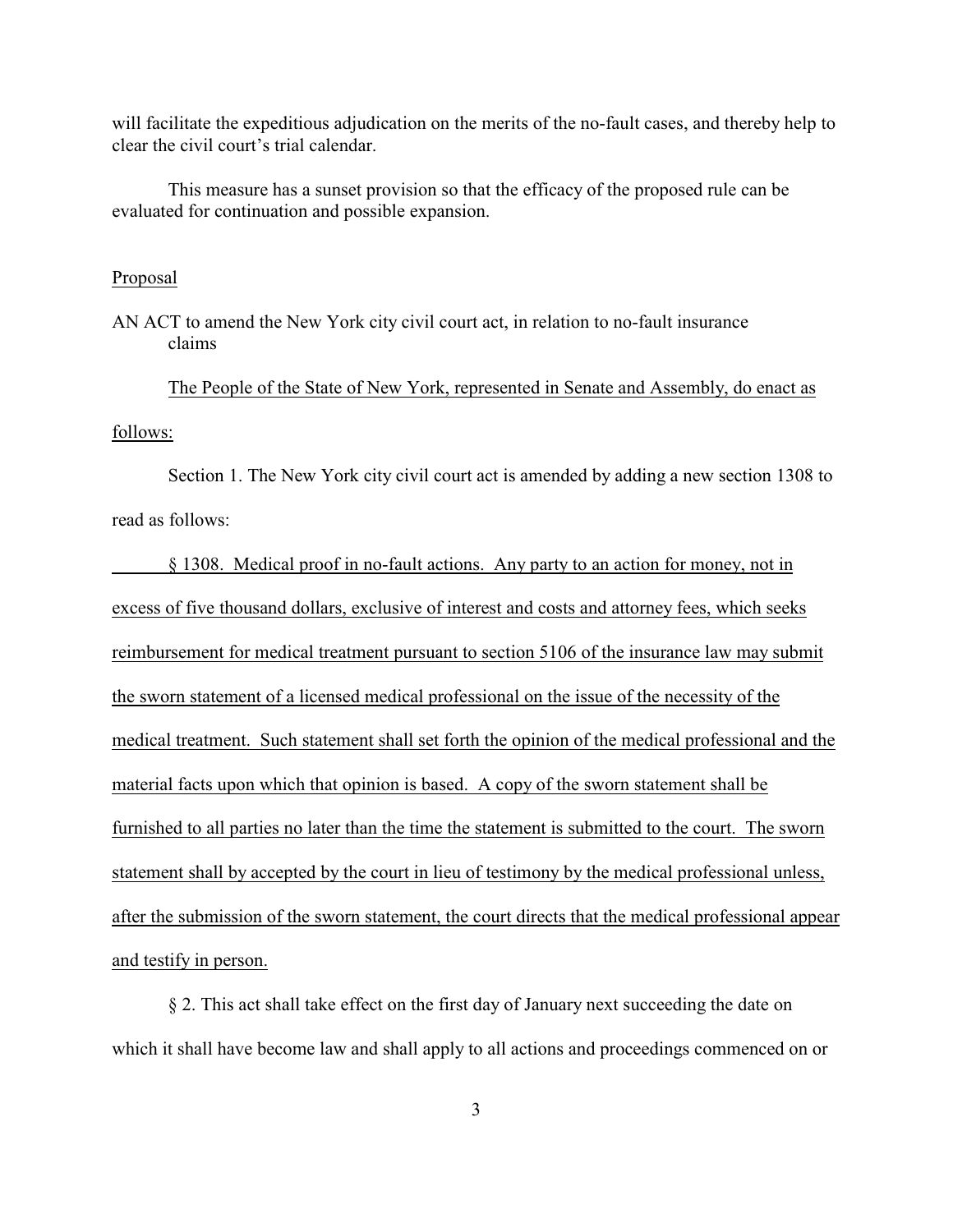after such effective date. This act shall expire December 31, 2016.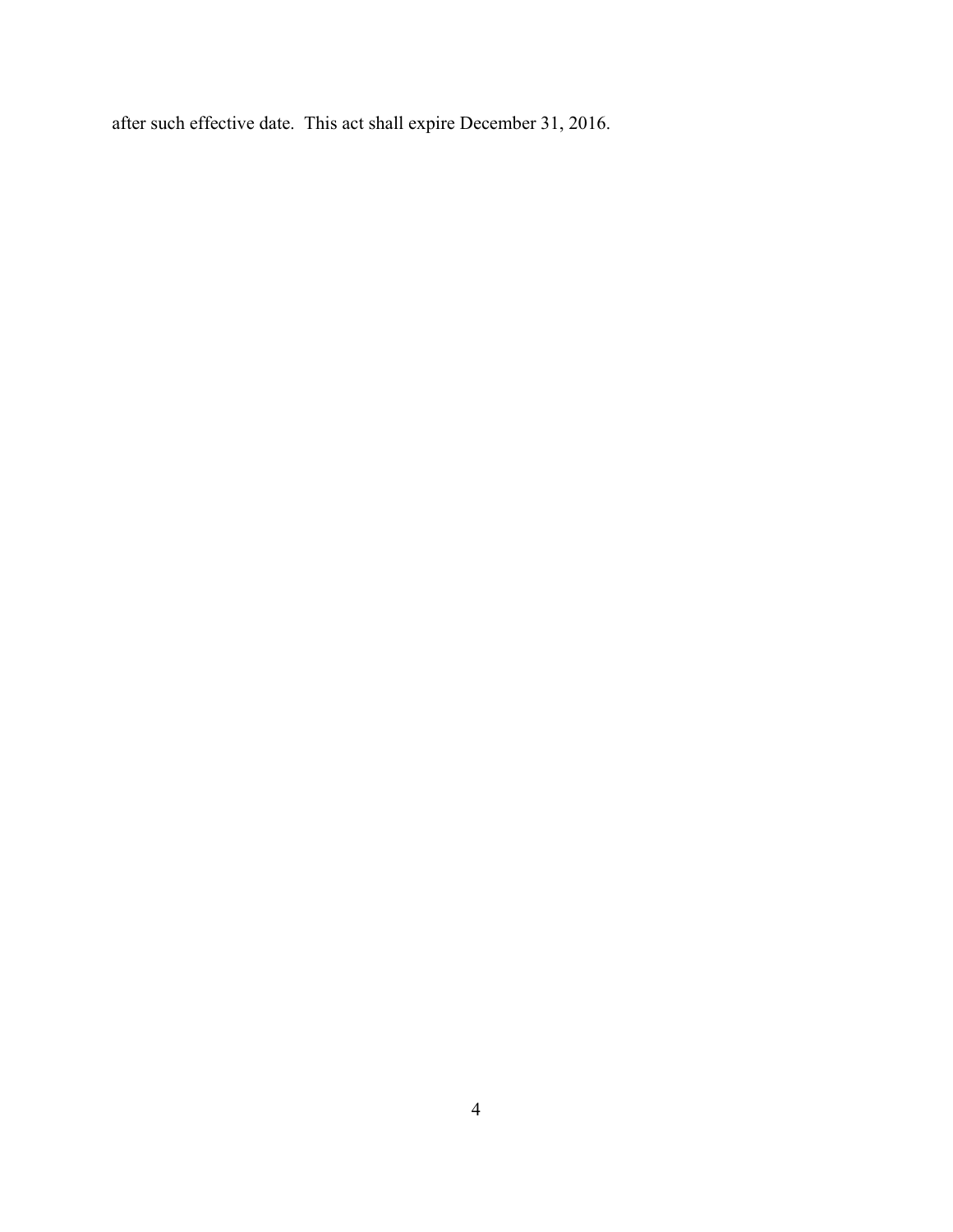2. Pleading Credit Card Account Number in Consumer Credit Actions (CPLR 3016)

This measure amends CPLR 3016 to require that a complaint in an action arising out of a consumer credit transaction plead the last four digits of the account number of the credit card used to incur the consumer debt at issue in the action.

An action arising out of a consumer credit transaction concerns a "a transaction wherein credit is extended to an individual and the money, property, or service which is the subject of the transaction is primarily for personal, family, or household purposes." CPLR 105(f).

Where the action arising out of a consumer credit transaction involves a credit card, resolution of the dispute and satisfaction of the outstanding debt raises the issue of closure. Because credit card debt is sold to third parties and commonly to several debt collectors serially, it is often impossible for a debtor to identify if the debt is valid or who the original creditor is. It is, therefore, not uncommon to find a debtor being sued by different debt collectors for the same debt. In addition, credit card numbers are changed by the original creditor or debt purchaser so that it appears that there may be more than one credit card issued to the debtor. As a result, a debtor who pays off a claim against the original card number will often find that he or she has a "second" card that needs to be paid.

 By requiring that the last four digits of the account number of the original credit card be pled in the complaint, the consumer-debtor would be able to verify the obligation and have proof of payment when the debt is satisfied. Moreover, by having part of the account number in the complaint, the court can insist that any stipulation of settlement of the action contain that information and prevent creditors from suing on the same debt twice. This measure restricts the use of the credit account number to the last four digits in order provide enough information to obtain closure but not so much information as to make the consumer-debtor vulnerable to identity theft.

#### Proposal

AN ACT to amend the civil practice law and rules, in relation to consumer credit actions

## The People of the State of New York, represented in Senate and Assembly, do enact as

#### follows:

Section 1. Rule 3016 of the civil practice law and rules is amended by adding a new

## subdivision (i) to read as follows:

(i) Consumer credit transaction. In an action arising out of a consumer credit transaction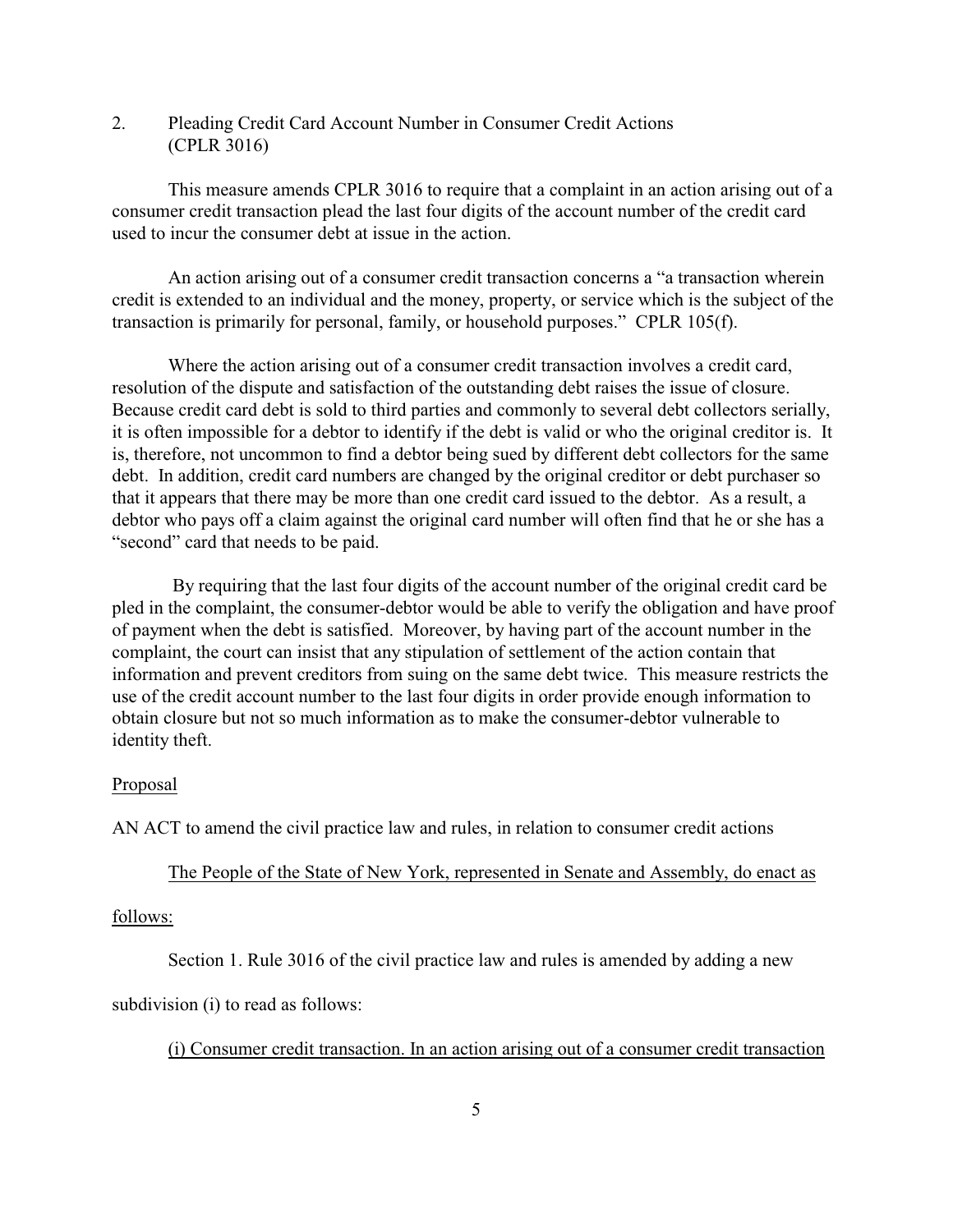where a purchaser, borrower, or debtor is a defendant and the credit obligation being sued upon was incurred using a credit card, the complaint shall state the last four digits of the number assigned to the credit card. For the purposes of this provision, "credit card" means and includes any credit card, credit plate, charge plate, courtesy card, or other identification card or device issued by a person to another person which may be used to obtain a cash advance or a loan or credit or to purchase or lease property or services on the credit of the issuer or of the holder.

§ 2. This act shall take effect on the first day of January next succeeding the date on which it shall have become law and shall apply to all actions and proceedings commenced on or after such effective date.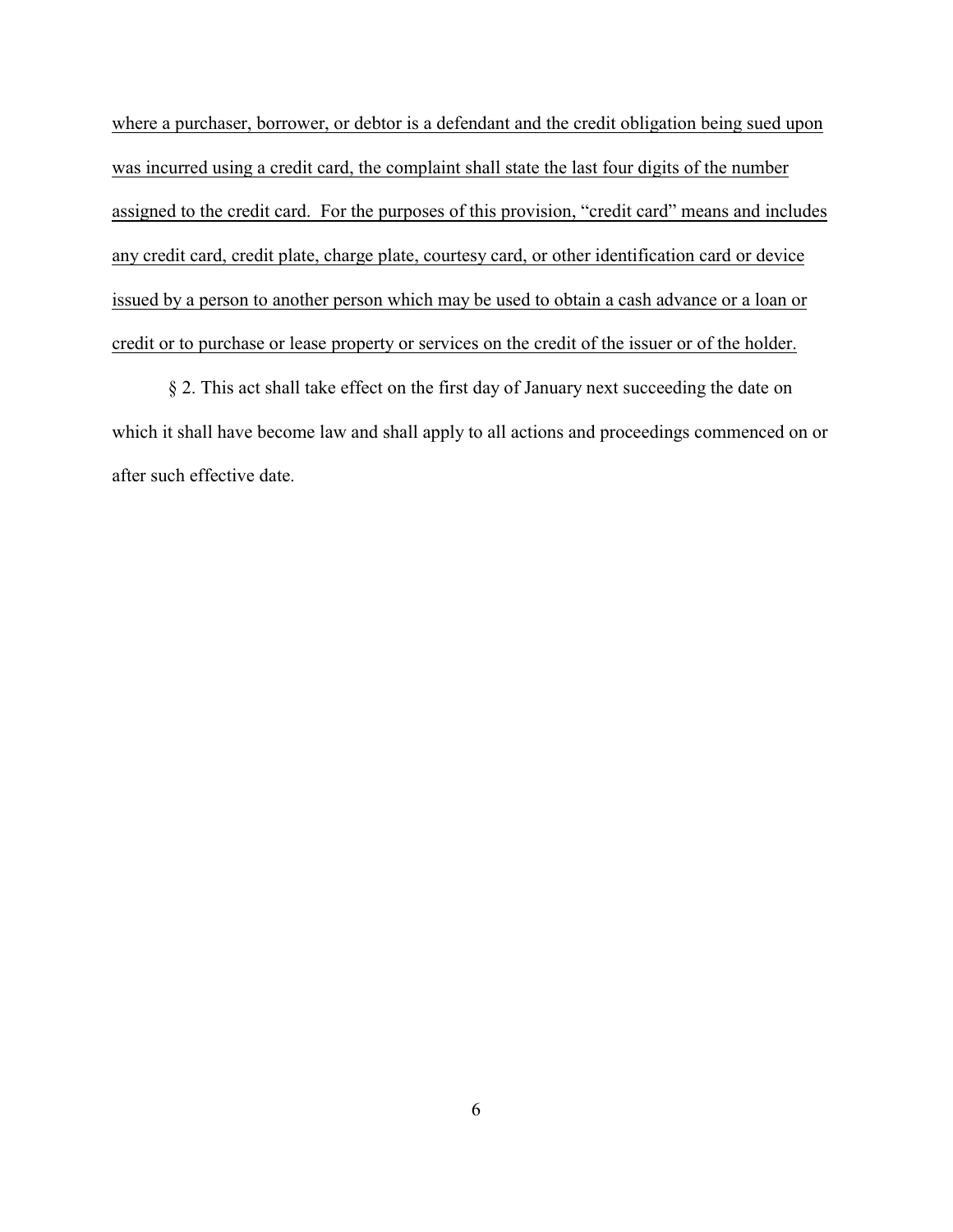3. Authorize City Courts to Set Bail for all Felonies (CPL 530.20)

This measure amends section 530.20 of the Criminal Procedure Law to authorize the city courts to set bail when a defendant is charged with any felony.

Under CPL 530.20(2), when a defendant is charged by a felony complaint with a felony, a local criminal court may order recognizance or bail, subject to the following restriction, specifically, a city, town and village court may not order recognizance or bail when the defendant is either charged with a class A felony or if the defendant has two previous felony convictions. The other local criminal courts not expressly identified by this provision -- the New York City criminal court and the Nassau County and Suffolk County district courts -- have the authority to order recognizance or set bail without these limitations.

There is no reason for excluding the city court from exercising this authority. Like the New York City criminal court and the district courts, city courts have access to information, such as the state criminal history database, that would enable a city court to make an informed and reasoned decision about the propriety of releasing a defendant on his or her own recognizance or on bail after reviewing the defendant's criminal history or prior arrest record.

By authorizing the city court to order recognizance or bail when the defendant is charged with or convicted of any felony, this measure would ensure that the arraignment in the city court would be totally dispositive on the issue of bail on the pending felony charge and would eliminate the need for counsel for the defendant to make an application for bail in the county court.

## Proposal

AN ACT to amend the criminal procedure law, in relation to authority of the city courts to order recognizance or bail for all felonies

#### The People of the State of New York, represented in Senate and Assembly, do enact as

#### follows:

Section 1. Paragraph (a) of subdivision 2 of section 530.20 of the criminal procedure law

is amended to read as follows:

(a) A [city court, a] town court or a village court may not order recognizance or bail when

(i) the defendant is charged with a class A felony, or (ii) it appears that the defendant has two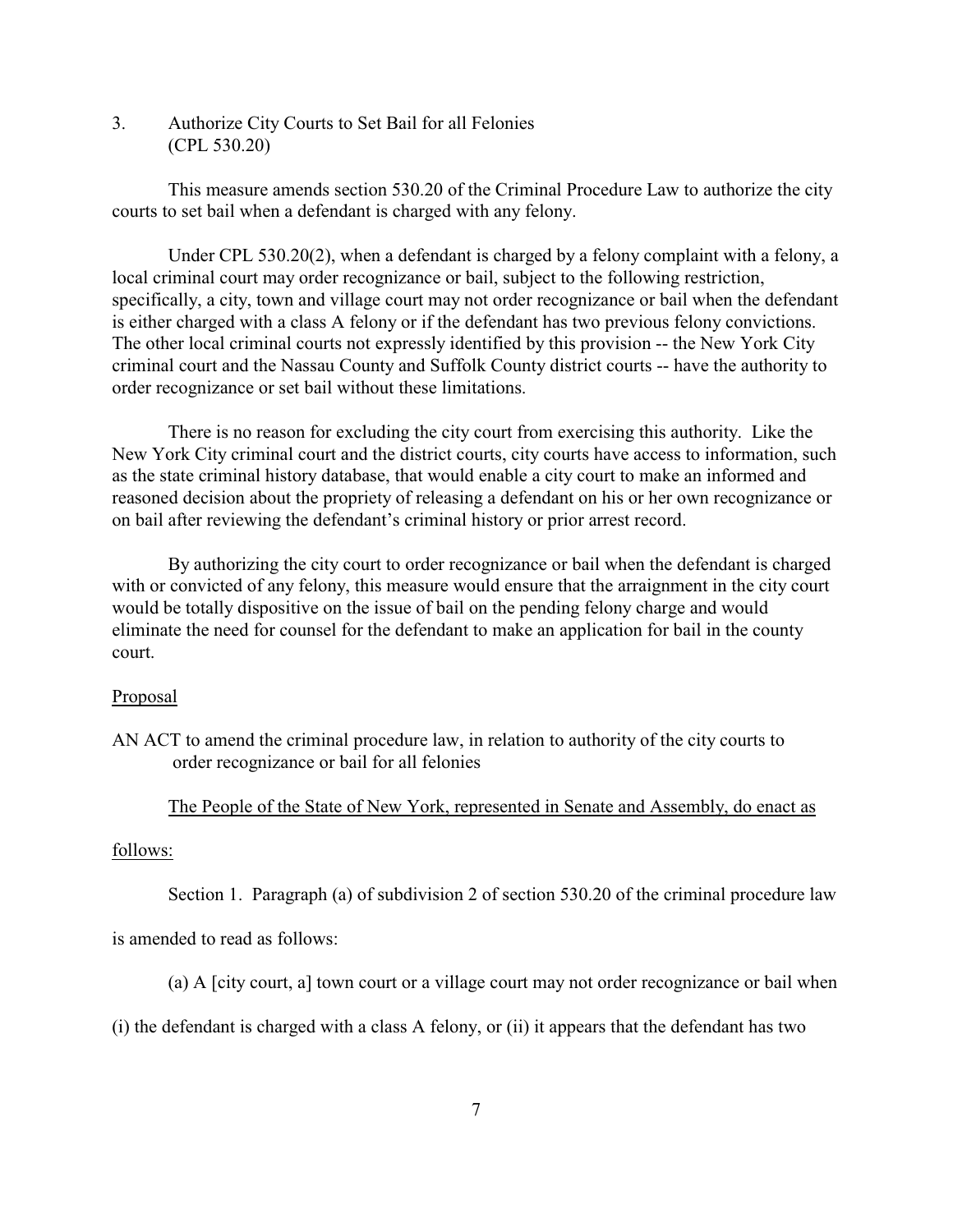previous felony convictions;

§ 2. This act shall take effect immediately.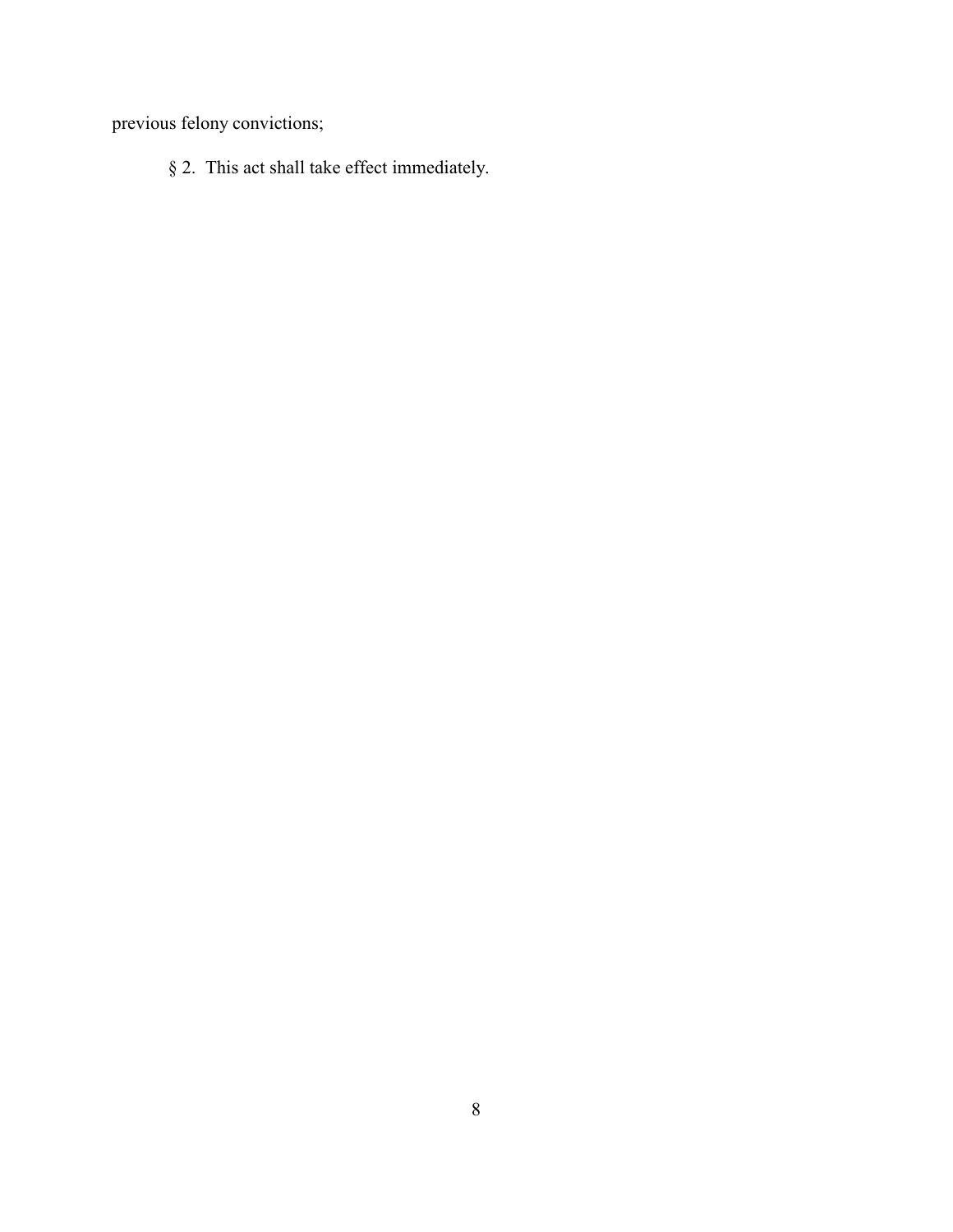4. Authorize Remission of Bail in City Court (CPL 540.30)

This measure amends section 540.30 of the Criminal Procedure Law to authorize the city courts to remit bail forfeitures.

CPL 540.10 provides that a criminal court may forfeit the bail posted by a defendant where the defendant fails to appear in court without sufficient cause. CPL 540.10(1) and (2). Currently, once forfeiture has occurred in a local criminal court, the only way to retrieve the bail is to make an application to a superior court, except that, when bail is forfeited by a District Court, an application for remission may be made to that court. CPL 540.30(b).

There is no reason to limit that exception to the district court and require a city court defendant to go the Supreme Court to obtain a order directing the remission of the bail. Since the information necessary to decide a remission application is usually contained in the City Court records, that court is generally best suited to determine such an application. This measure would also relieve the superior courts of the burden of deciding applications involving generally small amounts of forfeited bail.

#### Proposal

AN ACT to amend the criminal procedure law, in relation to the remission of bail by city courts

The People of the State of New York, represented in Senate and Assembly, do enact as

#### follows:

Section 1. Paragraph (b) of subdivision 1 of section 540.30 of the criminal procedure

law, as amended by chapter 248 of the laws of 1980, is amended to read as follows:

(b) If the forfeiture has been ordered by a local criminal court, the application must be

made to a superior court in the county, except that if the local criminal court which ordered the

forfeiture was a district or city court, the application may alternatively be made to that district or

city court.

§ 2. This act shall take effect immediately.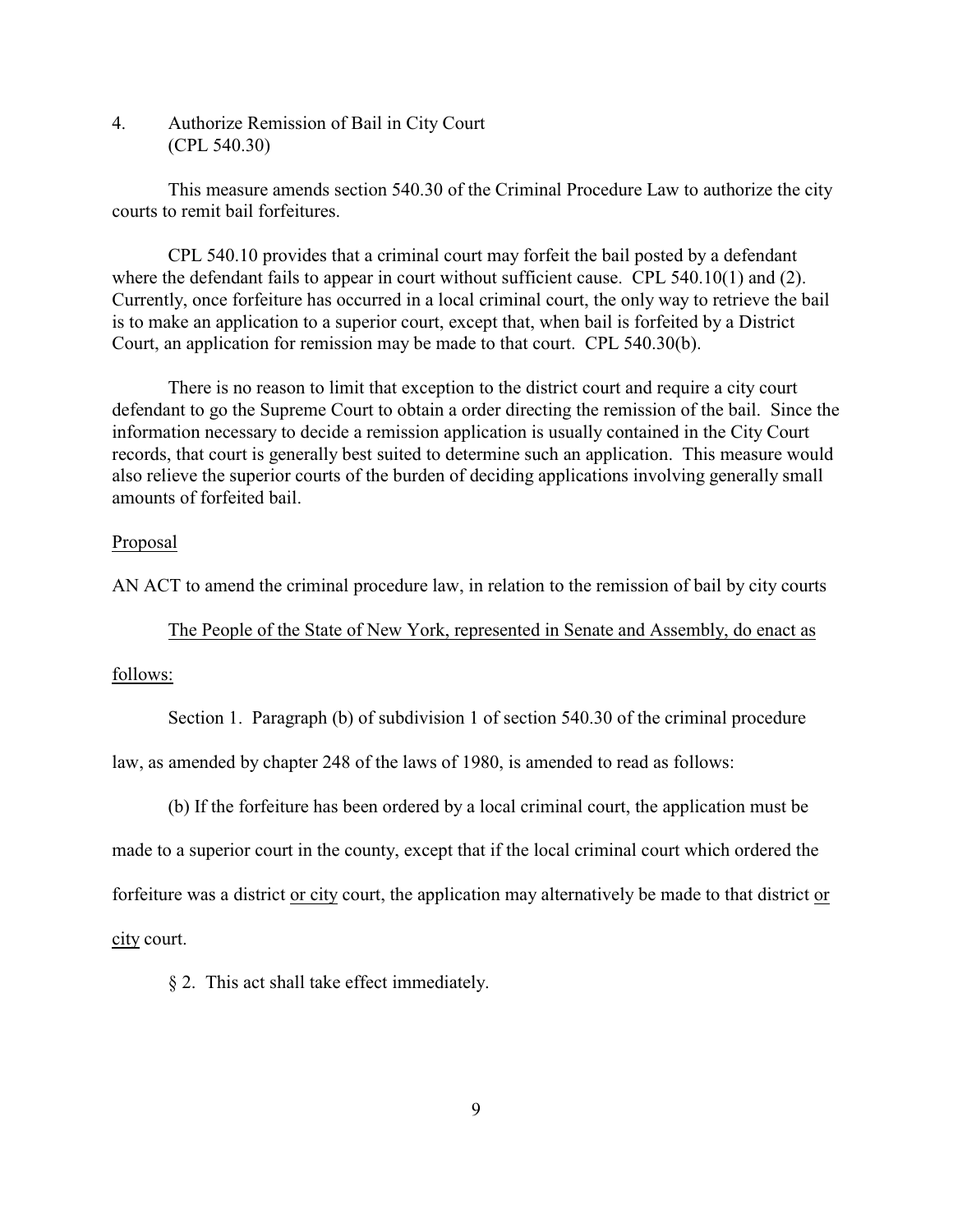5. Sealing of Court Record of Action Dismissed upon Motion of Prosecutor (CPL 160.50)

This measure amends section 160.50 of the Criminal Procedure Law to authorize the sealing of the court records in a criminal action or proceeding in the event that the charges are dismissed upon motion by the prosecutor.

Currently, section 160.50 of the Criminal Procedure Law authorizes the court to seal the records of a criminal action or proceeding which has terminated in favor of the defendant. The purpose of the sealing rule is to ensure that the person charged with, but not convicted of, a criminal offense is free of the stigma of having been the subject of the charge. The records subject to this provision consist of all official records and papers, including judgments and orders of a court, but not including published court decisions or opinions or records and briefs on appeal, relating to the arrest or prosecution, including all duplicates and copies thereof, on file with the Division of Criminal Justice Services, any court, police agency, or prosecutor's office must be sealed. CPL 160.50(1). Subdivision three of this provision sets forth the specific circumstances under which an action or proceeding will be considered terminated in favor of the defendant. See CPL 160.50(3). This class of dispositions which qualify for such treatment include acquittal and various specified dismissals and vacaturs. Id.

Prosecutors have the discretion not to proceed with a criminal action or proceeding. See People v. Thomas, 4 Misc.3d 57, 59 (Sup. Ct., App. Term 2004), aff'd 4 N.Y.3d 143 (2005). Despite the broad class of dispositions covered by section 160.50, however, it does not expressly authorize the sealing of court records when the prosecutor moves to dismiss the entire accusatory instrument or when the prosecutor elects not to prosecute after the accusatory instrument has been filed but prior to the arraignment. There is no reason to exclude the records associated with this class of dispositions from the sealing rule established by section 160.50 and this measure would provide that express authorization for inclusion.

By authorizing the sealing of court records upon the prosecutor's motion to dismiss or election not to proceed, this measure would extend the protections of section 160.50 to a person whose criminal case is terminated in his or her favor under these circumstances.

## Proposal

AN ACT to amend the criminal procedure law, in relation to sealing of a court record upon dismissal of a criminal action upon motion of the prosecutor

## The People of the State of New York, represented in Senate and Assembly, do enact as

#### follows: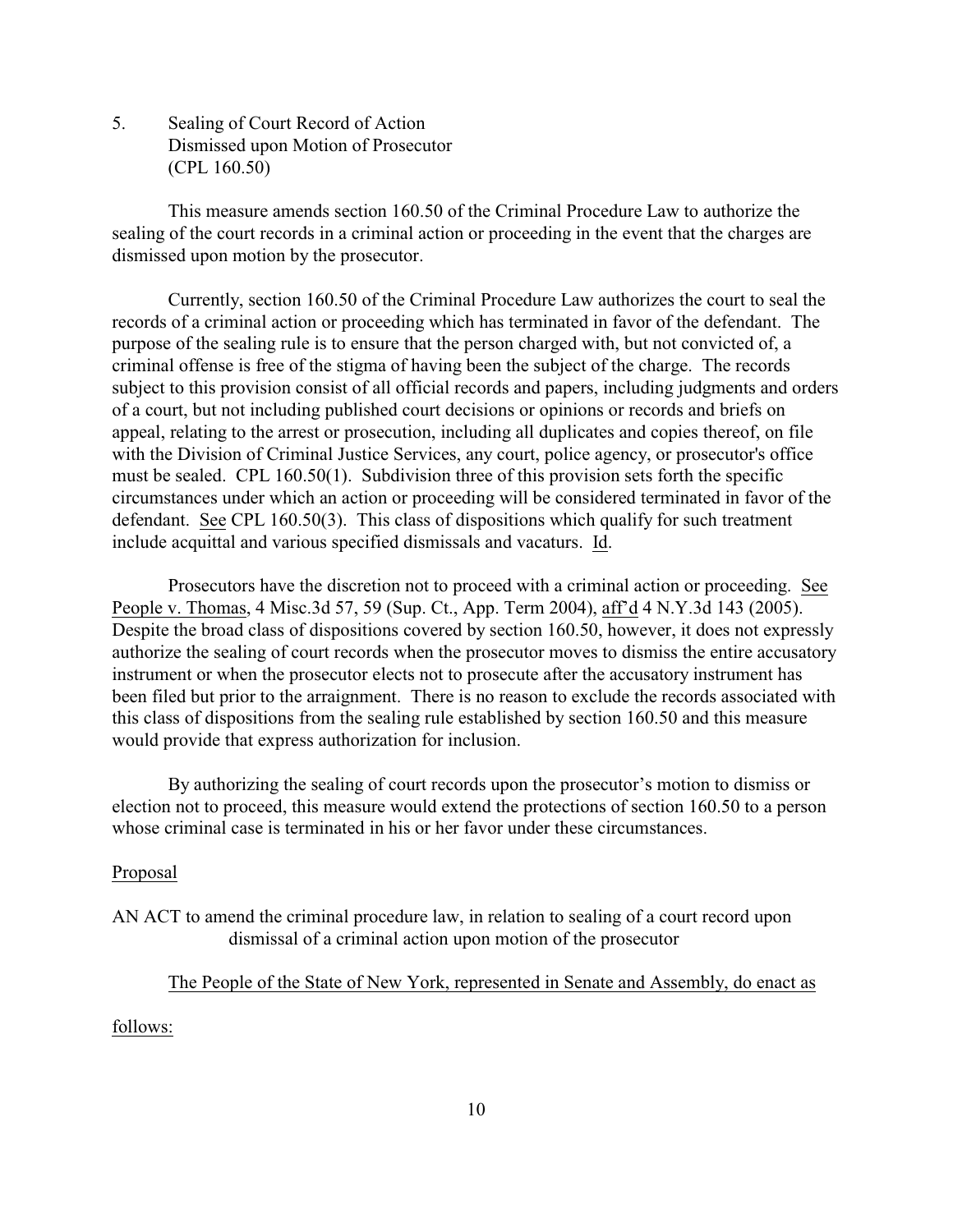Section 1. Paragraph (b) of subdivision 3 of section 160.50 of the criminal procedure law, as amended by chapter 518 of the laws of 2004, is amended to read as follows:

(b) an order to dismiss the entire accusatory instrument against such person pursuant to section 170.30, 170.50, 170.55, 170.56, 180.70, 210.20, 210.46 or 210.47 of this chapter or on the motion of the appropriate prosecutor was entered or deemed entered, or an order terminating the prosecution against such person was entered pursuant to section 180.85 of this chapter, and the people have not appealed from such order or the determination of an appeal or appeals by the people from such order has been against the people; or

§ 3. Paragraph (i) of subdivision 3 of section 160.50 of the criminal procedure law is amended to read as follows:

(i) prior to the filing of an accusatory instrument in a local criminal court against such person or after the filing of the accusatory instrument but prior to an arraignment, the prosecutor elects not to prosecute such person. In such event, the prosecutor shall serve a certification of such disposition upon the division of criminal justice services and upon the appropriate police department or law enforcement agency which, upon receipt thereof, shall comply with the provisions of paragraphs (a), (b), (c) and (d) of subdivision one of this section in the same manner as is required thereunder with respect to an order of a court entered pursuant to said subdivision one.

§ 4. This act shall take effect immediately.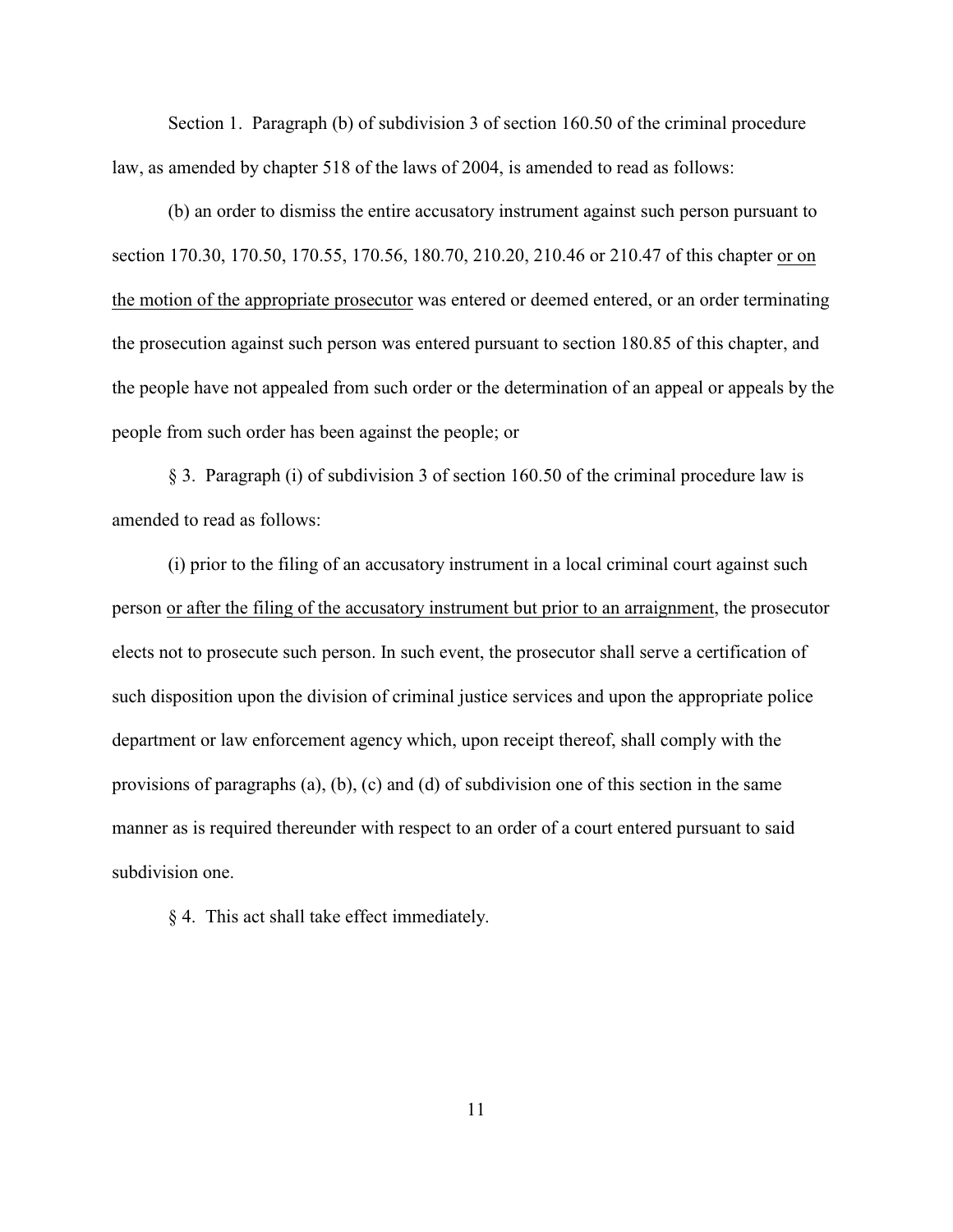6. Authorize Electronic Signature in Accusatory Instruments and Supporting Depositions (CPL 1.20, 100.20, 100.25, 100.30, 150.10, and VTL § 207)

This measure amends various sections of the Criminal Procedure Law and the Vehicle and Traffic Law to authorize the use of electronic signatures in criminal proceedings.

Police agencies throughout the state are currently issuing simplified traffic informations and supporting depositions which are "signed" with a digitally stored signature. The Electronic Signatures and Records Act, State Technology Law (§§ 301-309 ("ESRA")), the purpose of which is "to support and encourage electronic commerce and electronic government" (see L. 1999, c. 314, § 1), expressly authorizes the use of electronic signatures and records in lieu of handwritten signatures and paper documents and sets forth the rules for their creation, protection, use, and authentication. Under ESRA, the electronic records and the electronic signatures, which execute those government records, have all the force and effect of non-electronic records and the non-electronic signatures that may be affixed to them. State Technology Law §§ 304 and 305.

The problem is that although ESRA expressly makes those electronic government records and related signatures admissible in any court where provisions of the CPLR -- such as those governing the admissibility of business records -- are applicable, this standard is inadequate for ensuring that electronic signatures are placed on the electronic version of legal instruments used in criminal court proceedings, such as simplified informations and supporting depositions, in a manner that complies with due process. See People v. Rose, 11 Misc.3d 200 (2005).

This measure seeks to comply with due process by creating a definition of an electronic signature that provides that in addition to being an electronic or digital signal assigned to and under the sole control of a specific person, the use of the electronic signature will be deemed to express the electronic signer's intent to execute the instrument with the same force and effect as a signature made by hand for the purpose of authenticating or verifying the contents of the instrument with which it is associated. This measure also amends provisions of the Criminal Procedure Law and Vehicle and Traffic Law to expressly authorize the use of an electronic signature in an accusatory instrument and a supporting deposition.

By authorizing the issuance of simplified traffic informations and supporting depositions using electronic signatures, this measure will ensure the success of electronic ticketing.

#### Proposal

AN ACT to amend the criminal procedure law and vehicle and traffic law, in relation to the use of electronic signatures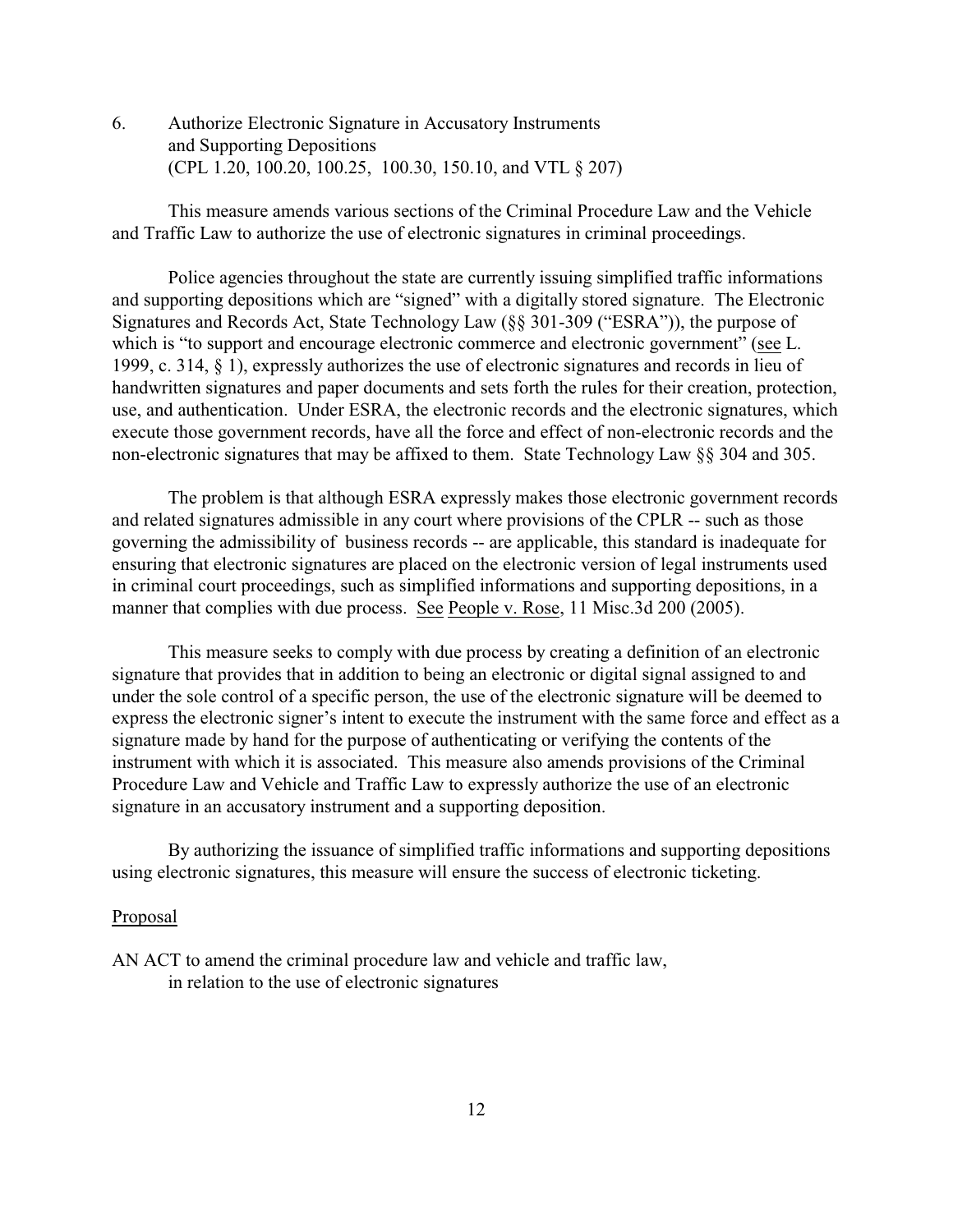The People of the State of New York, represented in Senate and Assembly, do enact as follows:

 $\frac{1}{8}$  1. Section 1.20 of the criminal procedure law is amended by adding a new subdivision 44 to read as follows:

44."Electronic signature" means a handwritten signature which is stored digitally as a digital or electronic symbol, which is attached to or logically associated with an electronic record which has been completed except for the addition of such electronic signature and which was executed or adopted by a person with the intent to sign the record and which must be unique to the person using it, capable of verification, under the sole control of the person using it, attached to or associated with data in such a manner that authenticates the attachment of the signature to particular data and the integrity of the data transmitted, and intended by the party using it to have the same force and effect as the use of a signature affixed by hand.

§ 2. Subdivision 1 of section 1.20 of the criminal procedure law, as amended by chapter 209 of the laws of 1990, is amended to read as follows:

1. "Accusatory instrument" means an indictment, an indictment ordered reduced pursuant to subdivision one-a of section 210.20 of this chapter, an information, a simplified information, a prosecutor's information, a superior court information, a misdemeanor complaint or a felony complaint. Every accusatory instrument, regardless of the person designated therein as accuser, constitutes an accusation on behalf of the state as plaintiff and must be entitled "the people of the state of New York" against a designated person, known as the defendant. An accusatory instrument may be signed with either a handwritten signature or an electronic signature as defined in section subdivision forty-four of this section.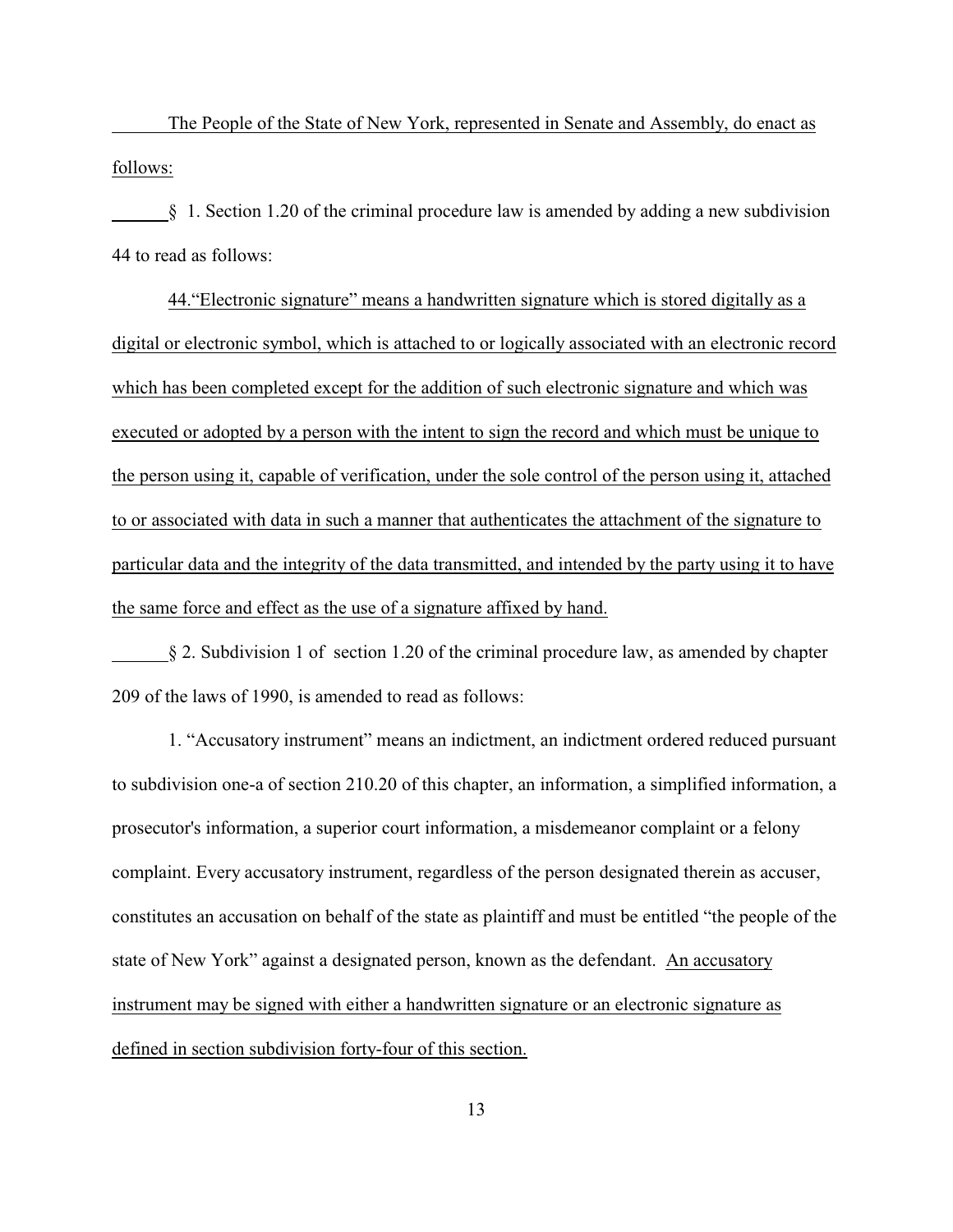§ 3. Section 100.20 of the criminal procedure law, as amended by chapter 661 of the laws of 1972, is amended to read as follows:

§ 100.20. Supporting deposition; definition, form and content. A supporting deposition is a written instrument accompanying or filed in connection with an information, a simplified information, a misdemeanor complaint or a felony complaint, subscribed and verified by a person other than the complainant of such accusatory instrument, and containing factual allegations of an evidentiary character, based either upon personal knowledge or upon information and belief, which supplement those of the accusatory instrument and support or tend to support the charge or charges contained therein. A supporting deposition may be signed with either a handwritten signature or an electronic signature as defined in subdivision forty-four of section 1.20 of this chapter.

§ 4. Subdivision 1 of section 100.25 of the criminal procedure law, as amended by chapter 707 of the laws of 1974, is amended to read as follows:

1. A simplified information must be substantially in the form prescribed by the commissioner of motor vehicles, the commissioner of parks and recreation, or the commissioner of environmental conservation, as the case may be. The simplified information may be signed with either a handwritten signature or an electronic signature as defined in subdivision forty-four of section 1.20 of this chapter.

§ 5. Section 100.30 of the criminal procedure law is amended by adding a new subdivision 3 to read as follows:

3. The signature accompanying a verification specified in subdivision one may be signed with either a handwritten signature or an electronic signature as prescribed in subdivision forty-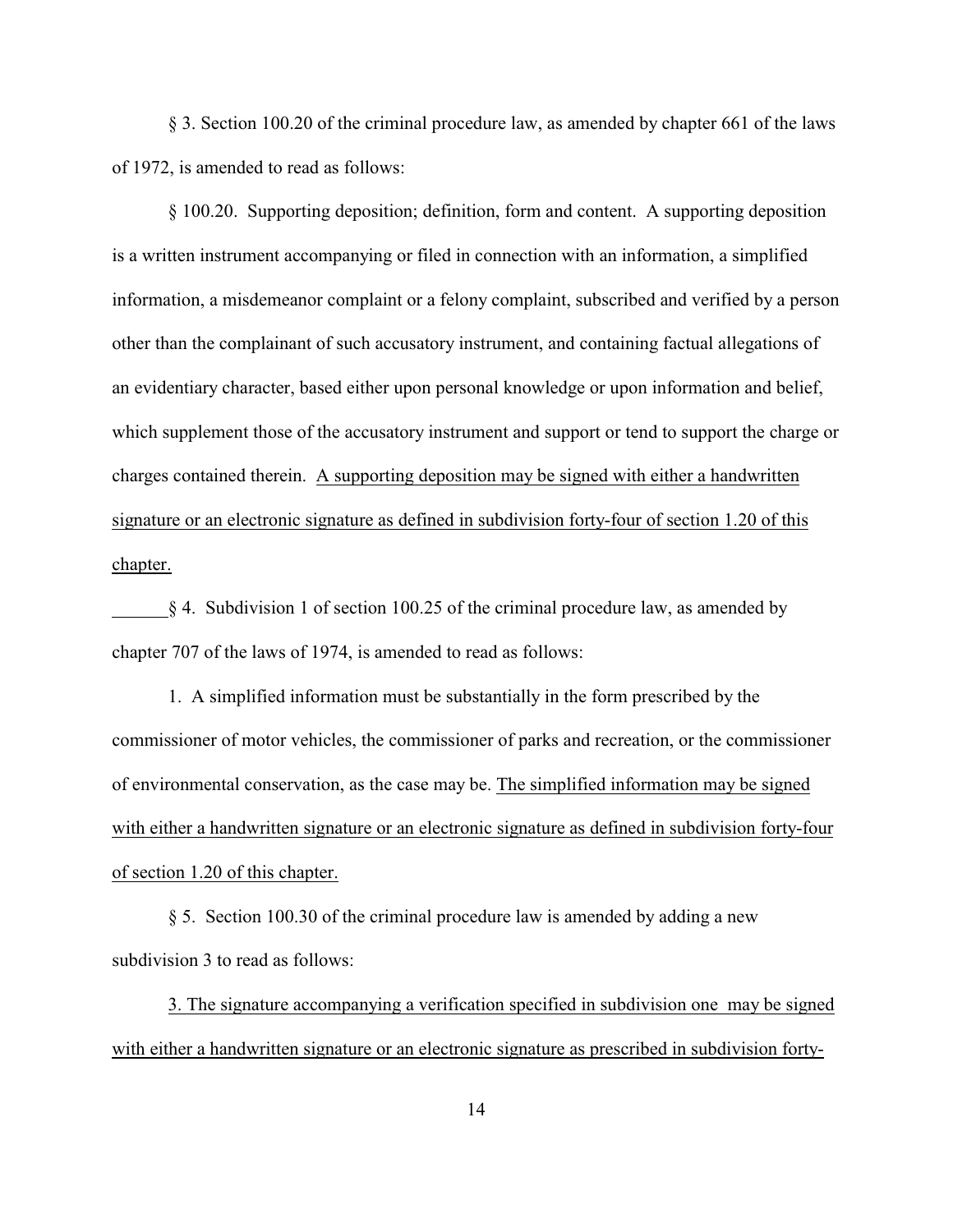#### four of section 1.20 of this chapter.

§ 6. Subdivision 1 of section 150.10 of the criminal procedure law is amended to read as follows:

1. An appearance ticket is a written notice issued and subscribed by a police officer or other public servant authorized by state law or local law enacted pursuant to the provisions of the municipal home rule law to issue the same, directing a designated person to appear in a designated local criminal court at a designated future time in connection with his or her alleged commission of a designated offense. A notice conforming to such definition constitutes an appearance ticket regardless of whether it is referred to in some other provision of law as a summons or by any other name or title. The appearance ticket may be signed with either a handwritten signature or an electronic signature as defined in subdivision forty-four of section 1.20 of this chapter.

§ 7. Subdivision 1 of section 207 of the vehicle and traffic law, as amended by chapter 173 of the laws of 1990, is amended to read as follows:

1. Except as otherwise provided, the commissioner shall be authorized consistent with the applicable provisions of the criminal procedure law to prescribe the form of summons and complaint or simplified information in all cases involving a violation of any provision of this chapter, including section twelve hundred three-c, or of any provision of the tax law or of the transportation law regulating traffic, or of any ordinance, rule or regulation relating to traffic, and to establish procedures for proper administrative controls over the disposition thereof. The commissioner is not authorized to prescribe the form of summons and complaint for parking, stopping or standing violations or a violation of article forty-seven or forty-eight of this chapter.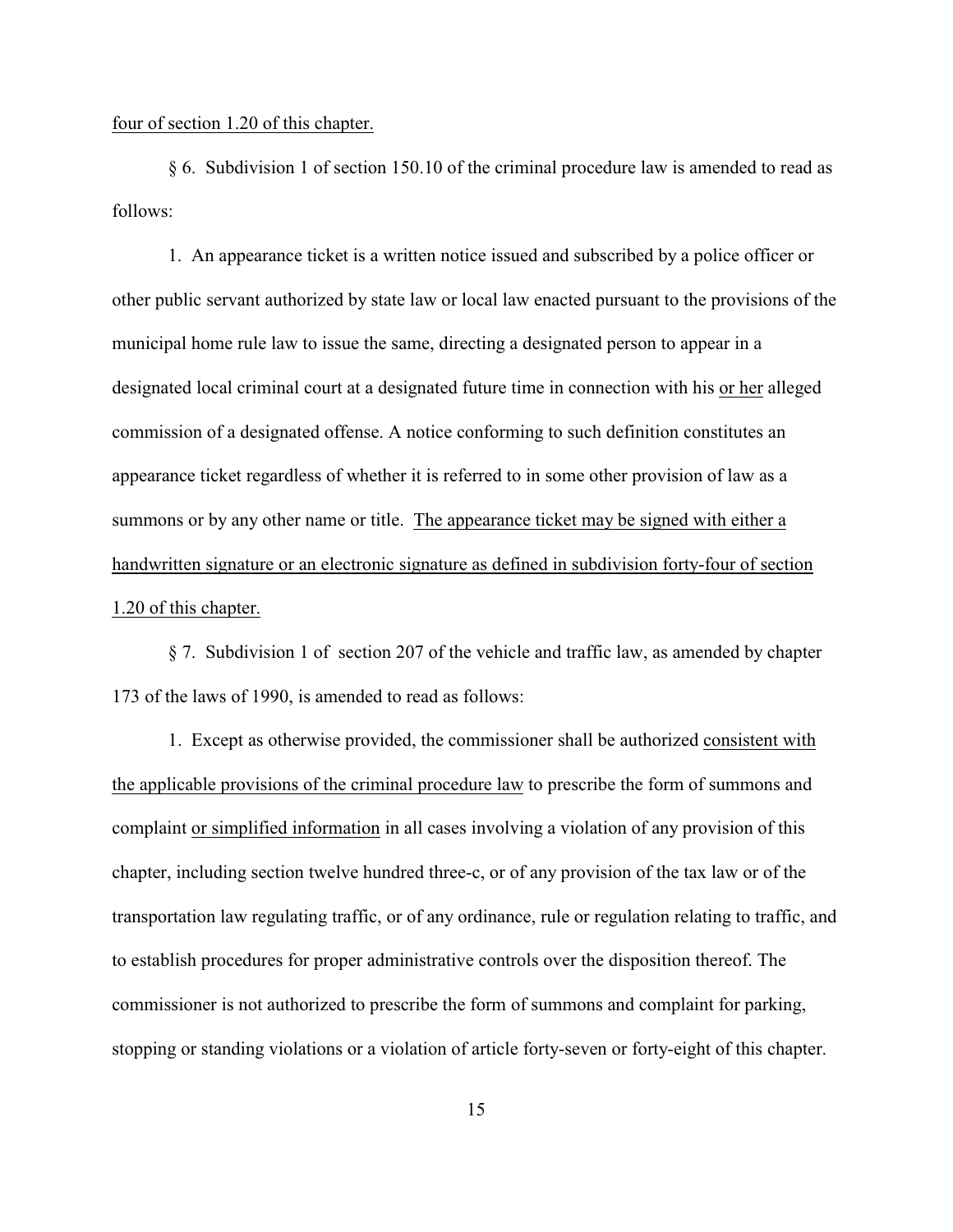§ 8. This act shall take effect on the first day of November next succeeding the date on which it shall have become a law and shall apply to all actions and proceedings commenced on or after such effective date.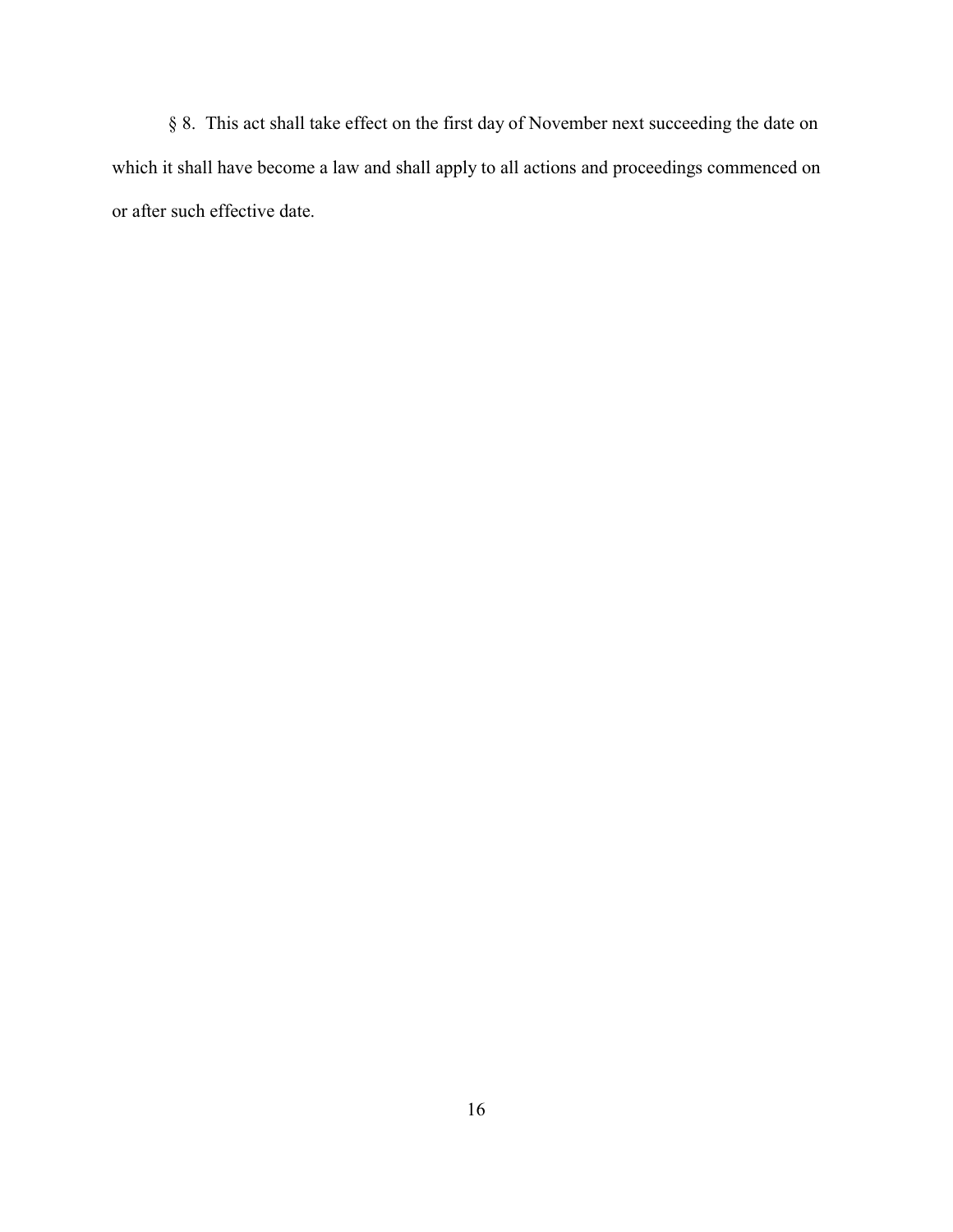7. Single Judge Trials in Certain Misdemeanor Cases (CPL 340.40(2))

This measure amends section 340.40 of the Criminal Procedure Law to authorize single judge trials in all local criminal courts where the term of imprisonment for the offense is less than six months.

Section 340.40(2) of the Criminal Procedure Law now provides that a defendant charged by information with a misdemeanor must be accorded a jury trial, except that, in the New York City Criminal Court, a defendant must be accorded a single judge trial where the authorized term of imprisonment for the charged misdemeanor is not more than six months.

This measure would extend the exception now applicable only in the New York City Criminal Court to all local criminal courts. Thus, in local criminal courts located outside of New York City, trials of class B misdemeanors would be nonjury trials only. This measure does not infringe on a defendant's right to a jury trial because under the Constitution the right to a jury trial attaches only when charged with a crime for which the maximum penalty is more than six months' incarceration. See Baldwin v. New York, 399 U.S. 66 (1970). Moreover, this measure would enlarge the misdemeanor trial capacity of the State's other local criminal courts.

By authorizing single judge trials for offenses less than six months, this measure would shorten the time from arraignment to trial, reduce the costs associated with empaneling a jury, and insure an adequate supply of jurors for the trial of more serious misdemeanors and felony charges.

#### Proposal

AN ACT to amend the criminal procedure law, in relation to trial in certain local criminal courts

#### The People of the State of New York, represented in Senate and Assembly, do enact as

#### follows:

Section 1. Subdivision 2 of section 340.40 of the criminal procedure law, as amended

by chapter 673 of the laws of 1984, is amended to read as follows:

2. In any local criminal court a defendant who has entered a plea of not guilty to an

information which charges a misdemeanor must be accorded a jury trial, conducted pursuant to

article three hundred sixty, except that [in the New York city criminal court,] the trial of an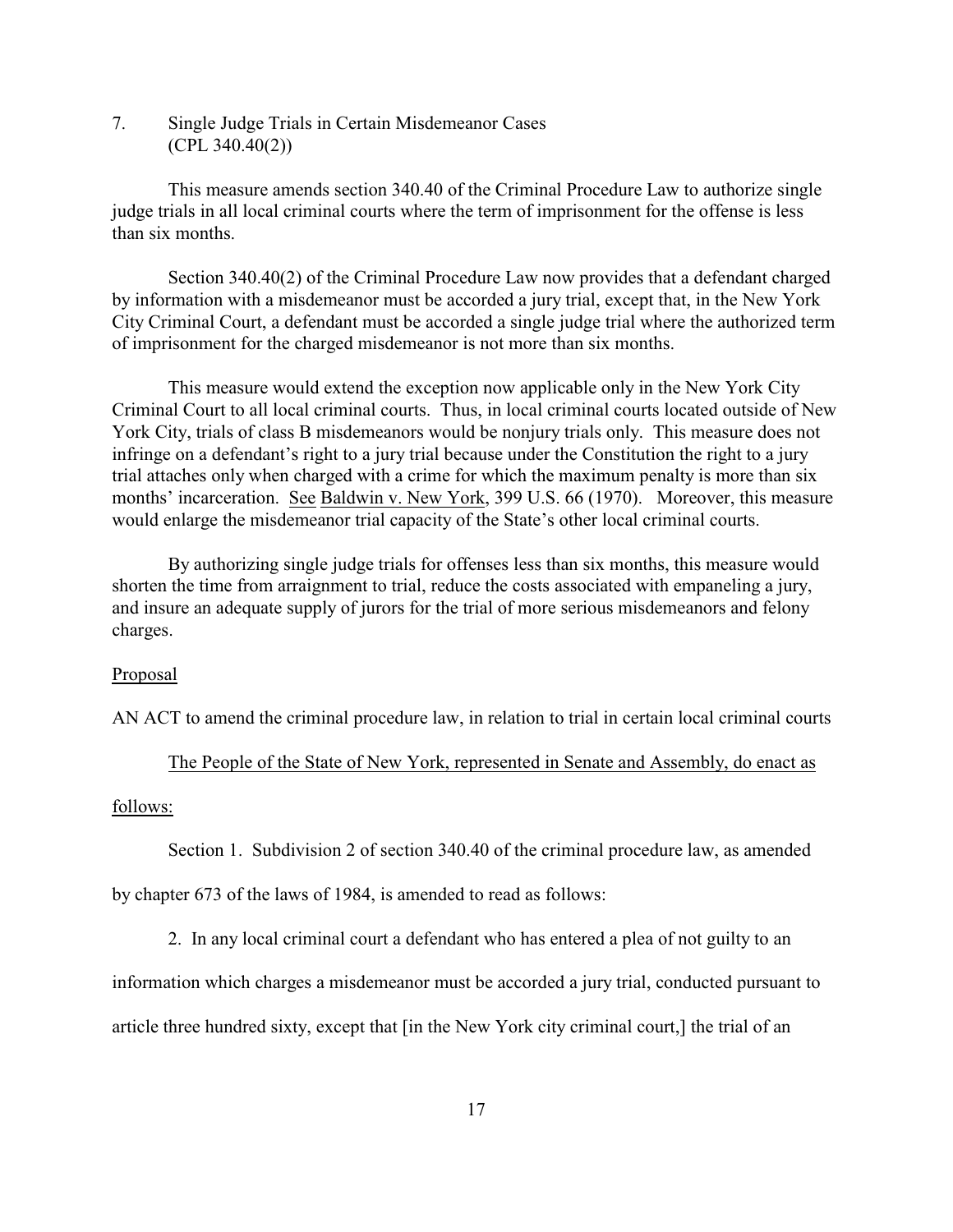information which charges a misdemeanor for which the authorized term of imprisonment is not more than six months must be a single judge trial. The defendant may at any time before trial waive a jury trial in the manner prescribed in subdivision two of section 320.10, and consent to a single judge trial.

§ 2. This act shall take effect on the first day of November next succeeding the date on which it shall have become a law.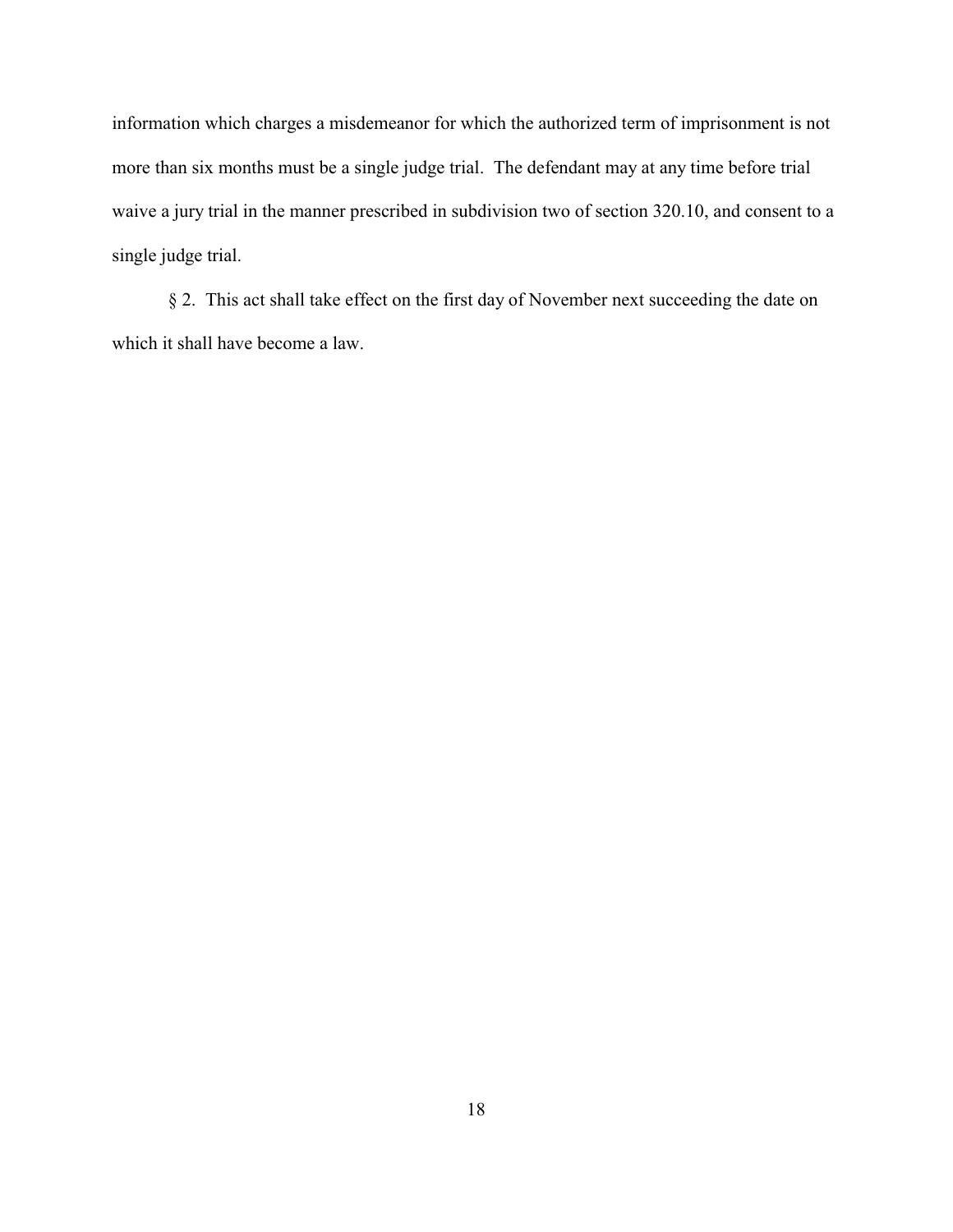8. Authorizing Judicial Hearing Officers to Hear and Report on Motion to Vacate a Criminal Judgment or Sentence (CPL 440.30)

This measure amends section 440.30 of the criminal procedure law to authorize a judicial hearing officer to hear and report on a motion to vacate a judgment or set aside a sentence in a criminal proceeding.

Section 440.30 of the criminal procedure law sets forth the procedure for commencing and disposing of a motion to vacate a judgment, authorized by CPL 440.10, and a motion to set aside a sentence, authorized by CPL 440.20. A motion under section 440.30, which must be in writing and made upon notice to the office of the prosecutor, is often time-consuming in that it requires a careful examination of voluminous records and, when an issue of fact presents itself, an evidentiary hearing. See CPL 440.30.

Judicial hearing officers constitute a resource appropriately matched to the task of hearing this type of application. Persons holding this office are retired judges appointed to perform certain designated judicial functions in civil and criminal courts pursuant to Article 22 of the Judiciary Law and serve in that capacity for the purpose of freeing judges to conduct more trials. People v. Scalza, 76 N.Y.2d 604, 608 (1990). The Criminal Procedure Law authorizes a judicial hearing officer to perform a judicial function in certain circumstances, depending on the court. For example, in a superior criminal court, a judicial hearing officer is authorized, upon a reference from the court, to hear a pre-trial motion and report his or her findings of fact and law (CPL 255.20(4)). In a local criminal court, a judicial hearing officer is authorized, provided the parties consent, to try issues of fact and preside over bench trials of class B and unclassified misdemeanors (CPL 350.20). Currently, there are approximately 300 judicial hearing officers serving in all trial courts throughout the state, including courts which exercise criminal jurisdiction.

This measure would authorize a criminal court to refer a motion under section 440.30 to a judicial hearing officer for a report of his or her findings of fact and law. In connection with such an application, the judicial hearing officer would have the same authority as a judge of the criminal court to hear the application, including holding a an evidentiary hearing. The judicial hearing officer, however, would not have the authority to decide the application. Instead, the judicial hearing officer would be required to report to the referring court his or her findings of fact and conclusions of law. After reviewing the submissions of the parties, the record created by the judicial hearing officer, and his or her report and recommendation, the referring court would then issue a decision.

By authorizing a judicial hearing officer to hear, but not determine, these time-consuming post-trial motions, this measure would enable more judges to try cases and thereby lessen delay, which the Court of Appeals has described as "a recognized evil to the fair administration of the criminal justice system." People v. Scalza, 76 N.Y.2d at 610.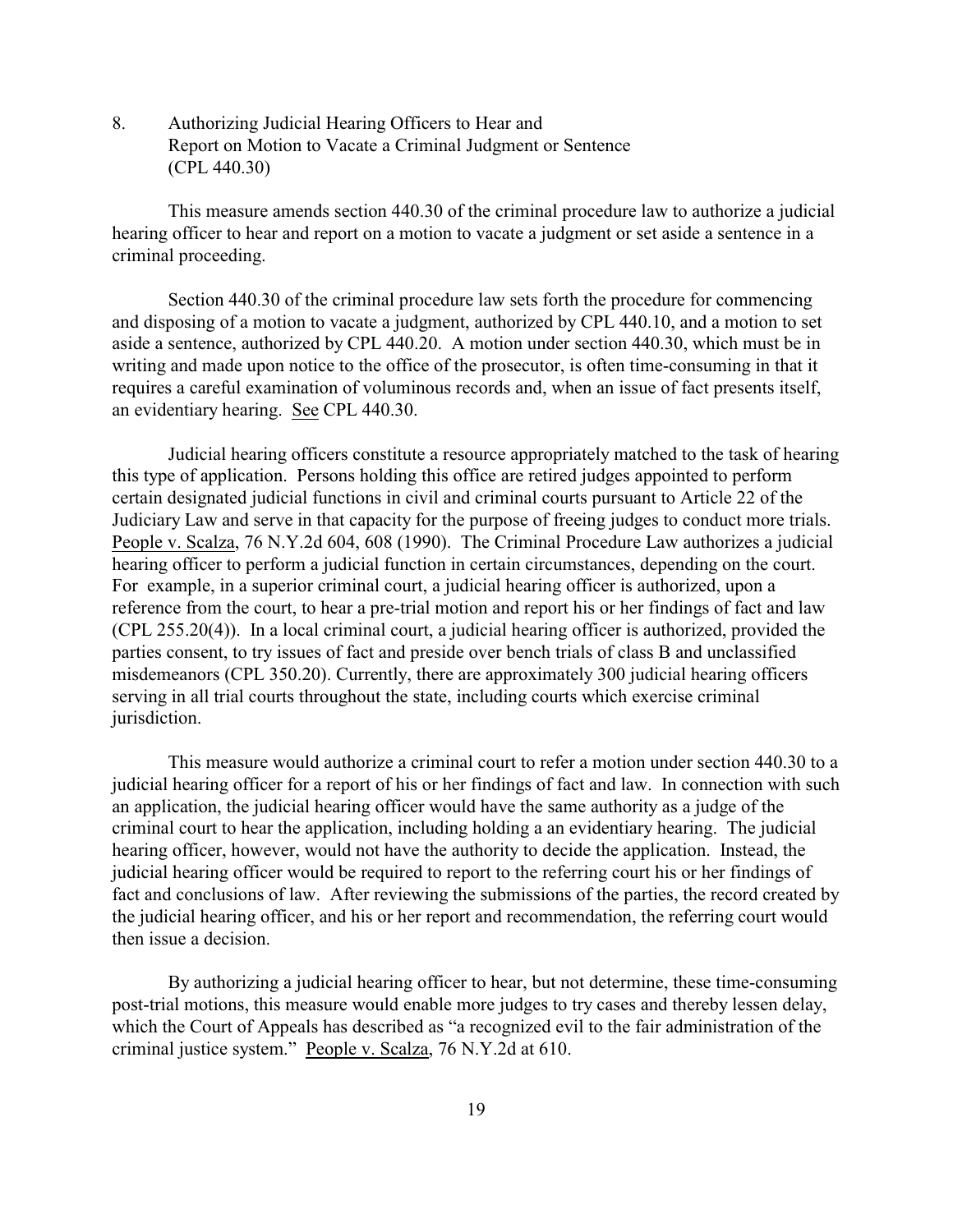#### Proposal

AN ACT to amend the criminal procedure law, in relation to authorizing a judicial hearing officer to hear and report a motion to vacate a criminal judgment or sentence

The People of the State of New York, represented in Senate and Assembly, do enact as follows:

Section 1. Section 440.30 of the criminal procedure law is amended by adding a new subdivision (8) to read as follows:

(8) Any motion, pursuant to either section 440.10 or 440.20 in accordance with the procedure specified in subdivision one of this section, may be referred by the court to a judicial hearing officer who shall entertain it in the same manner as a court. In the discharge of this responsibility, the judicial hearing officer shall have the same powers as a judge of the court making the assignment, except that the judicial hearing officer shall not determine the motion but shall file a report with the court setting forth findings of fact and conclusions of law. The rules of evidence shall be applicable at any hearing conducted hereunder by a judicial hearing officer. A transcript of any testimony taken, together with the exhibits or copies thereof, shall be filed with the report. The court shall determine the motion on the motion papers, affidavits and other documents submitted by the parties thereto, the record of the hearing before the judicial hearing officer, and the judicial hearing officer's report.

§ 2. This act shall take effect on the first day of November next succeeding the date on which it shall have become a law.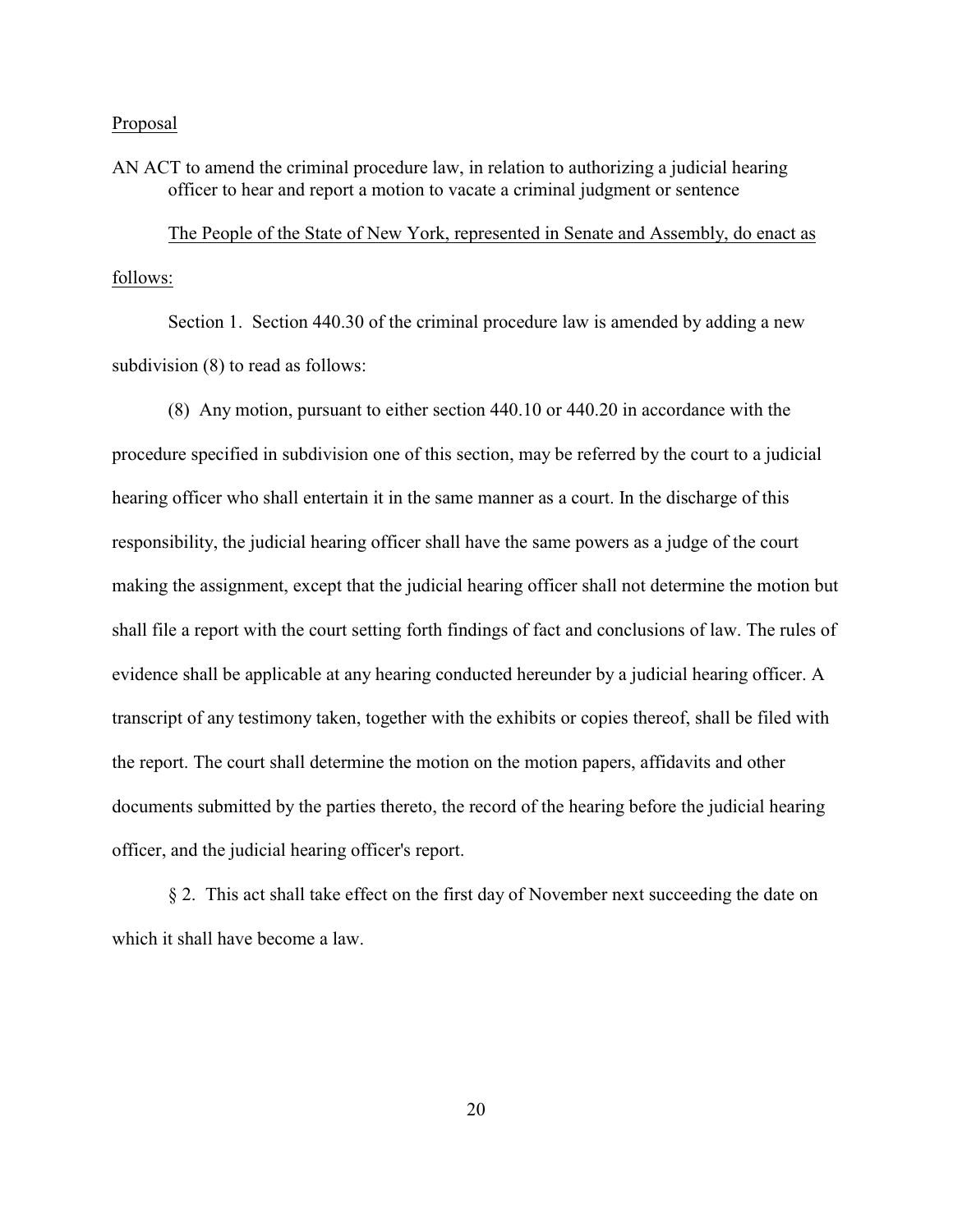9. Probation for Endangering the Welfare of a Child (Penal Law § 65.00)

This measure amends section 65.00 of the penal law to authorize the imposition of a term of probation of three to five years for the offense of endangering the welfare of a child.

The sentence of probation seeks to provide an offender with an opportunity to rehabilitate him- or herself, without institutional confinement, subject to conditions imposed by the sentencing court and enforced by the probation officer under whose supervision the offender is placed. See CPL 65.00(1).

A person is guilty of endangering the welfare of a child if he or she knowingly acts in a manner likely to be injurious to the physical, mental or moral welfare of a child less than seventeen years old or directs or authorizes the child to engage in an occupation involving a substantial risk of danger to his or her life or health. Penal Law § 260.10(1). In addition, a person is guilty of this offense if, being a parent, guardian or other person legally charged with the care or custody of a child less than eighteen years old, he or she fails or refuses to exercise reasonable diligence in the control of such child to prevent him or her from becoming an "abused child," a "neglected child," or juvenile delinquent" or a "person in need of supervision," as those terms are defined by the Family Court Act. Penal Law § 260.10(2). Endangering the welfare of a child is a class A misdemeanor (Penal Law § 260.10) and subject to a probation period of three years. CPL 65.00(3)(ii).

The problem is that, although convictions for this offense cover a wide range of factual scenarios, many of these convictions are compromise solutions to more serious cases of child endangerment, including child abuse, for which a period of court-supervised probation greater than three years would be appropriate. The maximum period of probation for this offense is capped at five years in order to provide for a probation period that is consistent with the sentencing scheme set forth in section 65.00(3), which authorizes a sentence of probation of six years for a class A misdemeanor sexual assault. See CPL 65.00(3)(i). A sexual assault is defined as a conviction for an offense defined in Penal Law Article 130 (sexual offenses), section 263 (sexual performance by a child), and sections 255.255, 25.26, or 255.27 (incest). A period of probation that is greater than three but less than six years for endangering the welfare of a child is appropriate because in some instances the conviction for this offense may be the result of plea bargain down from an offense that could constitute a sexual assault.

By enabling a court to exercise some discretion, particularly with respect to how it supervises the interaction between family members in a case resulting in a conviction for endangering the welfare of a child, this measure would enable the sentencing court to impose a sentence that more appropriately applies to the facts of the case.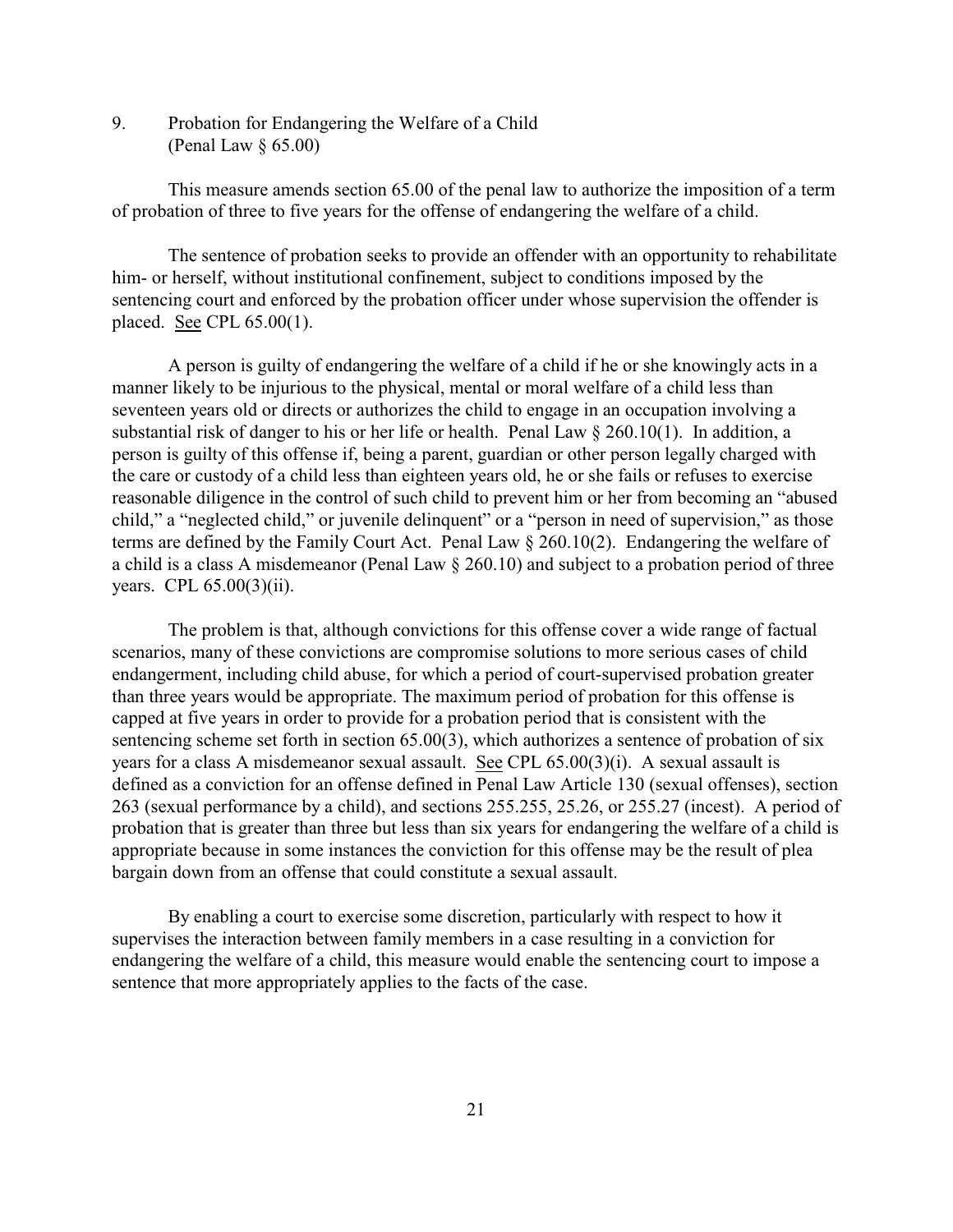#### Proposal

AN ACT to amend the criminal procedure law, in relation to authorizing a term of probation for the offense of endangering the welfare of a child

The People of the State of New York, represented in Senate and Assembly, do enact as follows:

Section 1. Subparagraph (ii) of paragraph (b) of subdivision 3 of section 65.00 of the

penal law, as amended by chapter 1 of the laws of 2000, is amended to read as follows:

(ii) For a class A misdemeanor sexual assault, the period of probation shall be six

## years[.];

(iii) For the class A misdemeanor of endangering the welfare of a child, the period of probation shall be from three years to five years.

§ 2. This act shall take effect on the first day of November next succeeding the date on which it shall have become a law.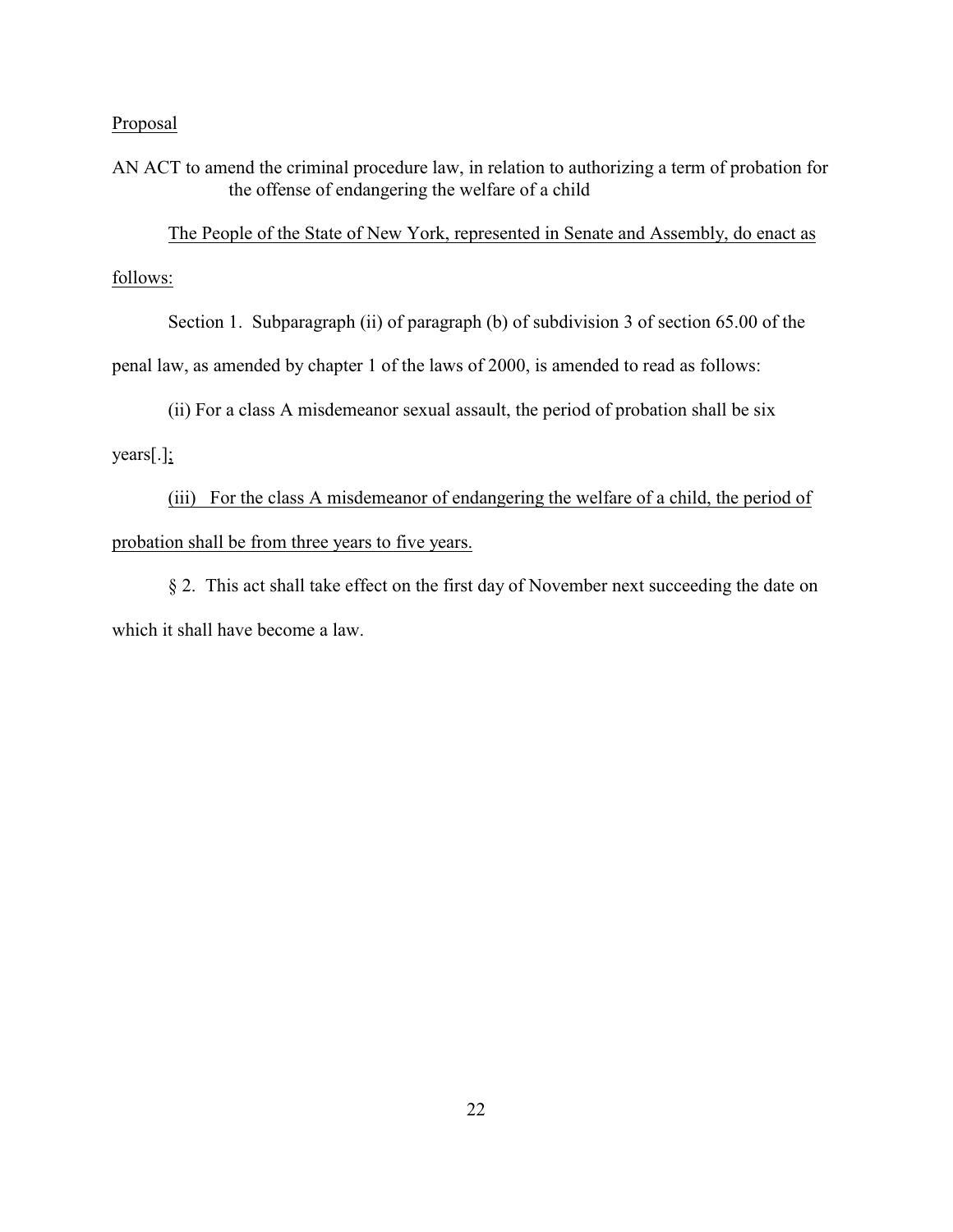10. Fingerprinting of Defendant Charged with Aggravated Unlicensed Operation of a Motor Vehicle in the Second Degree (CPL 160.10)

This measure amends section 160.10 of the Criminal Procedure Law to authorize the taking of the fingerprints of a defendant charged with aggravated unlicensed operation of a motor vehicle in the second degree.

Fingerprinting is the means by which the criminal justice system identifies persons who have been charged with or previously convicted of a criminal offense. Information concerning a defendant's prior criminal convictions is extremely useful to a court seeking to determine the appropriate order for securing the return of the defendant to answer a criminal charge. In addition, information concerning a defendant's prior criminal convictions may become relevant when determining a defendant's sentence. Section 160.10 of the Criminal Procedure Law lists the offenses for which the fingerprints of the person who is arrested and charged with any one of those offenses must be taken. Aggravated unlicensed operation of a motor vehicle in the second degree is not listed in section 160.10

Aggravated unlicensed operation of a motor vehicle is a frequently charged offense which involves persons who are driving a motor vehicle after their authority to do so have been revoked or suspended. Section 511 of the Vehicle and Traffic Law sets forth the degrees of guilt and the corresponding penalties for this category of offenses. A person is guilty of aggravated unlicensed operation of a motor vehicle in the second degree when that person operates a motor vehicle upon a public highway while knowing or having reason to know that his or her license is suspended, revoked or otherwise withdrawn by the commissioner, and where one of the following predicates is also established: (i) the defendant has been previously convicted for operating a motor vehicle with knowledge that his or her license was suspended or revoked; or (ii) the suspension or revocation of the license is based upon the defendant's refusal to submit to test to determine if the defendant was driving under the influence of alcohol or drugs or is based on a conviction for driving while under the influence of alcohol or drugs; or (iii) the suspension was a mandatory suspension for being charged with driving while intoxicated or impaired by drugs; or (iv) the defendant's license has been suspended three or more times for either failing to answer or appear in response to a charge of violating the traffic or tax laws or for failing to pay any fine imposed by a court. Vehicle and Traffic Law § 511(2).

This measure seeks to make aggravated unlicensed operation of a motor vehicle in the second degree a fingerprintable offense. In the absence of fingerprint information concerning a person who has been convicted of this offense -- an offense which demonstrates a propensity for engaging in conduct that not only undermines road safety but the authority of a court -- the court is without access to information vital to determining the appropriate securing order for that person when he or she is before the court on another charge of criminal conduct. The absence of this fingerprint information also undermines the court's ability to impose the appropriate penalty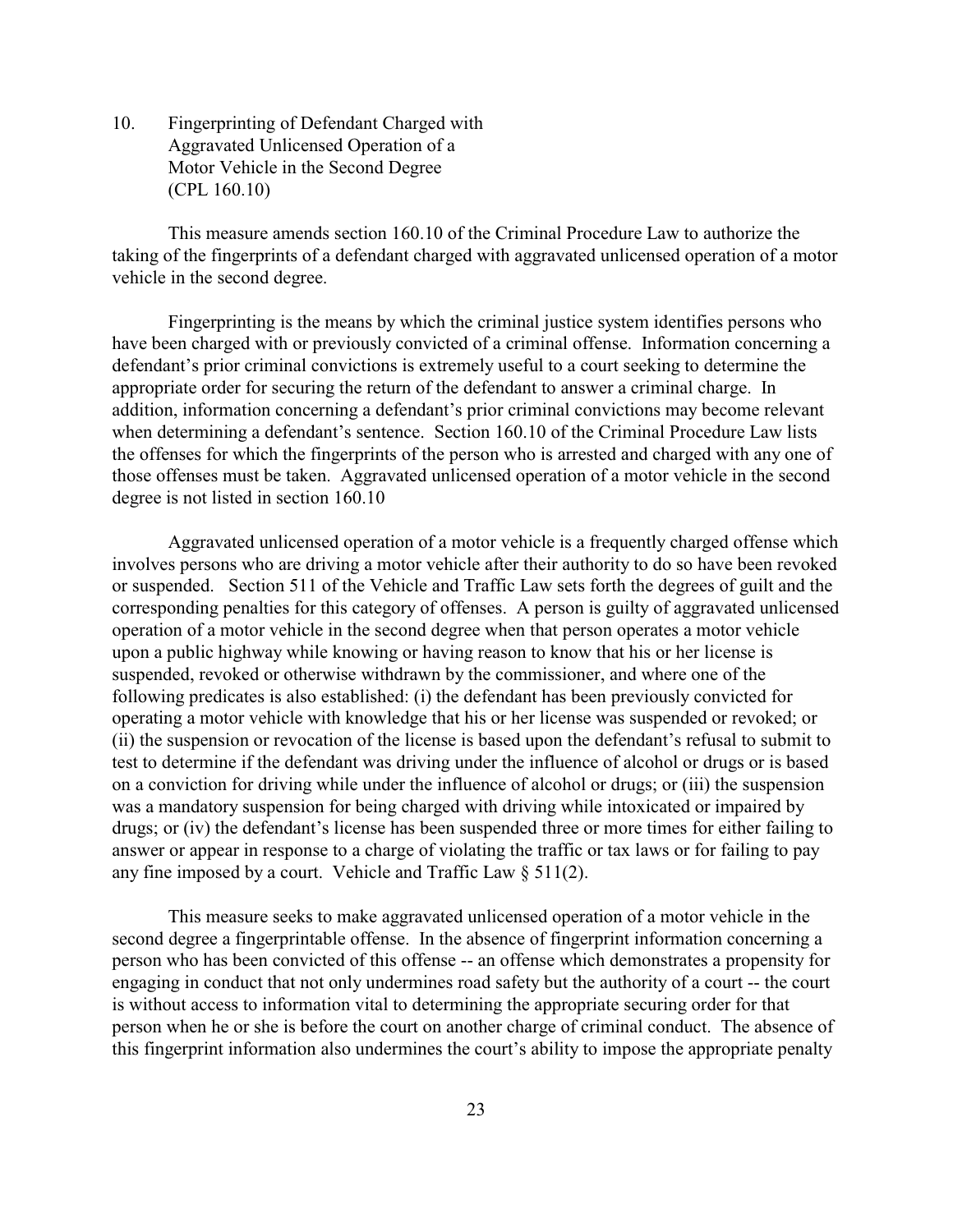particularly where the law authorizes the imposition of a higher penalty because a prior conviction for the fingerprintable offense is a predicate for the violation of another provision of the law. Here, a conviction for aggravate unlicensed operation of a motor vehicle in the second degree is the predicate for aggravated unlicensed operation of a motor vehicle in the first degree. Vehicle and Traffic Law § 511(3).

## Proposal

AN ACT to amend the criminal procedure law, in relation to the fingerprinting of a defendant charged with aggravated unlicensed operation of a motor vehicle in the second degree

The People of the State of New York, represented in Senate and Assembly, do enact as

## follows:

Section 1. Subdivision (1) of section 160.10 of the criminal procedure law is amended by

adding a new paragraph (f) to read as follows:

(f) Aggravated unlicensed operation of a motor vehicle in the second degree as defined by

subdivision 2 of section 511 of the vehicle and traffic law.

§ 2. This act shall take effect on the first day of November next succeeding the date on

which it shall have become a law.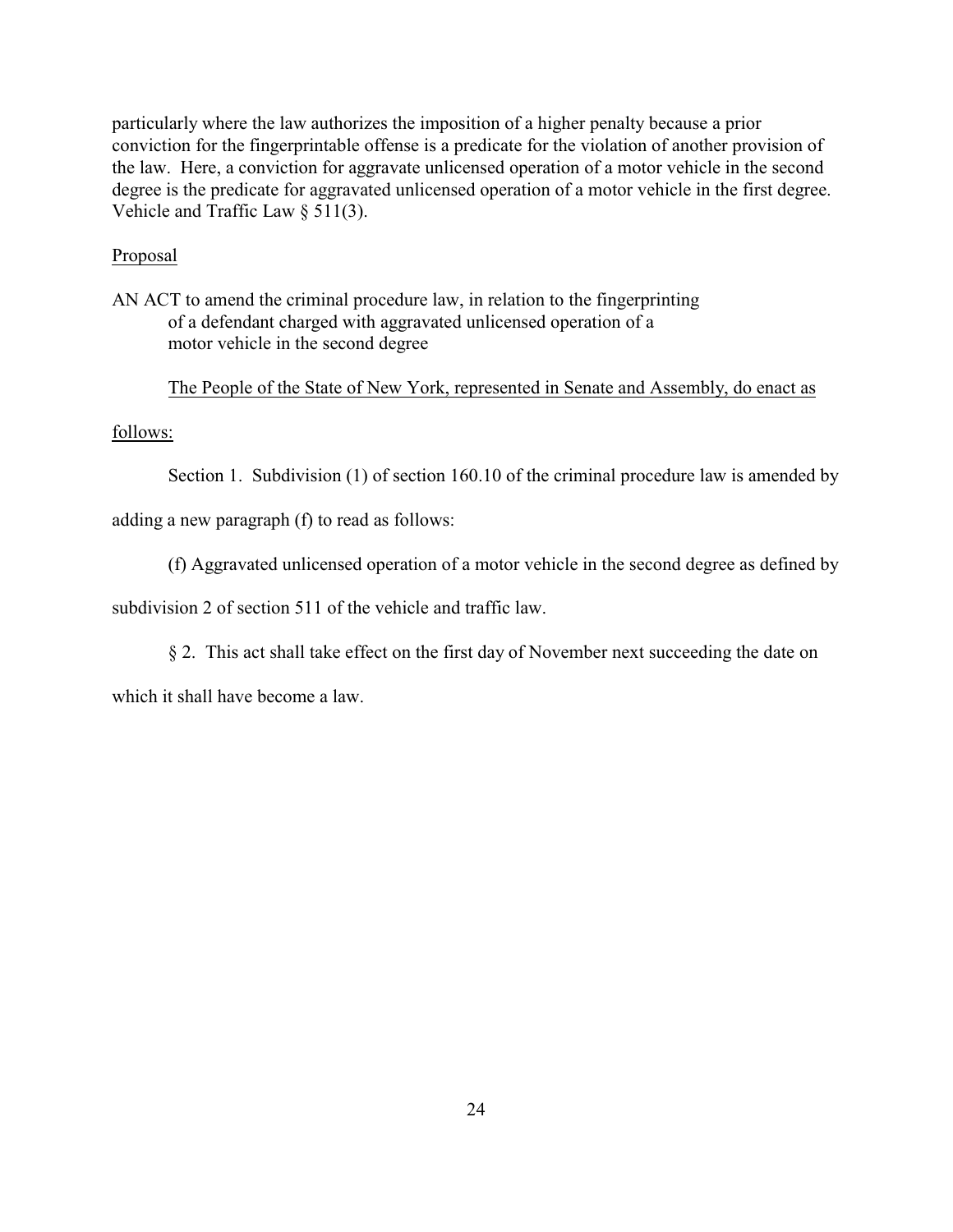11. Fingerprinting of Defendant Charged with Aggravated Unlicensed Operation of a Motor Vehicle in the Third Degree (CPL 160.10)

This measure amends section 160.10 of the Criminal Procedure Law to authorize the taking of the fingerprints of a defendant charged with aggravated unlicensed operation of a motor vehicle in the third degree.

Fingerprinting is the means by which the criminal justice system identifies persons who have been charged with or previously convicted of a criminal offense. Information concerning a defendant's prior criminal convictions is extremely useful to a court seeking to determine the appropriate order for securing the return of the defendant to answer a criminal charge. In addition, information concerning a defendant's prior criminal convictions may become relevant when determining a defendant's sentence. Section 160.10 of the Criminal Procedure Law lists the offenses for which the fingerprints of a person who is arrested and charged with any one of those offenses must be taken. Aggravated unlicensed operation of a motor vehicle in the third degree is not listed by section 160.10

Aggravated unlicensed operation of a motor vehicle is a frequently charged offense which involves persons who are driving a motor vehicle after their authority to do so have been revoked or suspended. Section 511 of the Vehicle and Traffic Law sets forth the degrees of guilt and the corresponding penalties for this category of offenses. A person is guilty of aggravated unlicensed operation of a motor vehicle in the third degree when that person operates a motor vehicle upon a public highway while knowing or having reason to know that his or her license is suspended, revoked or otherwise withdrawn by the commissioner. Vehicle and Traffic Law § 511(1).

This measure seeks to make aggravated unlicensed operation of a motor vehicle in the second degree a fingerprintable offense. In the absence of fingerprint information for a person who has been convicted of this offense -- an offense which demonstrates a propensity for engaging in conduct that undermines road safety -- the court is without access to information vital to determining the appropriate securing order for that person when he or she is before the court on another charge of criminal conduct. The absence of this fingerprint information also undermines the court's ability to impose the appropriate penalty particularly where the law authorizes the imposition of a higher penalty because a prior conviction for the fingerprintable offense is a predicate for the violation of another provision of the law. Here, a conviction for aggravated unlicensed operation of a motor vehicle in the second degree is the predicate for aggravated unlicensed operation of a motor vehicle in the second and first degrees. Vehicle and Traffic Law  $\S$  511 (2) and (3).

This measure limits fingerprinting under section 160.10 to persons arrested or arraigned in New York City because the New York City Police Department has the resources to fingerprint persons charged with this offense.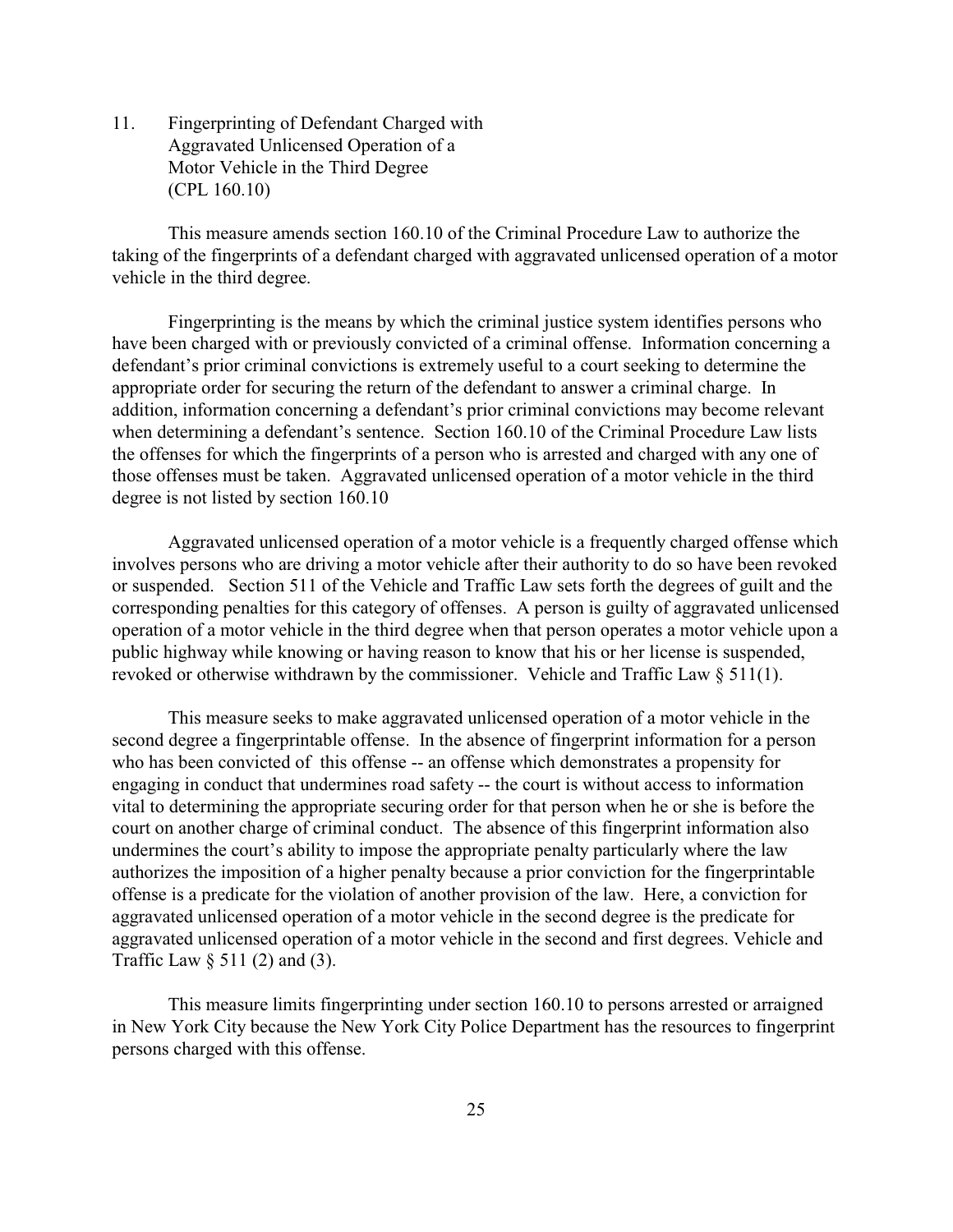## Proposal

AN ACT to amend the criminal procedure law, in relation to the fingerprinting of a defendant charged with aggravated unlicensed operation of a motor vehicle in the third degree

The People of the State of New York, represented in Senate and Assembly, do enact as

follows:

Section 1. Subdivision (1) of section 160.10 of the criminal procedure law is amended by adding a new paragraph (f) to read as follows:

(f) Aggravated unlicensed operation of a motor vehicle in the third degree as defined by

subdivision 1 of section 511 of the vehicle and traffic law where the arrest or arraignment occurs

in New York City.

§ 2. This act shall take effect on the first day of November next succeeding the date on which it shall have become a law.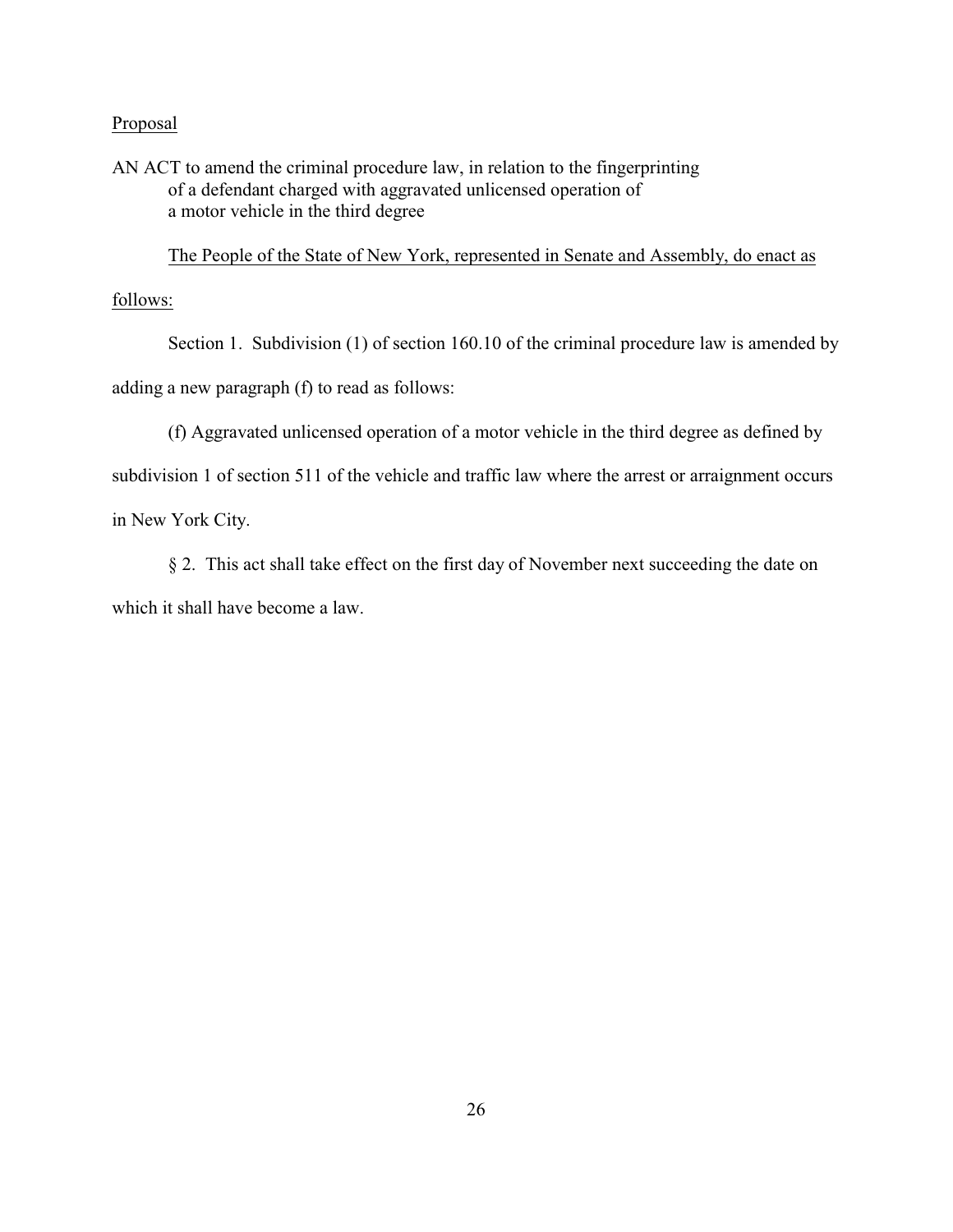12. Fingerprinting of Defendant Charged with Driving Ability Impaired (CPL 160.10)

This measure amends section 160.10 of the Criminal Procedure Law to authorize the taking of the fingerprints of a defendant charged with driving while ability impaired.

Fingerprinting is the means by which the criminal justice system identifies persons who have been charged with or previously convicted of a criminal offense. Information concerning a defendant's prior criminal convictions is extremely useful to a court seeking to determine the appropriate order for securing the return of the defendant to answer a criminal charge. In addition, information concerning a defendant's prior criminal convictions may become relevant when determining a defendant's sentence. Section 160.10 of the Criminal Procedure Law lists the offenses for which the fingerprints of a person who is arrested and charged with any one of those offenses must be taken. Driving while ability impaired is not listed in section 160.10.

A person is guilty of driving while impaired when that person operates a motor vehicle when his or her ability to operate such motor vehicle is impaired by the consumption of alcohol. This offense is a traffic infraction punishable by a fine of not less than three hundred dollars nor more than five hundred dollars or imprisonment of not more than fifteen days, or both a fine and imprisonment. Vehicle and Traffic Law § 1193(1).

This measure seeks to make driving while impaired a fingerprintable offense. In the absence of fingerprint information for a person who has been convicted of this offense -- an offense which demonstrates a propensity for engaging in conduct that undermines road safety - the court is without access to information vital to determining the appropriate securing order for that person when her or she is before the court on another criminal charge. The absence of this fingerprint information also undermines the court's ability to impose the appropriate penalty particularly where the law authorizes the imposition of a higher penalty because the prior conviction for the fingerprintable offense is a predicate for the violation of another provision of the law. Here, two or more convictions for driving while impaired is the predicate for being convicted of a misdemeanor. Vehicle and Traffic Law § 1193(1).

#### Proposal

AN ACT to amend the criminal procedure law, in relation to the fingerprinting of a defendant charged with driving while ability impaired

#### The People of the State of New York, represented in Senate and Assembly, do enact as

#### follows:

Section 1. Subdivision (1) of section 160.10 of the criminal procedure law is amended by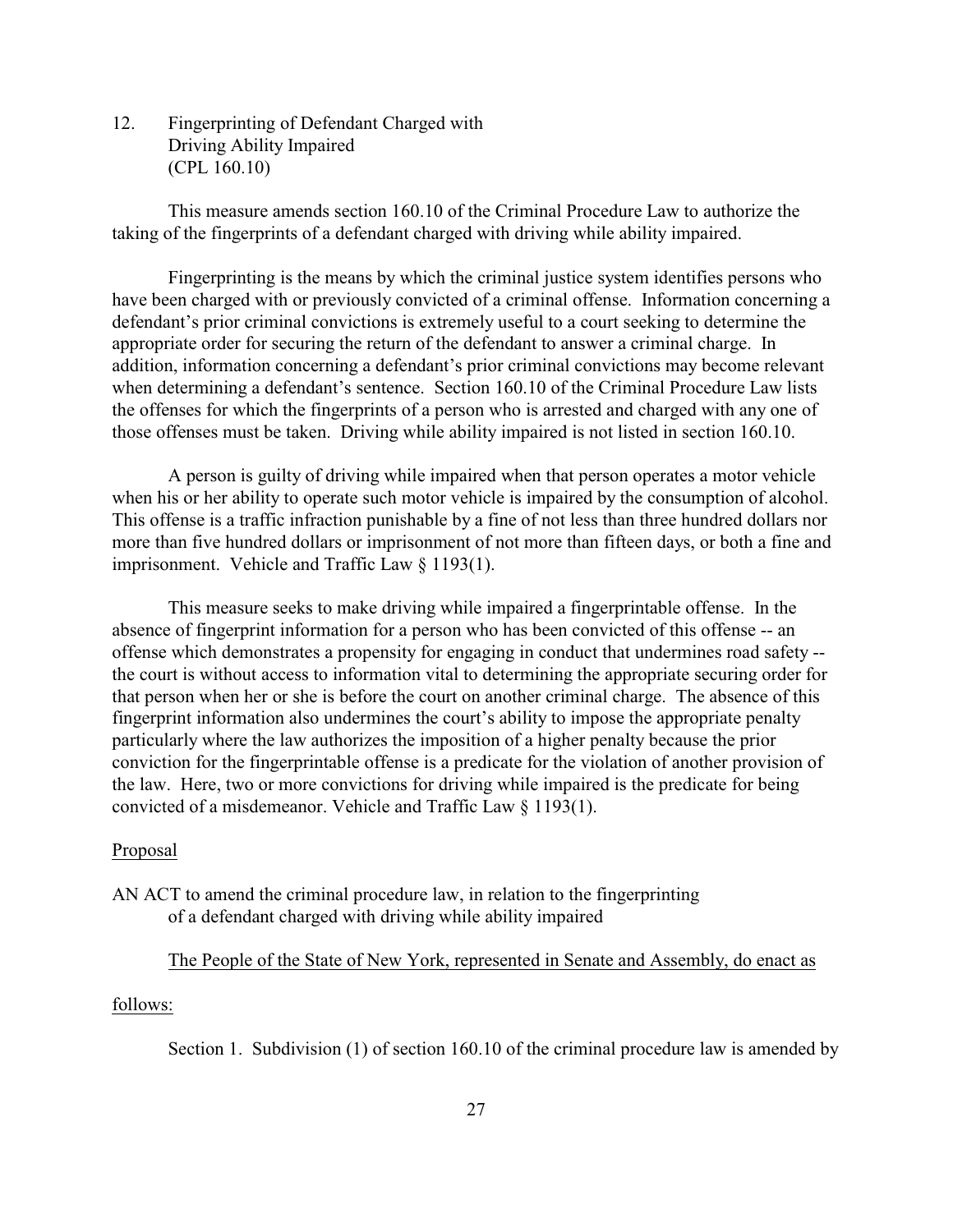adding a new paragraph (f) to read as follows:

(f) Driving while impaired as defined by subdivision 1 of section 1192 of the vehicle and traffic law.

§ 2. This act shall take effect on the first day of November next succeeding the date on which it shall have become a law.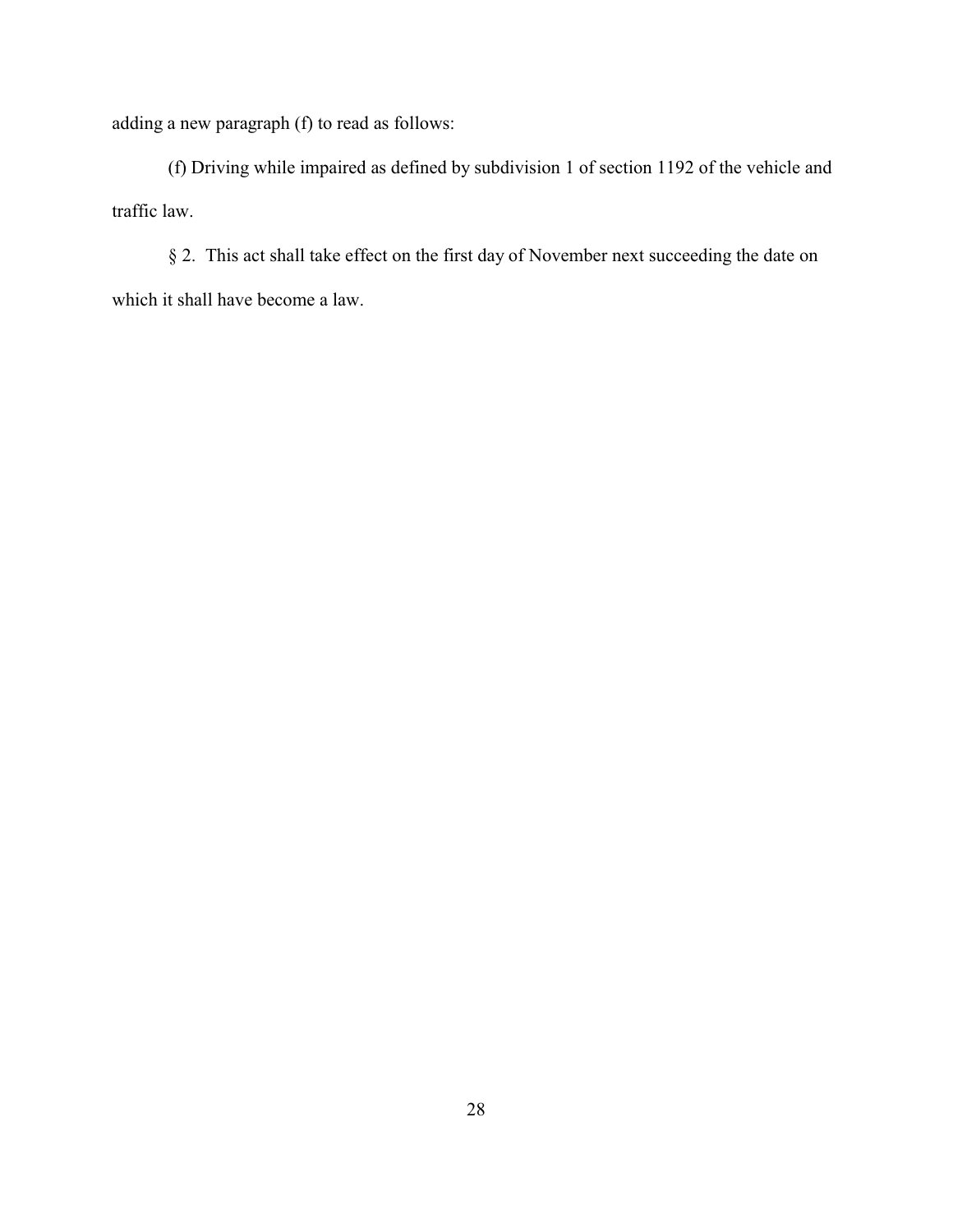#### **III. PREVIOUSLY ENDORSED LEGISLATION**

1. Entry of Civil Judgment for Supplemental Sex Offender Victim Fee (CPL 420.35 and 420.40)

This measure amends sections 420.35 and 420.40 of the Criminal Procedure Law to authorize a court to reduce the supplemental sex offender victim fee to a civil judgment in order to facilitate the collection of that fee.

Section 60.35 of the Penal Law requires a court to impose fees and surcharges as part of the sentence of a person convicted of a crime with the fee determined by the offense that is the basis for the conviction. It authorizes the imposition of a mandatory surcharge, the amount of which is based upon the classification of the offense; the crime victim assistance fee; the DNA data bank fee, which is imposed upon persons required to provide material for DNA identification typing and inclusion in the state DNA identification index; the sex offender registration fee, which is imposed upon persons convicted of a sex offense or sexually violent offense; and the supplemental sex offender victim fee, which is imposed upon persons convicted of a sex offense under the Penal Law, promoting or possessing the sexual performance by a child, or incest. The supplemental sex offender fee is \$1,000.

Section 420.10 of the Criminal Procedure Law establishes the procedure for collecting money payments -- such as fines, restitutions, or reparations -- imposed on persons convicted of an offense and authorizes a court to reduce the fine, restitution, or reparation to a civil judgment in order to facilitate its collection. Sections 420.35 and 420.40 make the procedures set forth in section 420.10 applicable to the surcharges and fees identified in the Penal Law. Section 420.35 expressly makes the procedures that are set forth in section 420.10 available for collecting mandatory surcharges and fees authorized by Penal Law § 60.35. Section 420.40 establishes a procedure for deferring, where appropriate, the collection of these same surcharges and fees and entering a civil judgment for future execution to secure payment.

The problem is that while both sections 420.35 and 420.40 of the Criminal Procedure Law expressly refer to the mandatory surcharge, the crime victim assistance fee, the DNA data bank fee, and the sex offender registration fee, neither provision mentions the supplemental sex offender victim fee. In light of the fact that Penal Law § 60.35 requires the court to impose this fee wherever applicable, there is no reason for excluding the supplemental sex offender fee from the collection procedures established by sections 420.35 and 420.40.

By authorizing a court to enter a civil judgment upon the supplemental sex offender victim fee, this proposal will provide for the consistent application of the law with respect to the collection of mandatory surcharges and fees.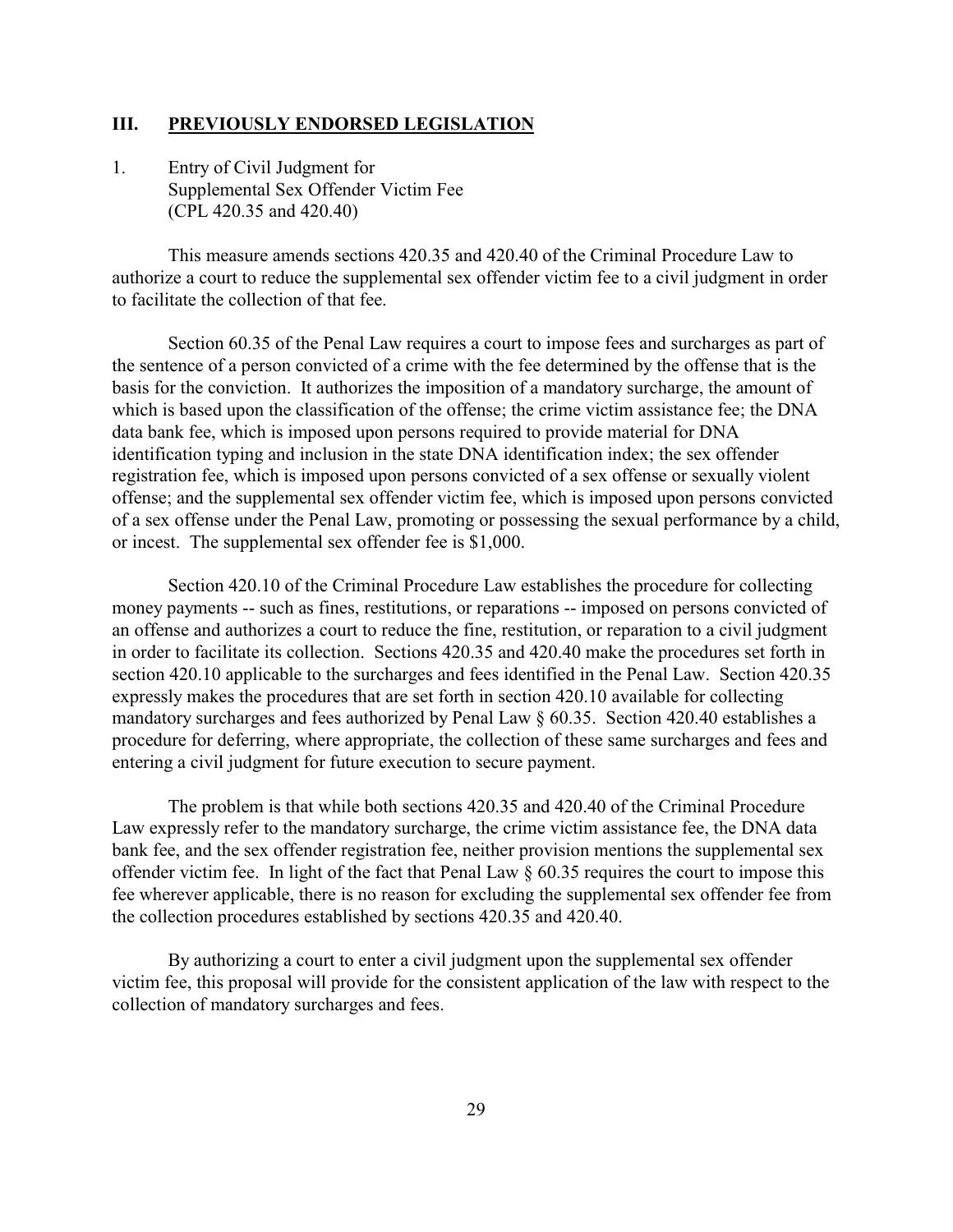AN ACT to amend the criminal law, in relation to the collection of the supplemental sex offender victim fee

The People of the State of New York, represented in Senate and Assembly, do enact as follows:

Section 1. Section 420.35 of the criminal procedure law, as amended by chapter 56 of the laws of 2004, is amended to read as follows:

§ 420.35. Mandatory surcharge and crime victim assistance fee; applicability to sentences mandating payment of fines. 1. The provisions of section 420.10 of this article governing the collection of fines and the provisions of section 420.40 of this article governing deferral of mandatory surcharges, sex offender registration fees, supplemental sex offender victim fees, DNA databank fees and financial hardship hearings and the provisions of section 430.20 of this chapter governing the commitment of a defendant for failure to pay a fine shall be applicable to a mandatory surcharge, sex offender registration fee, supplemental sex offender victim fee, DNA databank fee and a crime victim assistance fee imposed pursuant to subdivision one of section 60.35 of the penal law, subdivision twenty-a of section three hundred eighty-five of the vehicle and traffic law, subdivision nineteen-a of section four hundred one of the vehicle and traffic law, or a mandatory surcharge imposed pursuant to section eighteen hundred nine of the vehicle and traffic law or section 27.12 of the parks, recreation and historic preservation law. When the court directs that the defendant be imprisoned until the mandatory surcharge, sex offender registration fee, supplemental sex offender victim fee or DNA databank fee is satisfied, it must specify a maximum period of imprisonment not to exceed fifteen days; provided, however, a court may not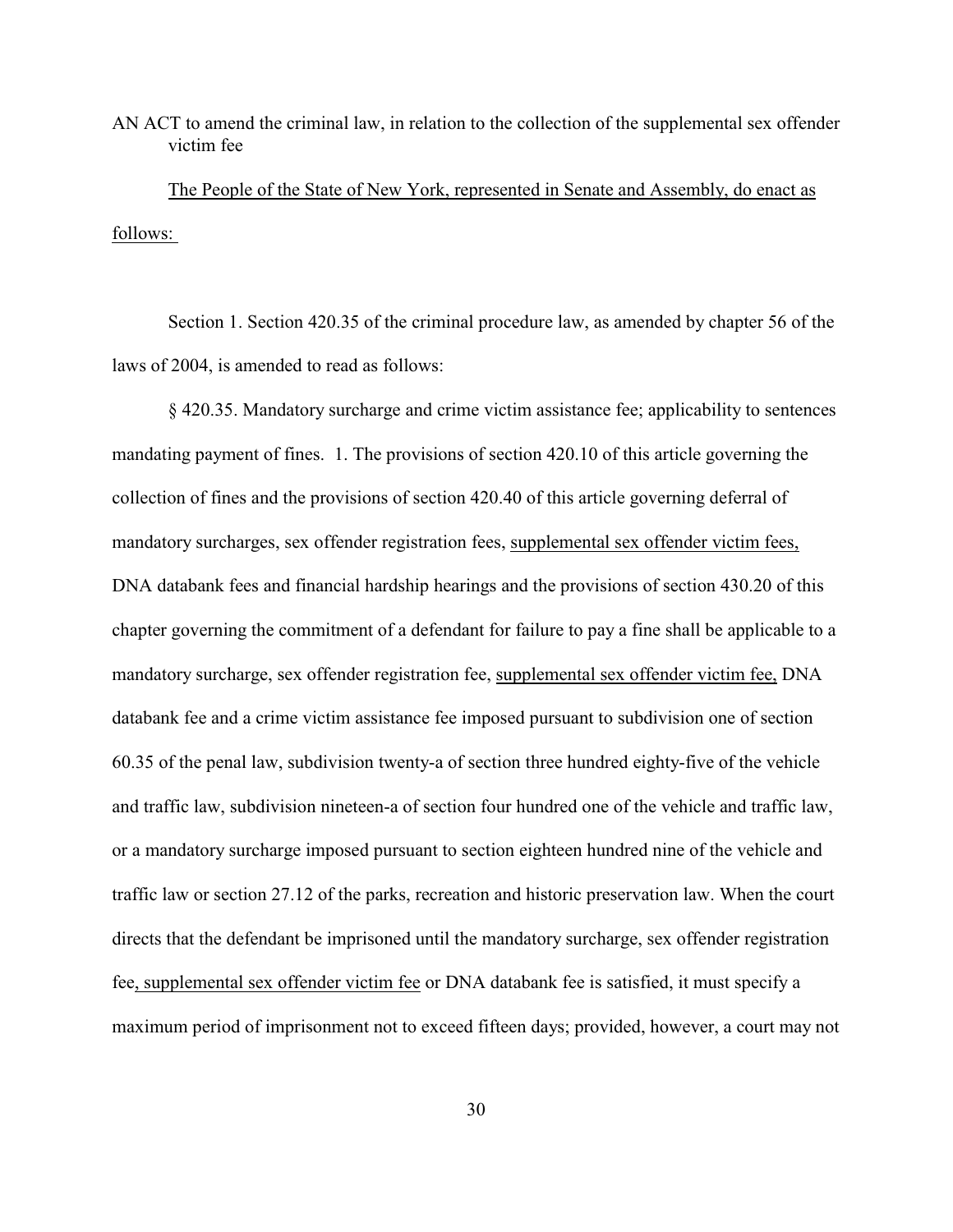direct that a defendant be imprisoned until the mandatory surcharge, sex offender registration fee, supplemental sex offender victim fees, or DNA databank fee is satisfied or otherwise for failure to pay the mandatory surcharge, sex offender registration fee, supplemental sex offender victim fee or DNA databank fee unless the court makes a contemporaneous finding on the record, after according defendant notice and an opportunity to be heard, that the payment of the mandatory surcharge, sex offender registration fee, supplemental sex offender victim fee or DNA databank fee upon defendant will not work an unreasonable hardship upon him or her or his or her immediate family.

2. Under no circumstances shall the mandatory surcharge, sex offender registration fee, supplemental sex offender victim fee, DNA databank fee or the crime victim assistance fee be waived provided, however, that a court may waive the crime victim assistance fee if such defendant is an eligible youth as defined in subdivision two of section 720.10 of this chapter, and the imposition of such fee would work an unreasonable hardship on the defendant, his or her immediate family, or any other person who is dependent on such defendant for financial support.

3. It shall be the duty of a court of record or administrative tribunal to report to the division of criminal justice services on the disposition and collection of mandatory surcharges, sex offender registration fees, supplemental sex offender victim fees, or DNA databank fees and crime victim assistance fees. Such report shall include, for all cases, whether the surcharge, sex offender registration fee, supplemental sex offender victim fee, DNA databank fee or crime victim assistance fee levied pursuant to subdivision one of section 60.35 of the penal law or section eighteen hundred nine of the vehicle and traffic law has been imposed pursuant to law, collected, or is to be collected by probation or corrections or other officials. The form, manner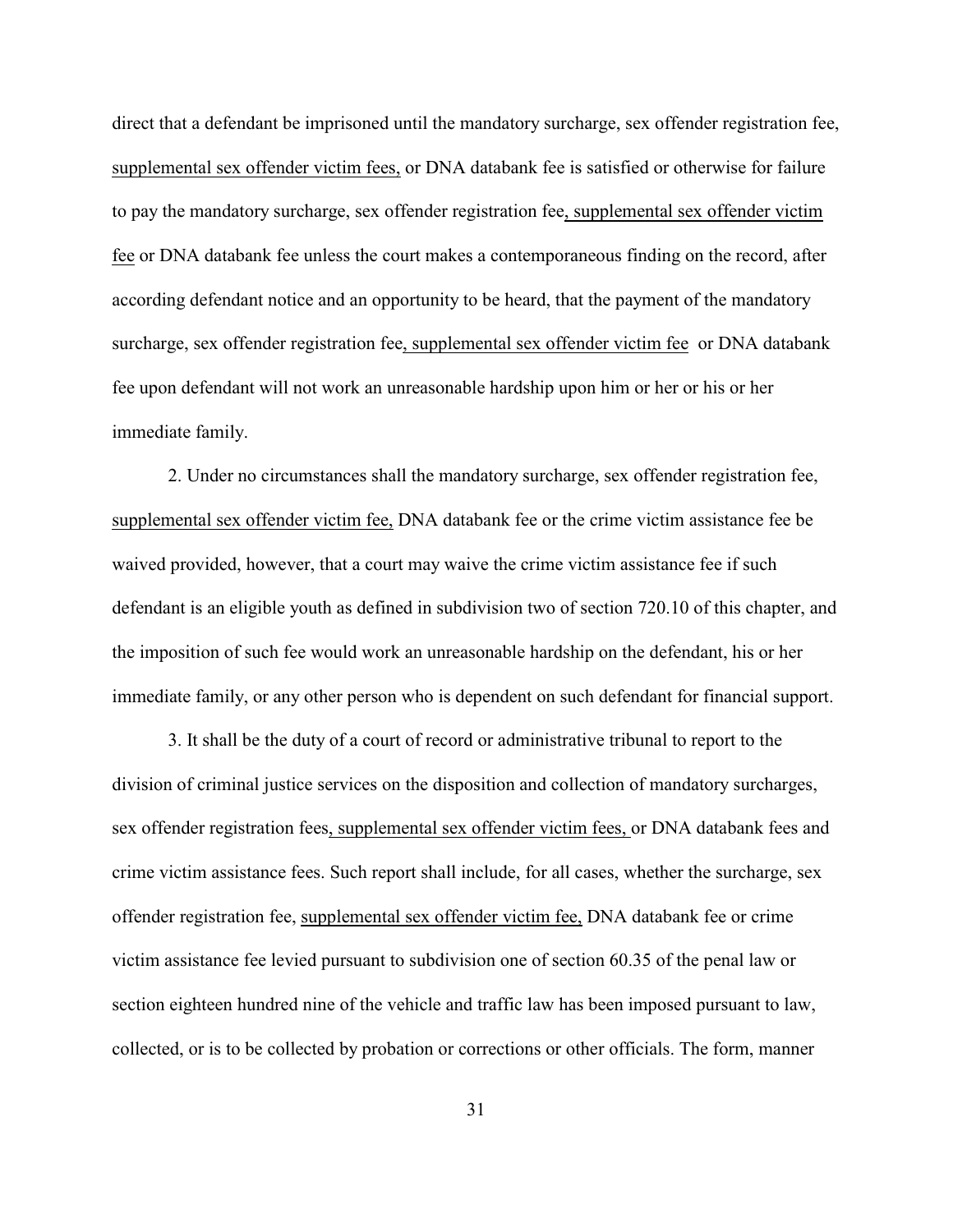and frequency of such reports shall be determined by the commissioner of the division of criminal justice services after consultation with the chief administrator of the courts and the commissioner of the department of motor vehicles.

§ 2. Section 420.40 of the criminal procedure law, as amended by chapter 62 of the laws of 2003, is amended to read as follows:

§ 420.40. Deferral of a mandatory surcharge; financial hardship hearings. 1. Applicability. The procedure specified in this section governs the deferral of the obligation to pay all or part of a mandatory surcharge, sex offender registration fee, supplemental sex offender victim fee, or DNA databank fee imposed pursuant to subdivision one of section 60.35 of the penal law and financial hardship hearings relating to mandatory surcharges.

2. On an appearance date set forth in a summons issued pursuant to subdivision three of section 60.35 of the penal law, section eighteen hundred nine of the vehicle and traffic law or section 27.12 of the parks, recreation and historic preservation law, a person upon whom a mandatory surcharge, sex offender registration fee, supplemental sex offender victim fee, or DNA databank fee was levied shall have an opportunity to present on the record credible and verifiable information establishing that the mandatory surcharge, sex offender registration fee, supplemental sex offender victim fee, or DNA databank fee should be deferred, in whole or in part, because, due to the indigence of such person the payment of said surcharge, sex offender registration fee, supplemental sex offender victim fee, or DNA databank fee would work an unreasonable hardship on the person or his or her immediate family.

3. In assessing such information the superior court shall be mindful of the mandatory nature of the surcharge, sex offender registration fee, supplemental sex offender victim fee, and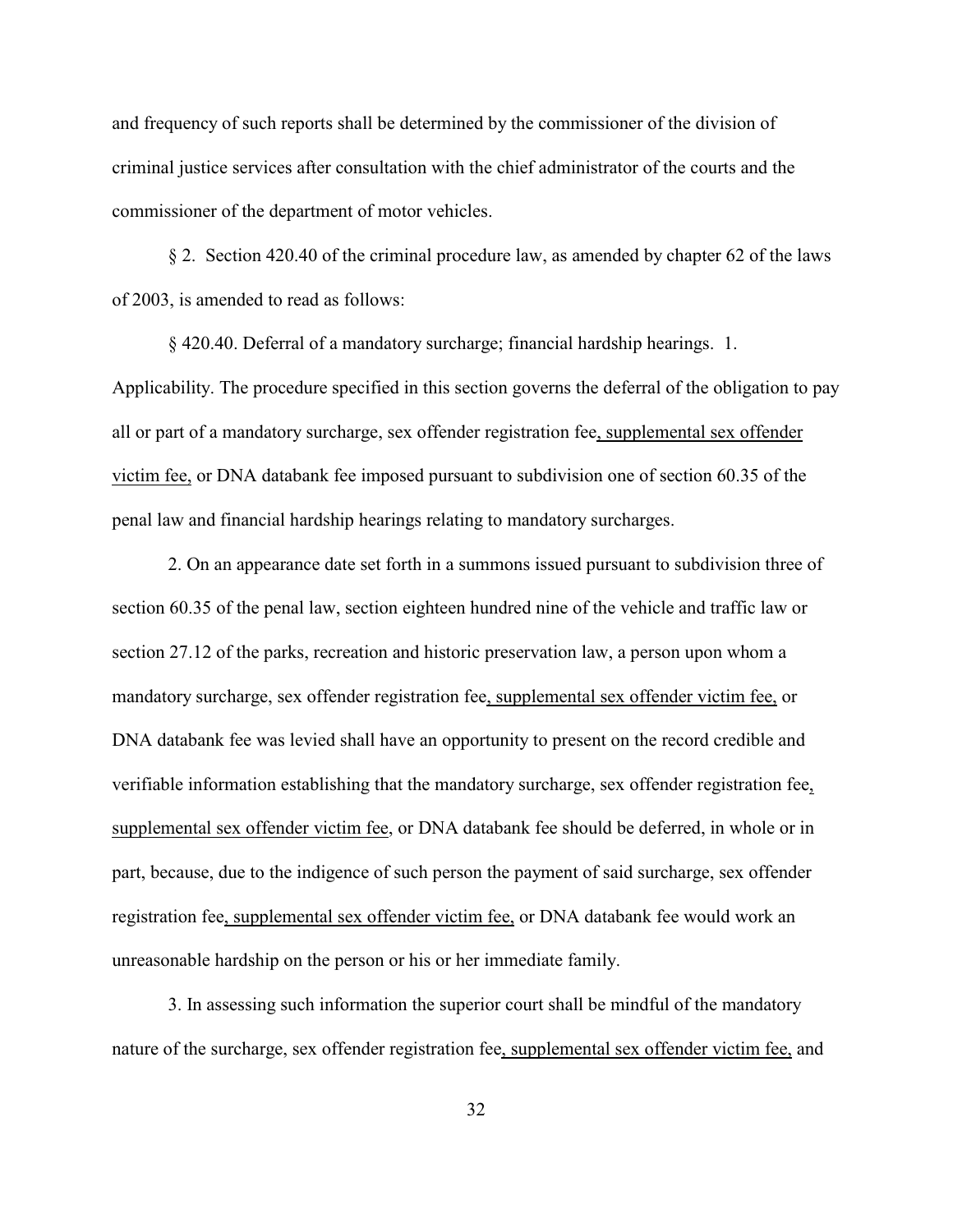DNA databank fee, and the important criminal justice and victim services sustained by such fees.

4. Where a court determines that it will defer part or all of a mandatory surcharge, sex offender registration fee, supplemental sex offender victim fee, or DNA databank fee imposed pursuant to subdivision one of section 60.35 of the penal law, a statement of such finding and of the facts upon which it is based shall be made part of the record.

5. A court which defers a person's obligation to pay a mandatory surcharge, sex offender registration fee, supplemental sex offender victim fee, or DNA databank fee imposed pursuant to subdivision one of section 60.35 of the penal law shall do so in a written order. Such order shall not excuse the person from the obligation to pay the surcharge, sex offender registration fee, supplemental sex offender victim fee, or DNA databank fee. Rather, the court's order shall direct the filing of a certified copy of the order with the county clerk of the county in which the court is situate except where the court which issues such order is the supreme court in which case the order itself shall be filed by the clerk of the court acting in his or her capacity as the county clerk of the county in which the court is situate. Such order shall be entered by the county clerk in the same manner as a judgment in a civil action in accordance with subdivision (a) of rule five thousand sixteen of the civil practice law and rules. The order shall direct that any unpaid balance of the mandatory surcharge, sex offender registration fee, supplemental sex offender victim fee, or DNA databank fee may be collected in the same manner as a civil judgment. The entered order shall be deemed to constitute a judgment-roll as defined in section five thousand seventeen of the civil practice law and rules and immediately after entry of the order, the county clerk shall docket the entered order as a money judgment pursuant to section five thousand eighteen of such law and rules.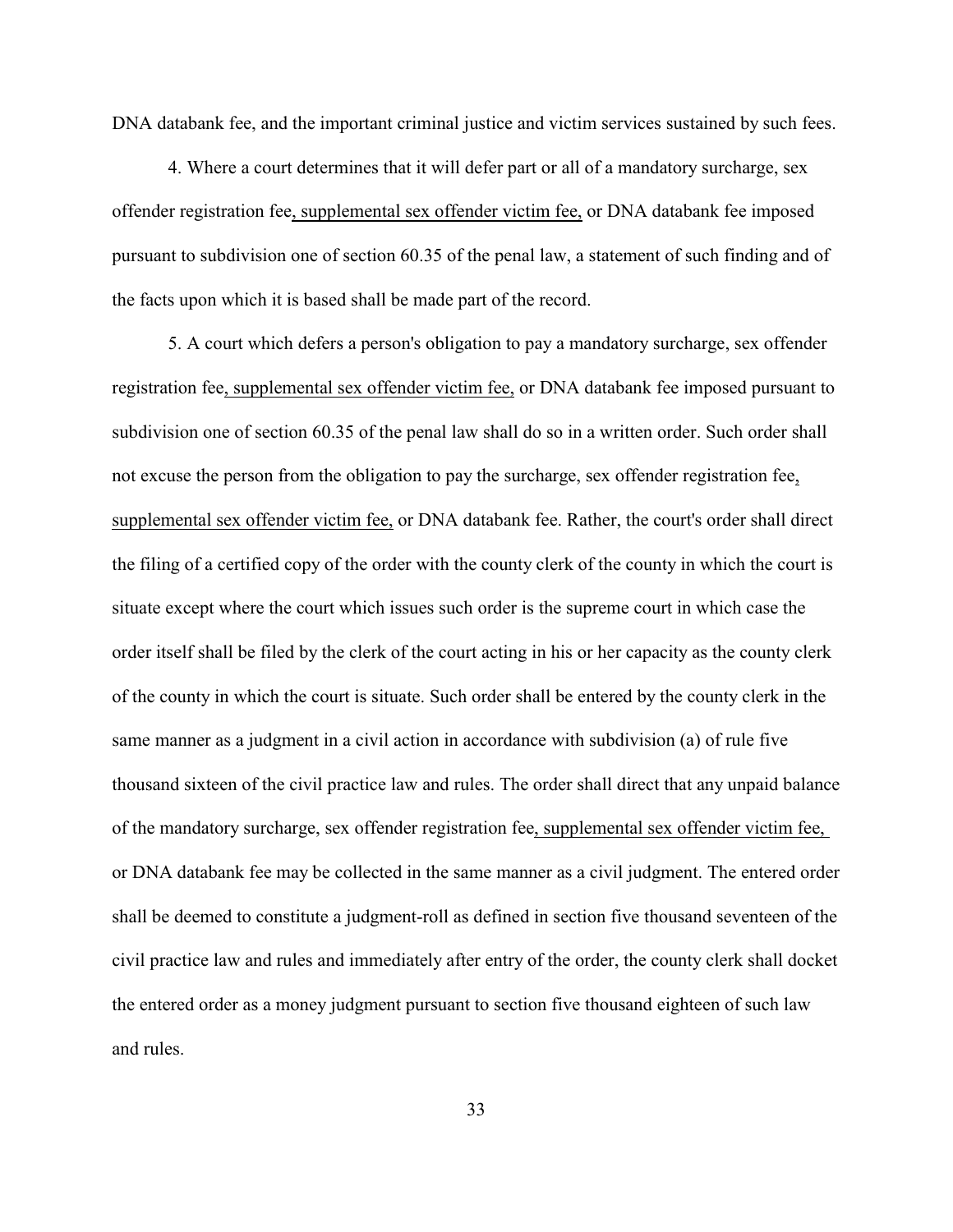§ 3. This act shall take effect on the first day of November next succeeding the date on which it shall have become a law.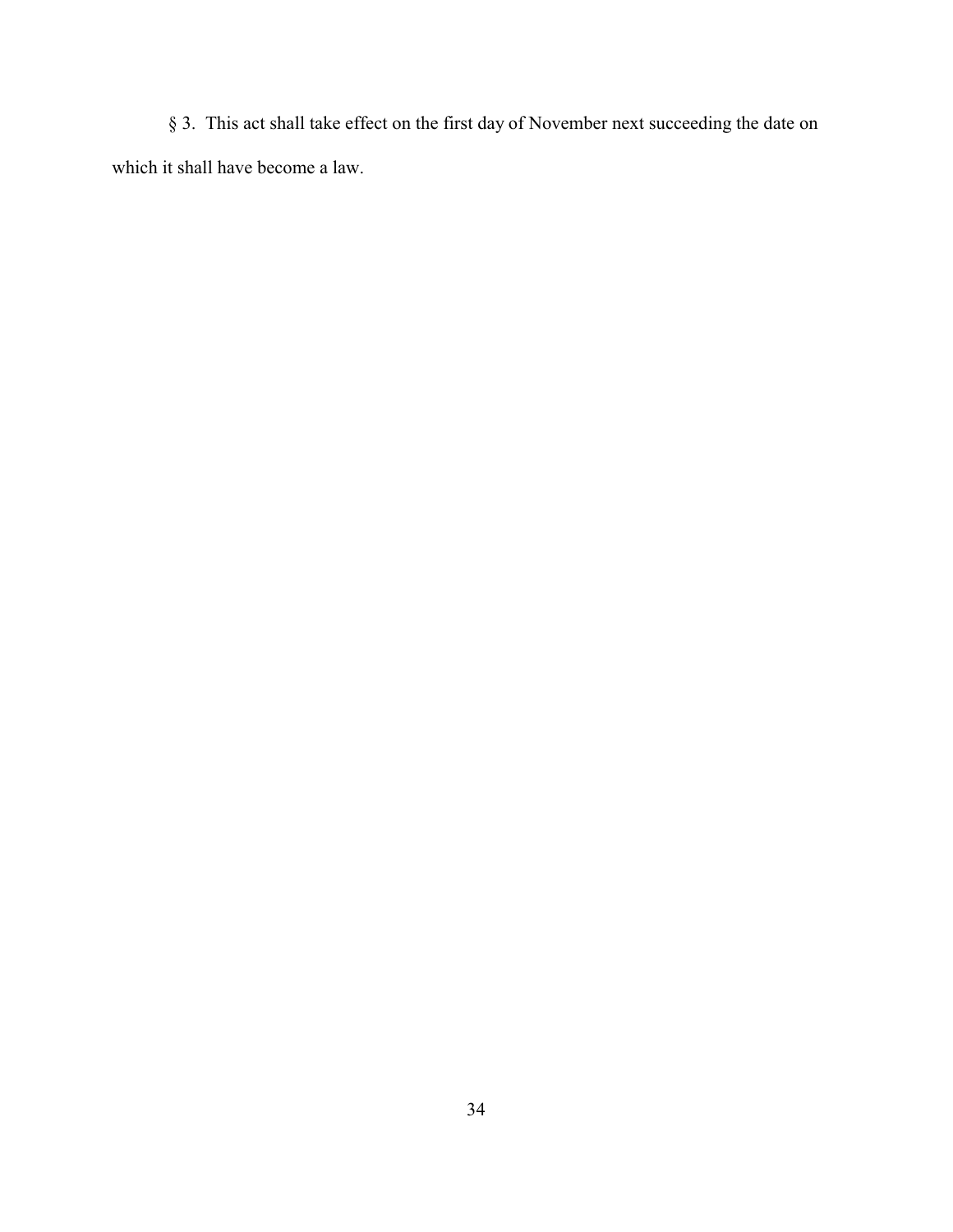2. Issuance of an Arrest Warrant Based Upon a Simplified Traffic Information (CPL 120.20)

This measure amends section 120.20 of the Criminal Procedure Law to authorize the issuance of a warrant of arrest upon a simplified traffic information which charges a misdemeanor.

The simplified traffic information was designed to facilitate the expeditious processing of many vehicle and traffic offenses and can be used to charge petty offenses as well as misdemeanors. Prieser, Practice Commentary, McKinney's Cons Laws of NY, Book 11A, CPL 100.25, at 366. Where the offense charged is a misdemeanor, such as driving while intoxicated, which is a violation of section 1194 of the Vehicle and Traffic Law, and the motorist fails to appear in court on the designated court date, the court may wish to issue an arrest warrant to compel the motorist to appear and answer. Due to advances in technology, it is becoming increasingly common for police officers when issuing traffic tickets to issue to a motorist both the simplified traffic information and the supporting deposition, and then file both instruments on the court date designated on the simplified traffic information. Taken together, both the simplified traffic information and the supporting deposition will furnish sufficient allegations to establish reasonable cause for the charges that are the subject of the simplified information and thereby for issuing the arrest warrant. See CPL 140.40; People v. Boback, 23 N.Y.2d 189, 195 (1969)(stating that while a simplified traffic information alone will not support the issuance of an arrest warrant, a court may issue an arrest warrant upon an affidavit which proffers facts establishing reasonable cause that the respondent committed the charged offense)

The problem is that while section  $120.20(1)$  provides that the court may issue a warrant for a defendant's arrest if a criminal action has been commenced with the filing of an accusatory instrument that is sufficient on its face, it expressly excludes a simplified traffic information from serving as the basis for an arrest warrant.

This proposal seeks to amend section 120.20(1) by restricting the prohibition against the issuance of an arrest warrant to those simplified traffic informations alleging only a traffic infraction, and thereby provide authorization for the issuance of an arrest warrant for a charge of a more serious offense.

By amending section 120.20(1) to authorize the issuance of an arrest warrant upon a simplified traffic information which alleges a traffic misdemeanor, the proposal provides the local criminal courts with the means for effectively addressing criminal conduct that impacts road safety.

AN ACT to amend the criminal law, in relation to the issuance of an arrest warrant for a person charged with a traffic misdemeanor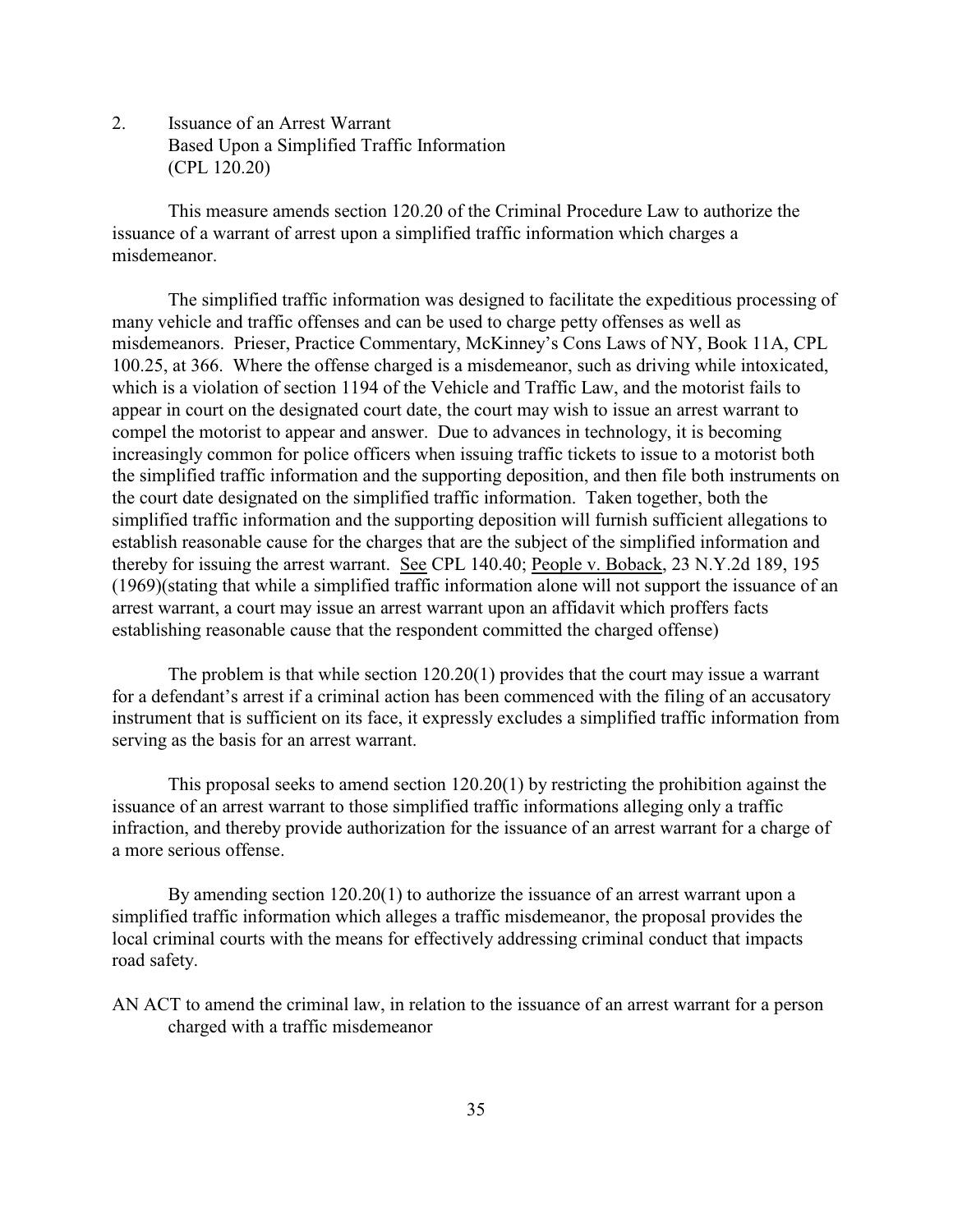The People of the State of New York, represented in Senate and Assembly, do enact as follows:

Section 1. Subdivision 1 of section 120.20 of the criminal procedure law, as amended by chapter 506 of the laws of 2000, is amended to read as follows:

1. When a criminal action has been commenced in a local criminal court by the filing therewith of an accusatory instrument, other than a simplified traffic information alleging only a traffic infraction, against a defendant who has not been arraigned upon such accusatory instrument and has not come under the control of the court with respect thereto:

(a) such court may, if such accusatory instrument is sufficient on its face, issue a warrant for such defendant's arrest; or

(b) if such accusatory instrument is not sufficient on its face as prescribed in section 100.40, and if the court is satisfied that on the basis of the available facts or evidence it would be impossible to draw and file an accusatory instrument that is sufficient on its face, the court must dismiss the accusatory instrument.

§ 2. This act shall take effect on the first day of November next succeeding the date on which it shall have become a law.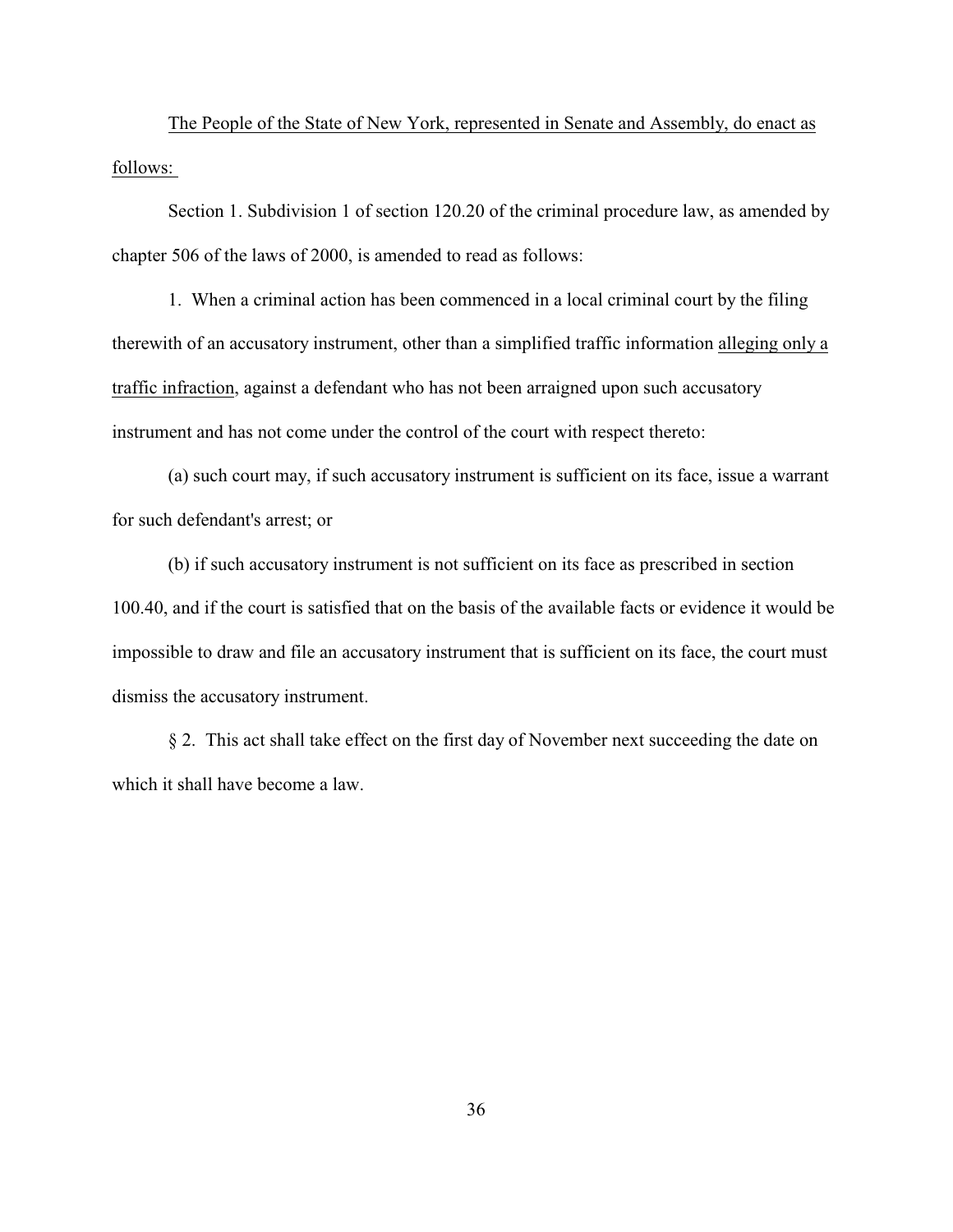3. Sealing of Court Record of Person Convicted of a Violation (CPL 160.57)

This measure creates a new section 160.57 of the Criminal Procedure Law which would authorize the sealing of the court records relating to convictions for petty offenses.

Currently, section 160.55 of the Penal Law authorizes the sealing of records relating to the convictions for non-criminal petty offenses such as disorderly conduct or trespass, except for the petty offenses of loitering (Penal Law § 240.35(3)), loitering for the purpose of engaging in prostitution (Penal Law § 240.37(2)), and driving while ability impaired (Vehicle and Traffic Law  $\S$  1192(1)), which are expressly exempt from the scope of this provision. The records that are sealed under this provision of the law are the files of the police department, the District Attorney's Office, and the fingerprints on file with the Division of Criminal Justice Services. The official records and papers of such cases on file with the court, however, are not sealed.

The availability to the public of the court records of a conviction for a petty offense can have an adverse collateral consequence for the defendant, who having pled guilty to the petty offense as part of a plea bargain that avoids a conviction for a crime and who is otherwise living a law-abiding life, finds that he or she cannot secure employment or purchase a home because of the conviction for a petty offense.

The sealing procedure authorized by this proposal is as follows: A person who has been convicted of a petty offense must wait one year from the date of sentence before he or she can apply to the court, with notice to the District Attorney, for an order sealing his or her court record. In connection with the application, the District Attorney may consent to the sealing or oppose it, whereupon the court must hold a summary hearing to determine whether the application should be granted. The District Attorney does not have wait for the defendant's application and can apply for an order keeping the court record unsealed. In the absence of an application by the defendant or the District Attorney, the court records are automatically sealed 36 months from the date of sentence.

The procedure authorized by this proposal seeks to address the public safety concern of the prosecutor that a particular defendant should not have the benefit of a sealing and the operational concerns of the courts facing the prospect of having to process numerous sealing applications. First, unlike the automatic sealing requirements currently in place under the Criminal Procedure Law, this proposal would allow the sealing procedure to proceed unless the District Attorney's Office objects and has an opportunity to be heard. Second, the 12- and 36 month deadlines are intended to create cooling off periods that would prevent a deluge of sealing applications to the local criminal court that would otherwise be made were applications to seal permitted at the time of sentence. The 12- and 36- month periods also would provide adequate time for the District Attorney to determine whether the defendant has fully complied with the terms of his or her sentence.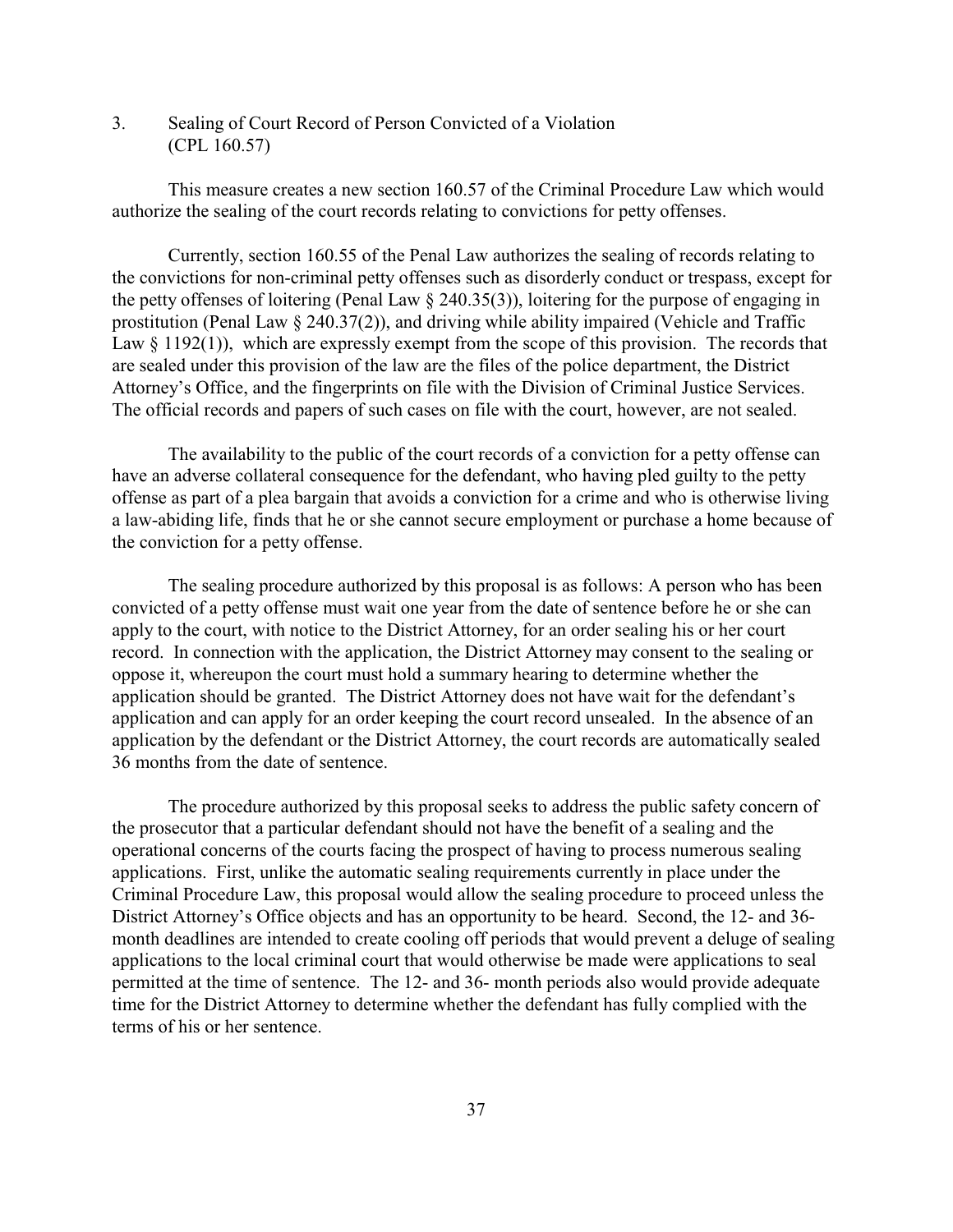AN ACT to amend the criminal procedure law, in relation to sealing court records involving convictions for certain petty offenses

The People of the State of New York, represented in Senate and Assembly, do enact as follows:

Section 1. The criminal procedure law is amended by adding a new section 160.57 to read as follows:

§ 160.57. Application for sealing of court records following termination of criminal action by conviction for noncriminal offense. 1. A person convicted of a traffic infraction or a violation, other than loitering as described in paragraph (d) or (e) of subdivision one of section 160.10 of this chapter or operating a motor vehicle while ability impaired as described in subdivision one of section eleven hundred ninety-two of the vehicle and traffic law, and whose case was sealed pursuant to section 160.55 of this article, may move in accordance with the provisions of this section for an order sealing the court record of such action or proceeding. In the absence of an earlier application for an order to seal, the record of a conviction of a traffic infraction or a violation pursuant to this subdivision shall be automatically sealed by operation of law thirty-six months from the date of sentence, unless the people file a notice of opposition upon notice to the defendant, no less than twenty days prior to the sealing date and no later than ninety days prior to the expiration of thirty-six months.

2. A motion to seal may be filed in writing with the local criminal court or superior court in which the conviction and sentence occurred not earlier than twelve months following the date of sentence. Such motion must be made upon not less than twenty days notice to the district attorney.

38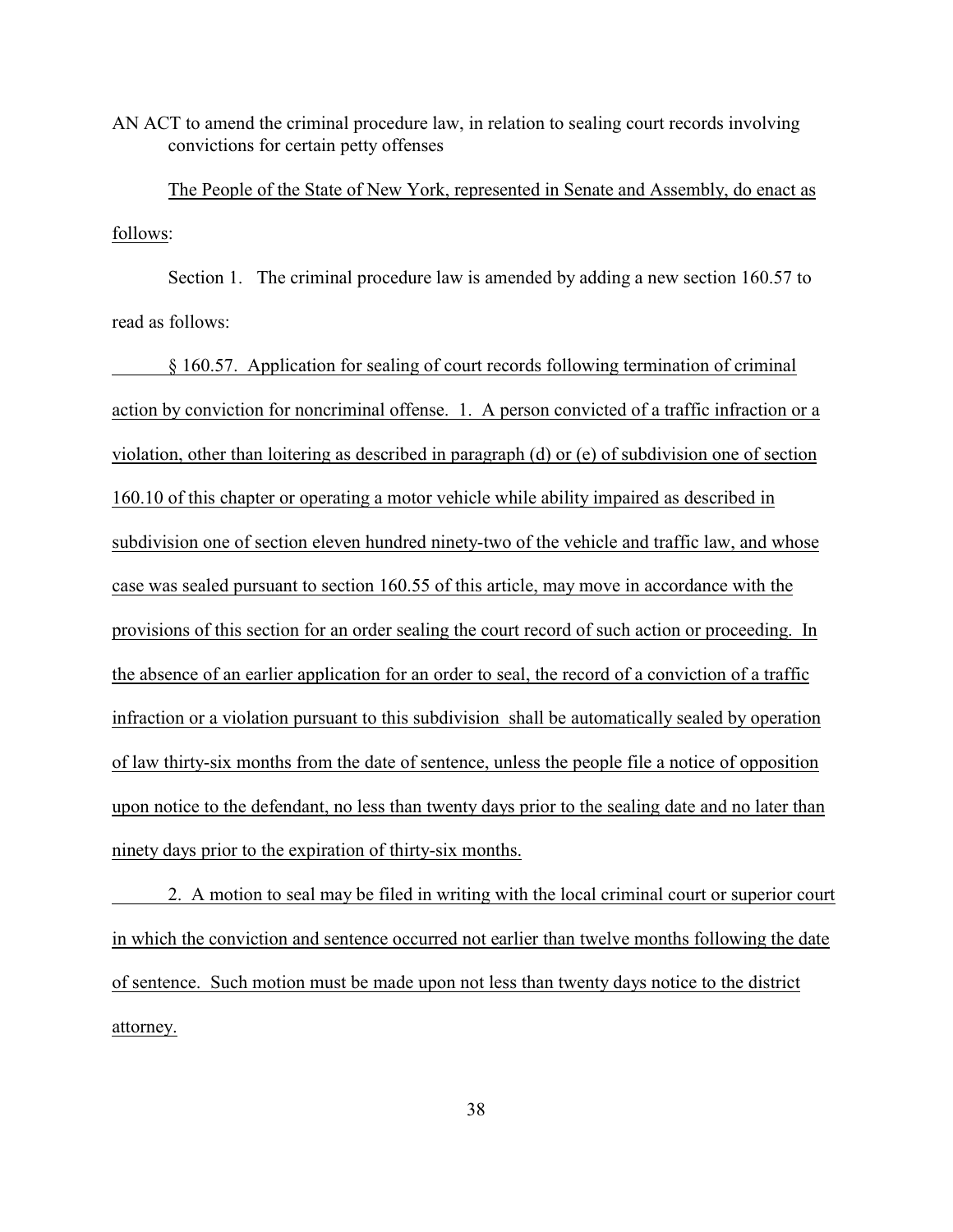3. Upon motion to seal the court record pursuant to this section, where both parties consent to such sealing, the court shall enter an order sealing the court record unless the interest of justice require otherwise. For purposes of this subdivision, a party who is given written notice of a motion to seal pursuant to this section shall be deemed to consent to such application unless, prior to the return date of such motion, such party files a notice of opposition thereto with the court.

4. Where the people file a notice of opposition prior to the return date or the proposed sealing date pursuant to subdivision one, the court shall conduct a hearing on the return date in which it may receive any relevant evidence. Upon request, the court must grant a reasonable adjournment to either party to enable such party to prepare for the hearing. Following such hearing, an order to seal pursuant to this section shall be granted unless the district attorney demonstrates to the satisfaction of the court that the interests of justice require otherwise. Where the court has determined that sealing pursuant to this section is not in the interests of justice, the court shall put forth its reasons on the record.

5. Upon entry of an order to seal, the court record of such action or proceeding shall be sealed and the clerk of the court wherein such criminal action or proceeding was terminated shall immediately notify the commissioner of the division of criminal justice services and the heads of all appropriate police departments and other law enforcement agencies that the action shall be sealed as if it had been terminated in favor of the accused and that the record of such action or proceeding shall be sealed.

6. Upon the entry of an order to seal or the expiration of thirty-six months from the date of sentence without opposition by the people, all official records and papers, including judgments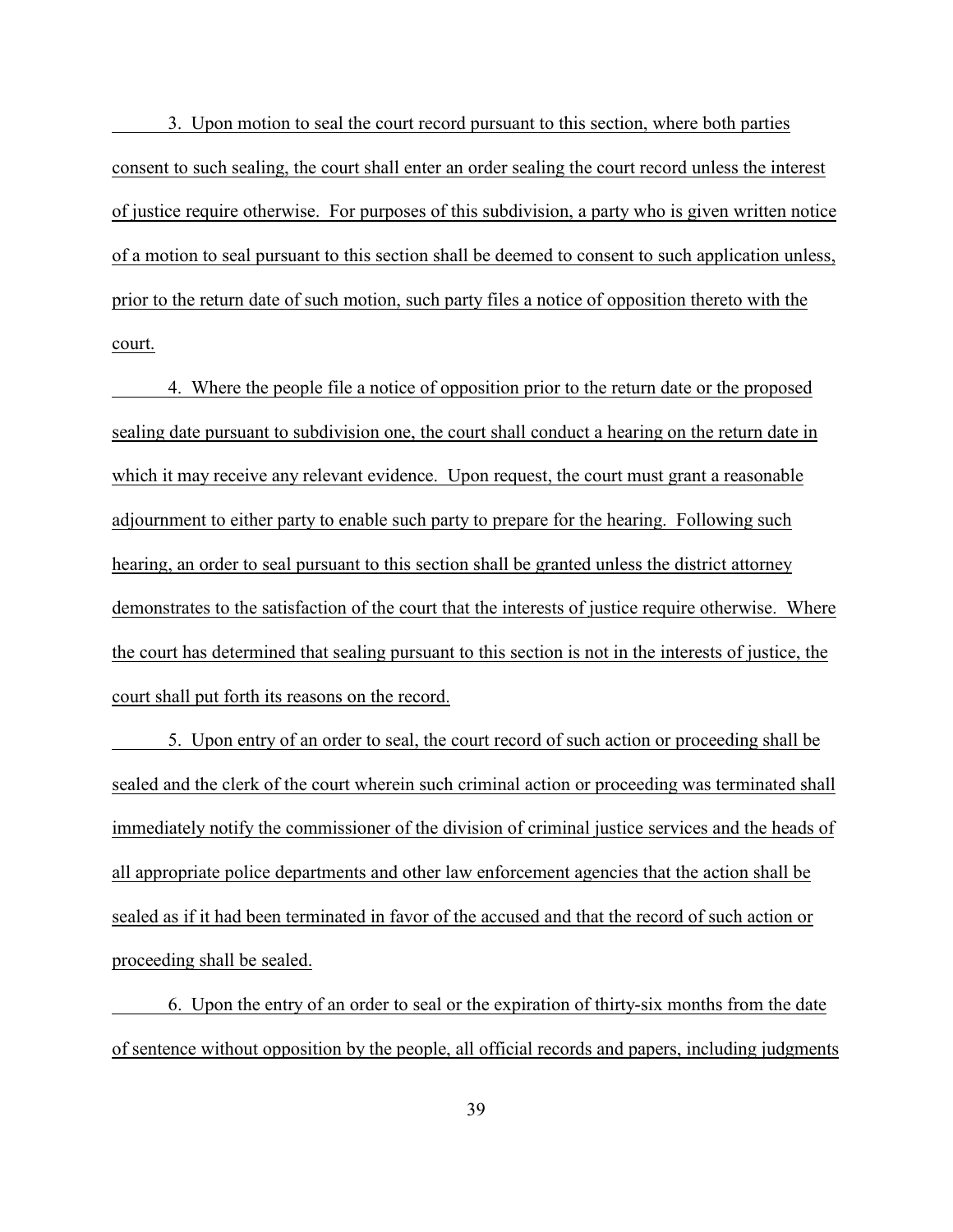and orders of a court but not including published court decisions or opinions or records and briefs on appeal, relating to the arrest or prosecution, including all duplicates and copies thereof, on file with any court shall be sealed and not made available to any person or public or private agency.

7. Upon the granting of a motion to seal pursuant to this section, or upon the expiration of thirty-six months from the date of sentencing without opposition, such records shall be made available to the person accused or to such person's designated agent, and shall be made available to:

(i) a prosecutor in any proceeding in which the accused has moved for an order pursuant to section 170.56 or 210.46 of this chapter, or

(ii) a law enforcement agency upon ex parte motion in any superior court, if such agency demonstrates to the satisfaction of the court that justice requires that such records be made available to it, or

(iii) any state or local officer or agency with responsibility for the issuance of licenses to possess guns, when the accused has made application for such a license, or

(iv) the New York state division of parole when the accused is on parole supervision as a result of conditional release or a parole release granted by the New York state board of parole, and the arrest which is the subject of the inquiry is one which occurred while the accused was under supervision, or

(v) any prospective employer of a police officer or peace officer as those terms are defined in subdivisions thirty-three and thirty-four of section 1.20 of this chapter, in relation to an application for employment as a police officer or peace officer; provided, however, that every person who is an applicant for the position of police officer of peace officer shall be furnished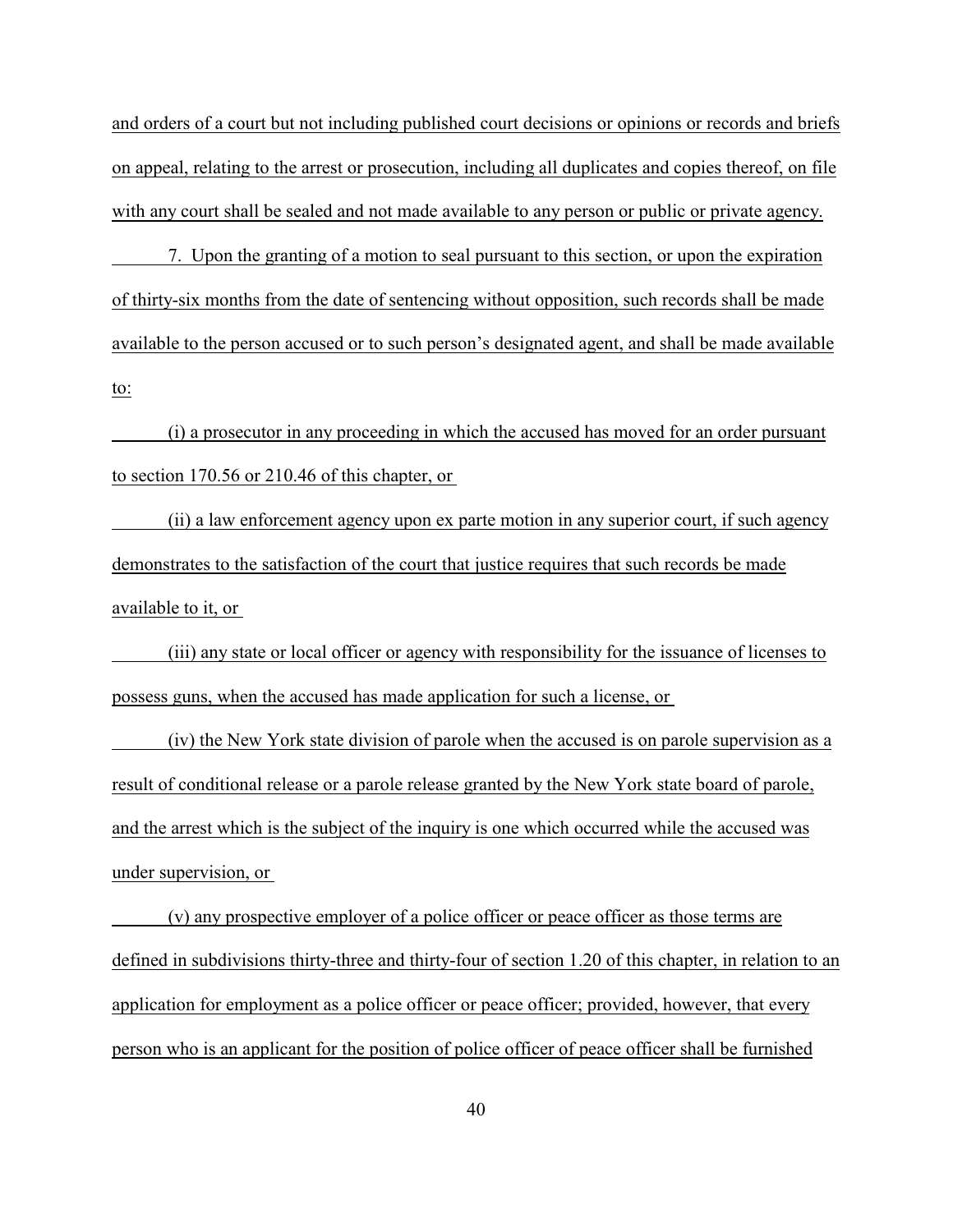with a copy of all records obtained under this paragraph and afforded an opportunity to make an explanation thereto, or

(vi) the probation department responsible for supervision of the accused when the arrest which is the subject of the inquiry is one which occurred while the accused was under such supervision.

8. The chief administrator of the courts, in consultation with the director of the division of criminal justice services and representatives of appropriate prosecutorial and criminal defense organizations in the state, shall adopt forms for the motion to seal, the notice of opposition to sealing, and the order granting sealing pursuant to this section.

 $\frac{\S}{}$  \$ 2. Subdivision three of section 160.50 of the criminal procedure law is amended by adding a new subsection (m) to read as follows:

(m) A sealing order pursuant to section 160.57 of this chapter was entered.

 § 3. This act shall take effect on the first day of November next succeeding the date on which it shall have become a law, and shall apply to all qualifying criminal actions for which the sentence date occurred after such effective date.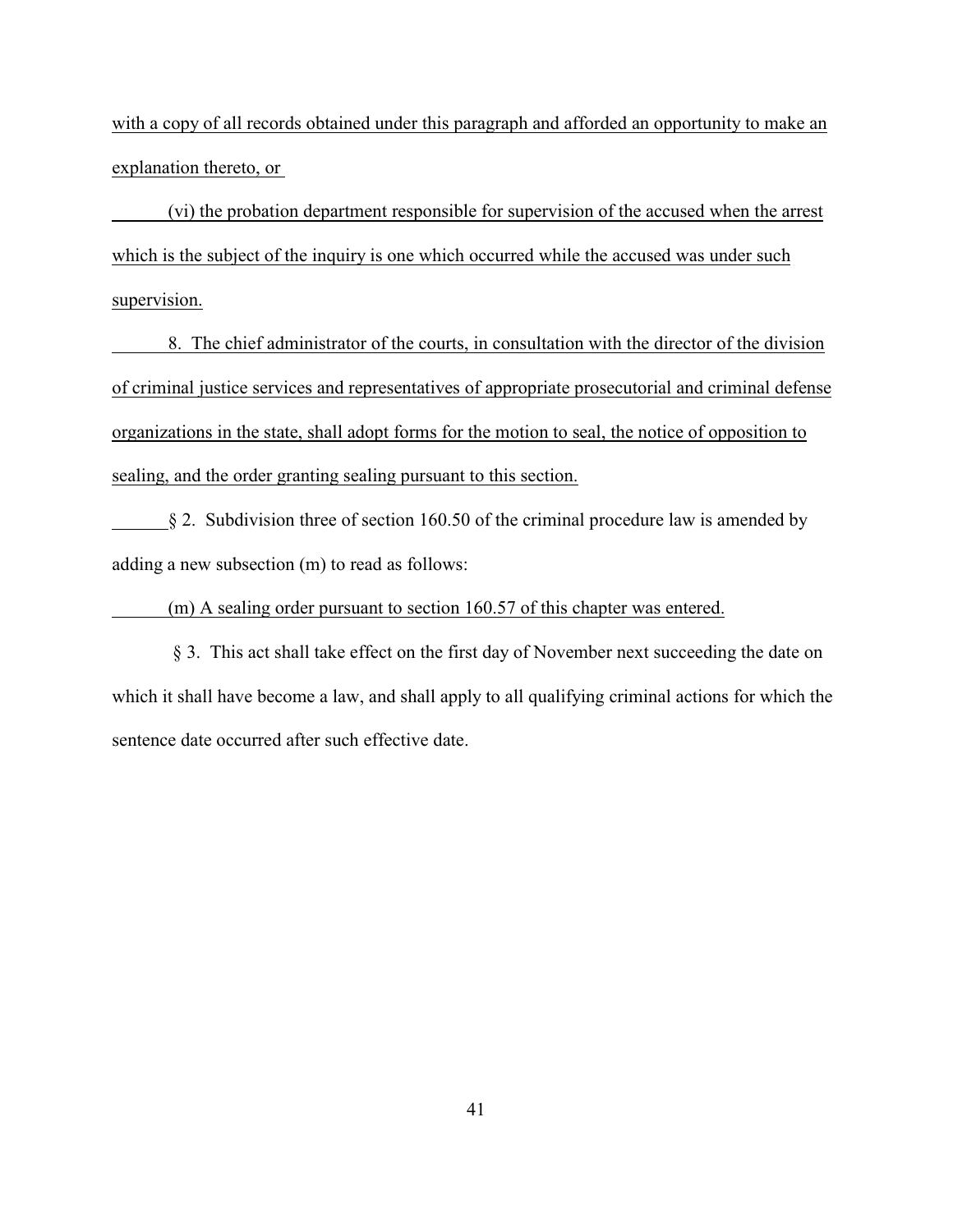4. Submission of Request for Supporting Deposition Directly to Traffic Ticket-Issuing Agency (CPL 100.25)

This measure would amend section 100.25 of the Criminal Procedure Law by requiring the recipient of a simplified traffic information or appearance ticket to submit a request for a supporting deposition to the law enforcement agency that issued the traffic ticket.

Currently, a defendant charged by a simplified information is entitled to have filed in court and served upon him or her a supporting deposition alleging facts that establish reasonable cause for the charges that are the subject of the simplified information. Under the procedure set forth in CPL 100.25, in order to obtain the supporting deposition, the defendant must request it from the court within the time-frame defined by the statute -- specifically, before a plea of guilty or the commencement of trial, but no later than 30 days after the court appearance date set forth on the simplified information. See CPL 100.25(2). Upon receipt of the request, the court orders the police officer to supply the supporting deposition. The police officer then has 30 days from the court's receipt of the request to serve and file the supporting deposition. Id. Failure to serve the supporting deposition within 30 days constitutes sufficient cause for dismissal of the case. See CPL 170.30(1)(a) and 100.40(2).

This proposal would streamline the process by which the request for the supporting deposition is transmitted to the law enforcement agency by removing the court -- which currently receives and then forwards the deposition request -- from the route of transmission and thereby provide the law enforcement more time to serve the supporting deposition.

By requiring the recipient of a simplified information or appearance ticket to make his or request for a supporting deposition directly to the law enforcement agency, this measure assures that the case will be decided on the merits by enabling a police officer to file a supporting deposition in a timely fashion.

AN ACT to amend the criminal procedure law, in relation to request for a supporting deposition

# The People of the State of New York, represented in Senate and Assembly, do enact as

# follows:

Section 1. Subdivisions (2) and (4) of section 100.25 of the criminal procedure law, as

amended by chapter 67 of the laws of 1996, are amended to read as follows:

2. A defendant charged by a simplified information is, upon a timely request, entitled as a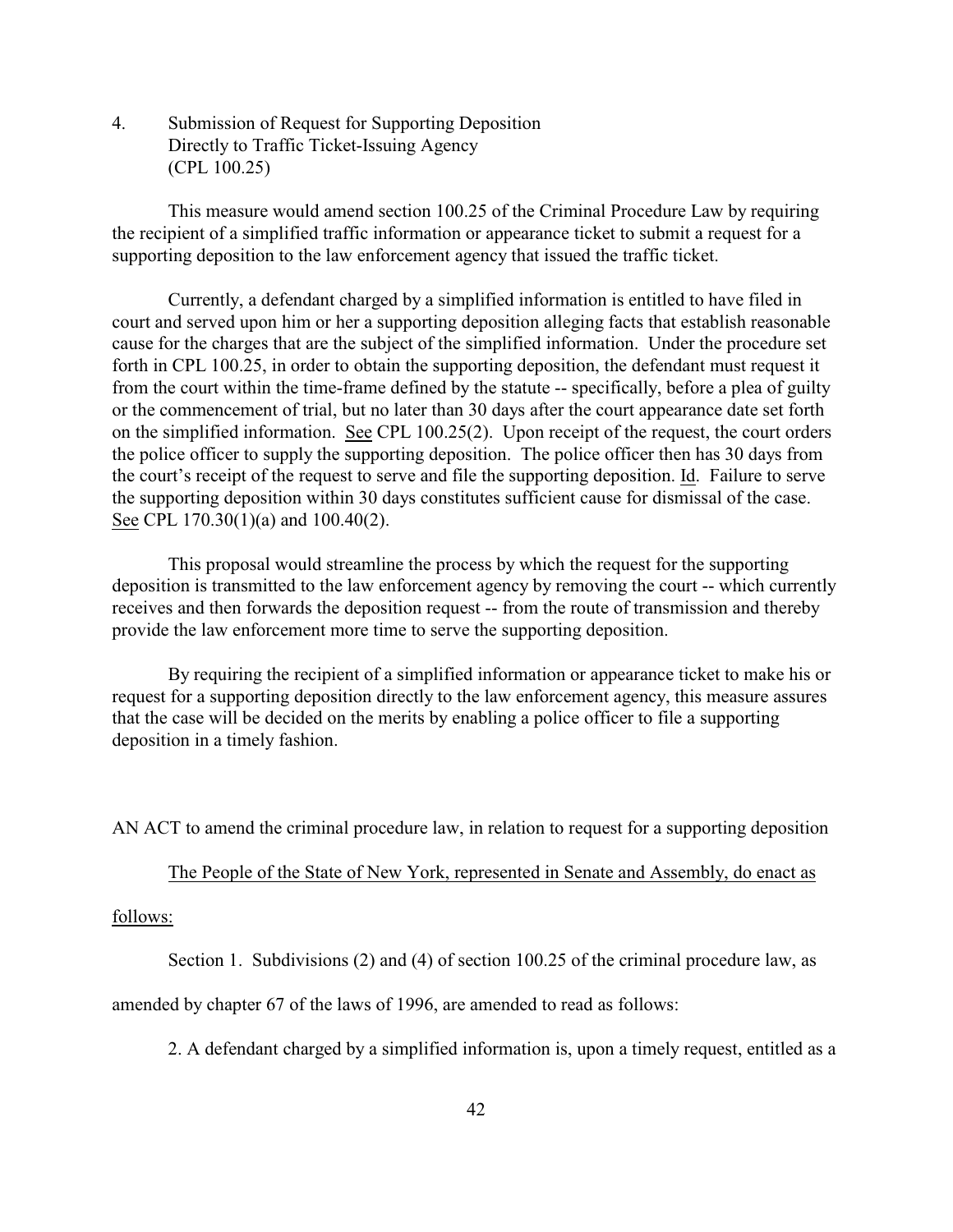matter of right to have filed with the court and served upon him or her, or if [he] such defendant is represented by an attorney, upon his or her attorney, a supporting deposition of the complainant police officer or public servant, containing allegations of fact, based either upon personal knowledge or upon information and belief, providing reasonable cause to believe that the defendant committed the offense or offenses charged. To be timely, such a request must, except as otherwise provided herein and in subdivision three of this section, be made before entry of a plea of guilty to the charge specified and before commencement of a trial thereon, but not later than thirty days after the date the defendant is directed to appear in court as such date appears upon the simplified information and upon the appearance ticket issued pursuant thereto. [If the defendant's request is mailed to the court, the] Such request must be mailed within such thirty day period to the agency which employs the complainant police officer or public servant. Upon such a request, [the court must order the] such complainant police officer or public servant [to] shall serve a copy of such supporting deposition upon the defendant or his or her attorney, within thirty days of the date such request is received by the [court] agency, or at least five days before trial, whichever is earlier, and to file such supporting deposition with the court together with proof of service thereof. Notwithstanding any provision to the contrary, where a defendant is issued an appearance ticket in conjunction with the offense charged in the simplified information and the appearance ticket fails to conform with the requirements of subdivision two of section 150.10, a request is timely when made not later than thirty days after (a) entry of the defendant's plea of not guilty when he or she has been arraigned in person, or (b) written notice to the defendant of his or her right to receive a supporting deposition when a plea of not guilty has been submitted by mail.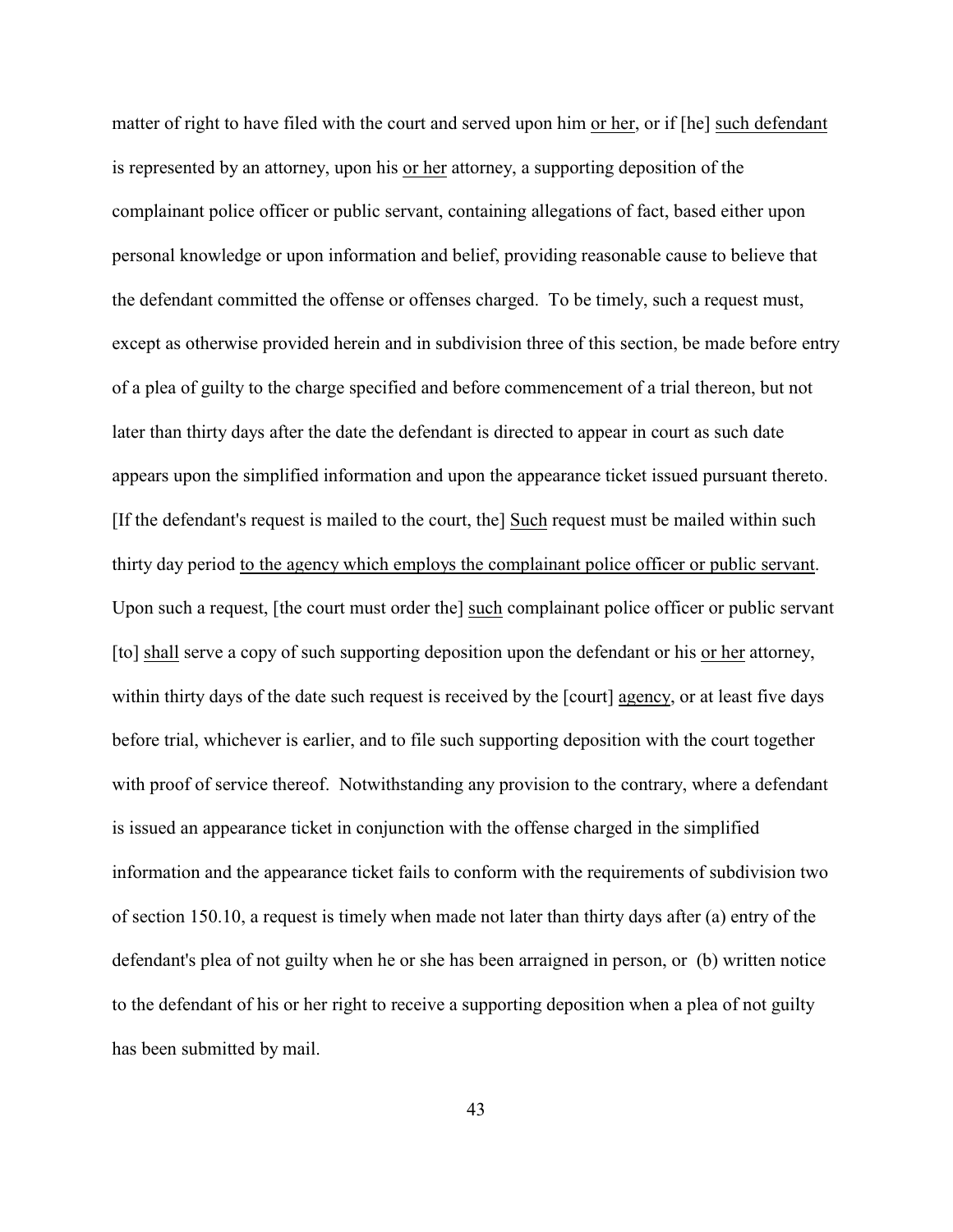4. Notwithstanding any provision of law to the contrary, where a person is charged by a simplified information and is served with an appearance ticket as defined in section 150.10, such appearance ticket shall contain the following language: "NOTICE: YOU ARE ENTITLED TO RECEIVE A SUPPORTING DEPOSITION FURTHER EXPLAINING THE CHARGES PROVIDED YOU REQUEST SUCH SUPPORTING DEPOSITION WITHIN THIRTY DAYS FROM THE DATE YOU ARE DIRECTED TO APPEAR IN COURT AS SET FORTH ON THIS APPEARANCE TICKET. [DO YOU REQUEST A SUPPORTING DEPOSITION? [ ] YES [ ] NO] ANY SUCH REQUEST MUST BE MAILED TO THE AGENCY WHICH EMPLOYS THE POLICE OFFICER OR AGENT WHO ISSUED THIS SIMPLIFIED INFORMATION BEFORE ENTRY OF A PLEA OF GUILTY TO THE CHARGE AND BEFORE COMMENCEMENT OF A TRIAL THEREON, BUT NOT LATER THAN THIRTY DAYS AFTER THE DATE YOU ARE DIRECTED TO APPEAR IN COURT AS SUCH DATE APPEARS UPON THE SIMPLIFIED INFORMATION/APPEARANCE TICKET.

§ 2. This act shall take effect on the first day of January next succeeding the date on which it shall have become law and shall apply to all actions and proceedings commenced on or after such effective date.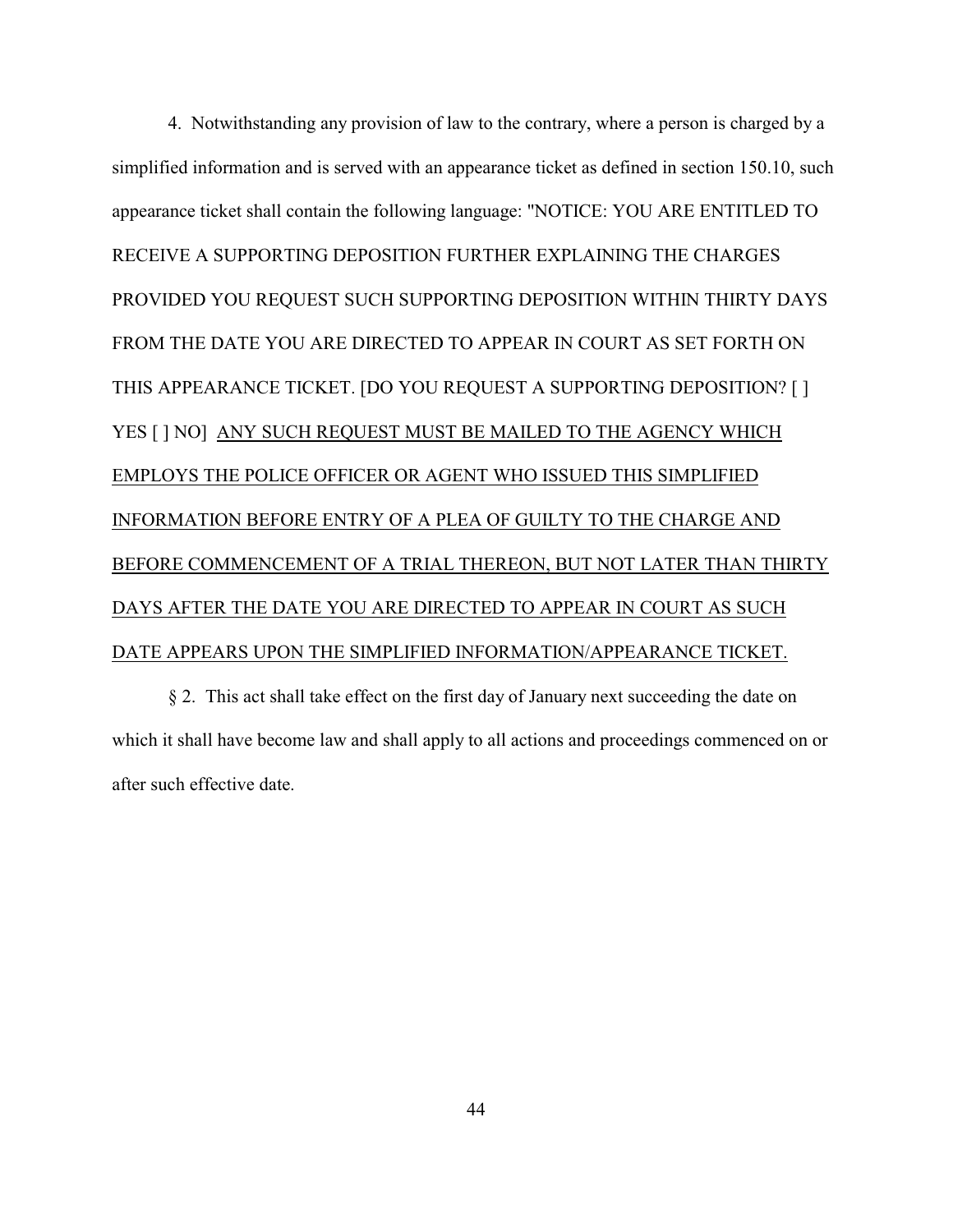5. Vacatur of Guilty Plea After Successful Completion of Drug Court or Mental Health Court Treatment Program (CPL 340.20)

This measure would amend the Criminal Procedure Law to authorize the vacatur of a guilty plea for a defendant who successfully completes a drug treatment or mental health treatment court program.

Drug or mental health treatment courts are specialized courts that seek to address the behavioral or psychiatric issues that may underlie some criminal conduct. Drug courts address a drug offender's addiction to drugs. Mental health courts address an offender's mental illness. In either court, qualified non-violent offenders agree to enter a court-supervised program which provides the defendant, depending on the type of treatment court, with treatment and counseling for substance abuse or for mental illness, as well as educational and vocational assistance.

The rules and conditions of participation in a drug or mental health court treatment program are set forth in a contract that is entered into by the defendant, the defendant's attorney, the prosecutor, and the court. Under the terms of the contract, among other things, the defendant agrees to plead guilty to certain charges and, in the event of his or her violation of the contract, to the imposition of a sentence based on the conviction. The court agrees that in event that the defendant complies with the terms of the contract as well as the treatment plan, it will dispose of the convictions in the manner it stipulated in the contract.

A drug or mental health treatment court may agree to vacate a guilty plea upon a defendant's successful completion of a treatment program. The problem is there is no provision of the law that authorizes a court to take this action. See CPL 220.60 (which sets forth all circumstances wherein a guilty plea can be changed in superior court); 340.20 (which states how a plea may be entered in a local criminal court).

This proposal provides explicit authorization for a court, sitting as a drug or mental health treatment court, to vacate a guilty plea and, by doing so, enables the court to achieve the program's aim of assisting a defendant with the task of overcoming the causes of his or her criminal behavior.

AN ACT to amend the criminal procedure law, in relation to the vacatur of the guilty plea of a defendant who successfully completes a drug or mental health court treatment program

## The People of the State of New York, represented in Senate and Assembly, do enact as

### follows:

Section 1. Section 340.20 of the criminal procedure law is amended by adding a new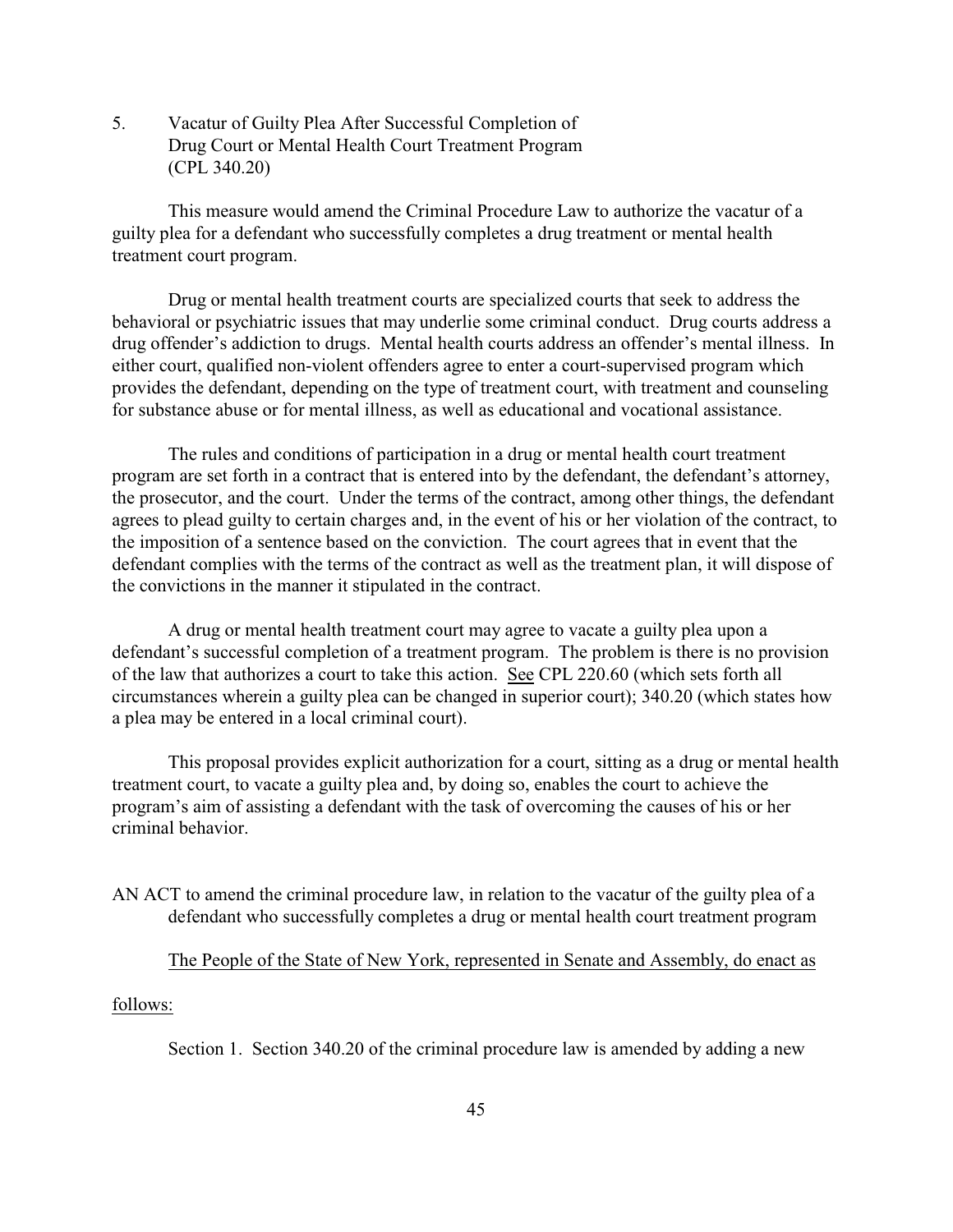subdivision 5 to read as follows:

5. Where parties to a proceeding in a drug or mental health treatment court agree, a plea of guilty may be vacated whether such plea was to a felony or to a misdemeanor and notwithstanding the defendant's prior felony conviction, provided the district attorney consents on the record to the vacatur and the defendant has successfully completed the requirements of the court's treatment program. The drug or mental health treatment court may, in accordance with the agreement of the parties, allow the entry of a plea to a reduced charge or permit a dismissal of the charge.

§ 2. This act shall take effect on the first day of January next succeeding the date on which it shall have become law and shall apply to all actions and proceedings commenced on or after such effective date.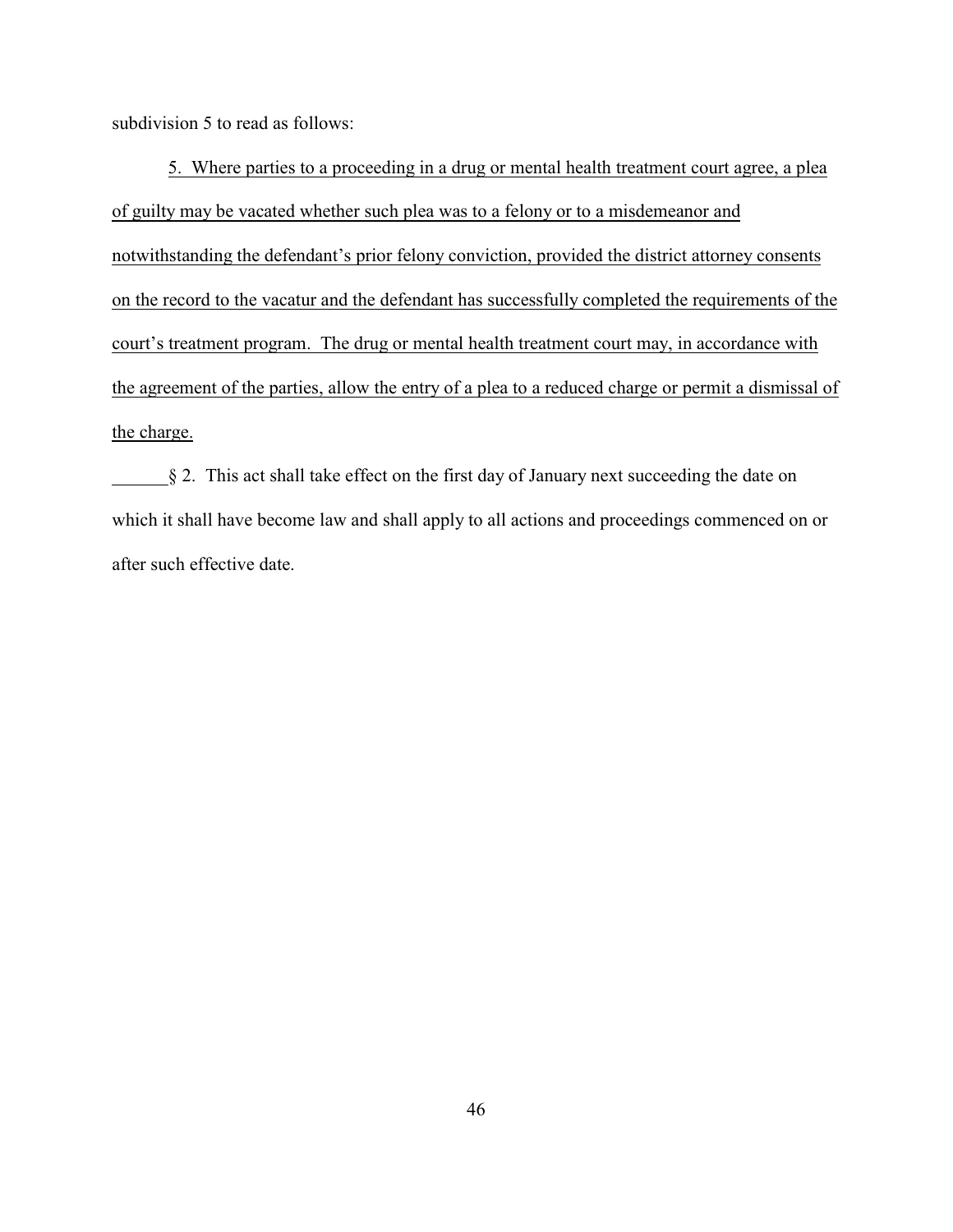6. Compelling Court Appearance and Compliance with Penalty for Unlawful Possession of Alcoholic Beverage (ABCL § 65-c)

This measure amends section 65-c of the Alcoholic Beverage Control Law to provide courts with the means to insure that persons under the age of 21 years who are charged with violating this provision appear and answer the charge and comply with any order issued by the court.

Section 65-c(3) authorizes a law enforcement official to summon a person under the age of 21 to answer a charge of possession of an alcoholic beverage with intent to consume and authorizes a court, where the charge is sustained, to fine the individual and direct him or her to complete an alcoholic awareness program or community service. The problem is that the subdivision's express prohibition against the use of the power of arrest against an individual so charged -- ostensibly to avoid marring the minor's reputation with the stigma of an arrest - renders the court unable to insure that individual's appearance before the court to answer the charge or that individual's compliance with any penalty that the court may issue after the charge has been sustained.

While the need to avoid creating the stigma of arrest is a legitimate reason for expressly precluding the arrest of a person under the age of 21 who is initially charged with violation of section 65-c of the Alcoholic Beverage Control Law, there is no reason to continue to limit a court's ability to compel the attendance of a defendant who unlawfully refuses to appear in court and answer a charge of unlawful possession or who, after having appeared and submitted to the jurisdiction of the court, refuses to return to court when directed to do so by the court.

By authorizing a court to suspend the driver's license of an underaged respondent in a section 65-c proceeding, this measure will provide the court with an effective means of assuring a respondent's compliance with his or her obligations under section 65-c. In addition to amending section 65-c of the Alcoholic Beverage Control Law, this measure also amends license suspension provisions of the Vehicle and Traffic Law in order to assure consistency between the two titles.

AN ACT to amend the alcoholic beverage control law and the vehicle and traffic law, in relation to the imposition of driver's license suspensions upon persons who fail to appear or to pay fines or participate in alcohol awareness programs or community service upon a determination by the court of unlawful possession of an alcoholic beverage with the intent to consume by persons under the age of twenty-one years

The People of the State of New York, represented in Senate and Assembly,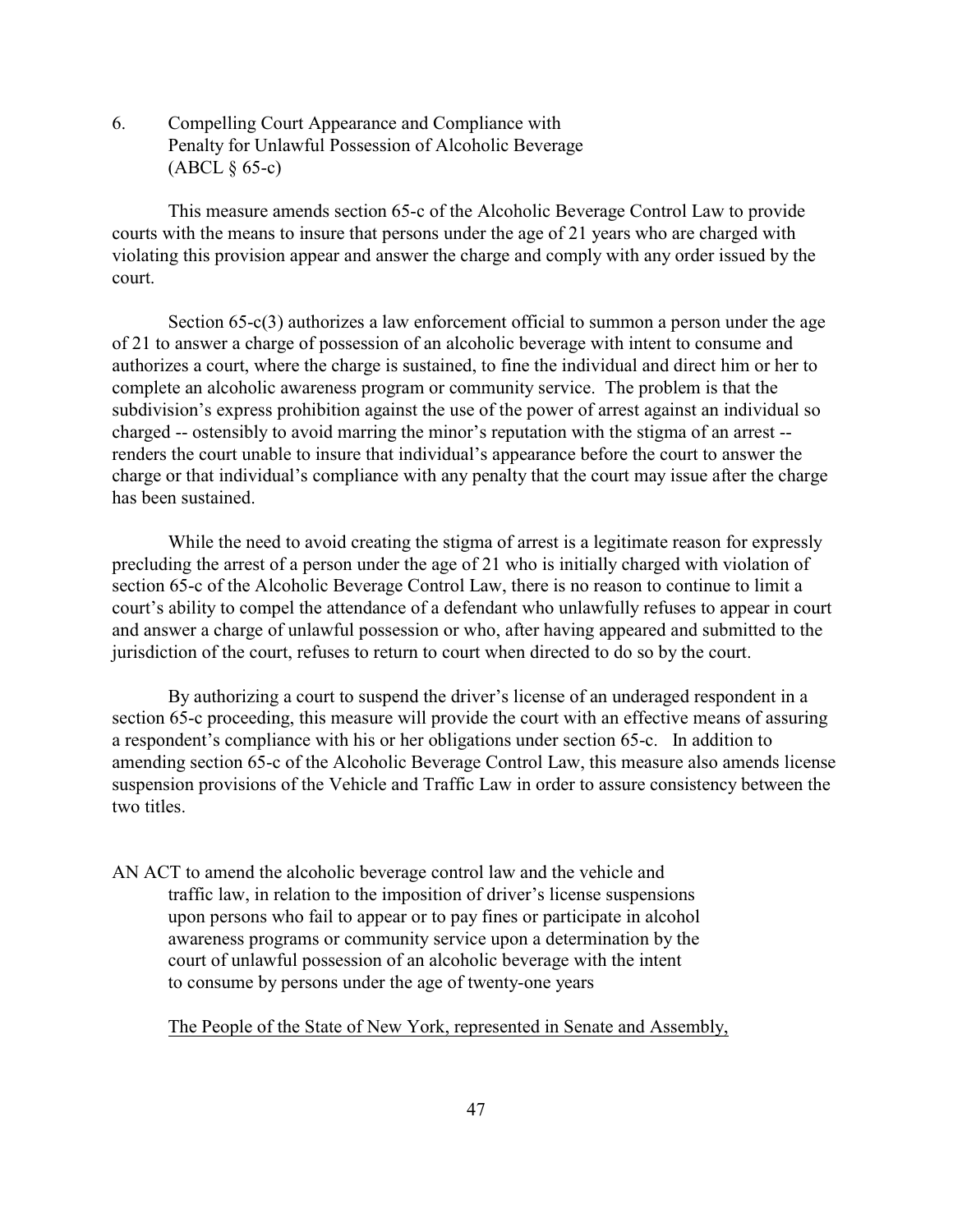### do enact as follows:

Section 1. Subdivision 3 of section 65-c of the alcoholic beverage control law, as amended by chapter 137 of the laws of 2001, is amended to read as follows:

3. Any person who unlawfully possesses an alcoholic beverage with intent to consume may be summoned before and examined by a court having jurisdiction of that charge; provided, however, that nothing contained herein shall authorize, or be construed to authorize, a peace officer as defined in subdivision thirty-three of section 1.20 of the criminal procedure law or a police officer as defined in subdivision thirty-four of section 1.20 of such law to arrest a person who unlawfully possesses an alcoholic beverage with intent to consume. If a determination is made sustaining such charge the court may impose a fine not exceeding fifty dollars and/or completion of an alcohol awareness program established pursuant to section 19.25 of the mental hygiene law and/or an appropriate amount of community service not to exceed thirty hours. In addition to any fine, alcohol awareness program and/or community service imposed by the court pursuant to this section, the court may suspend the driver's license of any person who fails to appear before the court, pay a fine, complete an alcohol awareness program or complete community service pursuant to this section within the period of time established by such court. Such suspension shall be made upon notice to such person and shall remain in effect until such person appears in court, such fine has been paid or such program or community service has been completed to the satisfaction of the court.

§ 2. Paragraph (k) of subdivision 3 of section 510 of the vehicle and traffic law, as added by chapter 173 of the laws of 1990, is amended to read as follows:

k. for a period of up to ninety days because of the conviction of the holder of the offenses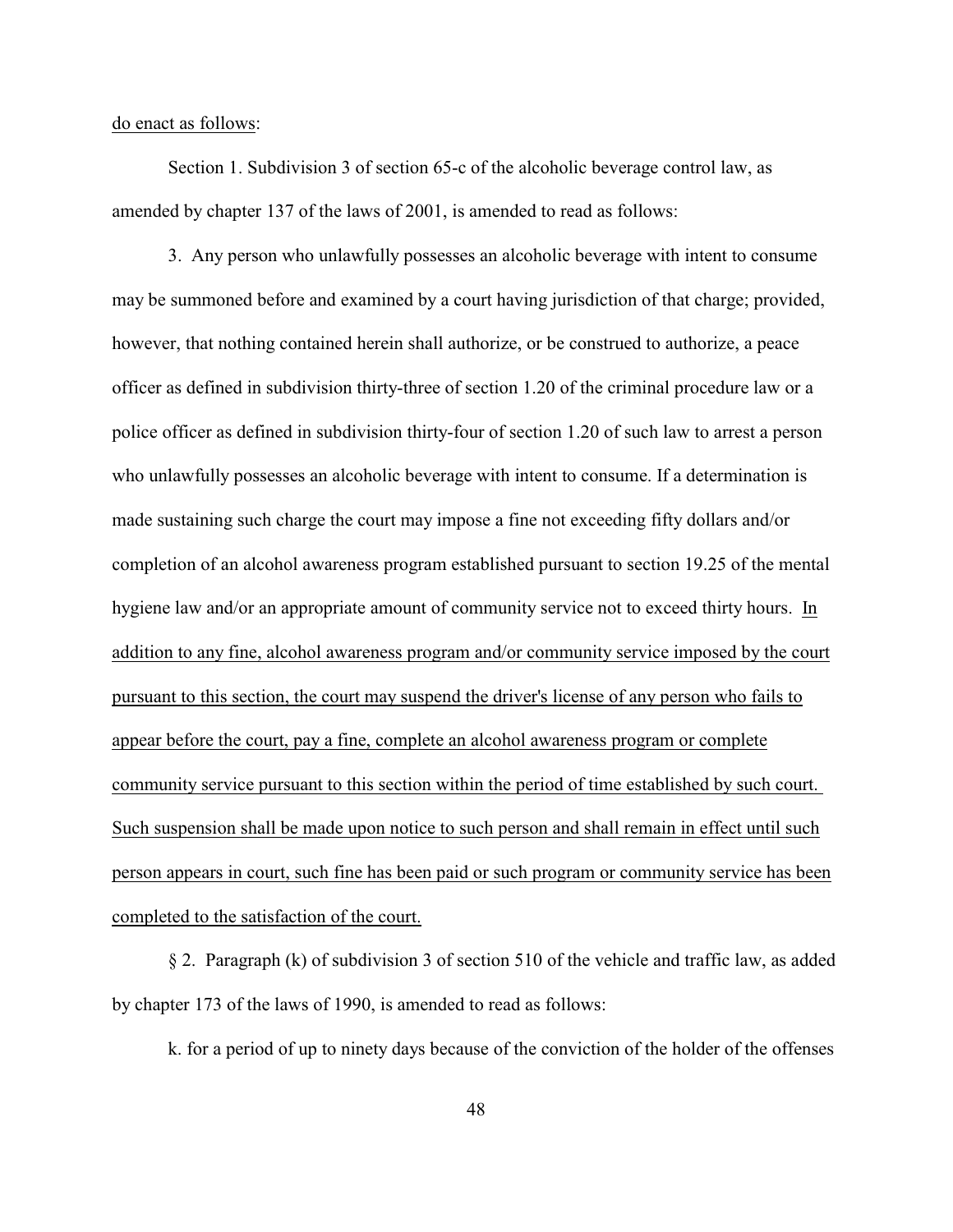of menacing as defined in section 120.15 of the penal law, where such offense was committed against a traffic enforcement agent employed by the city of New York or the city of Buffalo while such agent was enforcing or attempting to enforce the traffic regulations of such city;

l. for failing to appear before the court or pay a fine or to complete an alcohol awareness program or complete community service imposed by the court pursuant to subdivision three of section sixty-five-c of the alcoholic beverage control law.

§ 3. Paragraph (a) of subdivision 4-a of section 510 of the vehicle and traffic law, as added by section 62 of the laws of 2003, is amended to read as follows:

(a) Upon receipt of a court notification of the failure of a person to appear within sixty days of the return date or new subsequent adjourned date, pursuant to an appearance ticket charging said person with a violation of any of the provisions of this chapter (except one for parking, stopping, or standing), of any violation of the tax law or of subdivision three of section sixty-five-c of the alcoholic beverage control law or of the transportation law regulating traffic or of any lawful ordinance or regulation made by a local or public authority, relating to traffic (except one for parking, stopping, or standing) or the failure to pay a fine imposed by a court the commissioner or his or her agent may suspend the driver's license or privileges of such person pending receipt of notice from the court that such person has appeared in response to such appearance ticket or has paid such fine. Such suspension shall take effect no less than thirty days from the day upon which notice thereof is sent by the commissioner to the person whose driver's license or privileges are to be suspended. Any suspension issued pursuant to this paragraph shall be subject to the provisions of paragraph (j-l) of subdivision two of section five hundred three of this chapter.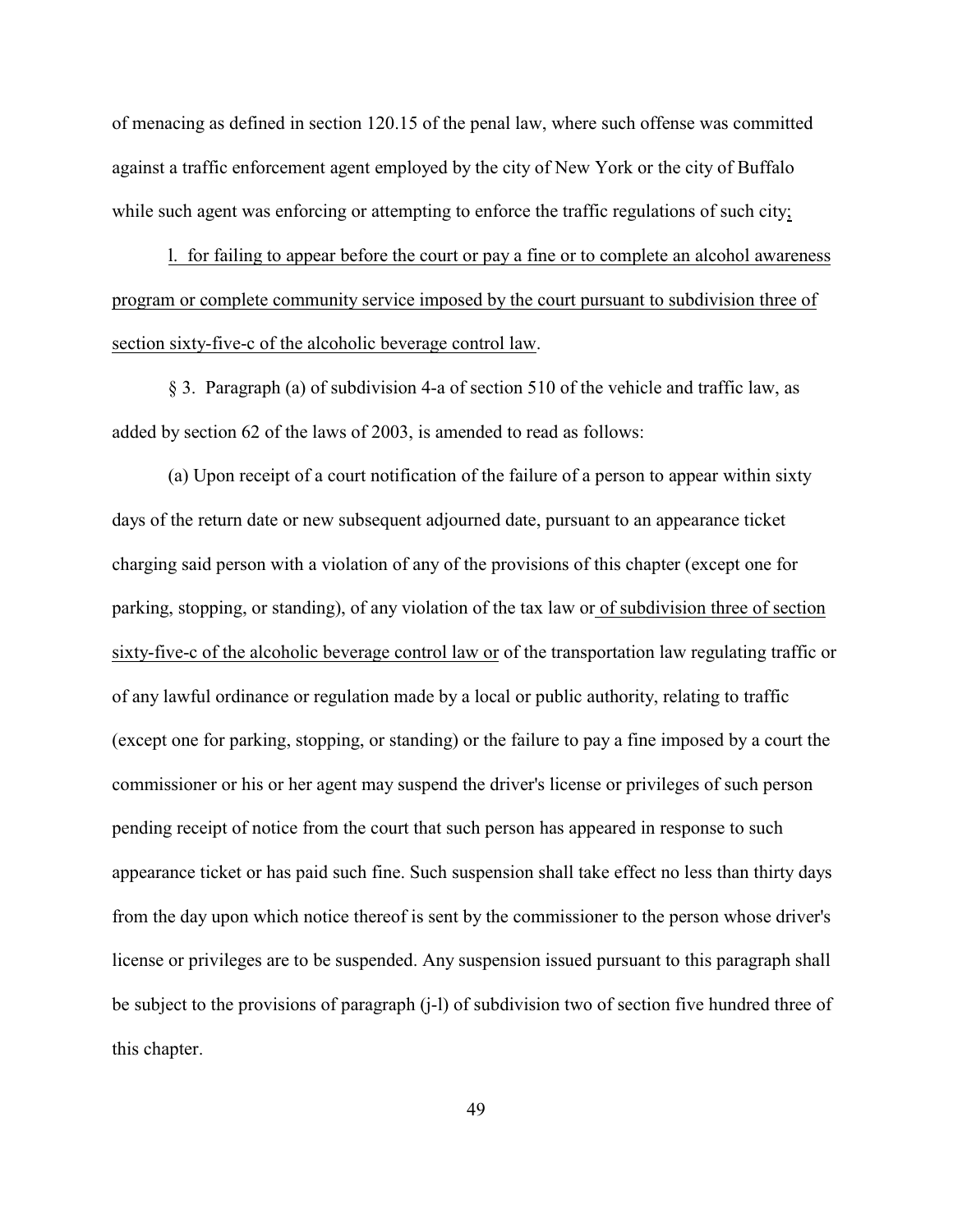§ 4. This act shall take effect on the first day of November next succeeding the date on which it shall have become a law.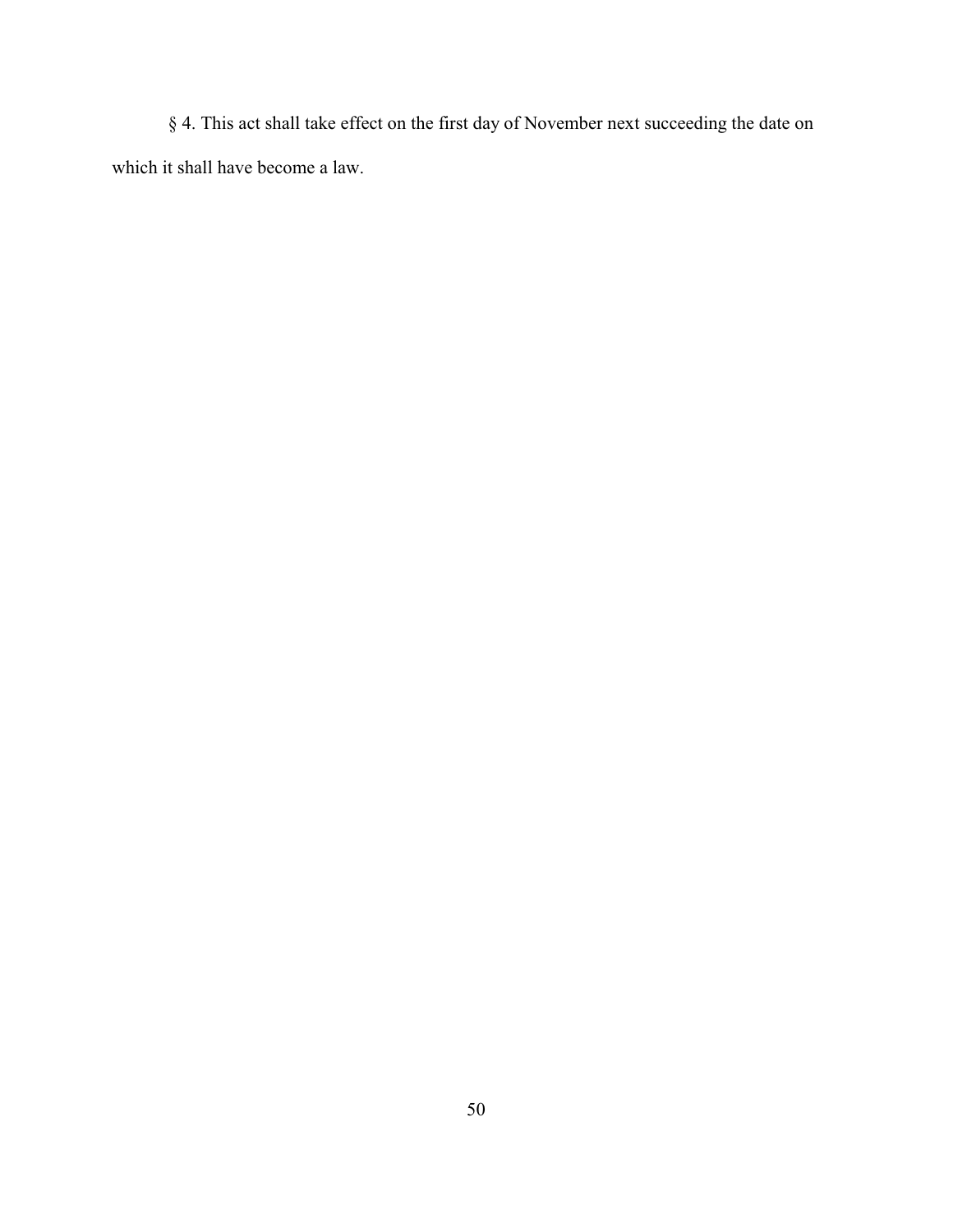7. Compelling Court Appearance and Payment of Fine for Unlawful Possession of Marijuana (PL § 221.05 and VTL § 510)

This measure amends section 221.05 of the Penal Law to provide courts with the means to insure that persons who are charged with possession of marijuana appear and answer the charge and pay the fine imposed by the court for violation of this provision.

Section 221.05 makes it unlawful, and punishable by a fine of \$100, to knowingly and unlawfully possess 25 grams or less of marijuana. In addition, because this provision was originally enacted as part of the Marijuana Reform Act of 1977, L.1977, ch. 360, which sought to decriminalize the possession of small amounts of marijuana, the law expressly limits the means by which to compel an individual's appearance in court to the issuance of an appearance ticket. See CPL 150.75. The problem with this limitation is that the local criminal court is powerless to compel that individual's appearance before the court to answer the charge of unlawful possession of marijuana. Moreover, because the local criminal court is unable to ensure compliance with sentencing, the local criminal court is also powerless to collect a fine.

By authorizing a court to suspend the driver's license of a person who has failed to appear in court to answer a charge of violation of, or failed to pay a fine imposed under, Penal Law § 221.05, this proposal will provide the court with an effective means of assuring a respondent's compliance with his or her obligations under the Penal Law

AN ACT to amend the penal law, in relation to the suspension of the driver's license of persons who fail to appear when summoned or pay fines upon conviction of unlawful possession of marihuana

The People of the State of New York, represented in Senate and Assembly, do enact as

## follows:

Section 1. The closing paragraph of section 221.05 of the penal law, as added by chapter

360 of the laws of 1977, is amended to read as follows:

Unlawful possession of marihuana is a violation punishable only by a fine of not more

than one hundred dollars. However, where the defendant has previously been convicted of an

offense defined in this article or article [220] two hundred twenty of this chapter, committed

within the three years immediately preceding such violation, it shall be punishable (a) only by a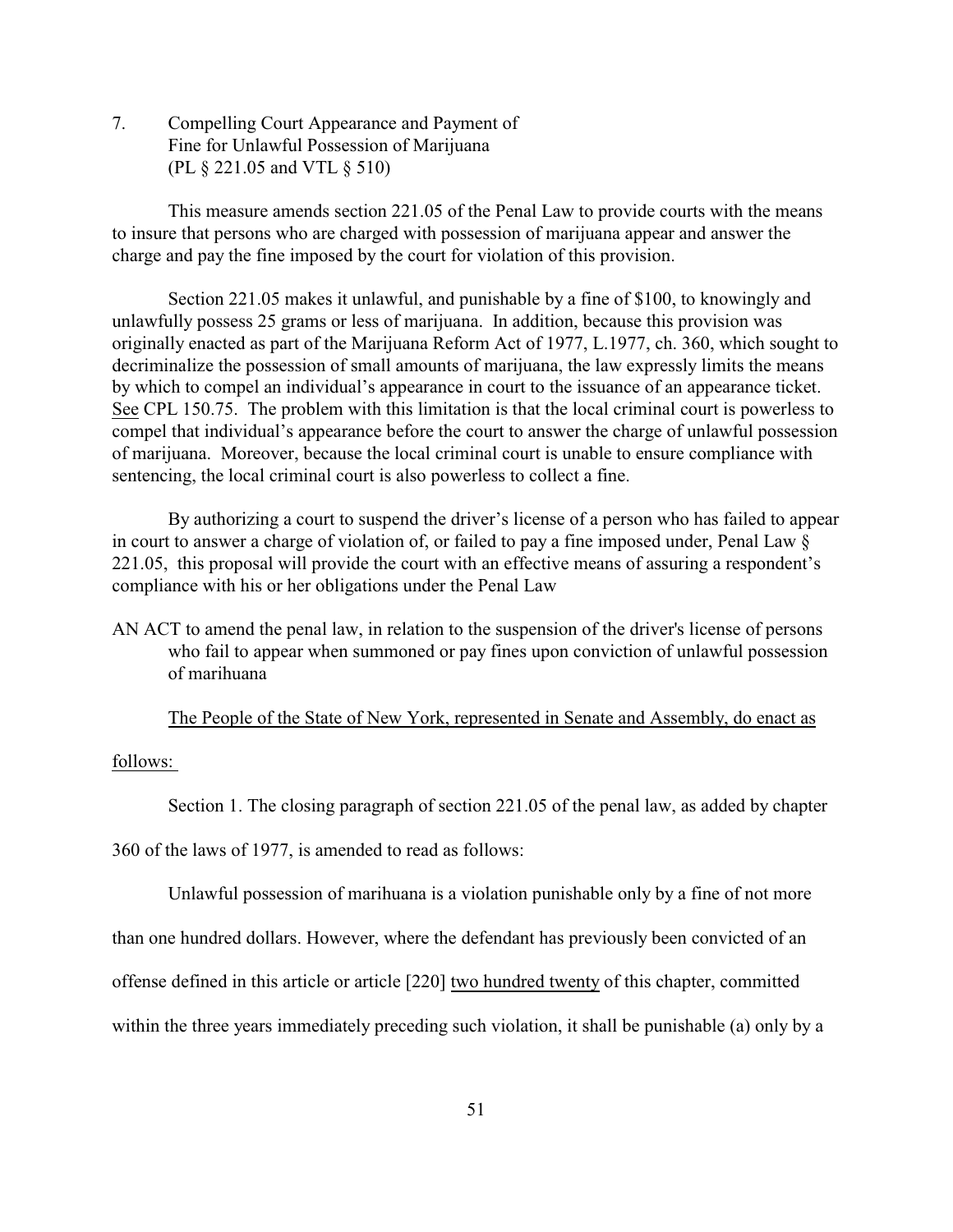fine of not more than two hundred dollars, if the defendant was previously convicted of one such offense committed during such period, and (b) by a fine of not more than two hundred fifty dollars or a term of imprisonment not in excess of fifteen days or both, if the defendant was previously convicted of two such offenses committed during such period. In addition to any fine or term of imprisonment imposed by the court pursuant to this section, the court may suspend the driver's license of any person who fails to appear before the court or who fails to pay a fine imposed by the court pursuant to this section within the period of time established by such court for the payment of such fine. Such suspension shall be made upon notice to such person and shall remain in effect until such person appears in court or such fine has been paid to the satisfaction of the court.

§ 2. Paragraph (k) of subdivision 3 of section 510 of the vehicle and traffic law, as added by chapter 173 of the laws of 1990, is amended to read as follows:

k. for a period of up to ninety days because of the conviction of the holder of the offenses of menacing as defined in section 120.15 of the penal law, where such offense was committed against a traffic enforcement agent employed by the city of New York or the city of Buffalo while such agent was enforcing or attempting to enforce the traffic regulations of such city;

l. for failing to appear before the court or pay a fine imposed by the court pursuant to section 221.05 the penal law.

§ 3. Paragraph a of subdivision 4-a of section 510 of the vehicle and traffic law, as added by section 62 of the laws of 2003, is amended to read as follows:

(a) Upon receipt of a court notification of the failure of a person to appear within sixty days of the return date or new subsequent adjourned date, pursuant to an appearance ticket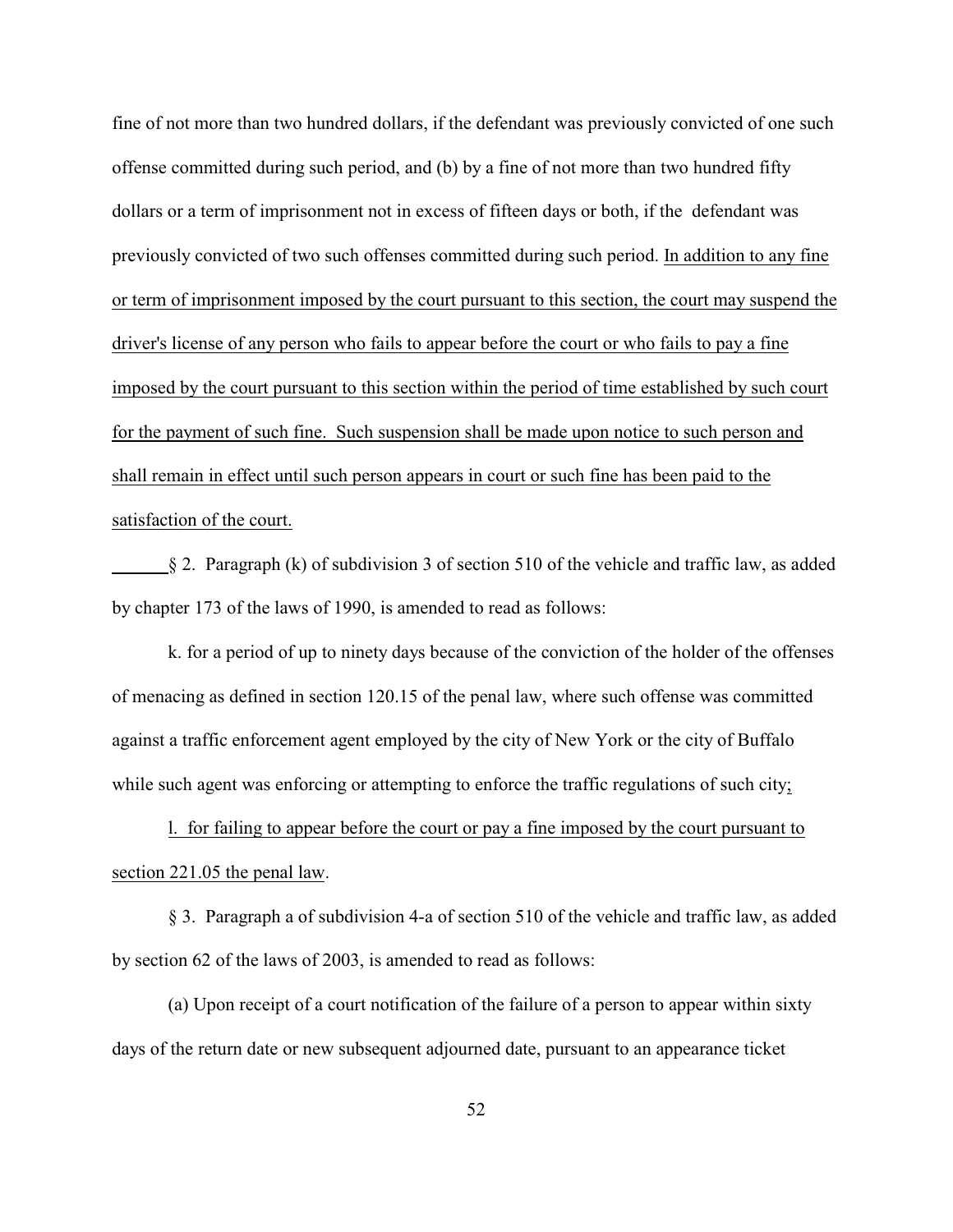charging said person with a violation of any of the provisions of this chapter (except one for parking, stopping, or standing), of any violation of the tax law or of section 221.05 of the penal law or of the transportation law regulating traffic or of any lawful ordinance or regulation made by a local or public authority, relating to traffic (except one for parking, stopping, or standing) or the failure to pay a fine imposed by a court the commissioner or his or her agent may suspend the driver's license or privileges of such person pending receipt of notice from the court that such person has appeared in response to such appearance ticket or has paid such fine. Such suspension shall take effect no less than thirty days from the day upon which notice thereof is sent by the commissioner to the person whose driver's license or privileges are to be suspended. Any suspension issued pursuant to this paragraph shall be subject to the provisions of paragraph (j-l) of subdivision two of section five hundred three of this chapter.

§ 4. This act shall take effect on the first day of November next succeeding the date on which it shall have become a law and apply to offenses committed on or after such effective date.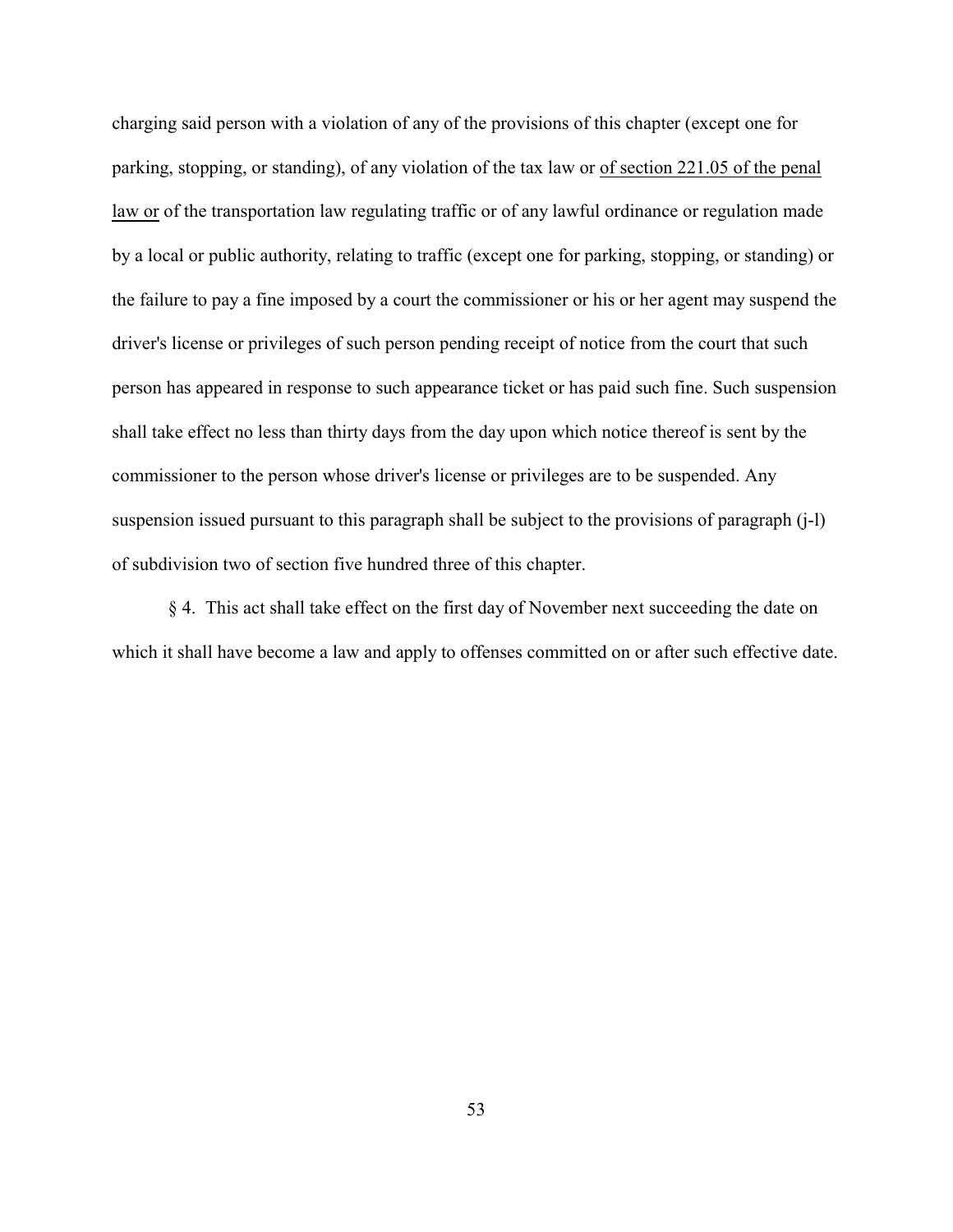8. Filing of Proof of Service in Landlord-Tenant Proceeding (RPAPL § 735)

This measure would amend RPAPL § 735 to require that in a proceeding to recover property only the proof of service must be filed with the court after the petition has been served.

Prior to September 8, 2005, a proceeding to recover real property under Article 7 of the Real Property Actions and Proceedings Law was commenced by service of the notice of petition, or order to show cause, and petition upon the respondent, see, e.g., UDCA § 400 (2004); RPAPL §§ 731 and 735(1), with the notice of petition and petition filed with the court at a later date. See RPAPL § 735(2). The current language of RPAPL § 735(2), which requires the filing of the notice of petition and petition with proof of service after service has been made, reflects the procedure prior to September 2005. Effective September 8, 2005, the New York City Civil Court, the District Court, the City Court, and Town and Village Courts became commencementby filing-courts. L.2005, ch. 452, §§ 1-9. All actions and special proceedings, including RPAPL proceedings, are commenced by the filing of the summons and complaint or notice of petition and petition.

The problem is that RPAPL § 735(2) was not amended to reflect this change. As a result, a petitioner in an RPAPL Article 7 proceeding is required to file the notice of petition and petition twice - - first, when commencing the proceeding and, again, when filing the proof of service of the petition. No purpose is served by having two sets of identical papers in the file.

Amending RPAPL § 735(2) will eliminate the unnecessary filing of a second notice of petition, or order to show cause, and petition.

## Proposal

AN ACT to amend the real property actions and proceedings law, in relation to the filing of proof of the service of a petition in a proceeding to recover real property

The People of the State of New York, represented in Senate and Assembly, do enact as

# follows:

Section 1. Subdivision 2 of section 735 of the real property actions and proceedings law,

as added by chapter 910 of the laws of 1965, is amended to read as follows:

2. [The notice of petition, or order to show cause, and petition together with proof] Proof

of service [thereof] of the notice of petition, or order to show cause, and petition shall be filed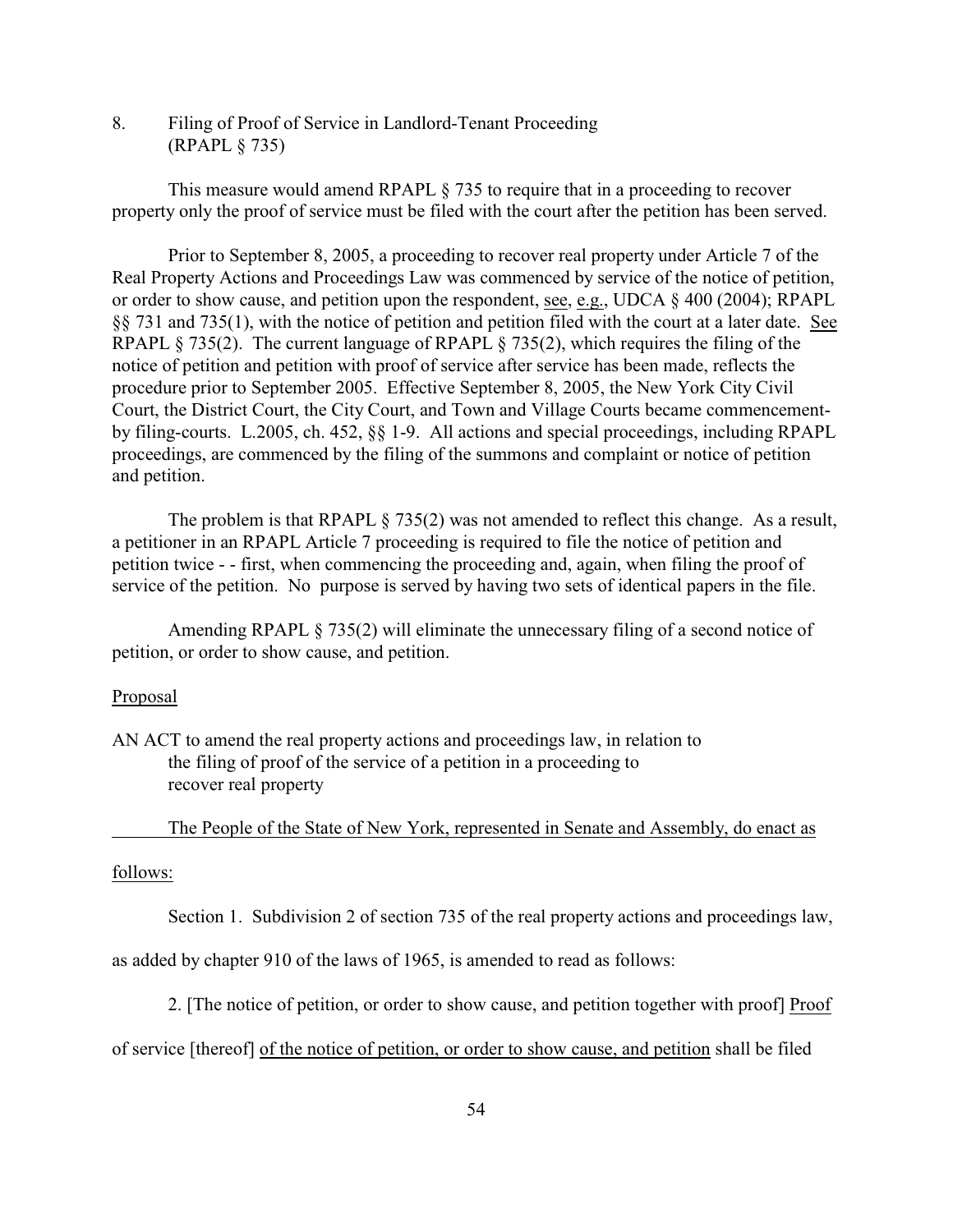with the court or clerk thereof within three days after:

 (a) personal delivery to respondent, when service has been made by that means, and such service shall be complete immediately upon such personal delivery; or

 (b) mailing to respondent, when service is made by the alternatives above provided, and such service shall be complete upon the filing of proof of service.

§ 2. This act shall take effect immediately.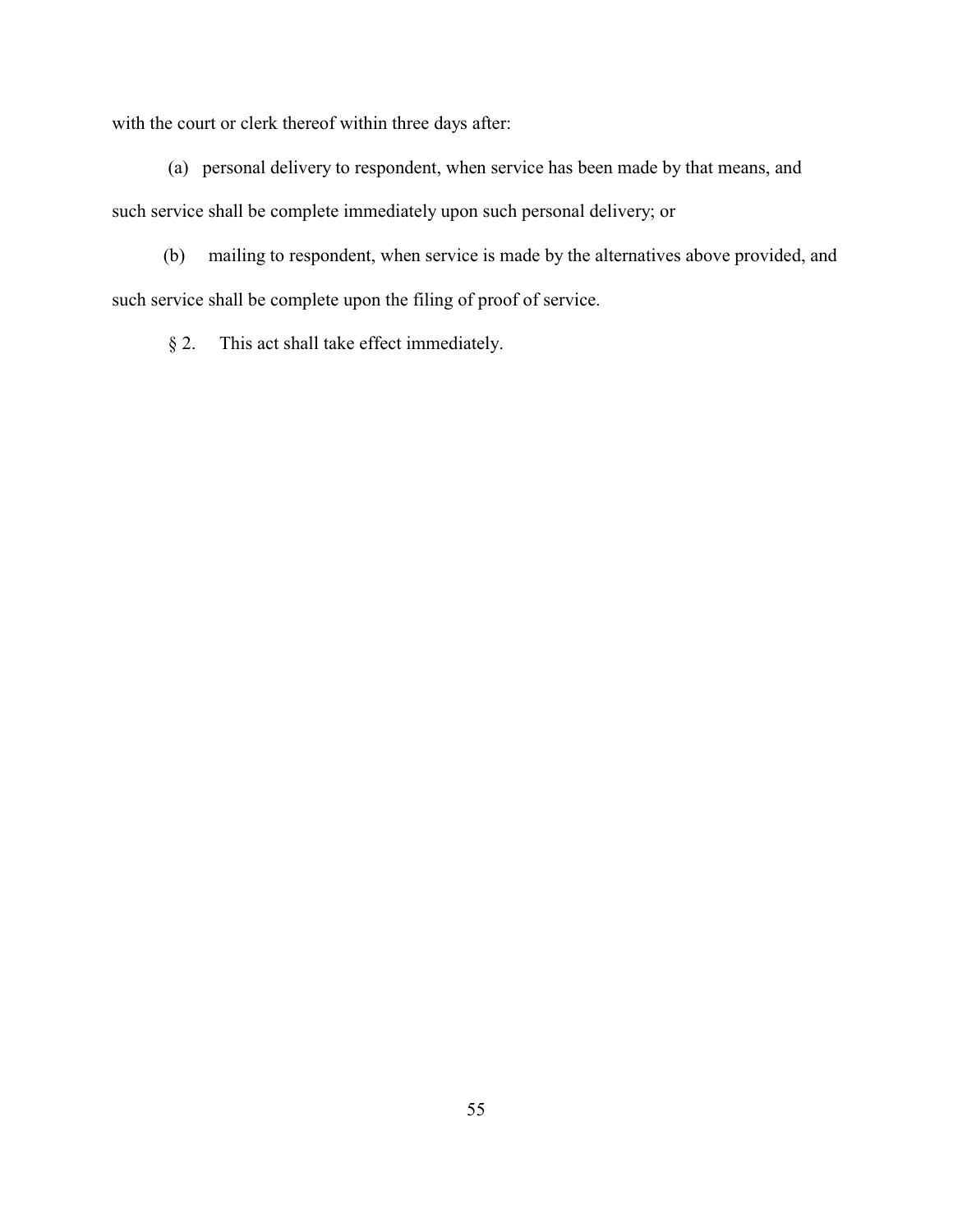9. Unsealing Youthful Offender Case File (CPL 720.35)

This measure would amend CPL 720.35 to authorize a criminal court which did not adjudicate a youthful offender case to unseal the records of that case when the youthful offender, whose failure to comply with his or her sentence has resulted in his or her arrest pursuant to a bench warrant issued by the sentencing court, appears before the non-sentencing criminal court seeking to be released on his or her own recognizance or on bail prior to appearing before the court that issued the bench warrant.

Article 720 of the Criminal Procedure Law sets forth the Youthful Offender procedure which authorizes a court to seal the records of a criminal proceeding brought against persons, between the ages of 13 and 19, for the purpose of preventing such youths from being stigmatized "with criminal records triggered by hasty or thoughtless acts which, although crimes, may not have been the serious deeds of hardened criminals." Capital Newspapers Division of the Hearst Corporation v. Moynihan, 71 N.Y.2d 263, 267-268 (1988)(quoting People v. Drayton, 39 N.Y.2d 580, 584 (1976)).

Under this procedure, eligible youths are tried as any criminal defendant would be. Upon conviction, the court must determine whether the defendant should be treated as a youthful offender. If a "youthful offender" finding is made, the court must direct that the conviction be deemed vacated and replaced by the youthful offender finding, and it must sentence the defendant pursuant to Penal Law § 60.02, which permits a maximum indeterminate term of imprisonment of four years. CPL 720.20 [1]; 720.10 [4]. Upon a youthful offender adjudication, all official records and papers must be sealed. CPL 720.35. CPL 720.35(2), however, permits portions of the youthful offender record to be unsealed and disclosed to officials and other persons under conditions specified by the statute, such as when the state division of parole or the probation department "requires such official records and papers for the purpose of carrying out duties specifically authorized by law."

It is common for a court to issue a bench warrant to compel the appearance of a youthful offender who has failed to appear in that court to answer for the violation of his or her sentence of probation or conditional discharge. Where the bench warrant is issued by a court whose process can be executed outside the county where the court is located, see, e.g., CPL 120.70(1), the youthful offender may be arrested in another jurisdiction. Where that occurs, the youthful offender must be brought before the local criminal court in the foreign county so the court can determine whether the youthful offender should be released on his or her own recognizance or on bail pending his or her appearance before the issuing court to answer for the violation of his or her sentence. See CPL 120.90(3); CPL 410.40(b). In order to determine the type of securing order that should be issued for the probation violator, the foreign criminal court requires access to the violator's criminal history available on the state criminal record database.

The problem is that since the criminal history necessarily encompasses information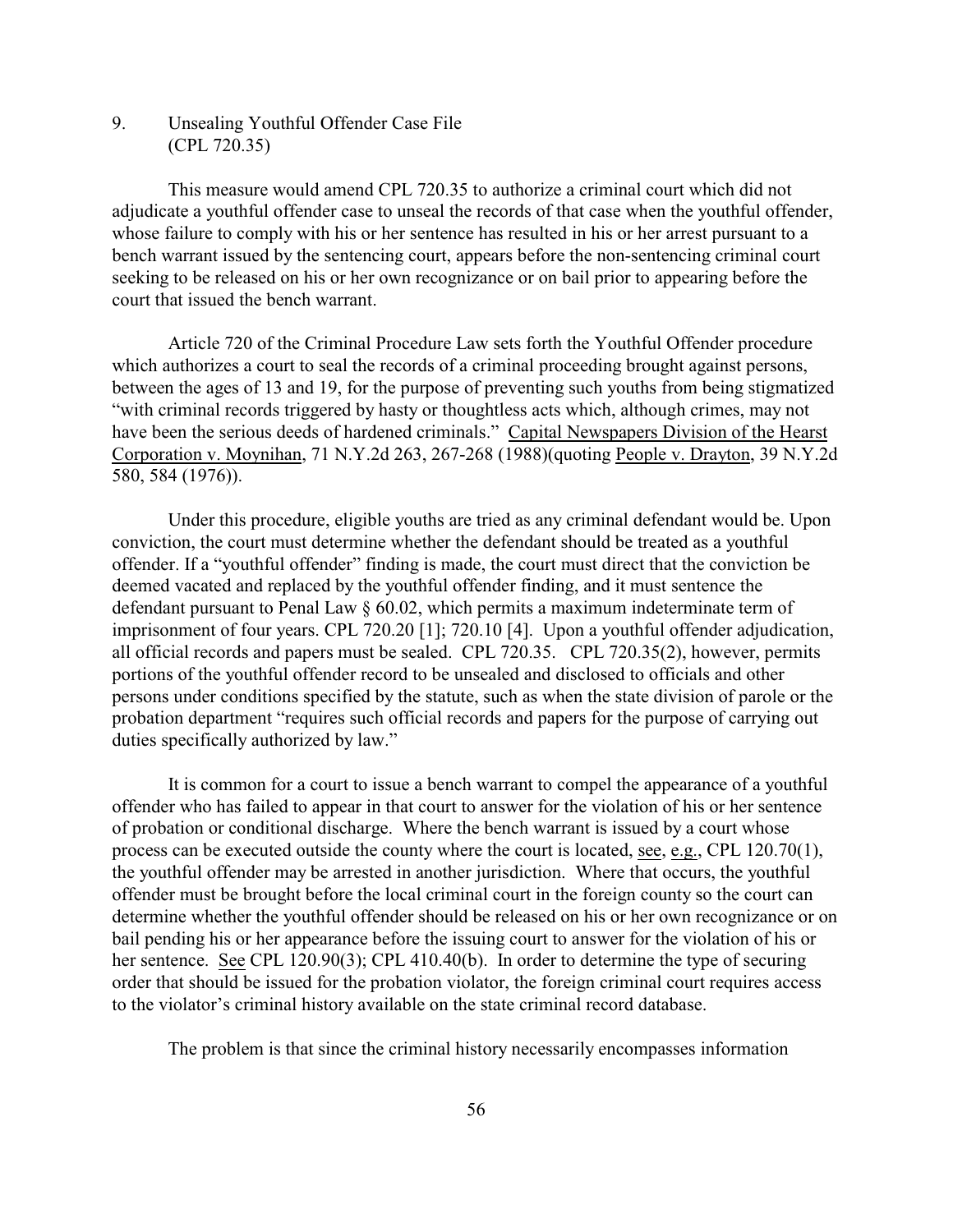concerning the youthful offender adjudication that resulted in the sentence of probation or conditional discharge, that portion of the violator's history is sealed and therefore not available. See CPL 735.35(2). The foreign criminal court is therefore hampered in its ability to issue a securing order that is appropriate for the youthful offender.

Amending CPL 720.35 to permit the criminal record of an adjudicated youthful offender to be unsealed and disclosed to a court seeking to enforce the arrest warrant that has been issued against that youthful offender for violating his or her sentence will facilitate the administration of the youthful offender procedure.

### Proposal

AN ACT to amend the criminal procedure law, in relation to the sealing of the accusatory instrument

The People of the State of New York, represented in Senate and Assembly, do enact as

# follows:

Section 1. Subdivision 2 of section 720.35 of the criminal procedure law, as amended by chapter 412 of the laws of 2001, is amended to read as follows:

2. Except where specifically required or permitted by statute or upon specific

authorization of the court, all official records and papers, whether on file with the court, a police agency or the division of criminal justice services, relating to a case involving a youth who has been adjudicated a youthful offender, are confidential and may not be made available to any person or public or private agency, other than the designated educational official of the public or private elementary or secondary school in which the youth is enrolled as a student provided that such local educational official shall only have made available a notice of such adjudication and shall not have access to any other official records and papers, such youth or such youth's designated agent (but only where the official records and papers sought are on file with a court and request therefor is made to that court or to a clerk thereof), an institution to which such youth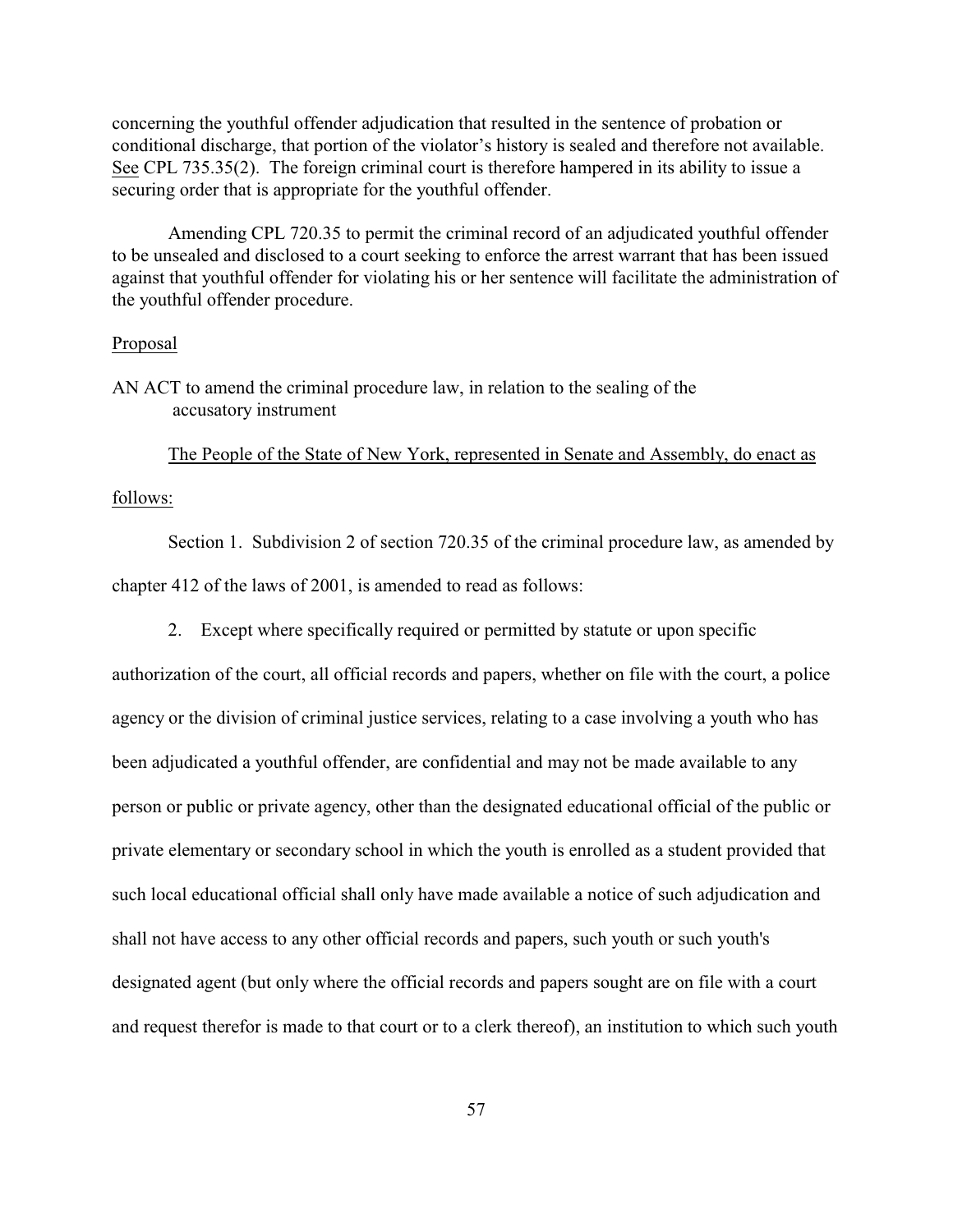has been committed, the division of parole [and], a probation department of this state that requires such official records and papers for the purpose of carrying out duties specifically authorized by law, and a court determining the appropriate securing order for a youthful offender who has been brought before the court in connection with a warrant of arrest pursuant to section 410.40 or 530.70 of this chapter for violation of a sentence of conditional discharge or probation imposed pursuant to section 60.02 of the penal law; provided, however, that information regarding an order of protection or temporary order of protection issued pursuant to section 530.12 of this chapter or a warrant issued in connection therewith may be maintained on the statewide automated order of protection and warrant registry established pursuant to section two hundred twenty-one-a of the executive law during the period that such order of protection or temporary order of protection is in full force and effect or during which such warrant may be executed. Such confidential information may be made available pursuant to law only for purposes of adjudicating or enforcing such order of protection or temporary order of protection and, where provided to a designated educational official, as defined in section 380.90 of this chapter, for purposes related to the execution of the student's educational plan, where applicable, successful school adjustment and reentry into the community. Such notification shall be kept separate and apart from such student's school records and shall be accessible only by the designated educational official. Such notification shall not be part of such student's permanent school record and shall not be appended to or included in any documentation regarding such student and shall be destroyed at such time as such student is no longer enrolled in the school district. At no time shall such notification be used for any purpose other than those specified in this subdivision.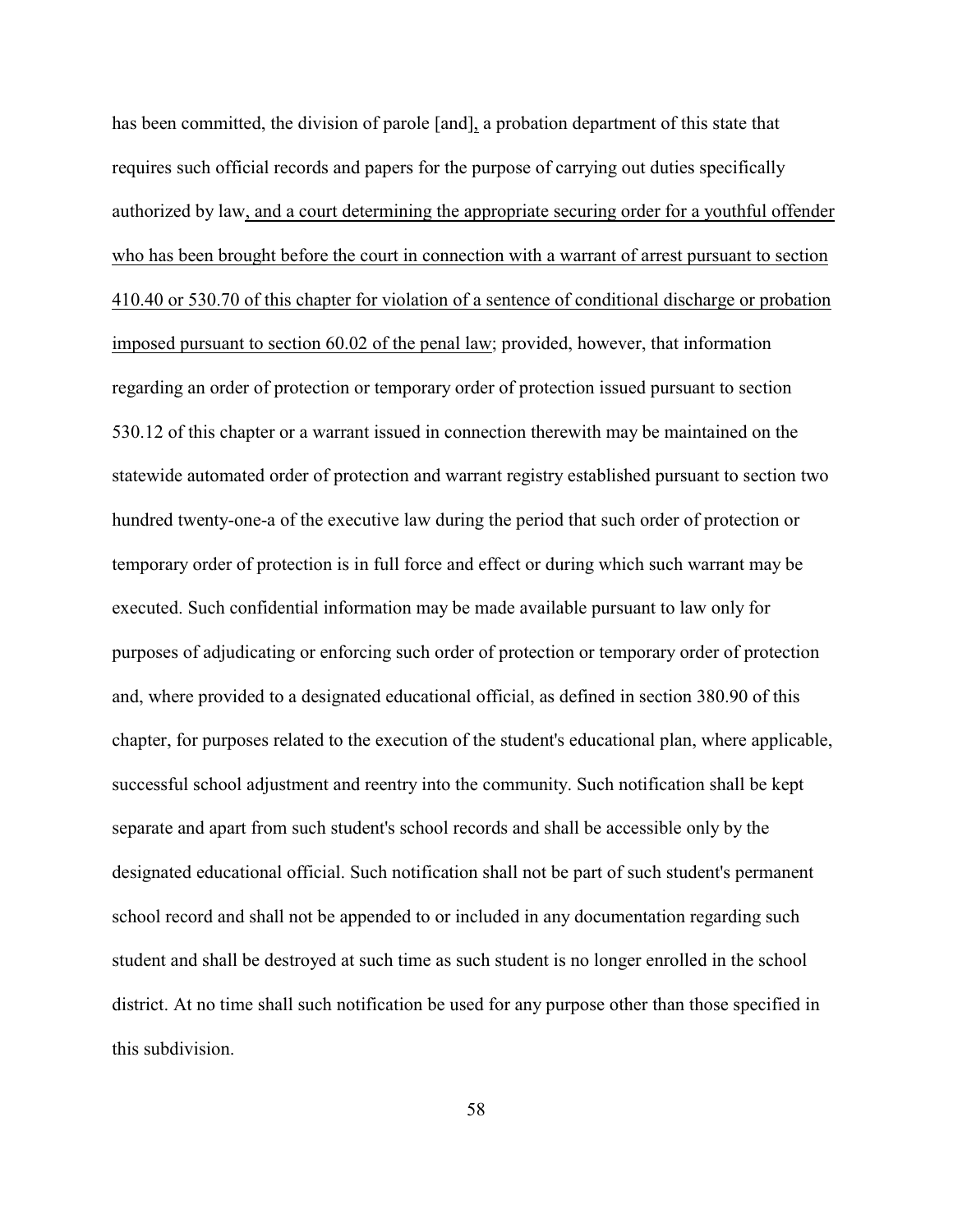§ 2. This act shall take effect on the first day of January next succeeding the date on which it shall have become law and shall apply to all actions and proceedings commenced on or after such effective date.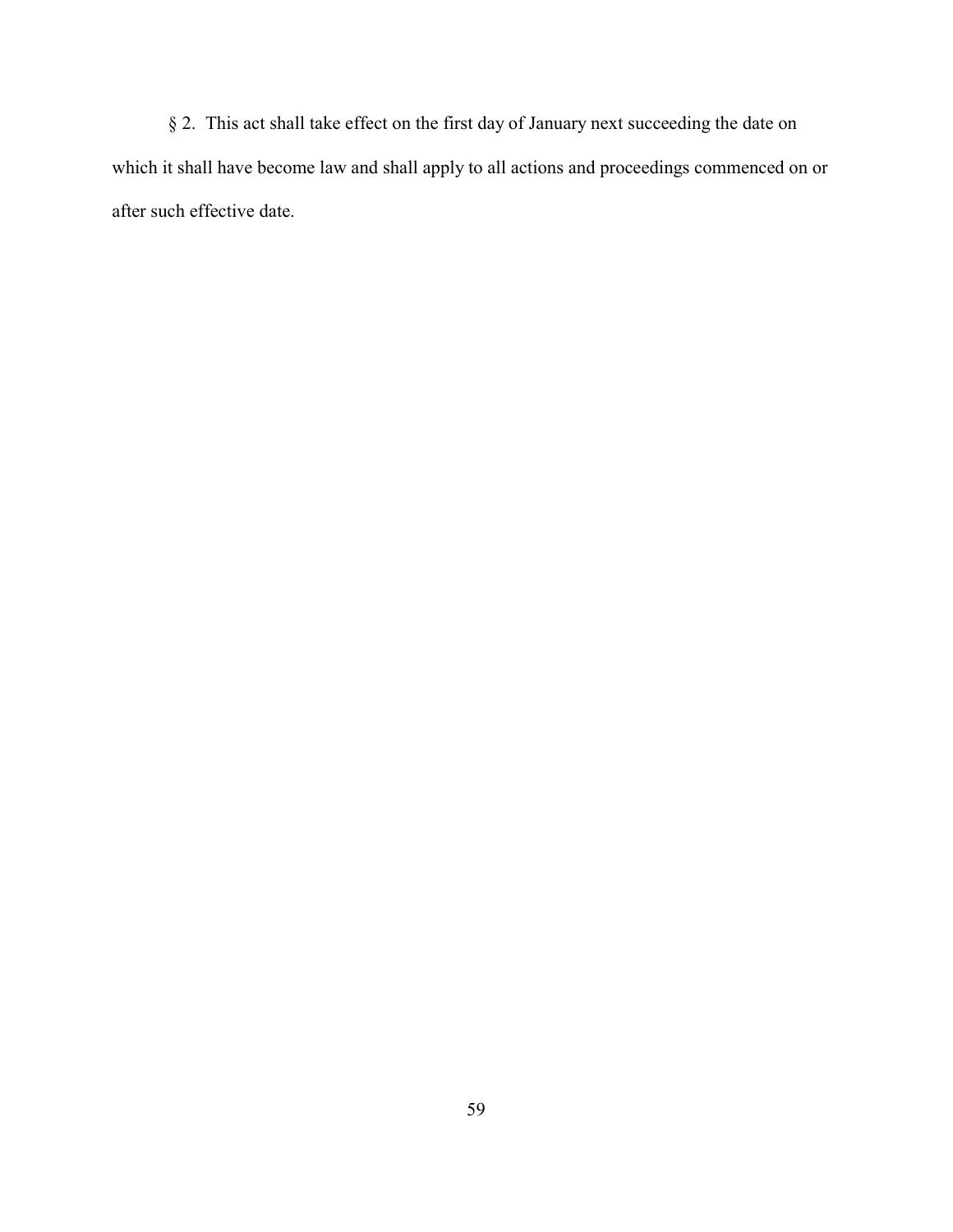10. Dismissal of Default Judgment Applications in New York City Civil Court (NYCCCA § 1402)

This measure would authorize the New York City Civil Court to deny an application for a default judgment because the Civil Court does not have personal jurisdiction over the defendant.

Under CPLR 3215, which is made applicable to the Civil Court pursuant to NYCCCA § 1402, in order to obtain a default judgment, the applicant must submit proof that the underlying claim has merit, that the defendant was served with the summons and complaint, and that the defendant defaulted. See CPLR 3215(f). Aside from demonstrating that defendant was served with the summons and complaint, the applicant need not show that the court has personal jurisdiction over the defendant who does not reside in the jurisdiction.

Because it is a court of limited jurisdiction which is authorized to serve its process statewide, the Civil Court frequently vacates default judgments that it issues against a defendant in a dispute which has no contact with New York City. In addition to defendants who reside or are found in New York City, under NYCCCA § 404, the Civil Court has personal jurisdiction over non-resident defendants who transact business within New York City; who commit a tortious act within New York City; or who own, use or possess any real property in New York City. Default judgments issued by the Civil Court against non-resident defendants over which the Court does not have jurisdiction are subject to vacatur under CPLR 5015(a)(4). In short, due to the limits on the jurisdiction of the Civil Court, the default judgment process creates an administrative burden unique to the Civil Court.

Amending the Civil Court Act so as to require a showing on an application for a default judgment that the Civil Court has jurisdiction over a non-resident defendant and authorizing the Civil Court to deny an application where an inadequate showing has been made will result in a larger number of Civil Court default judgments able to withstand a collateral attack under CPLR 5015 and encourage greater care in the decision to commence an action in the Civil Court.

# Proposal

AN ACT to amend the New York city civil court act, in relation to default judgments

# The People of the State of New York, represented in Senate and Assembly, do enact as

### follows:

Section 1. Section 1402 of the New York city civil court act is amended by adding a new

last paragraph to read as follows: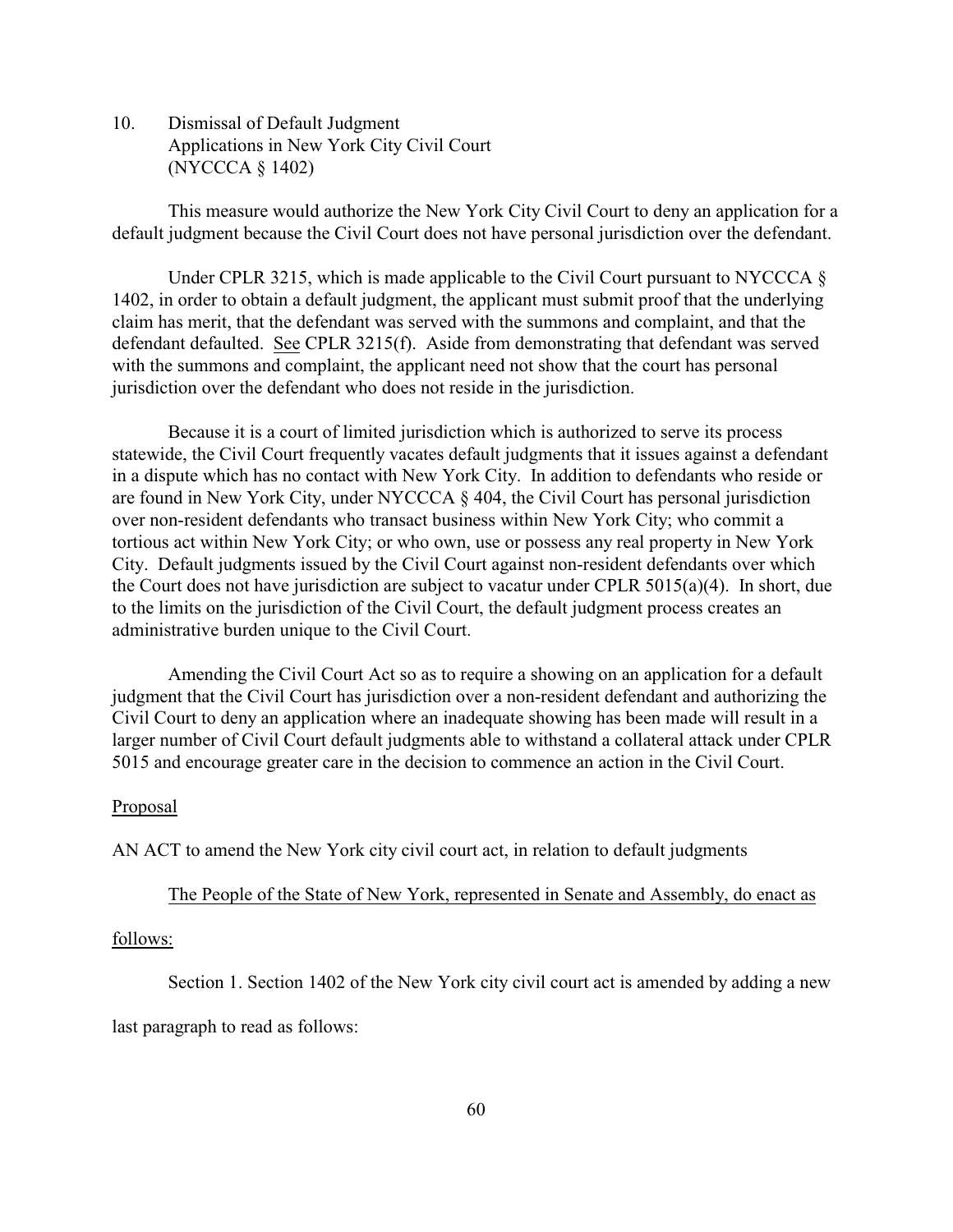In addition to the proof required by subdivision (f) of said section, the applicant shall file an affidavit of the facts establishing that the court has jurisdiction of the person of the defendant who was not served with a summons and complaint within the city of New York. The application for a judgment by default shall be denied if the applicant fails to establish that the court has jurisdiction of the person of the defendant.

§ 2. This act shall take effect thirty days after it shall have become law.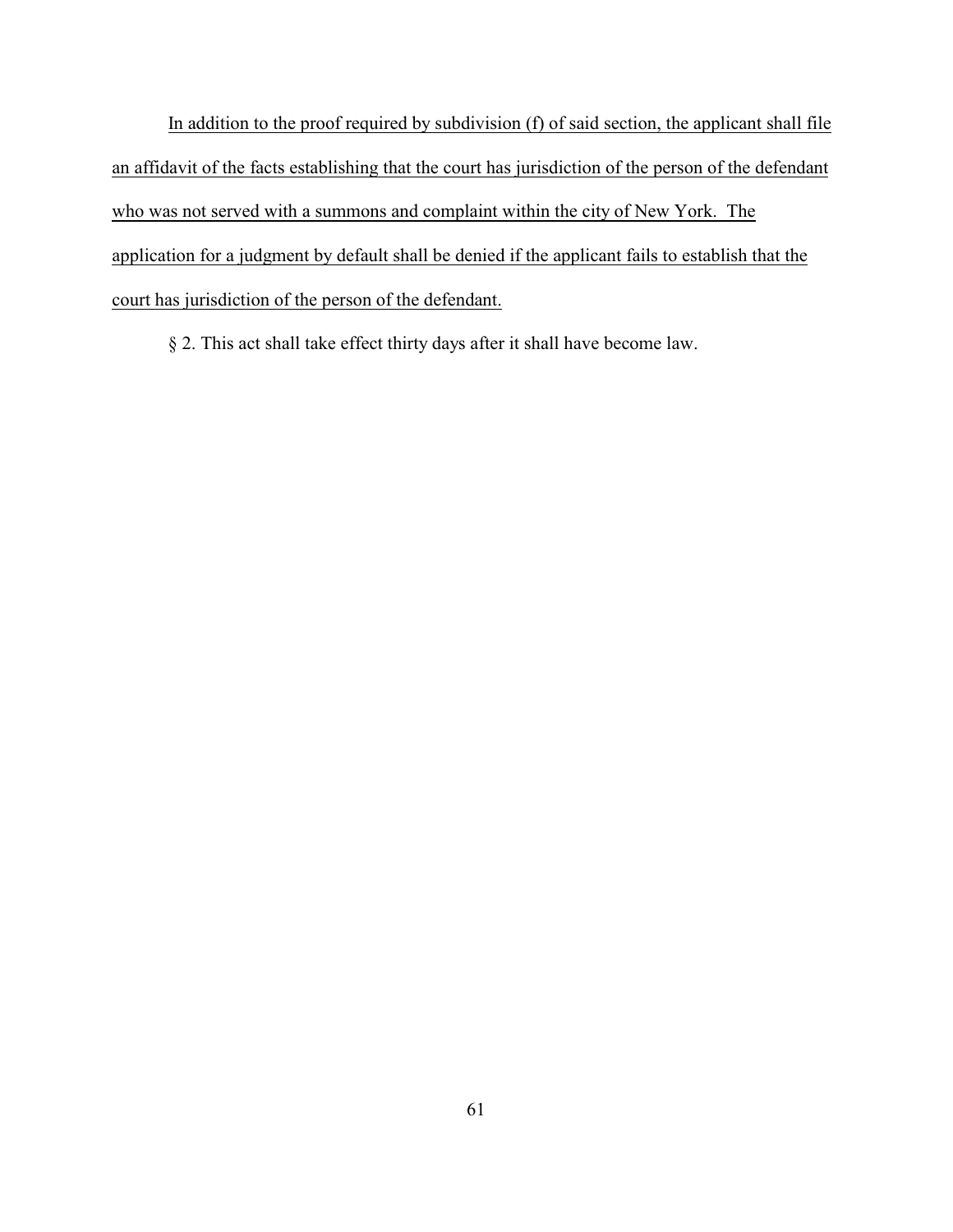11. Protecting Court Proceedings from being Improperly Influenced by Public Protests and Demonstrations Held In Vicinity of Courthouse (PL § 215.50)

This measure would protect all adjudicative proceedings -- not just jury trials -- being held in a courthouse against being improperly influenced by protests and demonstrations concerning that proceeding that are conducted on the public streets and sidewalks outside of a courthouse.

Subdivision 7 of section 215.50 of the Penal Law already makes it punishable as a contempt of court in the second degree for a person on a public street or sidewalk within 200 feet of a courthouse to call aloud, hold or display "placards or signs containing written or printed matter" concerning proceedings within the courthouse. The purpose of these restrictions is to prevent judges, jurors, and other court officials from being influenced by the demonstrations at or near the courtroom at or prior to the proceeding. The problem however is that section 215.70 expressly applies to protests and demonstrations that concern the conduct of a jury trial. While it is important to limit the influence of public protests and demonstrations concerning a court case outside of a courthouse upon the judge, jury and witnesses participating in that very case, there is no reason to limit this protection only to jury trials, and their participants. There are other non-jury adjudicative proceedings, such as motions and special proceedings, which warrant the same protection afforded to jury trials by section 215.50 of the Penal Law.

Amending section 215.50 of the Penal Law to apply to protests and demonstrations held in the vicinity of a courthouse concerning all proceedings -- both jury trials and non-jury hearings and adjudications -- conducted in the courthouse will protect the fair and impartial administration of justice in all court proceedings.

# Proposal

AN ACT to amend the penal law, in relation to criminal contempt in the second degree

#### The People of the State of New York, represented in Senate and Assembly, do enact as

## follows:

Section 1. Subdivision 7 of section 215.50 of the penal law is amended to read as follows:

7. On or along a public street or sidewalk within a radius of two hundred feet of any

building established as a courthouse, he or she calls aloud, shouts, holds or displays placards or

signs containing written or printed matter, concerning the conduct of [a trial] an action or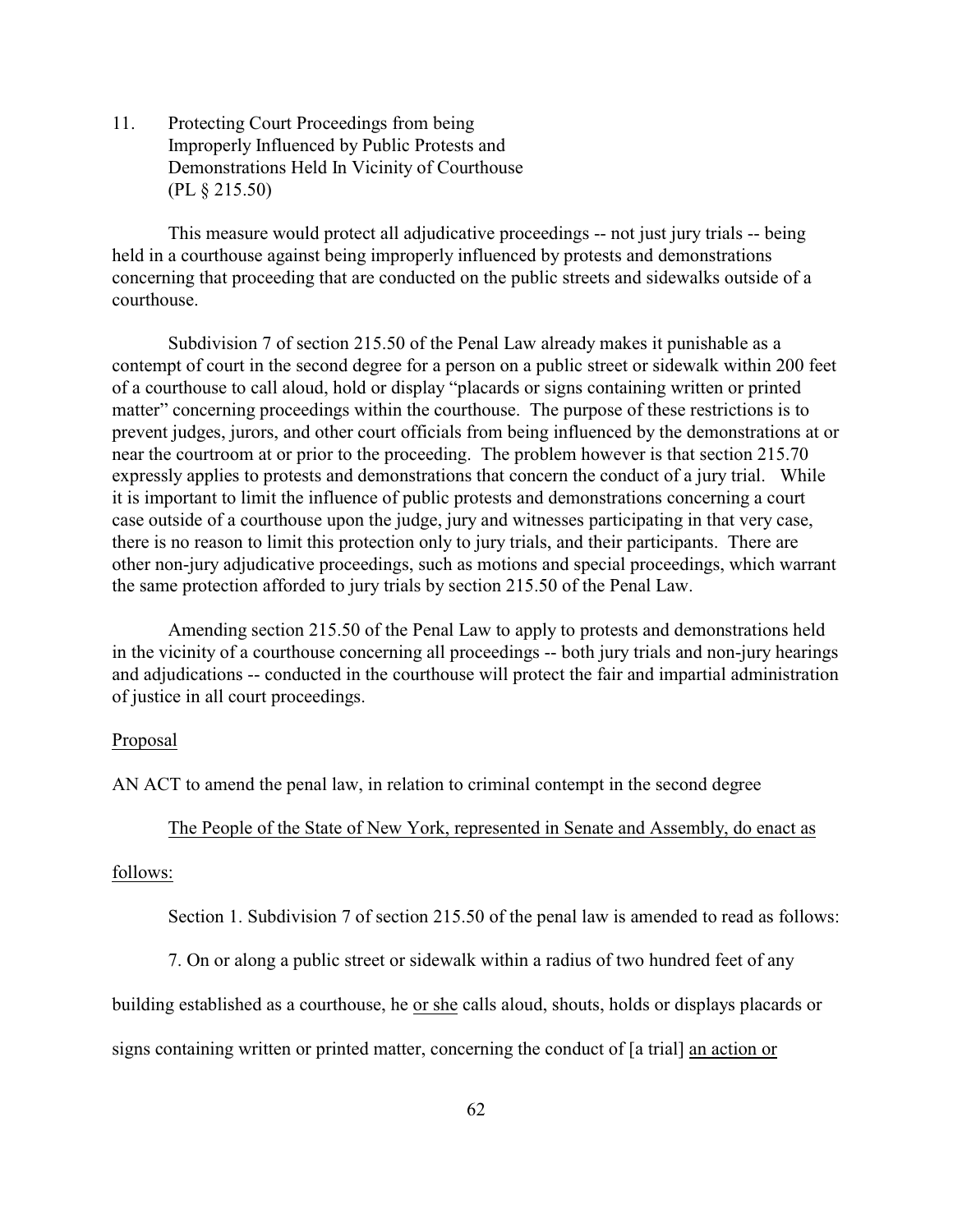proceeding being held in such courthouse or the character of the court or jury engaged in such [trial] action or proceeding or calling for or demanding any specified action or determination by such court or jury in connection with such [trial] action or proceeding.

§ 2. This act shall take effect on the first day of January next succeeding the date on which it shall have become a law and shall apply to all actions and proceedings commenced on or after such effective date.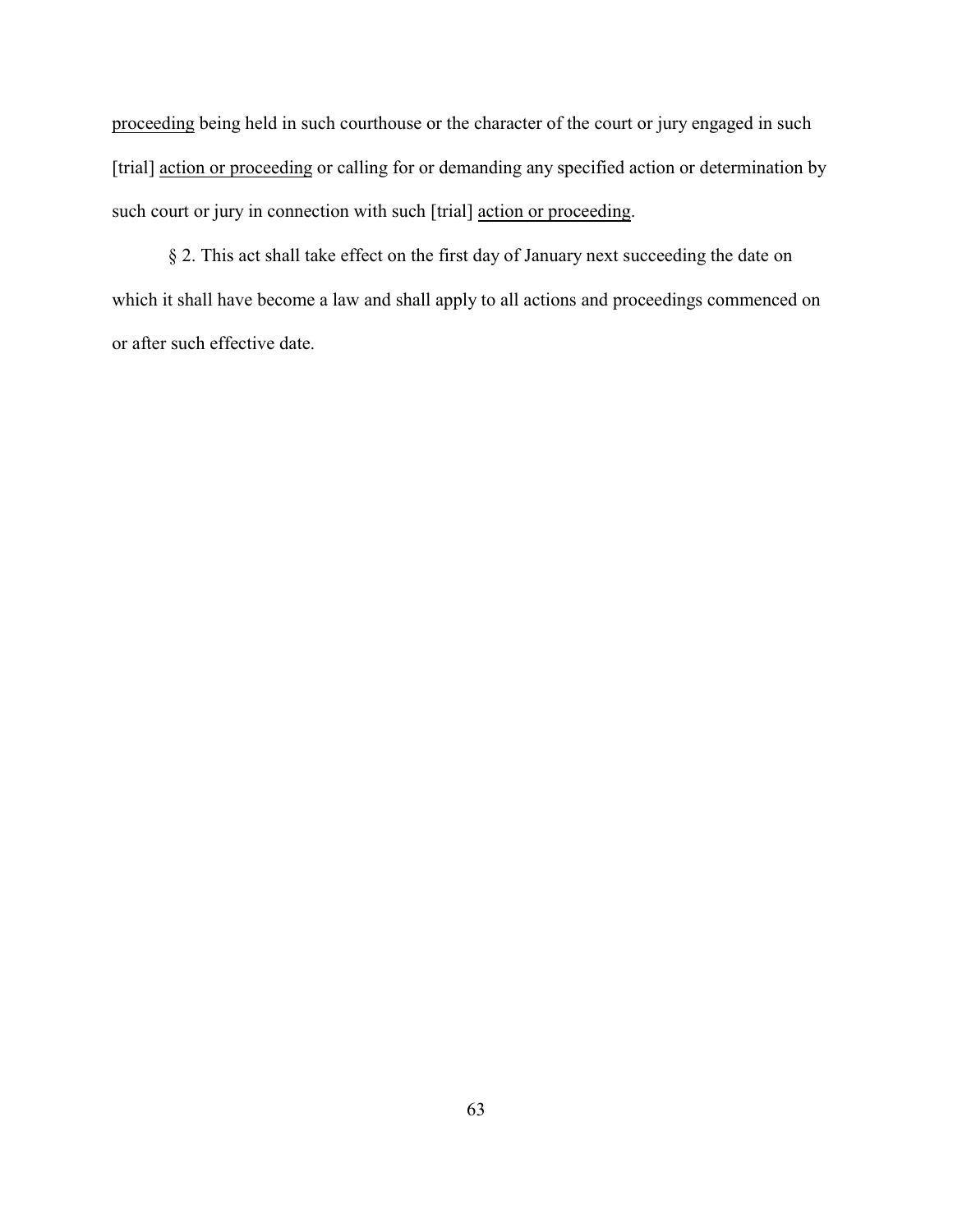12. Increasing Number of Commercial Small Claims that a Single Applicant May File in a Month (NYCCCA §§ 1803-A and 1809-A and 22 NYCRR § 208.41-a)

This measure would increase the number of commercial claims that the New York City Civil Court is authorized to accept for filing from an applicant during a calendar month.

Currently, the Civil Court Act limits the number of commercial small claims filed by a commercial claimant to five filings per calendar month. The capacity of the Civil Court to process commercial claims has increased due to the decrease in the number of small claims filed in that court. In 2008, for example, the number of small claims filings has dropped to approximately 28,000 from 60,000 filings made in 2004.

Amending the Civil Court Act and a related provision of the Uniform Civil Rules for the New York City Civil Court to increase the number of commercial claims that a claimant is authorized to file from five claims to fifty claims per month would enable the Civil Court to use existing capacity to process additional commercial claims.

### Proposal

AN ACT to amend the New York city civil court act, in relation to the filing of commercial claims

The People of the State of New York, represented in Senate and Assembly, do enact as

## follows:

Section 1. Subdivisions (a) and (b) of section 1803-A of the New York city civil court

act, as amended by chapter 62 of the laws of 2003, are amended to read as follows:

(a) Commercial claims other than claims arising out of consumer transactions shall be

commenced upon the payment by the claimant of a filing fee of twenty-five dollars and the cost of mailings as herein provided, without the service of a summons and, except by special order of the court, without the service of any pleading other than a required certification verified as to its truthfulness by the claimant on a form prescribed by the state office of court administration and filed with the clerk, that no more than [five] fifty such actions or proceedings (including the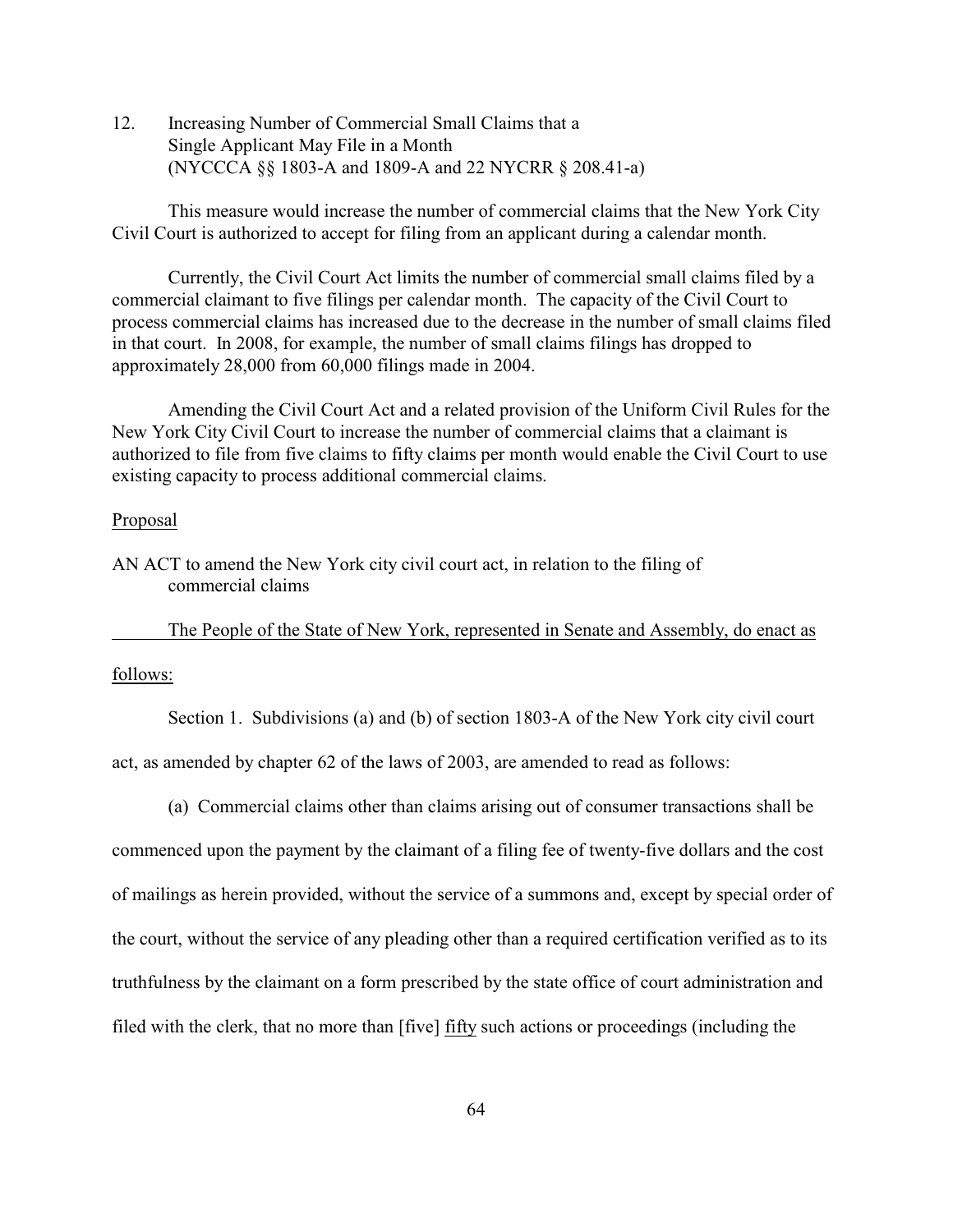instant action or proceeding) have been instituted during that calendar month, and a required statement of its cause of action by the claimant or someone in its behalf to the clerk, who shall reduce the same to a concise, written form and record it in a docket kept especially for such purpose. Such procedure shall provide that the commercial claims part of the court shall have no jurisdiction over, and shall dismiss, any case with respect to which the required certification is not made upon the attempted institution of the action or proceeding. Such procedure shall provide for the sending of notice of such claim by ordinary first class mail and certified mail with return receipt requested to the party complained against at his or her residence, if he or she resides within the city of New York, and his or her residence is known to the claimant, or at his or her office or place of regular employment within the city of New York if he or she does not reside therein or his or her residence within the city of New York is not known to the claimant. If, after the expiration of twenty-one days, such ordinary first class mailing has not been returned as undeliverable, the party complained against shall be presumed to have received notice of such claim. Such notice shall include a clear description of the procedure for filing a counterclaim, pursuant to subdivision (d) of this section.

Such procedure shall further provide for an early hearing upon and determination of such claim. The hearing shall be scheduled in a manner which, to the extent possible, minimizes the time the party complained against must be absent from employment.

Either party may request that the hearing be scheduled during evening hours, provided that the hearing shall not be scheduled during evening hours if it would cause unreasonable hardship to either party. The court shall not unreasonably deny requests for evening hearings if such requests are made by the claimant upon commencement of the action or by the party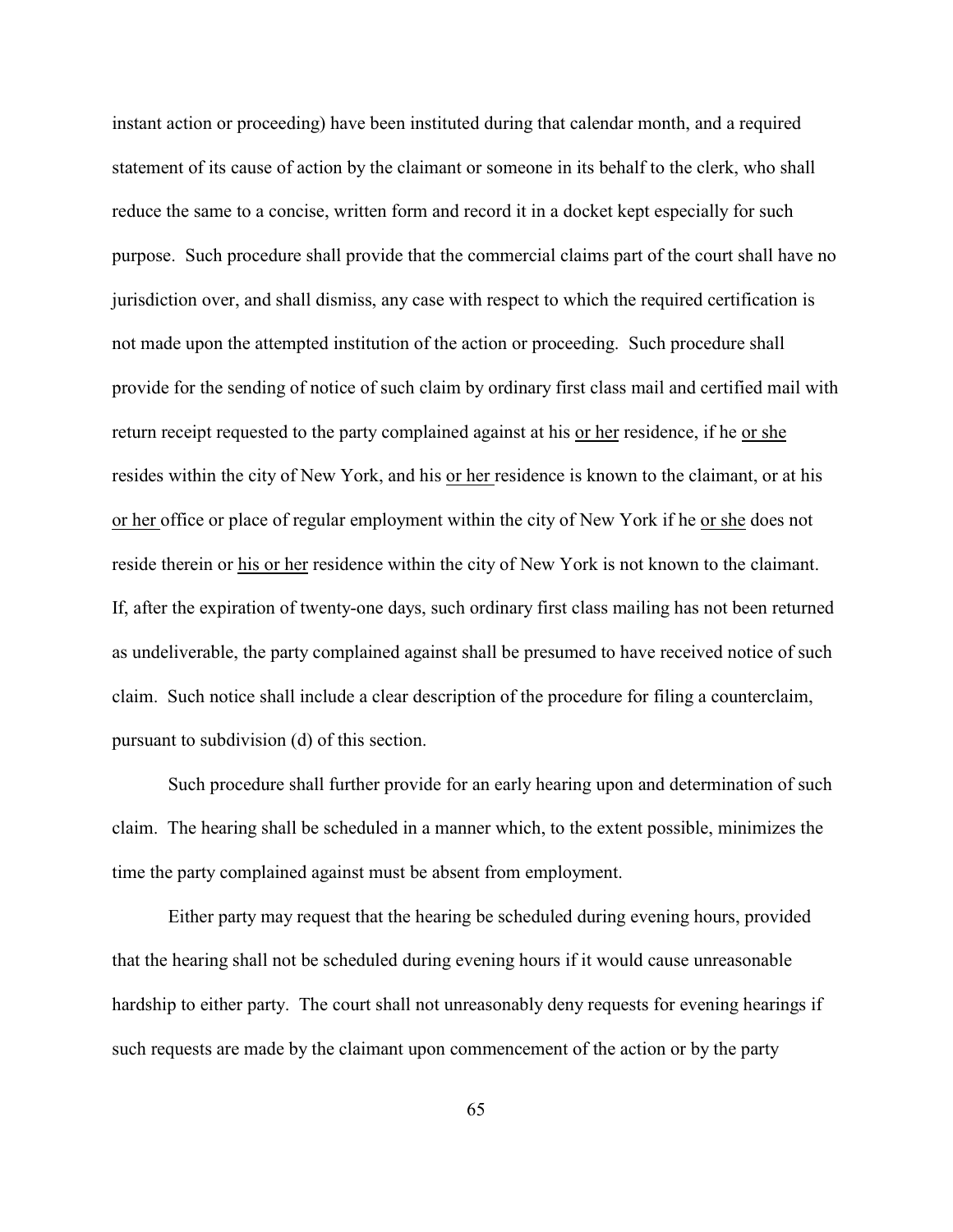complained against within fourteen days of receipt of the notice of claim.

(b) Commercial claims in actions arising out of consumer transactions shall be commenced upon the payment by the claimant of a filing fee of twenty-five dollars and the cost of mailings as herein provided, without the service of a summons and, except by special order of the court, without the service of any pleading other than a required statement of the cause of action by the claimant or someone on its behalf of the clerk, who shall reduce the same to a concise written form including the information required by subdivision (c) of this section, denominate it conspicuously as a consumer transaction, and record it in the docket marked as a consumer transaction, and by filing with the clerk a required certificate verified as to its truthfulness by the claimant on forms prescribed by the state office of court administration.

Such verified certificate shall certify (i) that the claimant has mailed by ordinary first class mail to the party complained against a demand letter, no less than ten days and no more than one hundred eighty days prior to the commencement of the claim, and (ii) that, based upon information and belief, the claimant has not instituted more than [five] fifty actions or proceedings (including the instant action or proceeding) during the calendar month.

A form for the demand letter shall be prescribed and furnished by the state office of court administration and shall require the following information: the date of the consumer transaction; the amount that remains unpaid; a copy of the original debt instrument or other document underlying the debt and an accounting of all payments, and, if the claimant was not a party to the original transaction, the names and addresses of the parties to the original transaction; and a statement that the claimant intends to use this part of the court to obtain a judgment, that further notice of a hearing date will be sent, unless payment is received by a specified date, and that the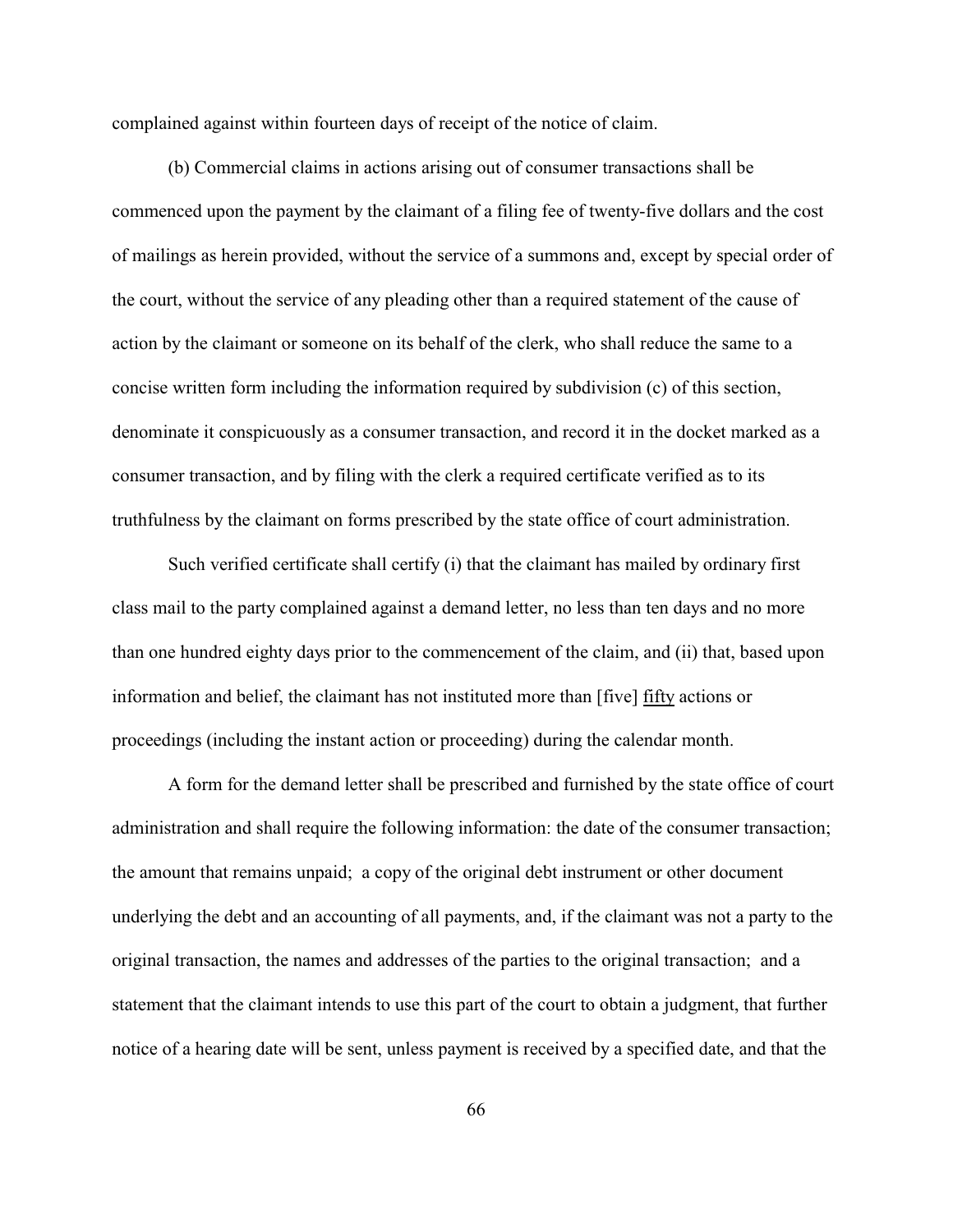party complained against will be entitled to appear at said hearing and present any defenses to the claim.

In the event that the verified certificate is not properly completed by the claimant, the court shall not allow the action to proceed until the verified certificate is corrected. Notice of such claim shall be sent by the clerk by both ordinary first class mail and certified mail with return receipt requested to the party complained against at his or her residence, if he or she resides within the city of New York, and his or her residence is known to the claimant, or at his or her office or place of regular employment within the city of New York if he or she does not reside therein or his or her residence within the city of New York is not known to the claimant. If, after the expiration of thirty days, such ordinary first class mailing has not been returned as undeliverable, the party complained against shall be presumed to have received notice of such claim.

Such procedure shall further provide for an early hearing upon and determination of such claim. The hearing shall be scheduled in a manner which, to the extent possible, minimizes the time the party complained against must be absent from employment. Either party may request that the hearing be scheduled during evening hours, provided that the hearing shall not be scheduled during evening hours if it would cause unreasonable hardship to either party. The court shall not unreasonably deny requests for evening hearings if such requests are made by the claimant upon commencement of the action or by the party complained against within fourteen days of receipt of the notice of claim.

§ 2. Subdivision (c) of section 1809-A of the New York city civil court act, as added by chapter 653 of the laws of 1987, is amended to read as follows:

67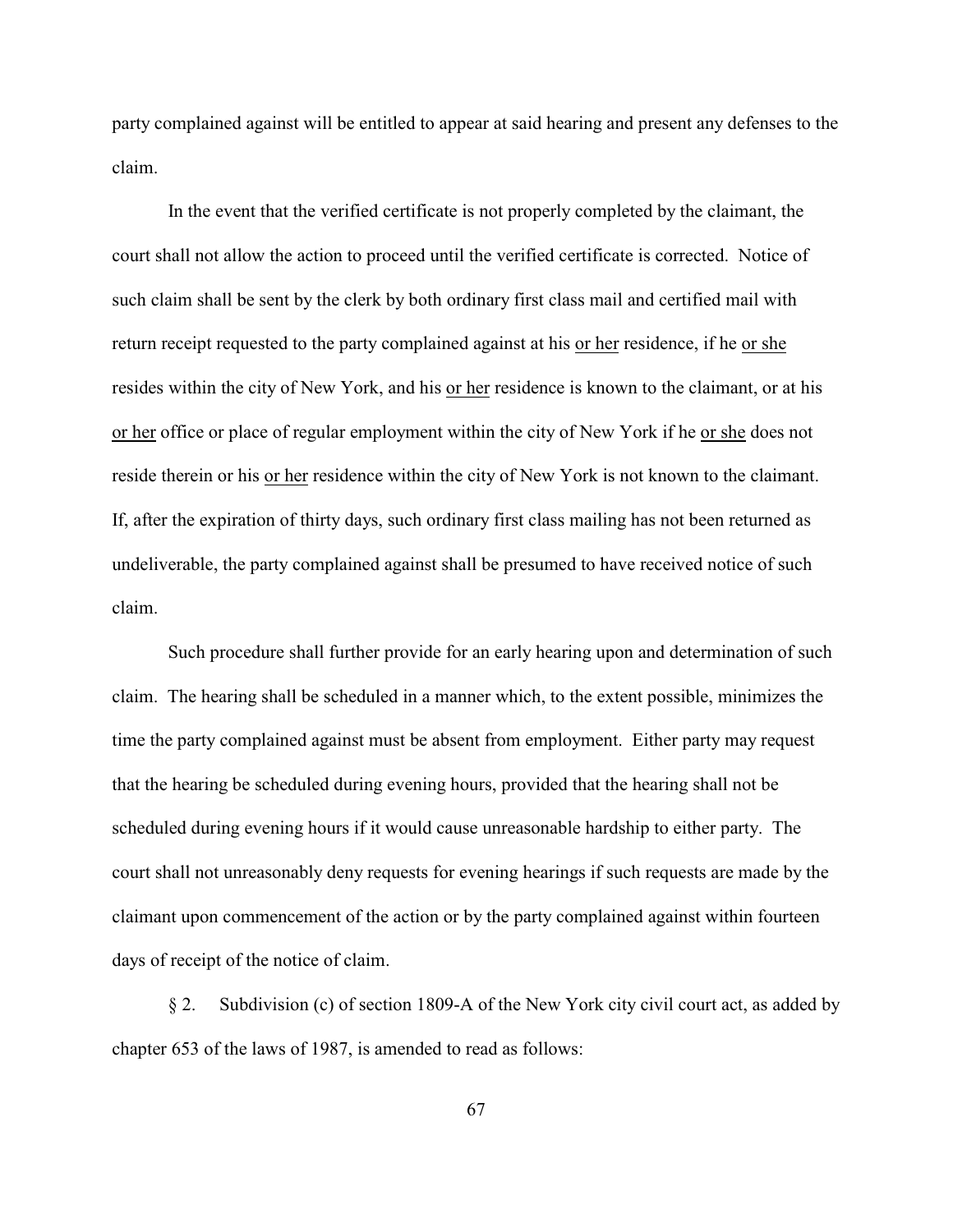(c) A corporation, partnership or association, which institutes an action or proceeding under this article shall be limited to [five] fifty such actions or proceedings per calendar month. Such corporation, partnership or association shall complete and file with the clerk the required certification, provided it is true and verified as to its truthfulness, as a prerequisite to the institution of an action or proceeding in this part of the court.

§ 3. This act shall take effect on the thirtieth day after it shall have become a law.

#### Proposed Rule

§ 208.41-a(a) Commercial Claims Procedure

 (a) A commercial claims action may be brought by a claimant that is: (1) a corporation, including a municipal or public benefit corporation, partnership, or association, which has its principal office in the State of New York, or (2) an assignee of any commercial claim, subject to the restrictions set forth in NYCCCA § 1809-A. The action shall be instituted by the claimant or someone on its behalf by paying the filing fee and the cost of sending the notice of claim as provided in NYCCCA  $\S$  1803-A and by filing and signing a written application containing the following information:

(1) claimant's name and principal office address;

(2) defendant's name and place of residence or place of business or employment;

 (3) the nature and amount of the claim, including dates, and other relevant information; where the claim arises out of a consumer transaction (for the purposes of this rule, to be deemed one where the money, property or service which is the subject of the transaction is primarily for personal, family or household purposes), information showing that the transaction is a consumer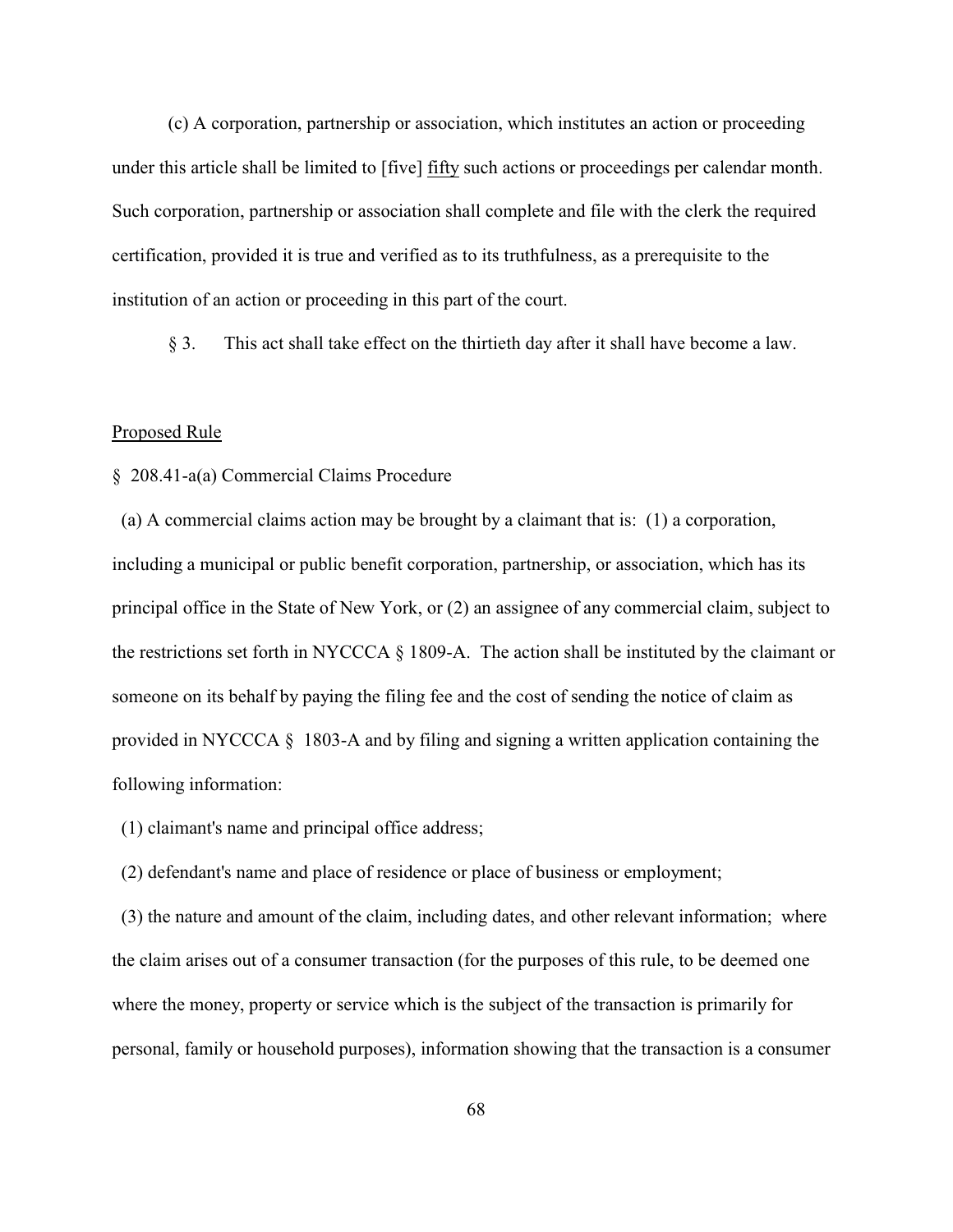transaction;

(4) a certification that not more than [five]  $\frac{fifty}{f}$  claims have been instituted in the courts of this State in the calendar month; and,

 (5) in the case of a commercial claim arising out of a consumer transaction, a certification that the claimant has mailed a demand letter, containing the information set forth in NYCCCA § 1803-A, no less than 10 days and no more than 180 days prior to the commencement of the claim.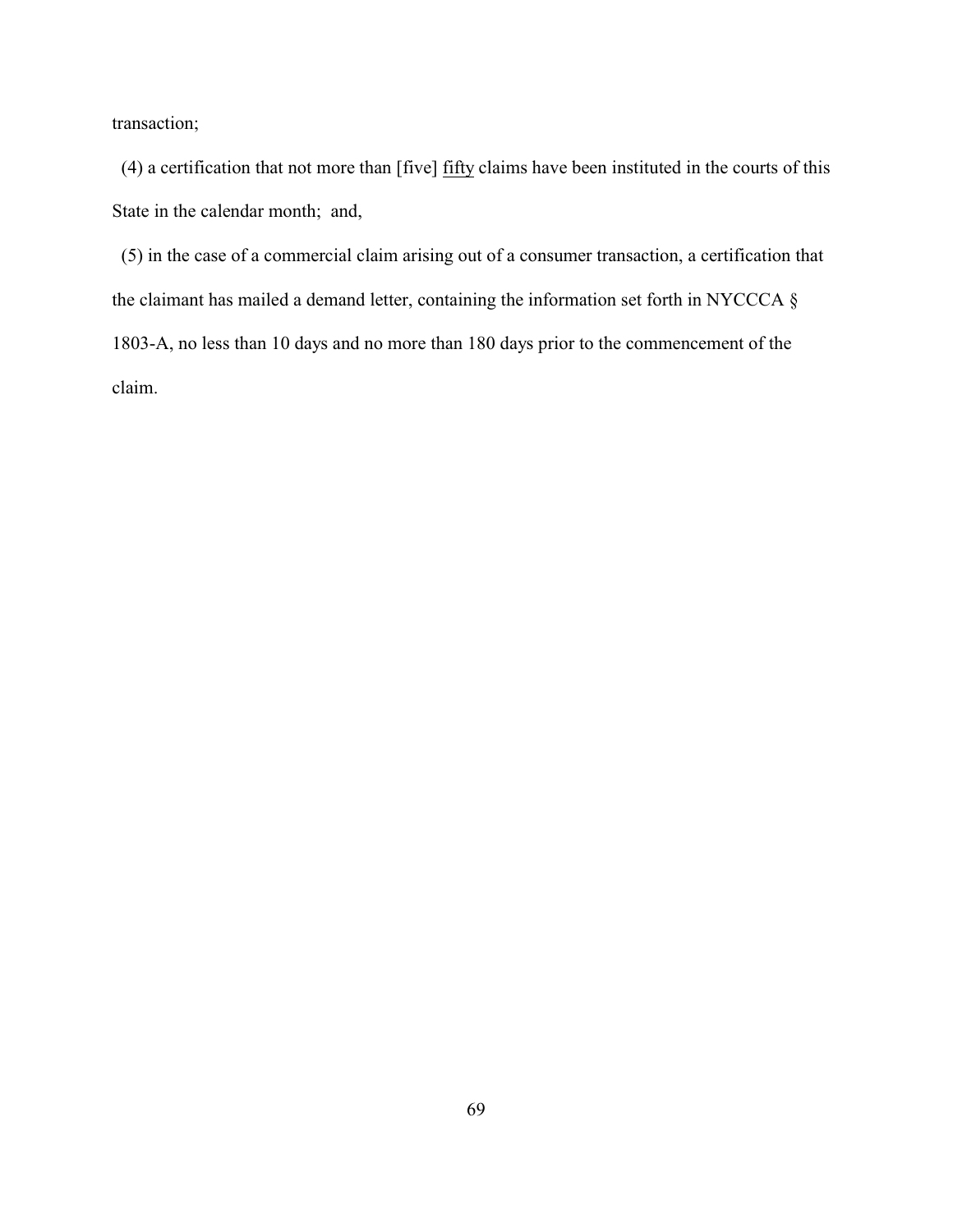13. Authorizing a Corporation with an Office Anywhere in State to Commence a Commercial Small Claims Proceeding in New York City Civil Court (NYCCCA §§ 1801-A and 1809-A and 22 NYCRR § 208.41-a)

This measure would authorize a corporation which has an office anywhere in the State to file a commercial claim in the New York City Civil Court.

Sections 1801-A and 1809-A of the New York City Civil Court Act authorize only corporations that maintain a principal office in the State to file commercial claims with the Civil Court. There is no reason to limit the right to commence a commercial claim proceeding to only those corporate plaintiffs that have a principal or main office located in New York State.

Amending the Civil Court Act and the related provision of the Uniform Civil Rules for the New York City Civil Court to remove the term "principal" would enable a corporation that has any office in the state to commence a commercial claim.

## Proposal

AN ACT to amend the New York City civil court act, in relation to the filing of commercial claims

The People of the State of New York, represented in Senate and Assembly, do enact as

#### follows:

Section 1. Subdivision (a) of section 1801-A of the New York city civil court act, as

amended by chapter 435 of the laws of 1992, is amended to read as follows:

(a) The term "commercial claim" or "commercial claims" as used in this article shall

mean and include any cause of action for money only not in excess of the maximum amount

permitted for a small claim in the small claims part of the court, exclusive of interest and costs,

provided that subject to the limitations contained in section eighteen hundred nine-A of this

article, the claimant is a corporation, partnership or association, which has [its principal] an

office in the state of New York and provided that the defendant either resides, or has an office for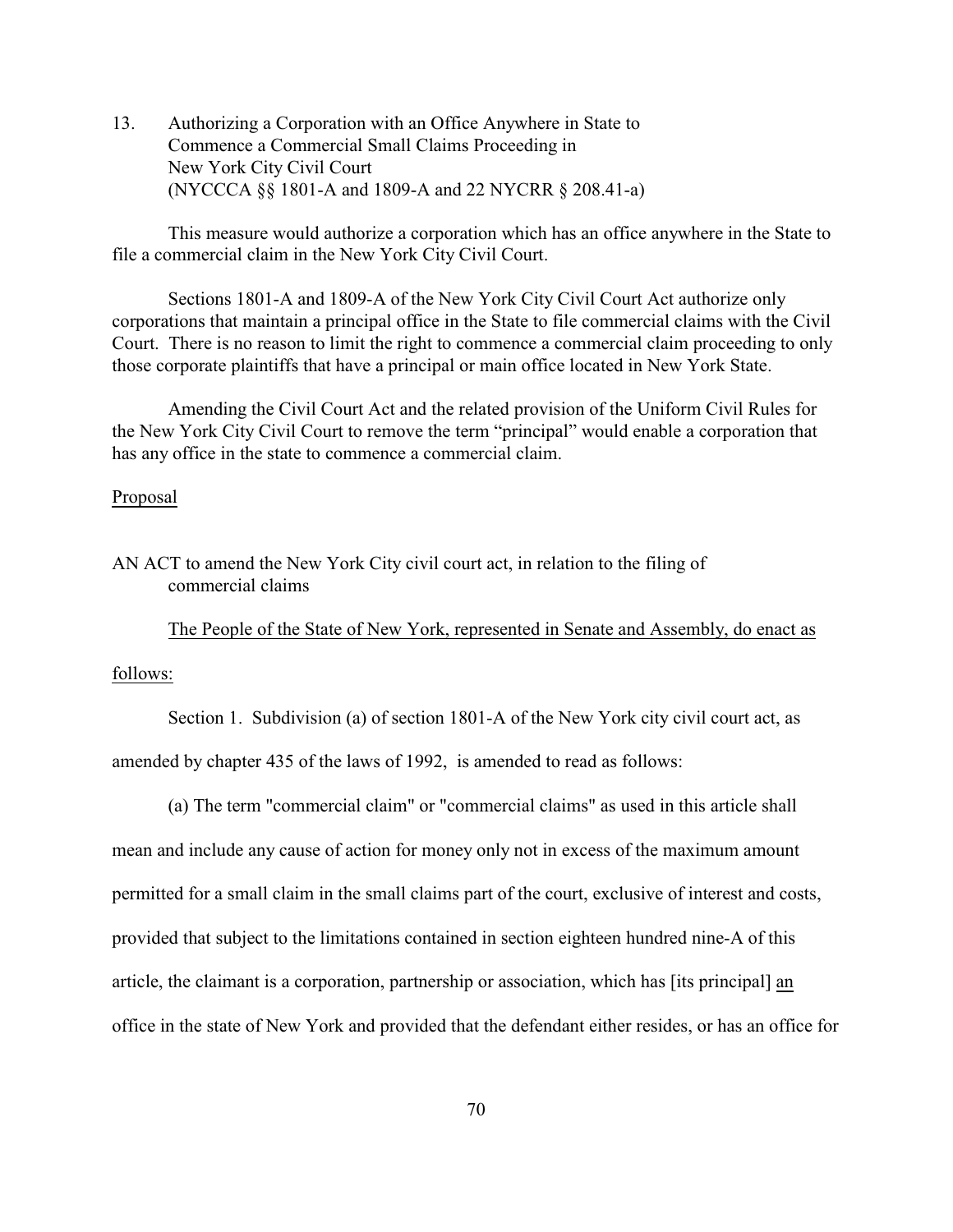the transaction of business or a regular employment, within the city of New York.

§ 2. Subdivision (a) of section 1809-A of the New York city civil court act, as added by chapter 653 of the laws of 1987, is amended to read as follows:

(a) Any corporation, including a municipal corporation or public benefit corporation, partnership, or association, which has [its principal] an office in the [city] state of New York and an assignee of any commercial claim may institute an action or proceeding under this article.

§ 3. This act shall take effect on the thirtieth day after it shall have become a law.

#### Proposed Rule

## § 208.41-a(a) Commercial Claims Procedure

 (a) A commercial claims action may be brought by a claimant that is: (1) a corporation, including a municipal or public benefit corporation, partnership, or association, which has [its principal] an office in the State of New York, or (2) an assignee of any commercial claim, subject to the restrictions set forth in NYCCCA  $\S$  1809-A. The action shall be instituted by the claimant or someone on its behalf by paying the filing fee and the cost of sending the notice of claim as provided in NYCCCA § 1803-A and by filing and signing a written application containing the following information:

(1) claimant's name and [principal] office address;

(2) defendant's name and place of residence or place of business or employment;

 (3) the nature and amount of the claim, including dates, and other relevant information; where the claim arises out of a consumer transaction (one where the money, property or service which is the subject of the transaction is primarily for personal, family or household purposes),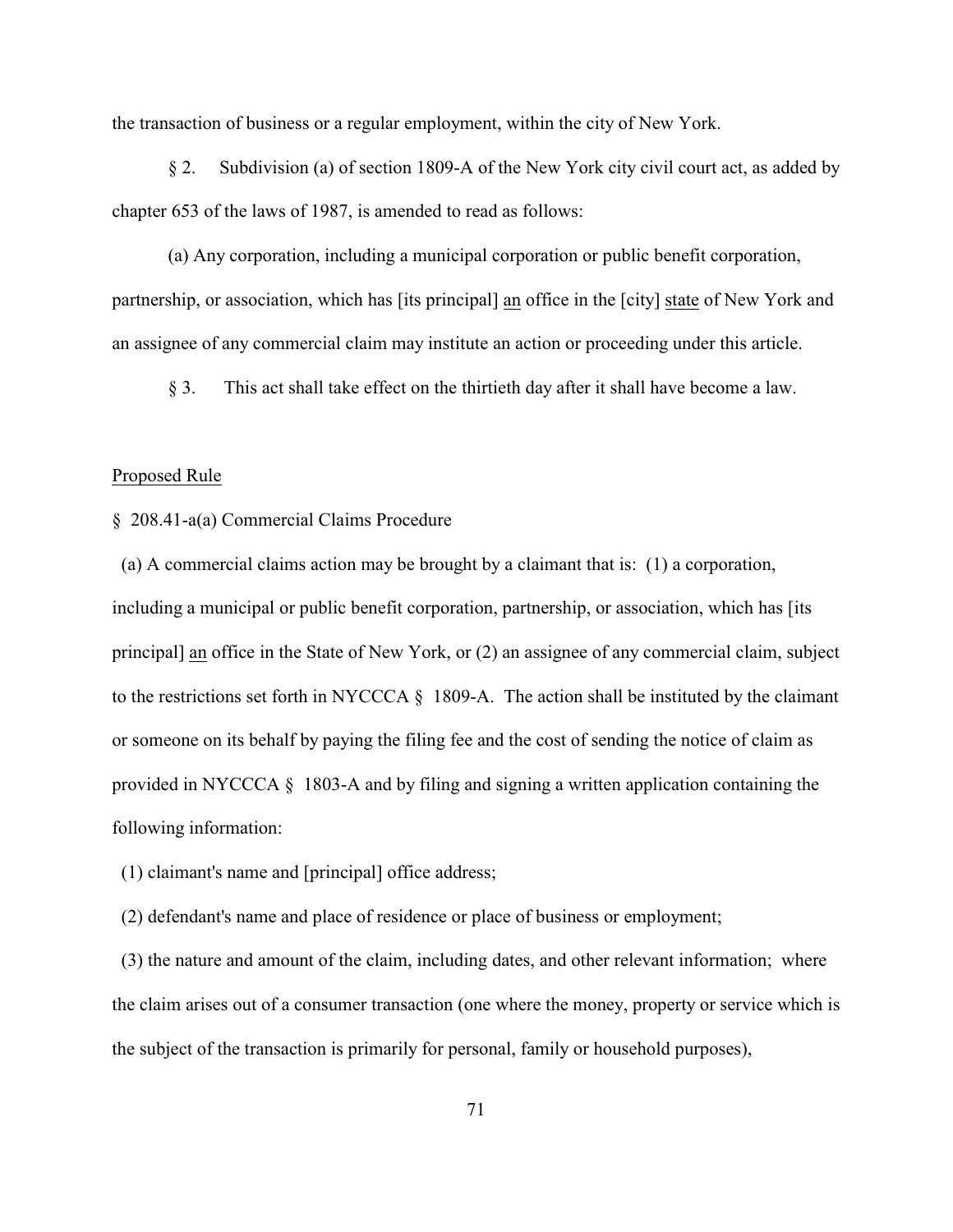information showing that the transaction is a consumer transaction;

 (4) a certification that not more than five claims have been instituted in the courts of this State in the calendar month; and,

 (5) in the case of a commercial claim arising out of a consumer transaction, a certification that the claimant has mailed a demand letter, containing the information set forth in NYCCCA § 1803-A, no less than 10 days and no more than 180 days prior to the commencement of the claim.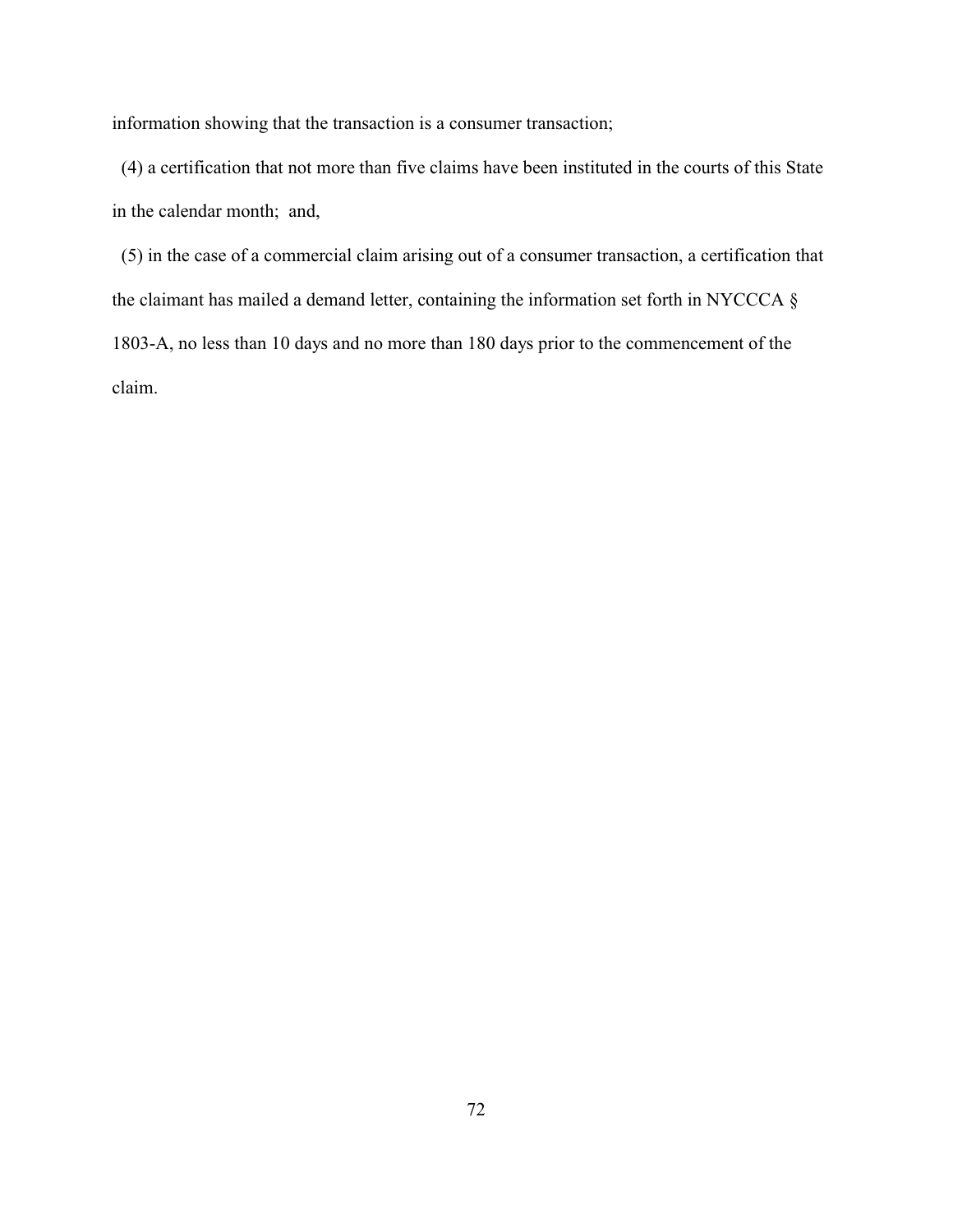14. Mandatory Arbitration of No-Fault Insurance Claims (Insurance Law § 5106)

This measure amends the Insurance Law to require mandatory arbitration of no fault motor vehicle insurance claims and to lower the interest rate on overdue insurance claims from two percent to one percent per month.

Section 5106(a) of the Insurance Law authorizes the commencement of either an arbitration proceeding or a civil court action to recover a no-fault personal injury claim not paid within 30 days of submission of proof of the claim to an insurer, and authorizes an award to include interest of two percent per month on the amount of the claim as well as attorney's fees incurred in securing the award. Arbitration proceedings, which are governed by the procedures set forth in 11 NYCRR Sub Part 65-4, are subject to limited review by the courts. An arbitration award is binding on all parties to the arbitration, unless vacated or modified by a master arbitrator. The award of a master arbitrator in turn is also binding on the parties to the proceeding, unless vacated or modified by a court on any of the grounds set forth in Article 75 of the Civil Practice Law and Rules. Moreover, where the amount of the award of a master arbitrator is \$5,000 or more, exclusive of interest or attorney's fees, a claimant may obtain a *de novo* court review of his or her claim.

Despite the availability of arbitration, and the fact that almost all overdue payment claims fall far below \$5,000, most claimants proceed by court action. As a result, the case dockets of courts where these claims have been filed have experienced a dramatic increase in size. In the New York City Civil Court, for example, no-fault cases have been primarily responsible for the rise of the caseload of that court from 212,000 filings in 2000 to over 620,000 filings in 2008. The rise in the number of case filings has placed a significant administrative burden on the courts.

Amending the Insurance Law to provide for mandatory arbitration of overdue insurance claims will assure the competent disposition of these claims by arbitrators, qualified to review issues involved in no-fault insurance disputes, while achieving the important objective of reducing the administrative burden that these claims place on the courts. The courts will continue to have the authority to review the award of master arbitrators, in accordance with Article 75 of the CPLR, and conduct a *de novo* review of such awards in excess of \$5,000. Moreover, amending the Insurance Law to reduce the interest on an overdue insurance claim will make it less lucrative to file a large number of such claims and reduce the burden on the arbitration panel.

## Proposal

AN ACT to amend the insurance law, in relation to the arbitration of no-fault insurance claims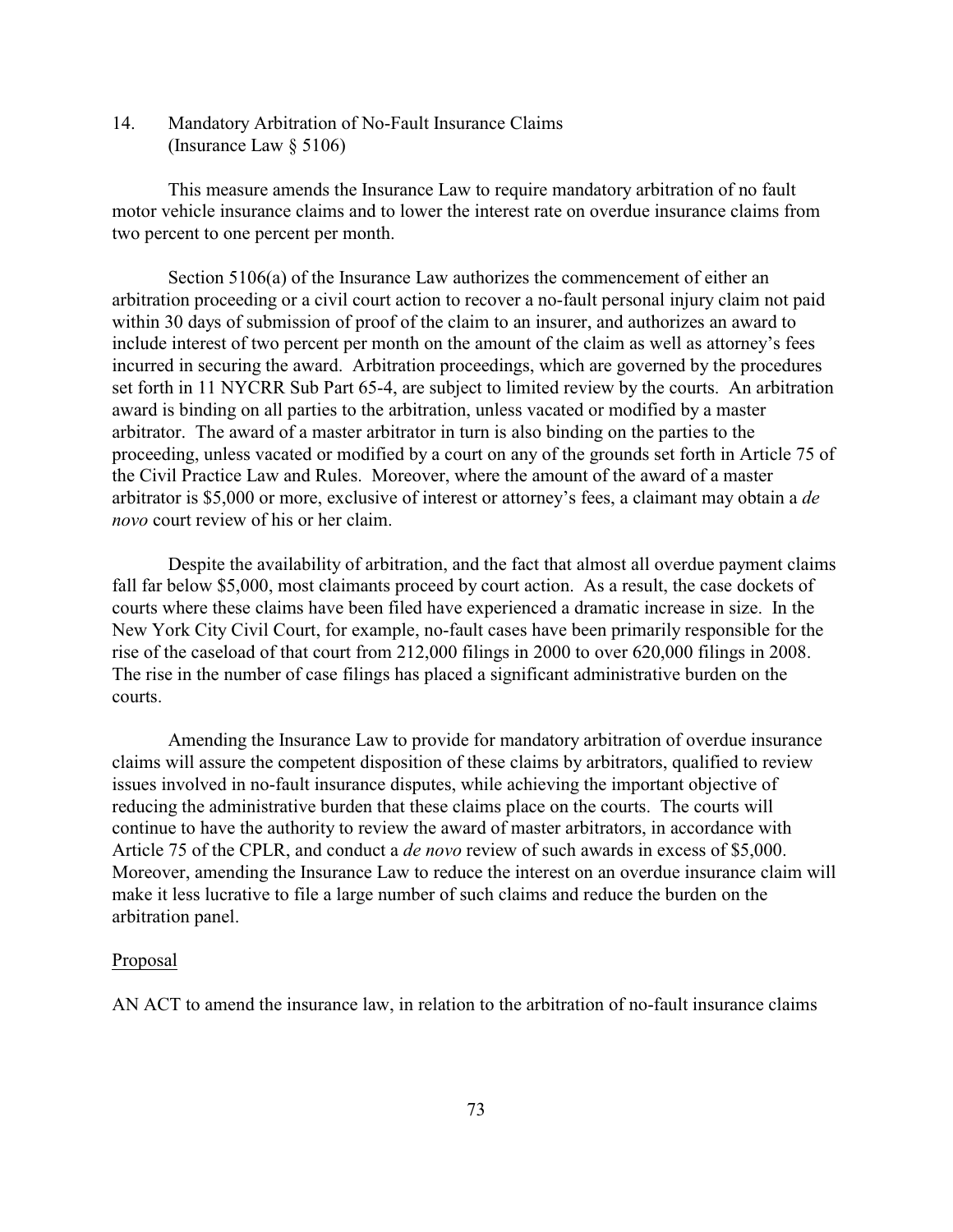The People of the State of New York, represented in Senate and Assembly, do enact as follows:

Section 1. Subsections (a) and (b) of section 5106 of the insurance law, subsection (b) as amended by chapter 452 of the laws of 2005, are amended to read as follows:

(a) Payments of first party benefits and additional first party benefits shall be made as the loss is incurred. Such benefits are overdue if not paid within thirty days after the claimant supplies proof of the fact and amount of loss sustained. If proof is not supplied as to the entire claim, the amount which is supported by proof is overdue if not paid within thirty days after such proof is supplied. All overdue payments shall bear interest at the rate of [two] one percent per month. If a valid claim or portion was overdue, the claimant shall also be entitled to recover his or her attorney's reasonable fee, for services necessarily performed in connection with securing payment of the overdue claim, subject to limitations promulgated by the superintendent in regulations.

(b) [Every insurer shall provide a claimant with the option of submitting any dispute] All disputes involving the insurer's liability to pay first party benefits, or additional first party benefits, the amount thereof or any other matter which may arise pursuant to subsection (a) of this section shall be submitted to arbitration pursuant to simplified procedures to be promulgated or approved by the superintendent. Such simplified procedures shall include an expedited eligibility hearing option, when required, to designate the insurer for first party benefits pursuant to subsection (d) of this section. The expedited eligibility hearing option shall be a forum for eligibility disputes only, and shall not include the submission of any particular bill, payment or claim for any specific benefit for adjudication, nor shall it consider any other defense to payment.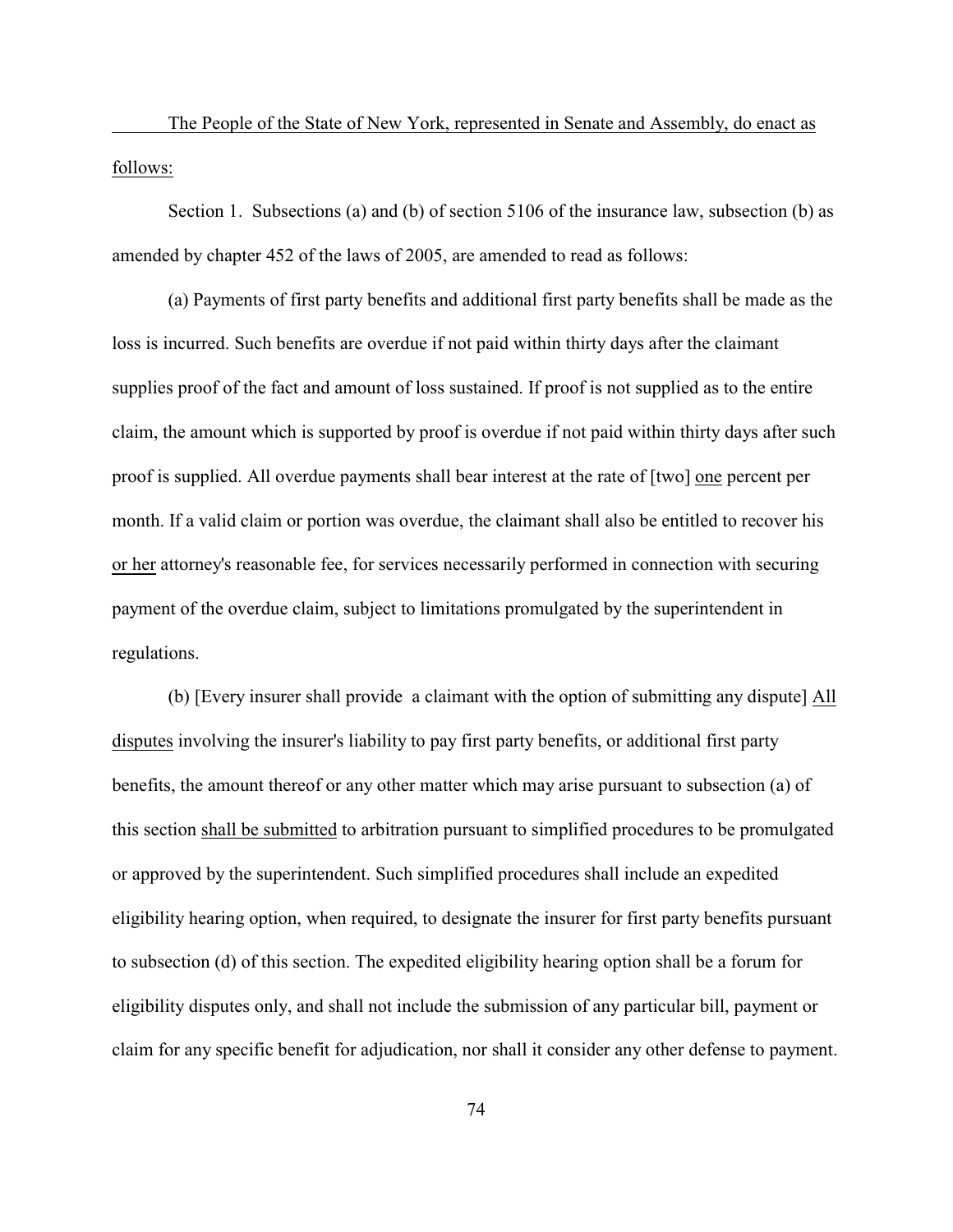§ 2. This act shall take effect one year after it shall have become a law and shall apply to all claims made on or after such effective date.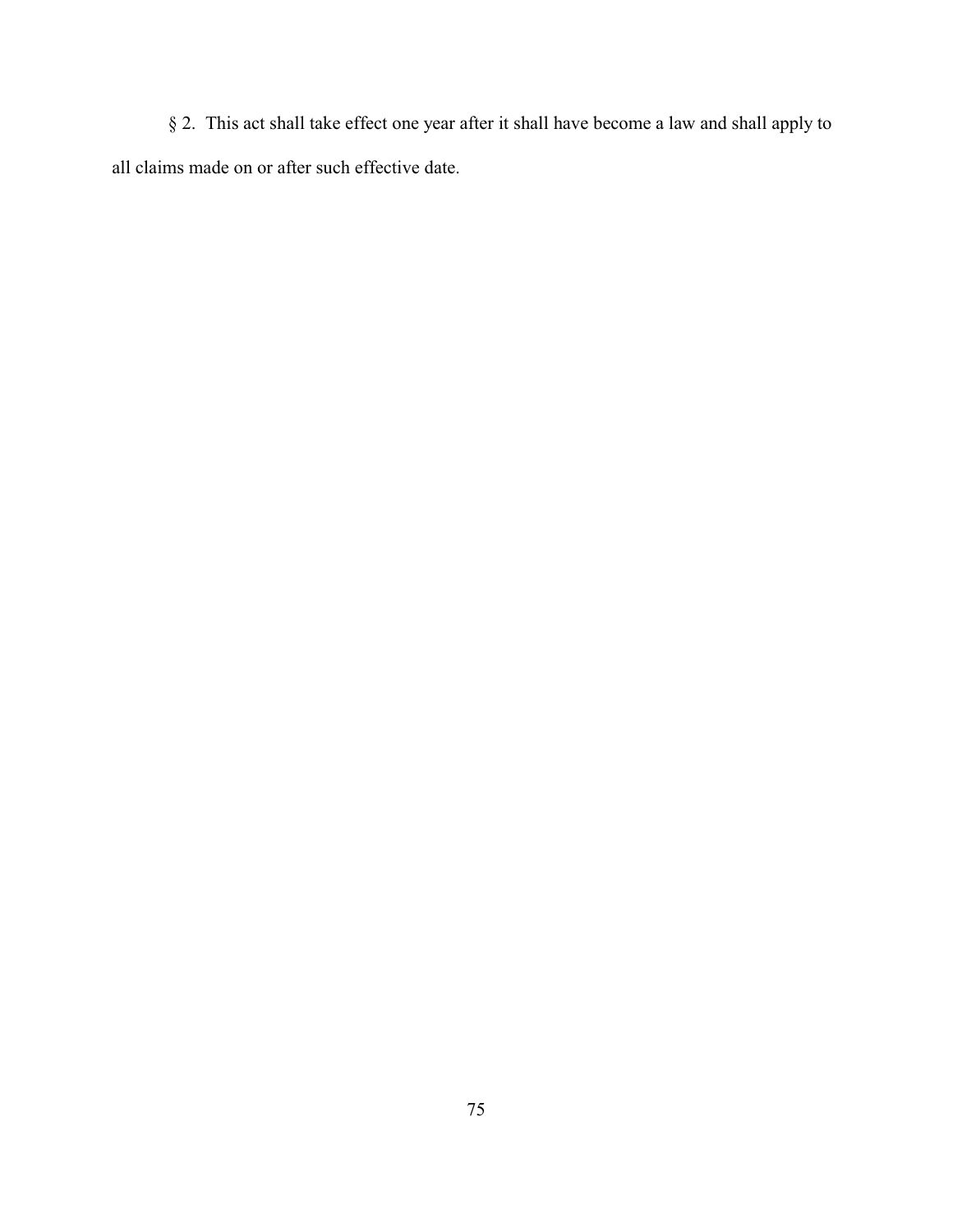15. Statewide Service of a Criminal Summons (Constitution Art. VI, § 1, CPL 130.40, UJCA § 2005 and UCCA § 2005)

We propose amendments to the State Constitution, and the Criminal Procedure Law, the Uniform Justice Court Act and the Uniform City Court Act to authorize the service of a criminal summons issued by a City, Town, and Village Court anywhere in the state.

A criminal summons is a process that directs a defendant to appear in a local criminal court for arraignment on a charge alleged in an accusatory instrument filed with that court. CPL 130.10(1). Unlike an arrest warrant, which ensures a defendant's appearance by authorizing a police officer to physically take the defendant into custody and deliver him or her to the court, see CPL 120.10(1), the criminal summons merely notifies the defendant of the criminal proceeding. CPL 130.10(1). Moreover, since a criminal summons can be served by either a police officer, the complainant, or any person over the age 18 years who is designated by the court to the serve the summons, see CPL 130.40(1), it constitutes a method of compelling the appearance of a defendant that saves valuable law enforcement resources.

The problem is that a criminal summons can only be served upon a defendant in the county where the criminal court sits or in an adjoining county. See CPL 130.40(2). The source of this limitation is Article VI, section 1(c) of the State Constitution which provides that "[t]he legislature may provide . . . that processes, warrants and other mandates of town, village and city courts outside the city of New York may be served and executed in any part of the county in which the courts are located or any part of any adjoining county." Despite these constitutional limitations, the criminal procedure law effectively provides for the execution anywhere in the state of an arrest warrant issued by a City, Town or Village Court, provided the local criminal court in the county where the arrest is to be made endorses the warrant of arrest of the issuing court. See CPL 120.70(2)(b). There is no reason to treat a criminal summons different than an arrest warrant with respect to its territorial reach.

In addition to amending Article VI, section 1(c) of the State Constitution to permit the process of the City, Town and Village Courts to be served anywhere in the State, New York statutory provisions relating to the limit of the territorial reach of the process of these Courts must also be amended.

Proposal (Constitutional)

CONCURRENT RESOLUTION OF THE SENATE AND ASSEMBLY proposing an amendment to section 1 of article 6 of the constitution, in relation to the process of the village, town and city courts

Section 1. Resolved (if the concur), That subdivision c of section 1 of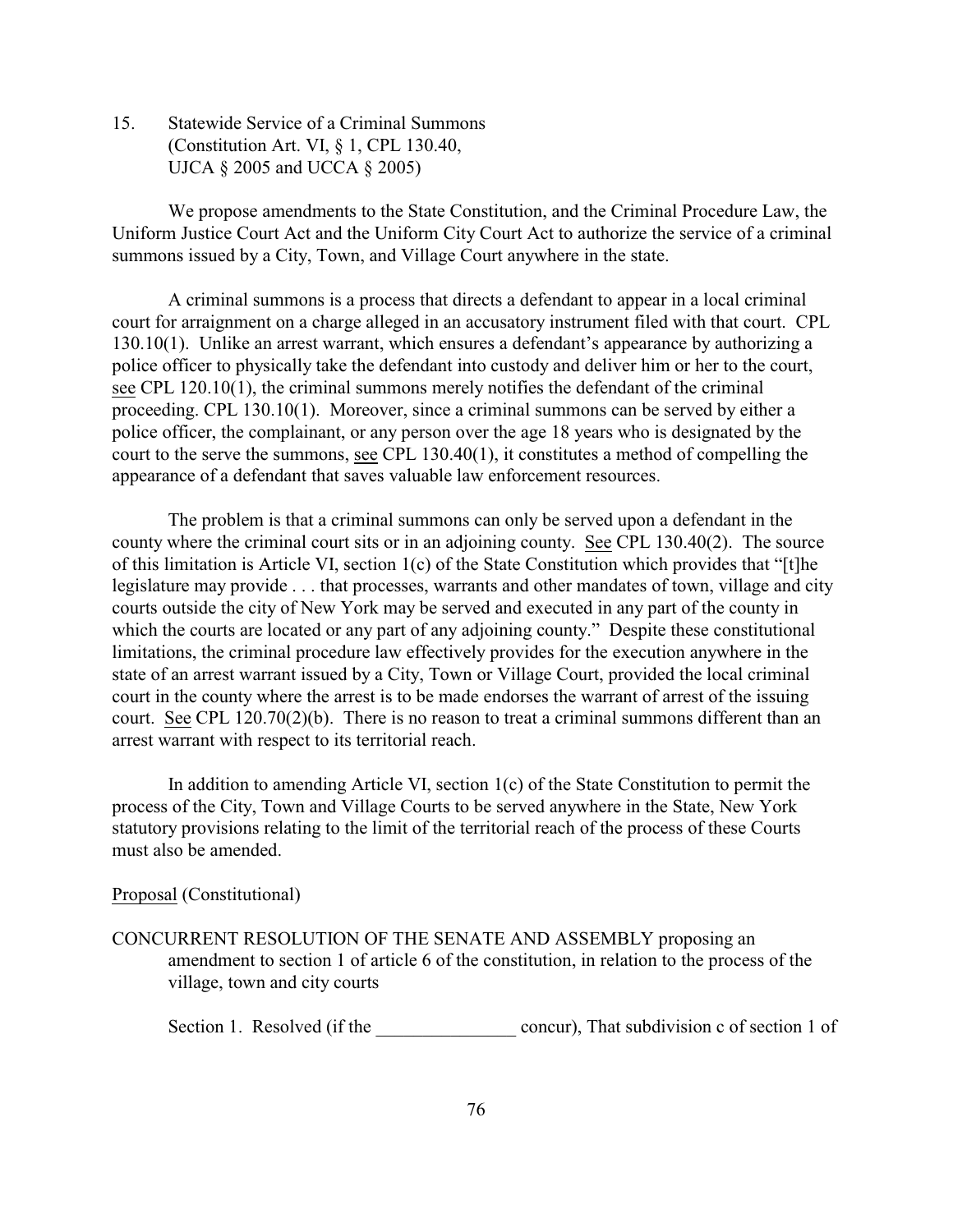article 6 of the constitution be amended to read as follows:

c. All processes, warrants and other mandates of the court of appeals, the supreme court including the appellate divisions thereof, the court of claims, the county court, the surrogate's court and the family court may be served and executed in any part of the state. All processes, warrants and other mandates of the courts or court of civil and criminal jurisdiction of the city of New York may, subject to such limitation as may be prescribed by the legislature, be served and executed in any part of the state. The legislature may provide that processes, warrants and other mandates of the district [court], town, village and city courts outside the city of New York may be served and executed in any part of the state [and that processes, warrants and other mandates of town, village and city courts outside the city of New York may be served and executed in any part of the county in which such courts are located or in any part of any adjoining county].

 $§$  2. Resolved (if the concur), That the foregoing amendment be referred to the first regular legislative session convening after the next succeeding general election of members of the assembly, and, in conformity with section 1 of article 19 of the constitution, be published for 3 months previous to the time of such election.

#### Proposal (Statutory)

AN ACT to amend the criminal procedure law, the uniform city court act, and the uniform justice court act, in relation to the criminal summons issued by town, village and city courts

The People of the State of New York, represented in Senate and Assembly, do enact as follows:

Section 1. Subdivision 2 of section 130.40 of the criminal procedure law is amended to read as follows: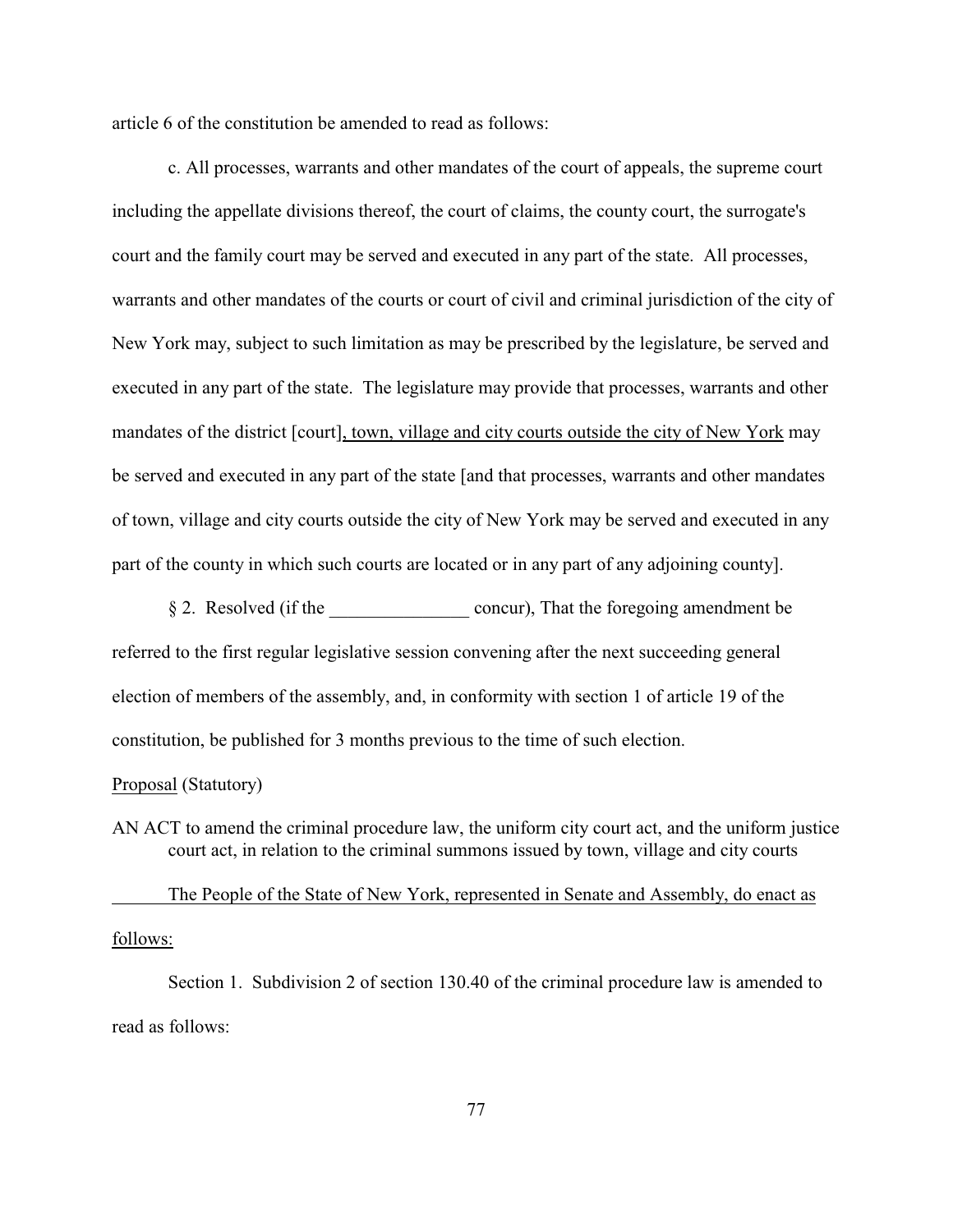2. A summons may be served anywhere in [the county of issuance or anywhere in an adjoining county] the state.

§ 2. Section 2005 of the uniform justice court act, as amended by chapter 1097 of the laws of 1971, is amended to read as follows:

§ 2005. Further powers of judges; process and mandates. The court shall have the power and jurisdiction to send processes and other mandates in any matter of which it has jurisdiction into any part of the [county or any adjoining county] state, for service or execution, as provided by the criminal procedure law; and particularly to compel the attendance of witnesses, to order the conditional examination of witnesses within or without the state, to inquire into the sanity of a defendant and to dismiss the prosecution of an action conformably to the provisions of the criminal procedure law, and to punish for criminal contempt a person guilty thereof in the manner and subject to the limitations prescribed for courts of record by the judiciary law.

§ 3. Section 2005 of the uniform city court act is amended to read as follows:

§ 2005. Further powers of judges; process and mandates. The judges of the court shall have the power and jurisdiction to send processes and other mandates in any matter of which they have jurisdiction into any part of the [county or any adjoining county] state, for service or execution, as provided by the criminal procedure law; and particularly to compel the attendance of witnesses, to order the conditional examination of witnesses, to issue commissions for the examination of witnesses within or without the state, to inquire into the sanity of a defendant and to dismiss the prosecution of an action conformably to the provisions of the criminal procedure law, and to punish for criminal contempt a person guilty thereof in the manner and subject to the limitations prescribed for courts of record by the judiciary law.

78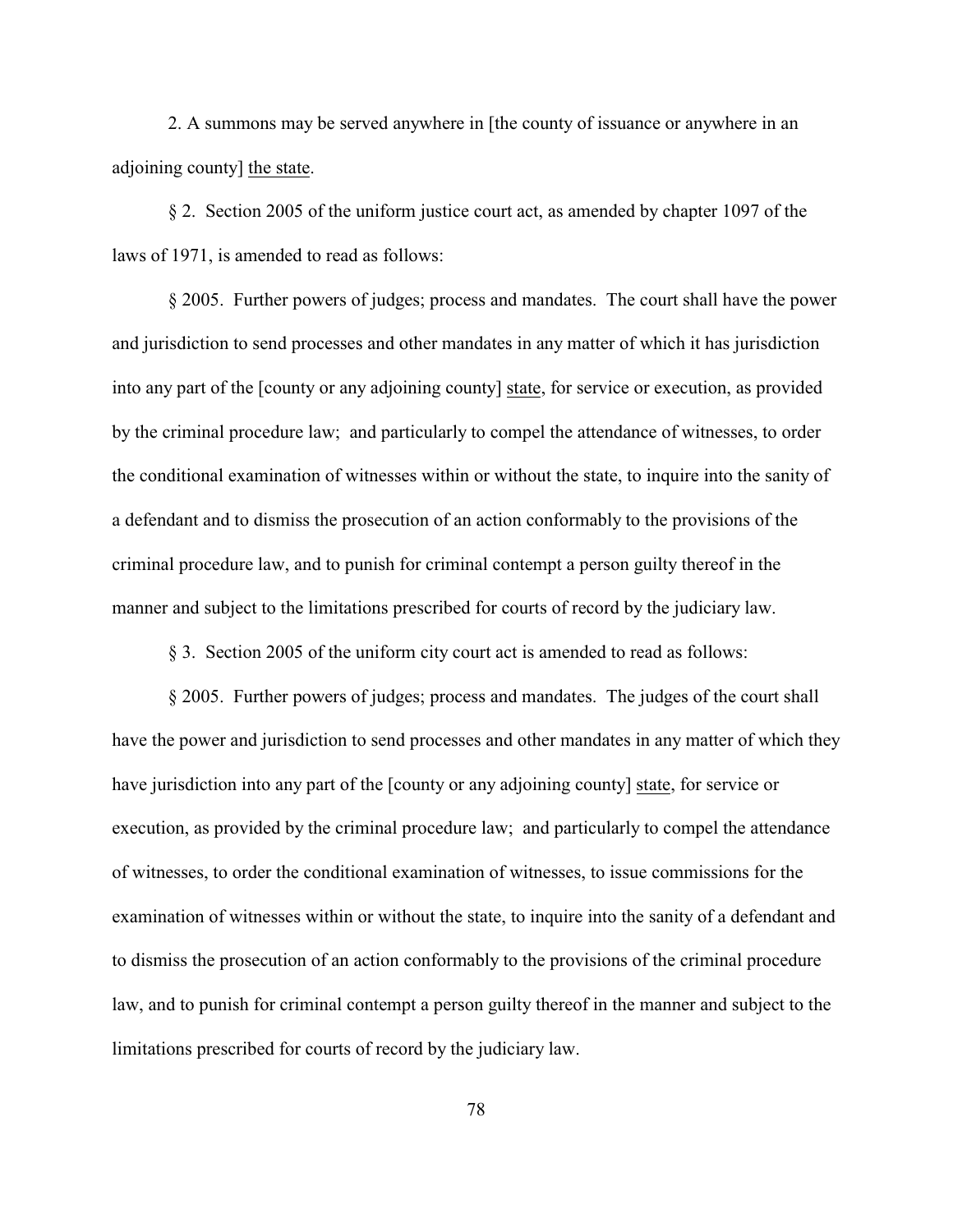§ 4. This act shall take effect on the same day that a concurrent resolution proposing an amendment to section 1 of article 6 of the constitution, in relation to the process of the village, town and city courts, first proposed in the year 2010, shall take effect.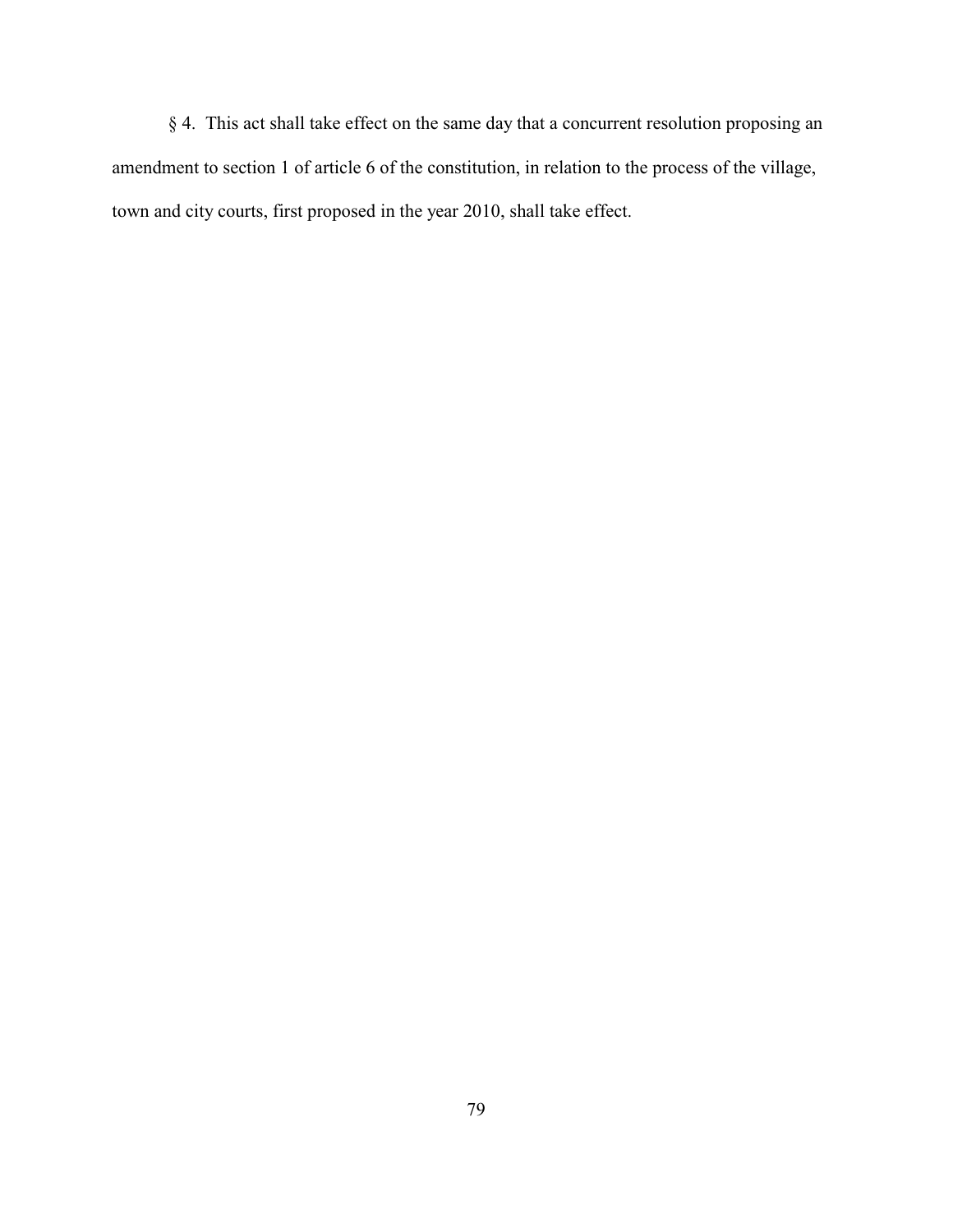16. Entry of Default Judgment for Certain Petty Offenses (CPL 170.10)

This measure would add a new subdivision 10 to section 170.10 of the Criminal Procedure Law to authorize a court to enter a guilty plea and issue a default judgment against persons charged with petty offenses who do not appear in court to answer their respective charges.

Currently, thousands of summons are issued for such offenses to persons who purposefully refuse to respond to them. Petty offense for the purpose of this amendment means any violation (see CPL 1.20) and as a practical matter includes a wide and varied range of charges such as, among others, harassment in the second degree (Penal Law § 240.26), disorderly conduct (Penal Law § 240.20), unlawful postings of advertisement (Penal Law § 145.30), and unlawful possession of an air gun on school grounds (Penal Law § 265.06) as well as violations of local laws, statutes or ordinances. These minor offenses, however, rarely justify the time and expense of issuing an arrest warrant to compel the attendance of the person charged with the petty offense. As a result, the summonses remain unenforced and the law ignored. This measure is an effort to establish a meaningful disincentive for such disregard of the law.

This measure specifically excludes traffic infractions because the failure to respond to a summons is covered by V&TL § 1806-a. It also excludes the petty offenses of loitering for a deviate sexual purpose (CPL 240.35(3)) and loitering for the purpose of engaging in prostitution (CPL 240.37(2)), both of which are printable offenses. See CPL  $160.10(1)(d)$  and (e). Since the Legislature has concluded that the seriousness of this class of offenses warrants the creation of an identifying record that protects the innocent defendant from false accusations as well as assists courts in sentencing repeat offenders, see CPL 160.10 Practice Commentaries (McKinney's 2004), persons charged with these loitering offenses should not be subject to criminal liability as a result of a default judgment, which is not based on the determination of the merits of the state's case.

Although this measure authorizes the entry of a guilty plea and the issuance of a default judgment, which can be enforced as a civil judgment, it affords the defendant an additional opportunity to appear in court and defend against the charge. The clerk of the court is directed to send by certified mail a notice to the defendant that a guilty plea will be entered and a default judgment issued against that defendant unless he or she appears and answers the charges. The measure provides that where the defendant appears and pleads not guilty, no fine or penalty shall be imposed against that defendant prior to the holding of a trial.

#### Proposal

AN ACT to amend the criminal procedure law, in relation to the entry of a guilty plea and a default judgment for certain petty offenses for non-answering defendants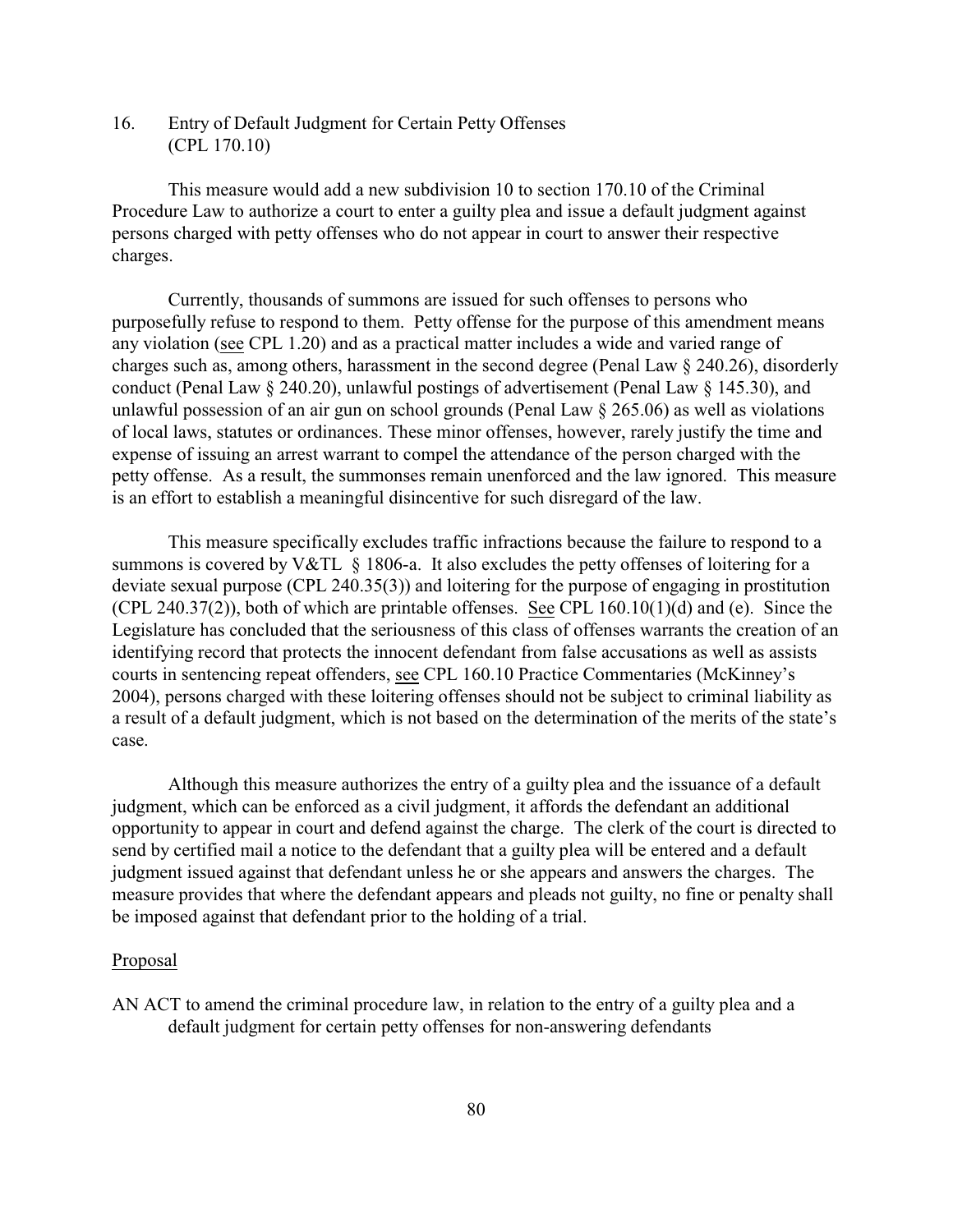The People of the State of New York, represented in Senate and Assembly, do enact as follows:

Section 1. Section 170.10 of the criminal procedure law is amended by adding a new subdivision 10 to read as follows:

10. (a) Notwithstanding any other provision of law to the contrary, in the event any person charged with a petty offense, other than a traffic infraction defined in the vehicle and traffic law or a violation of loitering as described in paragraph (d) or (e) of subdivision one of section 160.10, does not answer within the time specified, the court having jurisdiction, in addition to any other action authorized by law, may enter a plea of guilty on behalf of the defendant and render a default judgment of a fine determined by the court within the amount authorized by law upon conviction for such offense. Any such default judgment shall be civil in nature, but shall be treated as a conviction for the purposes of this section. However, at least thirty days after the expiration of the original date prescribed for entering a plea and before a plea of guilty and a default judgment may be rendered, the clerk of the court, shall notify the defendant by certified mail: (a) of the violation charged; (b) of the impending plea of guilty and default judgment; (c) that such judgment will be filed with the county clerk of the county in which the person is located; and (d) that a default judgment or plea of guilty may be avoided by entering a plea or making an appearance within thirty days of the sending of such notice. Pleas entered within that period shall be in a manner prescribed in the notice. In no case shall a default judgment and plea of guilty be rendered more than two years after the expiration of the time prescribed for originally entering a plea. When a person has entered a plea of not guilty and has demanded a trial, no fine or penalty shall be imposed for any reason prior to the holding of the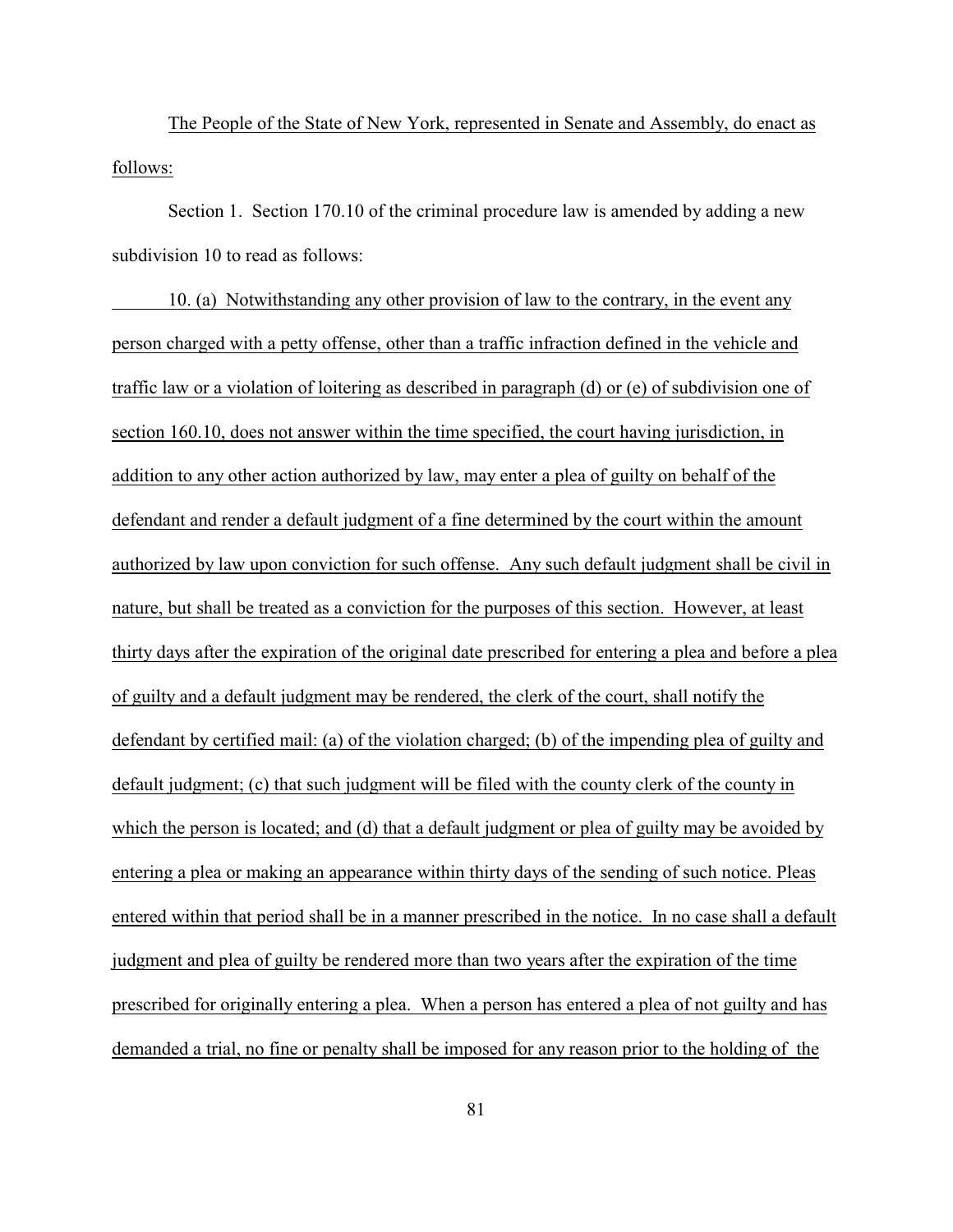trial, which shall be scheduled by the court within sixty days of such demand.

(b) The filing of the default judgment with the county clerk shall have the full force and effect of a judgment duly docketed in the office of such clerk and may be enforced in the same manner and with the same effect as that provided by law in respect to executions issued against property upon judgments of a court of record and such judgment shall remain in full force and effect for ten years notwithstanding any other provision of law.

(c) Notwithstanding the provisions of paragraph (a) of this subdivision, the clerk of the court shall have two years from the effective date of this subdivision to serve notice upon a defendant charged with a petty offense other than a traffic infraction or a violation of loitering as described in paragraph (d) or (e) of subdivision one of section 160.10 who has not answered within the time specified and prior to the effective date of this subdivision.

§ 3. This act shall take effect on the first day of November next succeeding the date on which it shall have become law.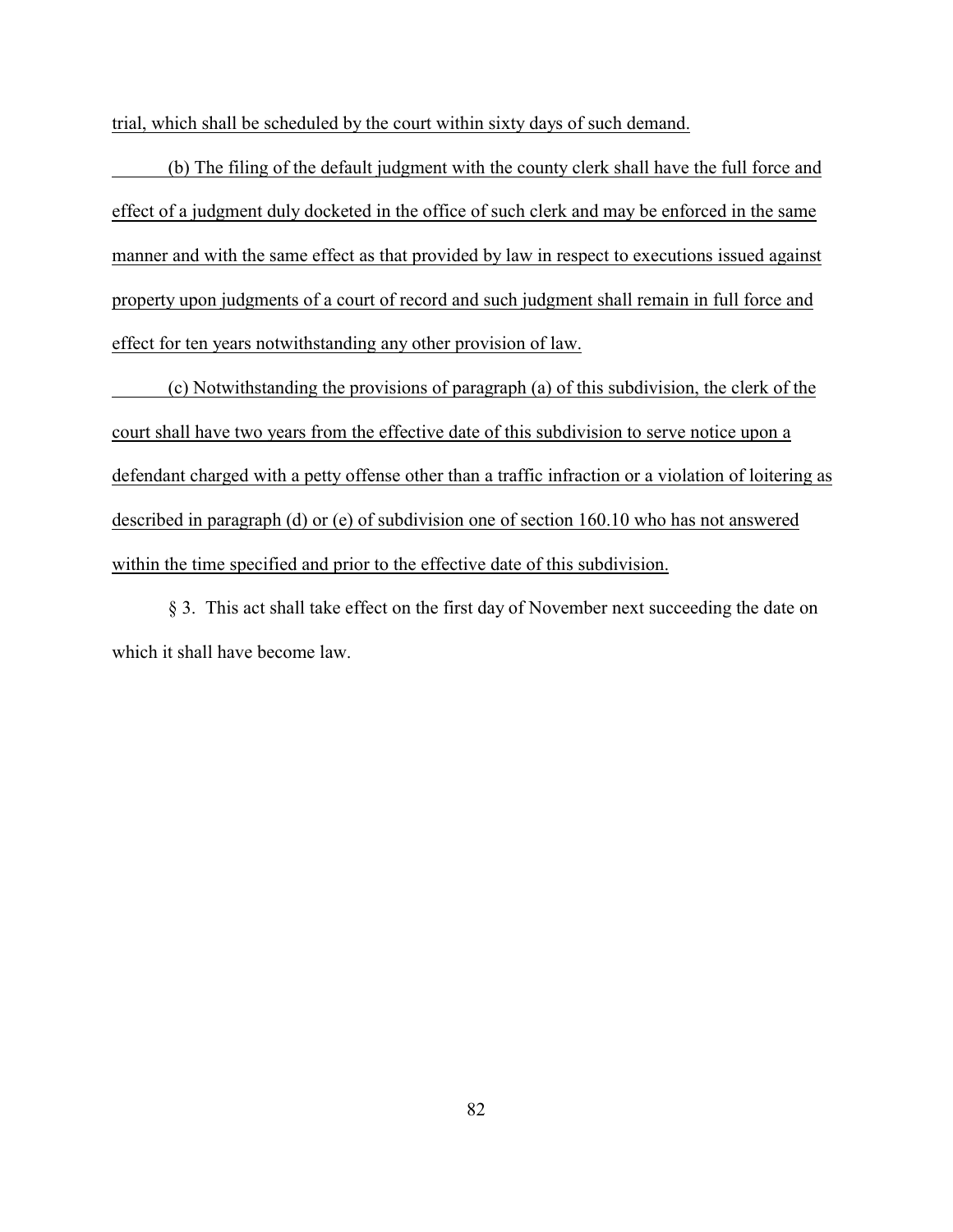17. Violation for Unauthorized Parking in Handicapped Parking Area Access Aisle (VTL § 1203-b)

This measure would amend the Vehicle and Traffic Law to make it a violation to park in a handicapped parking area access aisle in all public parking areas.

Currently, section 1203-b makes it a violation for a person to stop, stand or park in any area designated as a handicapped parking space unless the vehicle bears the requisite parking permit.

A problem arises where a person stops, stands or parks in the access aisle that is used to reach a parking space designated for handicapped drivers. A parked or stopped car in a parking aisle interferes with a handicapped driver's ability to park his or her car and ultimately undermines the law's protection of a handicapped person's ability to park in a space designated for his or her use.

Section 1203-c does prohibit parking in a handicapped parking aisle, but this prohibition is limited only to parking areas associated with a shopping center or facility. There is no basis for treating a driver with a disability one way in a shopping mall parking lot and another way in other public parking areas, such as a government center parking lot.

This measure seeks to make the legal protections afforded to drivers with a disability applicable to all public parking areas.

#### Proposal

AN ACT to amend the vehicle and traffic law, in relation to unauthorized parking in a handicapped parking area

#### The People of the State of New York, represented in Senate and Assembly, do enact as

#### follows:

Section 1. Subdivision 2 of section 1203-b of the vehicle and traffic law, as amended by

chapter 203 of the laws of 1981, is amended to read as follows:

2. It shall be a violation for any person to stop, stand or park a vehicle (a) in any area

designated as a place for handicapped parking unless the vehicle bears a permit issued under

section one thousand two hundred three-a or a registration issued under section four hundred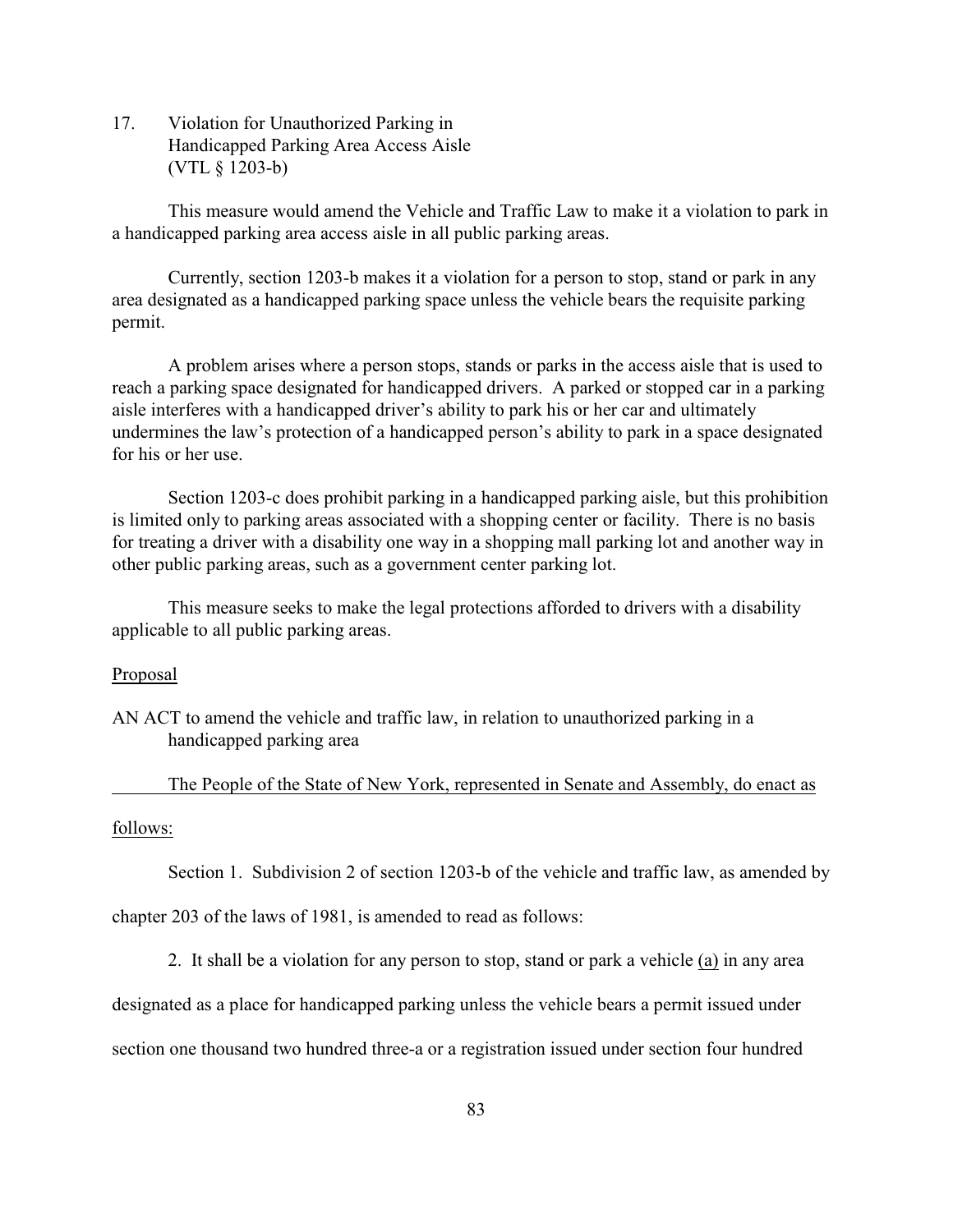four-a of this chapter and such vehicle is being used for the transportation of a severely disabled or handicapped person, or (b) in a handicapped parking access aisle. This subdivision shall not apply to a violation of section twelve hundred three-c of this chapter.

§ 2. This act shall take effect on the first day of January next succeeding the date on which it shall have become law.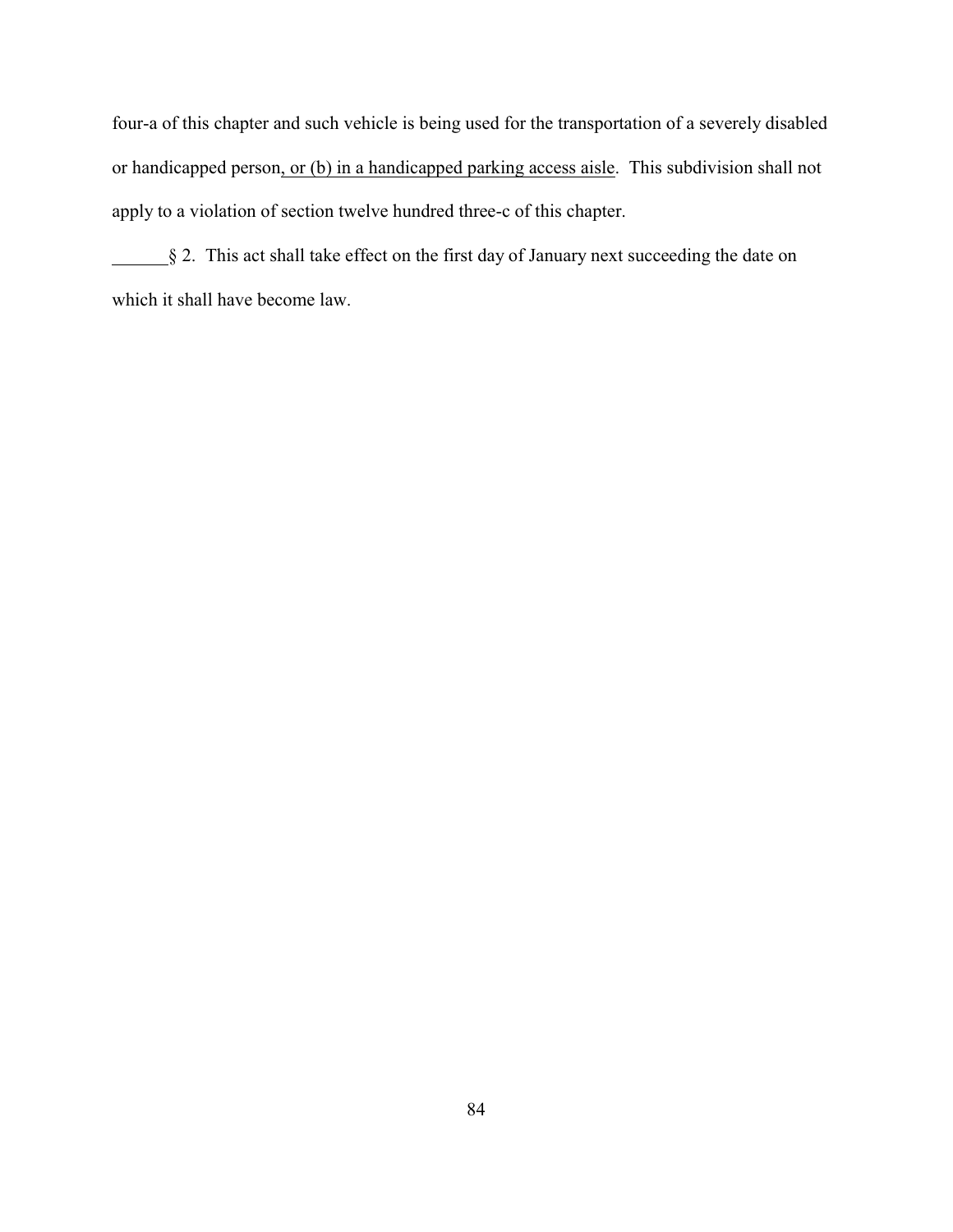18. Violation for False Vehicle Parking Permit for Handicapped Persons (VTL § 1203-a)

This measure would amend the Vehicle and Traffic Law to make it unlawful to create a fake special vehicle identification parking permit.

Currently, as part of the parking privileges afforded to drivers with a disability or handicap, section 1203-a(4) of the Vehicle and Traffic Law makes it unlawful for an otherwise healthy driver to obtain a parking permit for handicapped drivers using false information. A growing problem throughout the state is the use by healthy drivers of fake or materially altered handicapped driver parking permits. This problem is not addressed by section 1203-a(4).

By amending section 1203-a(4) to include persons who forge a handicapped driver parking permit, this measure would eliminate the anomaly in the law that makes it illegal for a person to make a false statement to obtain a genuine parking permit, but does not make it illegal to forge such a permit.

#### Proposal

AN ACT to amend the criminal procedure law, in relation to the use of false parking permit

The People of the State of New York, represented in Senate and Assembly, do enact as

follows:

Section 1. Subdivision 4 of the section 1203-a of the vehicle and traffic law, as amended by chapter 298 of the laws of 2007, is amended to read as:

4. A person who knowingly and wilfully with the intent to deceive makes a false

statement or gives information which such individual knows to be false to a public official to obtain a parking permit for handicapped persons or to prevent the marking on such permit of the last three digits of a driver's license or non-driver license identification card held by such person or who uses or displays an altered or counterfeit special vehicle identification parking permit or one issued to another person, in addition to any other penalty provided by law, shall be subject to a civil penalty of not less than two hundred fifty dollars nor more than one thousand dollars.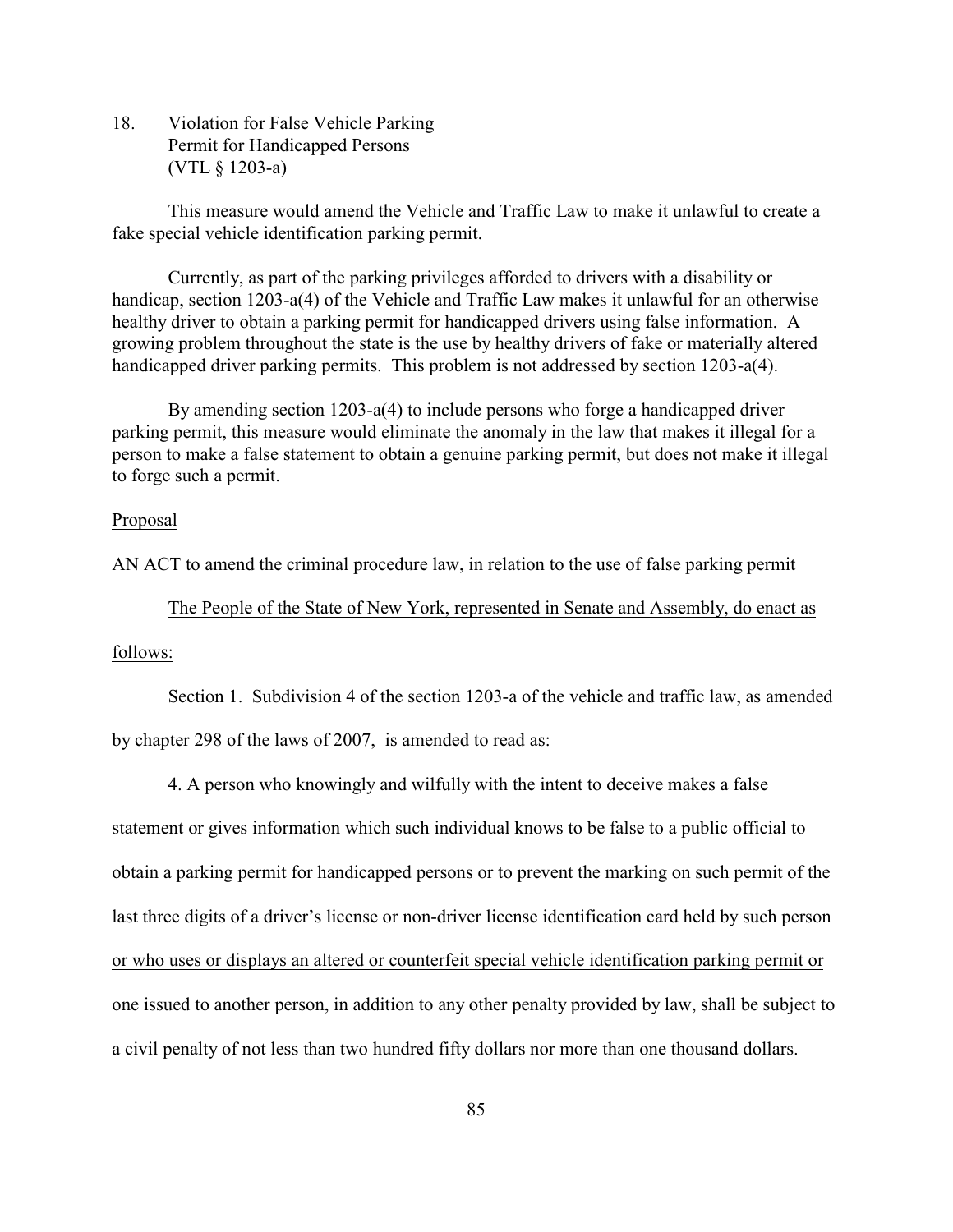§ 2. This act shall take effect on the first day of January next succeeding the date on which it shall have become law; provided, however, it shall only apply to any person who uses or displays an altered or counterfeit special vehicle identification parking permit or one issued to another person on or after such effective date.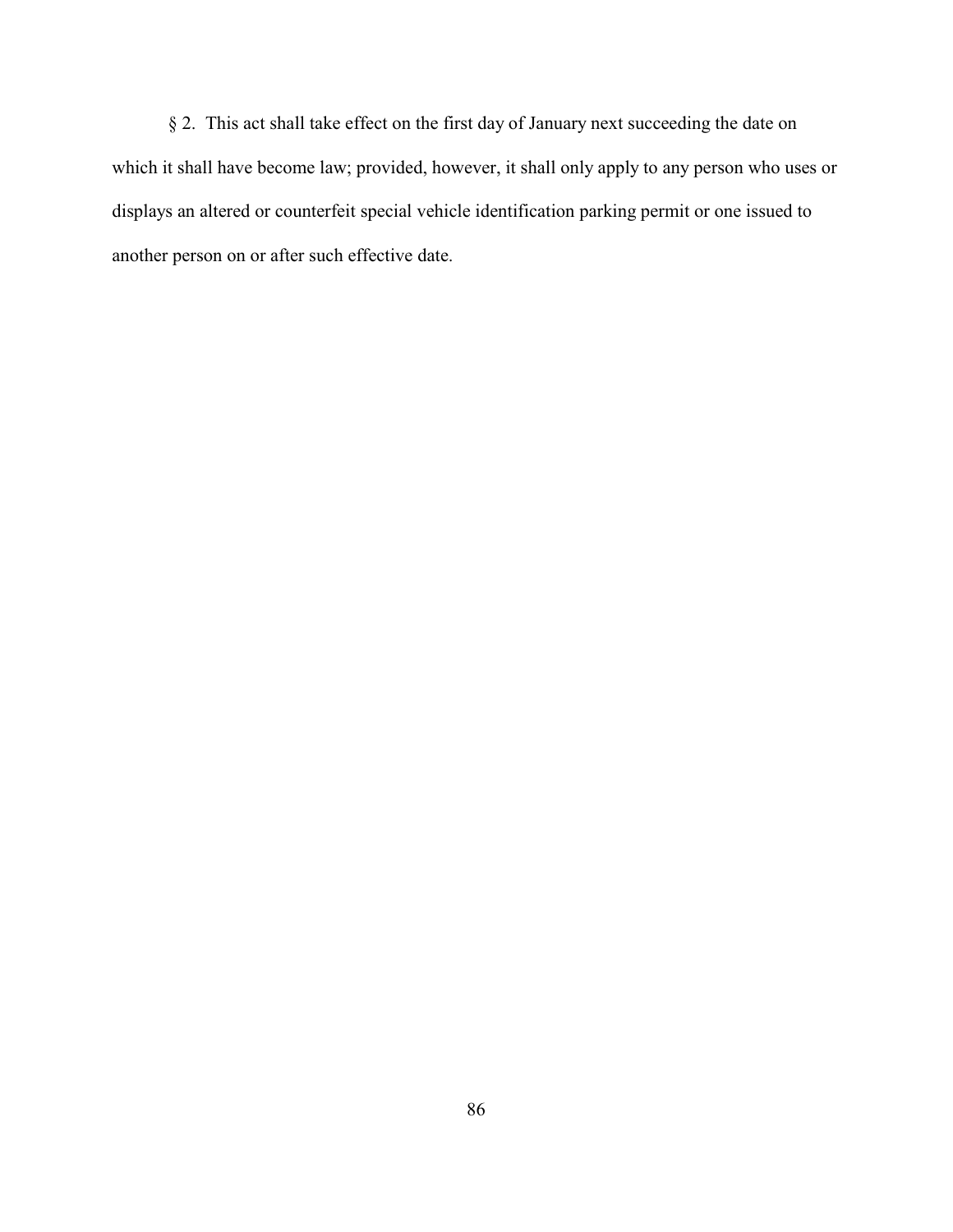19. Issuance of Transcript of Judgment (NYCCCA § 1911, UDCA § 1911, UCCA § 1911, and UJCA § 1911)

This measure would amend the New York City Civil Court Act, the Uniform District Court Act, the Uniform City Court Act, and the Uniform Justice Court Act to authorize a fee for issuing a transcript of judgment.

Section 1911 of the New York City Civil Court Act and each of the aforementioned Uniform Court Acts authorizes the clerk of the respective courts to collect a fee for issuing a satisfaction of judgment and any certificate attesting to the satisfaction of the judgment. The problem arises from the fact that none of these Court Acts expressly authorizes a fee for the issuance of a transcript of judgment. The current practice in each of these courts, however, has been to collect a fee for the transcript of judgment.

The legal justification for the current practice is the definition of the term "certificate of judgment", as set forth in section 255-c of the Judiciary Law, which necessarily incorporates a transcript of judgment. Because a transcript of judgment is a form of certificate of judgment, the courts are authorized under the Judiciary Law collect a fee for either a certificate or transcript of judgment.

By including an express reference to transcript of judgment in each of the Court Acts, this measure seeks to conform the actual language of each of the Court Acts with the current practice in each court.

## Proposal

AN ACT to amend the New York city civil court act, the uniform district court act, the uniform city court act, and the uniform justice court act, in relation to the fee for the issuance of a transcript of judgment.

## The People of the State of New York, represented in Senate and Assembly, do enact as

## follows:

Section 1. Subdivision (m) of section 1911 of the New York city civil court act is

relettered subdivision (n) and a new subdivision (m) is added to read as follows:

## (m) For issuing a transcript of judgment, fifteen dollars.

§ 2. Paragraph (5) of subdivision (a) of the section 1911 of the uniform district court act,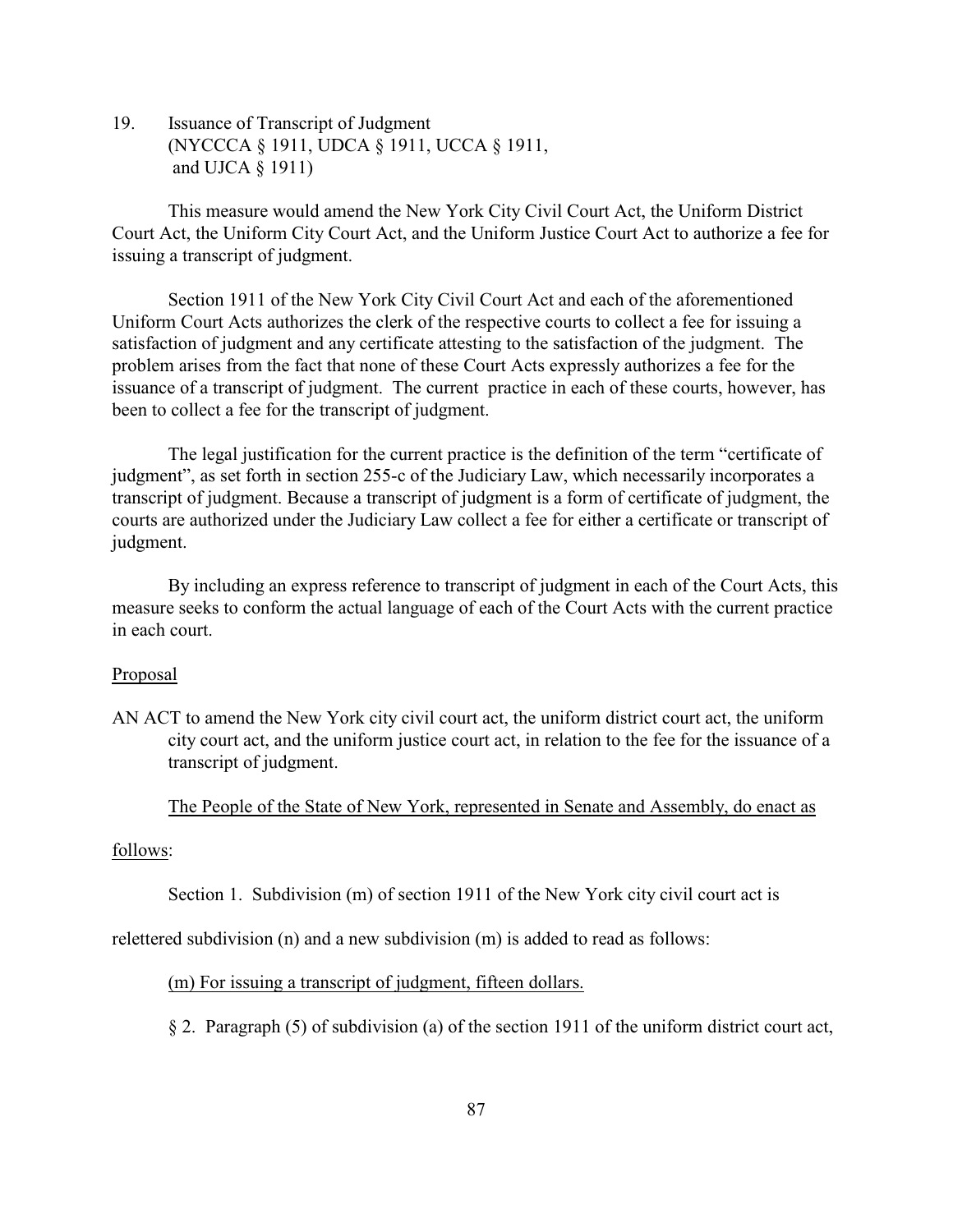as amended by chapter 62 of the laws of 2003, is amended to read as:

(5) For issuing a satisfaction of judgment, a transcript of judgment, or a certificate regarding the judgment, six dollars.

§ 3. Paragraph (7) of subdivision (a) of the section 1911 of the uniform city court act, as amended by chapter 686 of the laws of 2003, is amended to read as:

(7) For issuing a satisfaction of judgment, a transcript of judgment, or a certificate regarding the judgment, six dollars.

§ 4. Subparagraph f of paragraph 1 of subdivision (a) of section 1911 of the uniform justice court act, as amended by chapter 489 of the laws of 2001, is amended to read as:

f. For issuing a satisfaction of judgment, a transcript of judgment, or a certificate regarding the judgment, two dollars.

§ 5. This act shall take effect on the first day of January next succeeding the date on which it shall have become law.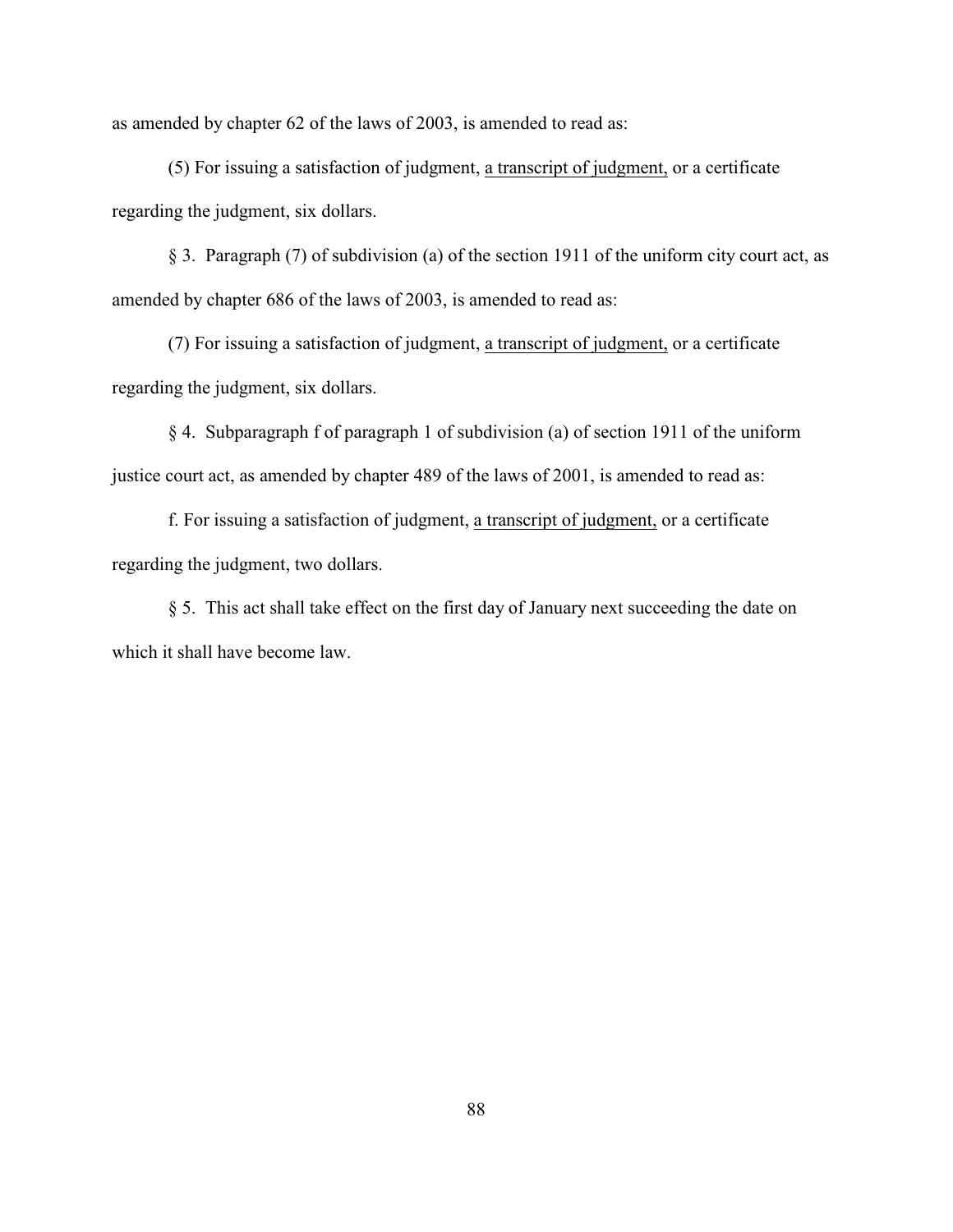20. Simplified Turnover Proceedings (NYCCCA § 1812.1 and CPLR 5221)

This measure is an attempt to respond to the persistent complaint, particularly heard in the New York City Civil Court, that obtaining a judgment in small claims court is an exercise in futility because the judgment cannot be enforced absent time consuming and expensive procedures held in the regular part of the court. The measure creates a temporary pilot program to address this problem by creating a new section, 1812.1 of the New York City Civil Court Act, to authorize a simplified turnover proceeding. The simplified turnover proceeding is meant to target the specific problem that typically arises when a judgment debtor has assets in a joint bank account—assets that belong to both the judgment debtor and a non-debtor.

It is fairly simple to obtain information about the existence and location of a judgment debtor's assets through the use of an information subpoena. Then, the assets may be restrained and an execution levied on them. However, a problem is encountered when the assets exist in a joint bank account. Due to the significant due process concerns that arise with respect to the rights of the non-judgment debtor, banks typically refuse to release assets from a joint account upon an execution. A common bank practice, in order to insure that the bank will not be liable for improper release of the assets, is for the bank to force a special proceeding to determine the rights to the assets. Currently, this special proceeding must take place in the regular part of the New York City Civil Court, as authorized by CPLR 5221.

Bringing a special proceeding in the regular part of the court involves the judgment creditor having to, in essence, commence a second lawsuit. A filing fee is charged and the proceeding is made returnable on the daytime Civil Court calendar, as opposed to the evening Small Claims calendar. The process and expense seem to defeat the purpose of having a small claims part and frustrate many a judgment creditor.

This measure sets up a special proceeding, the simplified turnover proceeding, that will occur within the small claims part of the New York City Civil Court, without the cost of another filing fee. In order to protect the due process interests of all the parties involved, the measure sets up a fairly narrow category of cases in which the simplified turnover proceeding may be used. The limitations may be evaluated as the simplified turnover proceeding is used.

Subdivision (a) sets the parameters to determine which cases will be eligible for the simplified turnover proceeding:

- 1. There must be a recorded judgment of the small claims court.
- 2. At least one execution has been issued against the bank, but the bank has refused to turn over such assets. This requirement helps insure that out-of-court process has been attempted to collect the assets, but, essentially, the bank has forced a special proceeding.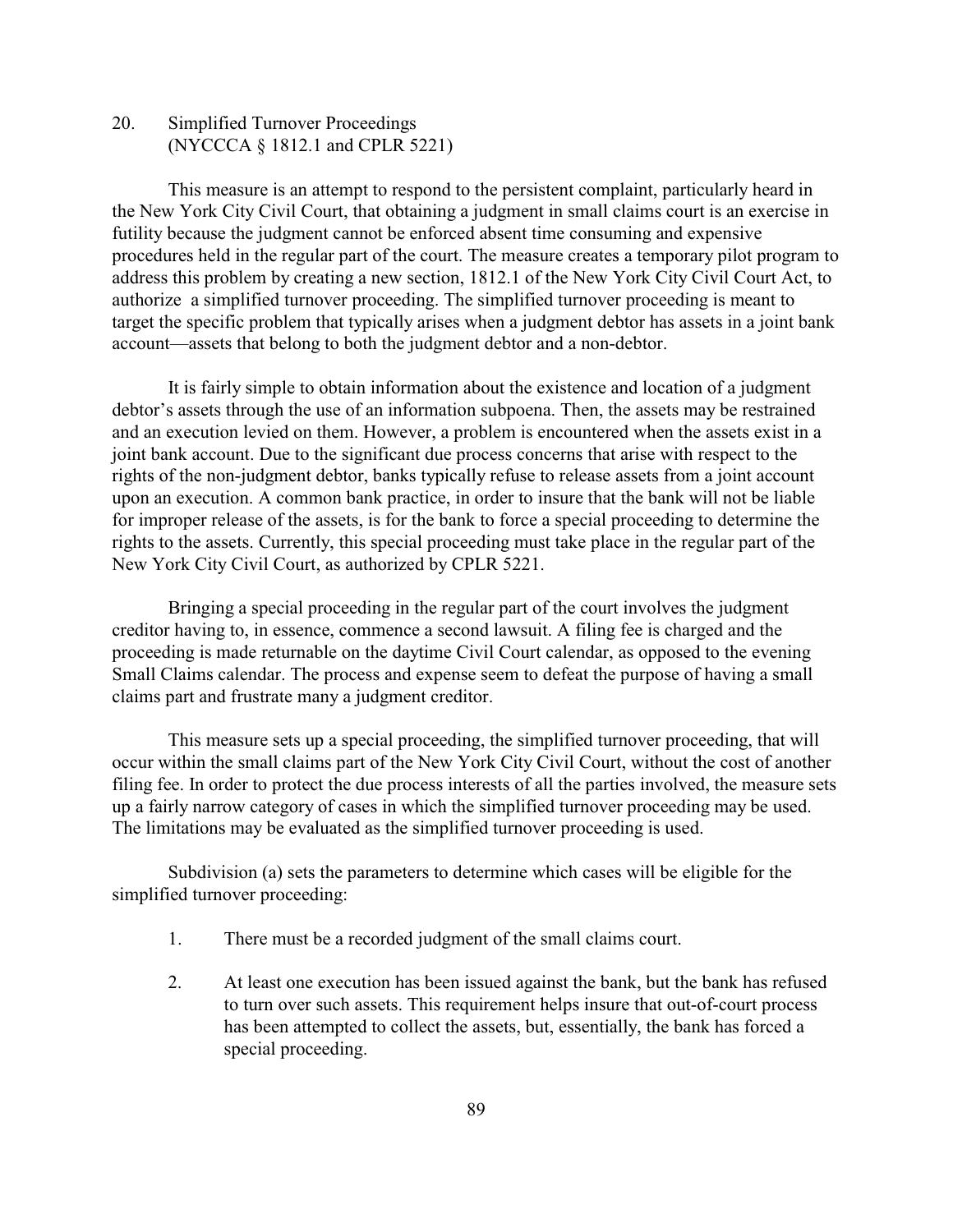3. The bank has a place for the regular transaction of business in person within the jurisdiction of the small claims court. This requirement has jurisdictional, as well as venue, implications. The limitation is an effort to insure that there are minimal service and concomitant due process issues implicated in the pilot program. Additionally, as with the restraining device, it is best to notify the exact branch of the bank (rather than a non-local corporate office) of the proceeding regarding the assets.

If each of the above requirements is met, subdivision (b) entitles the judgment creditor to commence a "simplified turnover proceeding" against the bank in the same small claims court in which the underlying judgment was recorded. There is no fee for bringing such a simplified turnover proceeding. The simplified turnover proceeding may seek the release of assets in the amount of the underlying judgment. If the respondent holds less than that, the judgment in the simplified turnover proceeding will cover only so much of the underlying judgment as may be satisfied by the assets held – the bank cannot be forced to turn over more of the judgment debtor's assets than it holds. Pursuant to NYCCCA § 1901(c), no costs are taxed in a simplified turnover proceeding.

The simplified turnover proceeding authorized by this section is considered a special proceeding, which would technically be a separate proceeding from the underlying action. However, in order to help the court keep track of which proceeding goes with which judgment, the measure provides that a simplified turnover proceeding shall receive the same index number as the underlying small claims action -- thus, no separate filing fee. But, despite the same index number, the simplified turnover proceeding should bear its own caption, largely because the parties are not the same. The caption should indicate in bold print "SIMPLIFIED TURNOVER PROCEEDING," name the judgment creditor as the petitioner and name the third party holder of assets as the respondent. The simplified turnover proceeding is commenced by notice of petition and petition, served in the same manner as the summons in the underlying small claims action. Again, this requirement is meant to minimize service and due process issues, especially because the result of a lack of appearance may be a default judgment against the bank.

Other due process issues arise with respect to the judgment debtor, who is not technically a party, but who is certainly interested in the fate of the assets. Accordingly, upon commencement of the simplified turnover proceeding, the court shall notify the judgment debtor of the commencement by serving a copy of the notice of petition and petition on the judgment debtor by first class mail. The service requirement is not so stringent because the judgment debtor already knows there is a judgment existing against him or her – service here is simply a courtesy to let the debtor know that serious action is being taken to collect on the judgment.

Yet other due process concerns arise when the assets are held in a joint account and, therefore, a non-debtor also has an interest in the account. Thus, the notice of petition is designed to offer courtesy to the judgment debtor, as well as more substantial due process protection to other potential interveners. The notice of petition shall take the form prescribed by the Chief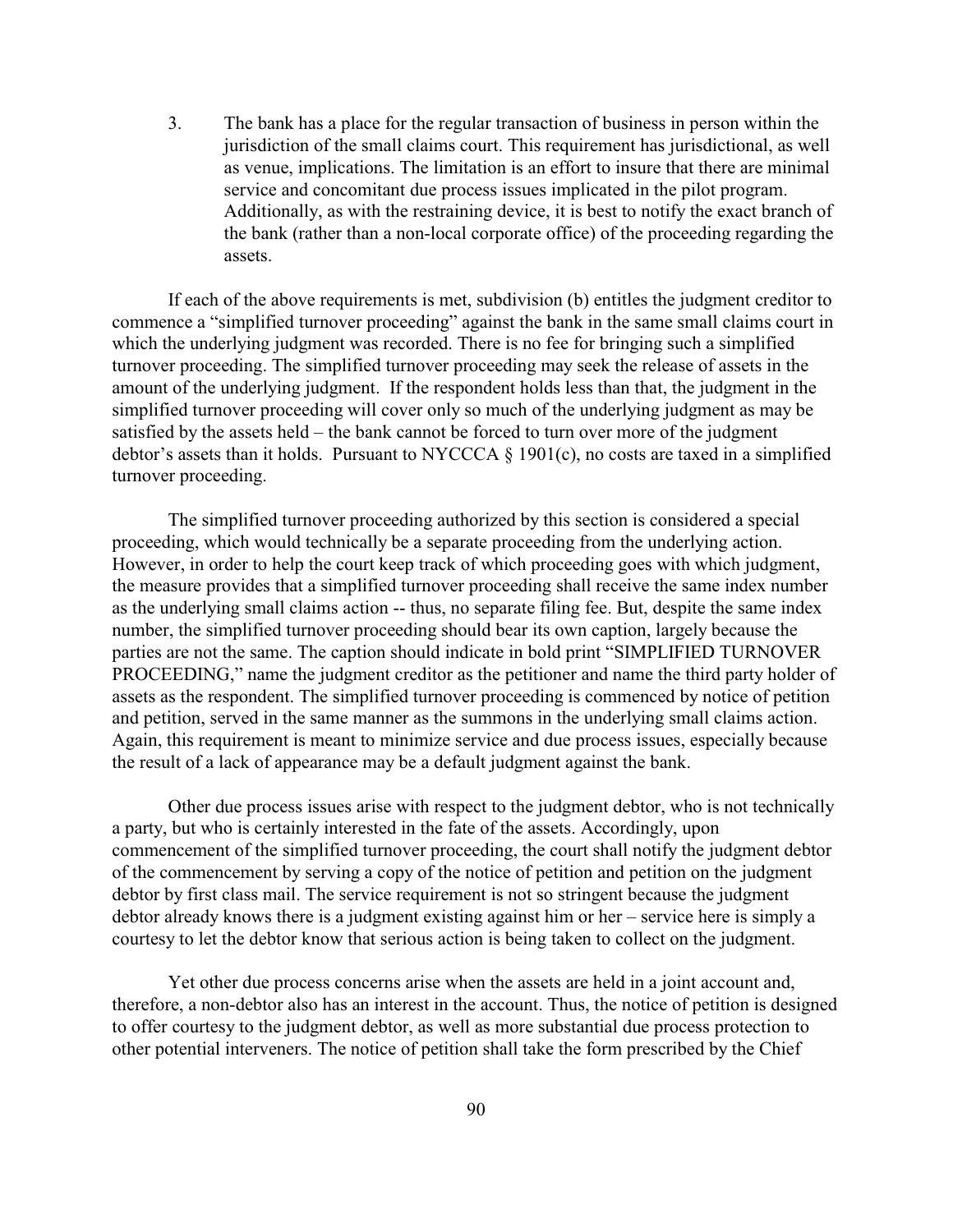Administrator of the Courts and shall include all of the following information:

- (A) the caption.
- (B) the date, time and location, including the address of the court, upon which the petition will be heard.
- (C) a statement to the respondent that the failure to appear may result in the entry of judgment against the respondent for an amount out of the assets held that may be used to satisfy the underlying judgment.
- (D) a statement of notice to the judgment debtor that the merits of the underlying small claims action may not be contested and that the judgment debtor may intervene in the simplified turnover proceeding only for the purpose of disputing an interest in the assets at issue or to claim an exemption applies. The clearest "defense" that the judgment debtor has that could stop the proceeding from going forward is that the assets do not belong to him or her at all.
- (E) a statement that any other person may intervene in the simplified turnover proceeding solely for the purpose of claiming an interest in the assets at issue. This statement simply puts all parties and the judgment debtor on notice that someone else may be involved in this matter.
- (F) a statement that if the respondent is aware of a potential claim by any other person, the respondent shall provide notice of the simplified turnover proceeding to such person by first class mail. This requirement probably could not be enforced. However, as a practical matter, it is logical that the bank would want the non-debtor account holder to become involved in the proceeding in order to sort everything out in an expedient fashion. Indeed, if the full fledged CPLR 5239 enforcement proceeding were to be used, the bank would probably want to interplead the non-debtor account holder if, for some reason, that person refused to intervene.

Similarly, the petition shall take the form prescribed by the Chief Administrator of the Courts and shall include information to offer various due process assurances to all involved:

- (A) the caption.
- (B) the name and address of the petitioner.
- (C) the name and address of the respondent.
- (D) the name and address of the judgment debtor—for ease of notification.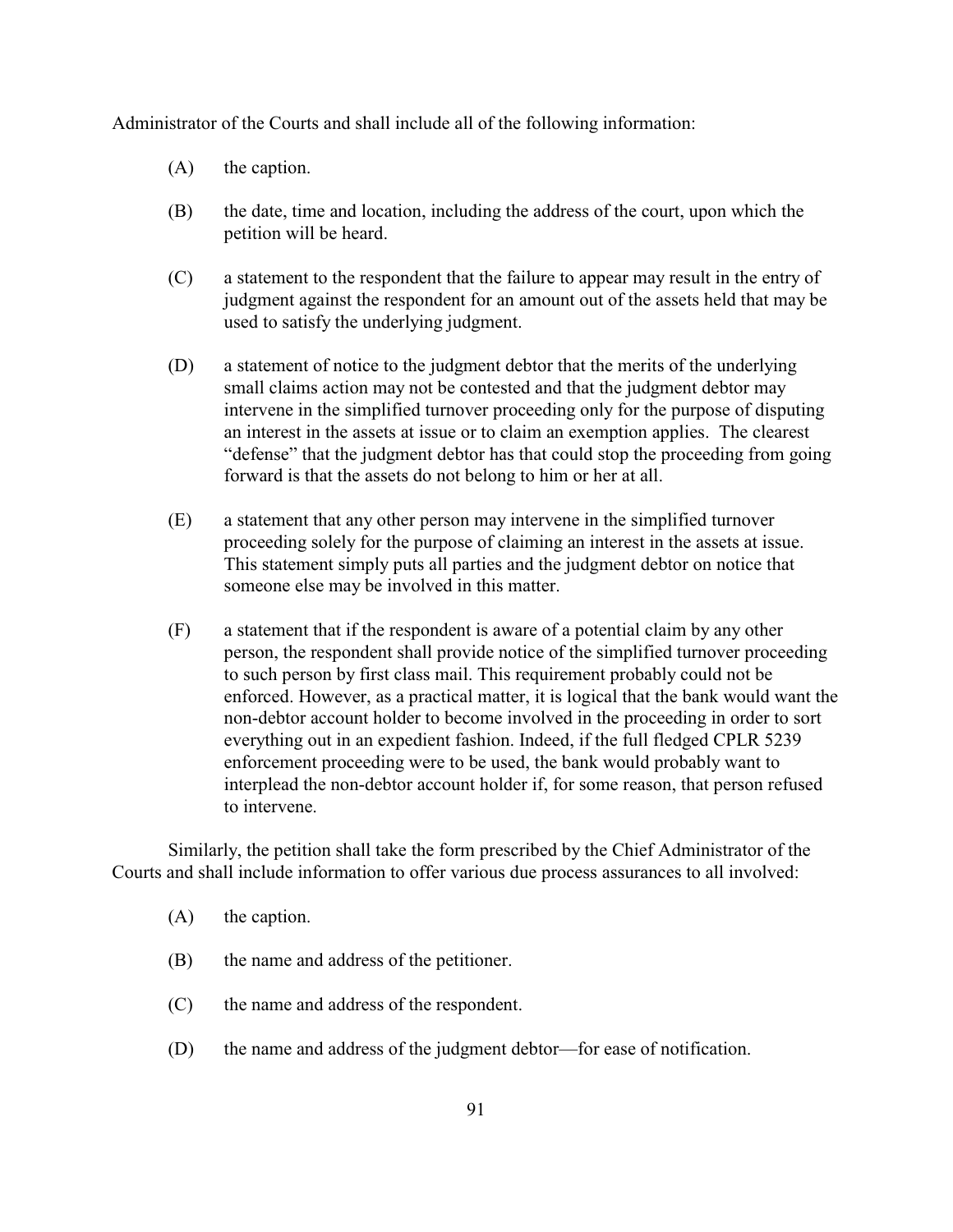- (E) the amount of the underlying judgment.
- (F) an explanation of how the petitioner is aware that relevant assets are being held by the respondent. This requirement is not onerous. Pursuant to NYCCCA § 1812, the small claims clerk is required to issue an information subpoena upon request, for a nominal fee, and assist the judgment creditor. The information subpoena provides an explanation that will help to satisfy the court that the assets do exist and that will help the bank fulfill its efforts to avoid liability for the release of assets. Information may be provided in other forms, but an information subpoena is probably the most helpful for these purposes.
- (G) the date of the issuance of the execution, the name and address of the executing officer and an indication of whether the assets are restrained.
- (H) the total amount of relief requested.

The measure provides for two possible scenarios at the return date of the petition: (1) there is no indication that there is a problem with releasing the assets (i.e., the judgment debtor does not dispute ownership; the judgment debtor does dispute ownership, but it is obvious that the dispute is without merit; there does not actually appear to be any other joint owner of the assets); or (2) the assets are apparently jointly owned assets, and a non-debtor "tenant" exists. In the first instance, subdivision (d) requires the court to order the bank to release from the assets a sum no greater than the amount of the underlying judgment.

In the latter instance, subdivision (e) requires the court to schedule a hearing of the matter no later than sixty days from the appearance date indicated in the notice of petition. Sixty days should provide adequate time to serve notice, as is required, but still provides a fairly expedited time frame. The small claims court shall serve the non-judgment debtor tenant, in the same manner as the summons in the underlying small claims action, with a copy of the notice of petition and petition, together with a notice of the hearing date. The service requirement is stringent here to cover due process concerns. The notice of hearing date shall state that the hearing is a special proceeding to determine claims to assets that are alleged to be jointly held assets and that failure to appear at the hearing may result in a waiver of interest in the assets. The waiver statement is another effort to cover due process concerns. These considerations, coupled with the mechanics of the hearing comply with the parameters established by case law to protect the rights of the non-debtor tenant. See Mendel v. Chervanyou, 147 Misc.2d 1056 (N.Y.C. Civ. Ct., Kings Co. 1990); Household Finance Corporation v. Rochester Community Savings Bank, 143 Misc.2d 436 (Rochester City Ct. 1989).

At the hearing, subdivision (f) requires the court to hear evidence from all of the interested parties in order to determine the amount of each party's interest in the assets. This step is necessary due to the state of the law regarding joint tenancy issues and bank accounts. See Tayar v. Tayar, 208 AD2d 609 (2d Dept. 1994); Viggiano v. Viggiano, 136 A.D.2d 630 (2d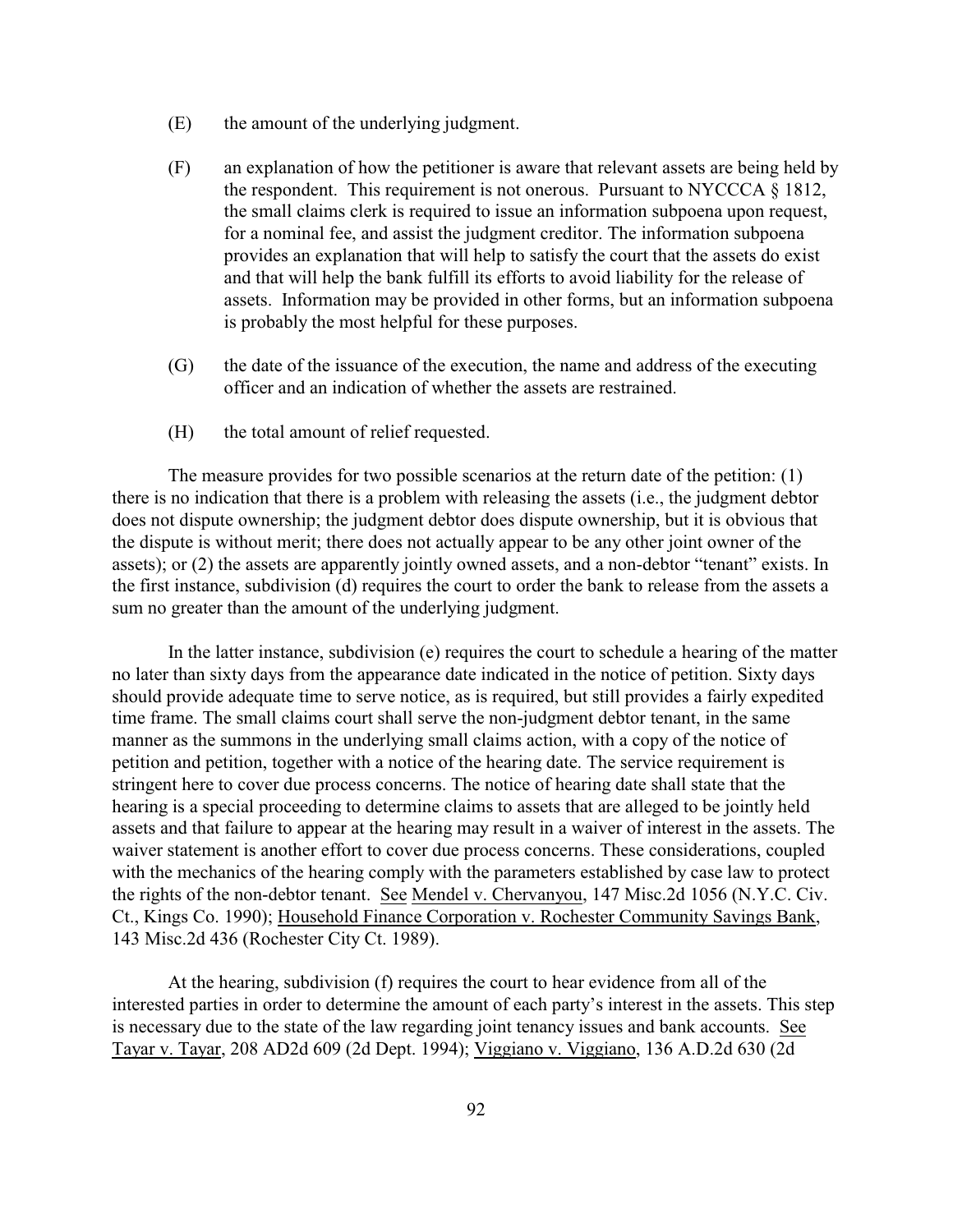Dept. 1988). The opening of a joint bank account creates a presumption, pursuant to the Banking Law, that each named tenant is possessed of the whole account, such that the whole account is vulnerable to a judgment creditor's efforts against one of the joint tenants. However, the presumption is rebuttable because a presumption also exists that each party is entitled to half of the account. Joint tenants are possessed of the half and the whole – if they are each possessed of the whole, they are clearly each entitled to half. See Mendel, supra. Or, another way to view it is that the debtor's whole possessory interest seems to make the entire account vulnerable to a money judgment, but the nondebtor tenant's reciprocal whole possessory interest would appear to prevent the release of the funds. See Household Finance Corporation, supra. Thus, banks seek court orders before they release funds from joint accounts. Because of the dual presumptions, courts have determined that the burden of proof is on the person trying to obtain more than half of the funds in a joint account -- the judgment creditor. See Mendel, supra; Household Finance Corporation, supra. Accordingly, if the judgment creditor is seeking more than one half of the funds, the judgment creditor must provide evidence that the judgment debtor has a possessory interest in more than one half of the funds.

Aside from the Banking Law presumptions, several other issues may arise that would prevent the bank from releasing funds to this particular judgment creditor. There may be a priority established to the funds by another person; or, there may be stays of bankruptcy that would affect the funds. Accordingly, the measure sets up a road map to help judges become aware of these issues, and requires that, during the course of the hearing, the court shall elicit information pertinent to these matters:

- 1. whether any people, other than those present and those who were served notice of the hearing but are not present, may claim an interest in the assets; and
- 2. whether any people claiming a possessory interest in the assets have been or are currently involved in bankruptcy proceedings; and
- 3. whether any levy, lien, execution or restraint has ever been placed on the assets as a result of any action or proceeding other than the underlying small claims action; and
- 4. whether any exemptions apply to the assets such that they are not available for collection.

At this point, the measure, again, provides for two possible scenarios: (1) the court is satisfied that all interested people were served with notice of the hearing, that none of the people claiming a possessory interest in the assets is or has been involved in a bankruptcy proceeding, and that no other levy, lien, execution or restraint exists that would establish another person's priority to the assets; or (2) the small claims court determines that the adverse claims are too complex to be dispensed with upon a simplified turnover proceeding. In the first instance,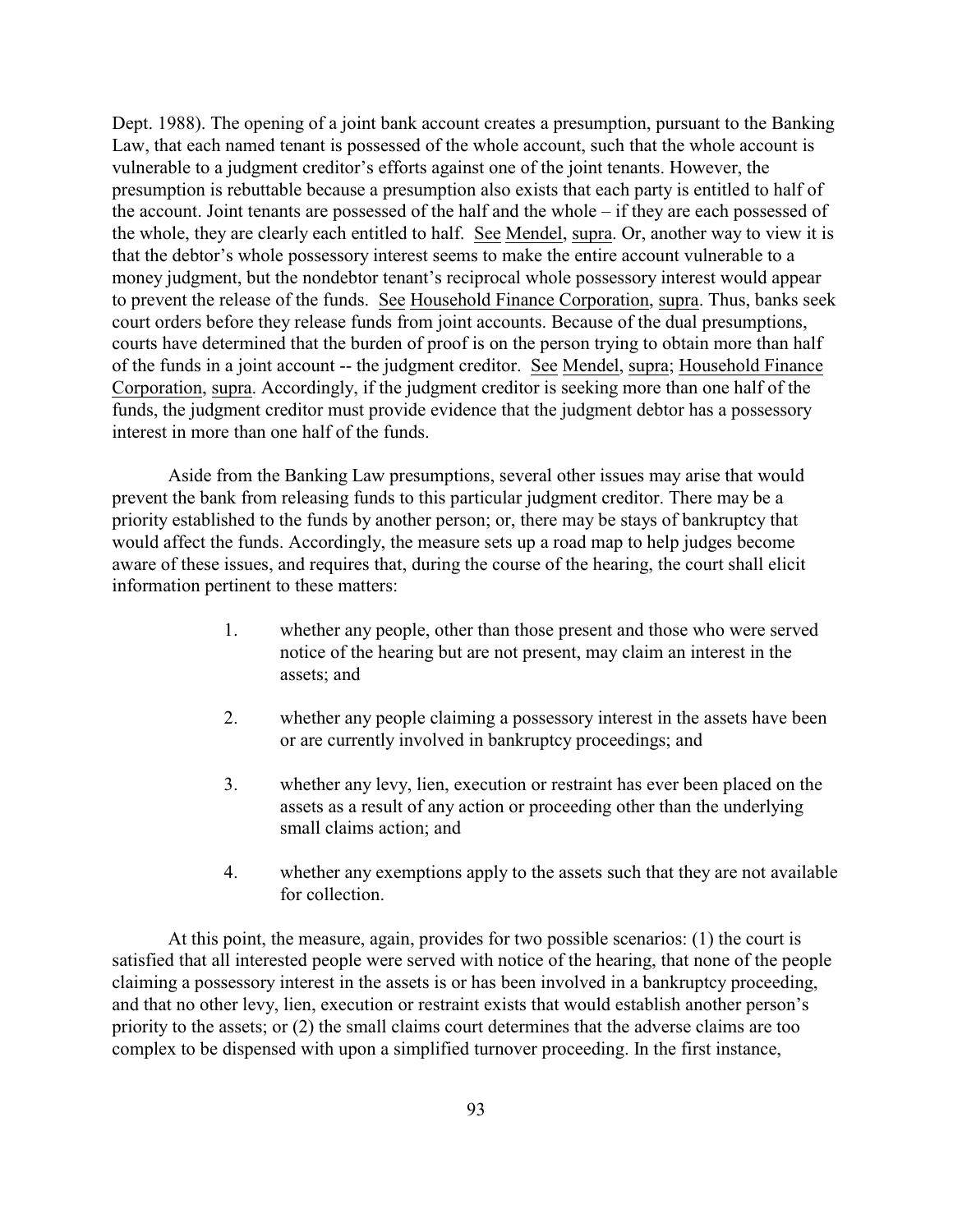subdivision (g) requires the court to determine the possessory interest of each person claiming an interest in the assets. Out of the amount of assets determined to be possessed by the judgment debtor, the court shall order the third party holder of assets to release a sum no greater than the amount of the underlying judgment. Obviously, if the third party holds less than the full amount of the underlying judgment, it will only be obligated to turn over the lesser amount.

In the latter instance, which could occur for a variety of reasons beyond the enumerated due process, priority or bankruptcy issues, subdivision (h) requires the court to dismiss the petition, with leave to the judgment creditor to bring a special proceeding to enforce a judgment in the regular part of the court pursuant to CPLR Article 52. There seems to be no way to avoid sending a judgment creditor in a complex case to the regular part of court for regular special proceedings. Similarly, there is no current way to help judgment creditors whose cases do not fall into the category established by subdivision (a) of the measure. All of these creditors, however, may take solace in the fact that the existing proceedings do work. See House v. Lalor, 119 Misc.2d 193 (Sup. Ct., N.Y. Co. 1983)(N.Y.C. sheriff sold at auction a judgment debtor's \$200,000 interest in a co-op for \$15,000, \$350 of which was turned over to the judgment creditor).

Finally, this act is set to take effect on the ninetieth day after it shall become a law and shall apply to all judgments entered on and after such effective date. The act shall expire on December 31, 2015, at which time the efficacy of the program should be evaluated for continuation and possible expansion.

#### Proposal

AN ACT to amend the New York city civil court act and the civil practice law and rules, in relation to establishing a simplified turnover proceeding to aid in the enforcement of certain judgments obtained in the small claims part of the civil court of the city of New York

The People of the State of New York, represented in Senate and Assembly, do enact as

#### follows:

Section 1. The New York city civil court act is amended by adding a new section 1812.1

to read as follows:

§ 1812.1. Simplified turnover proceedings. (a) The special procedures set forth in

## subdivision (b) hereof shall be available only where:

### 1. there is a recorded judgment of the small claims court; and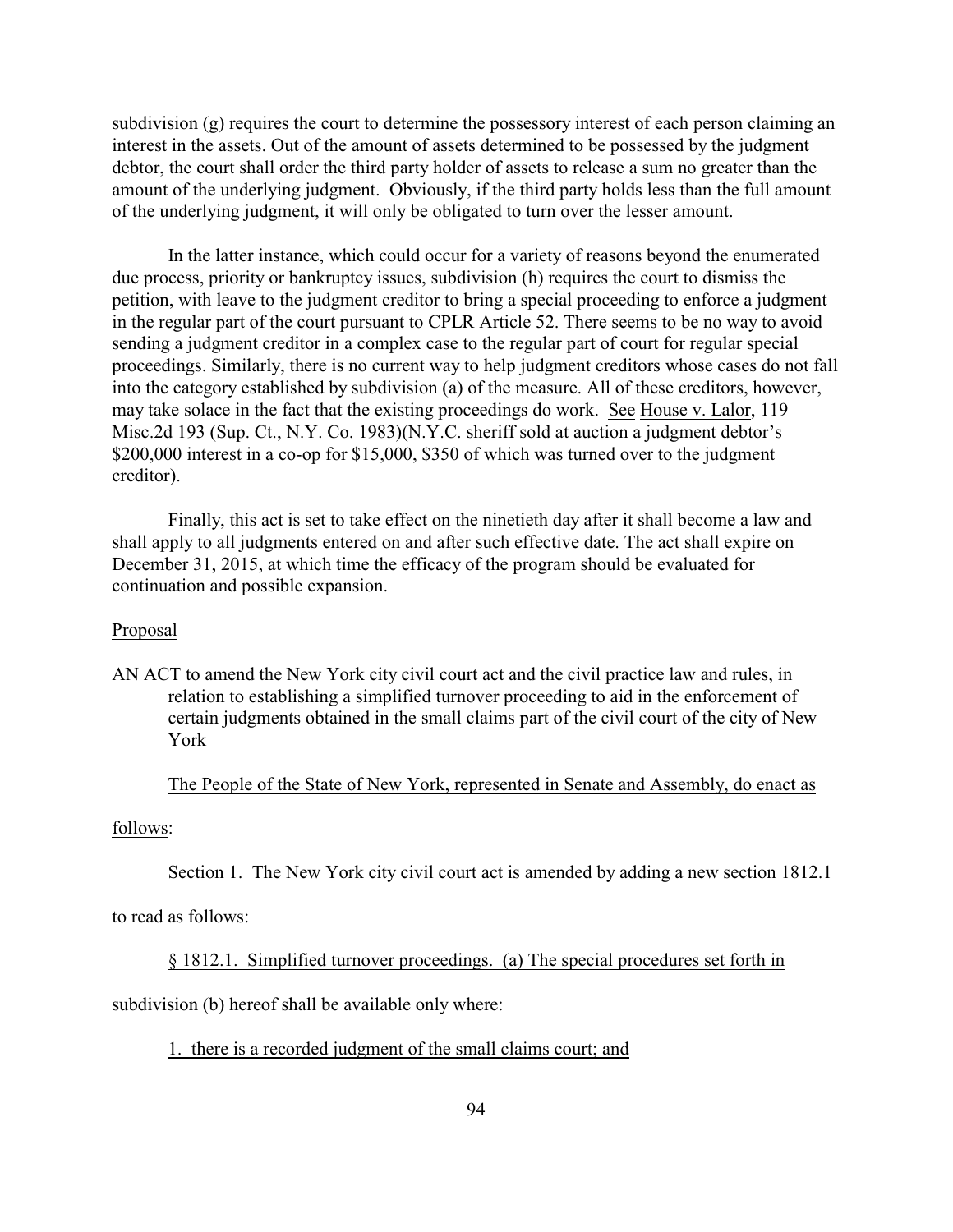2. at least one execution has been issued against the third party holder of assets, but the third party holder of assets has failed to turn over such assets following such execution; and

3. the third party holder of assets resides or is regularly employed or has a place for the regular transaction of business in person within the jurisdiction of the small claims court in which the judgment is recorded.

(b) A judgment creditor shall be entitled to commence a "simplified turnover proceeding" against the third party holder of the assets in the same small claims court in which the underlying judgment was recorded. No fee pursuant to article 19 of this act shall be charged for bringing such a simplified turnover proceeding. The simplified turnover proceeding may seek the release of assets in the amount of the underlying judgment.

(c) 1. The simplified turnover proceeding authorized by subdivision (b) of this section is a special proceeding that shall receive the same index number as the underlying small claims action but bear its own caption, which caption should indicate in bold print "SIMPLIFIED TURNOVER PROCEEDING" and name the third party holder of assets as the respondent. The simplified turnover proceeding is commenced by notice of petition and petition, which shall be served in the same manner as the summons in the underlying small claims action. Upon commencement of the simplified turnover proceeding, the court shall notify the judgment debtor thereof by serving him or her, by first class mail, with a copy of the notice of petition and petition on the judgment debtor by first class mail.

2. The notice of petition shall be in a form prescribed by the chief administrator of the courts and shall include all of the following information:

(A) the caption, as described in paragraph (1) of this subdivision;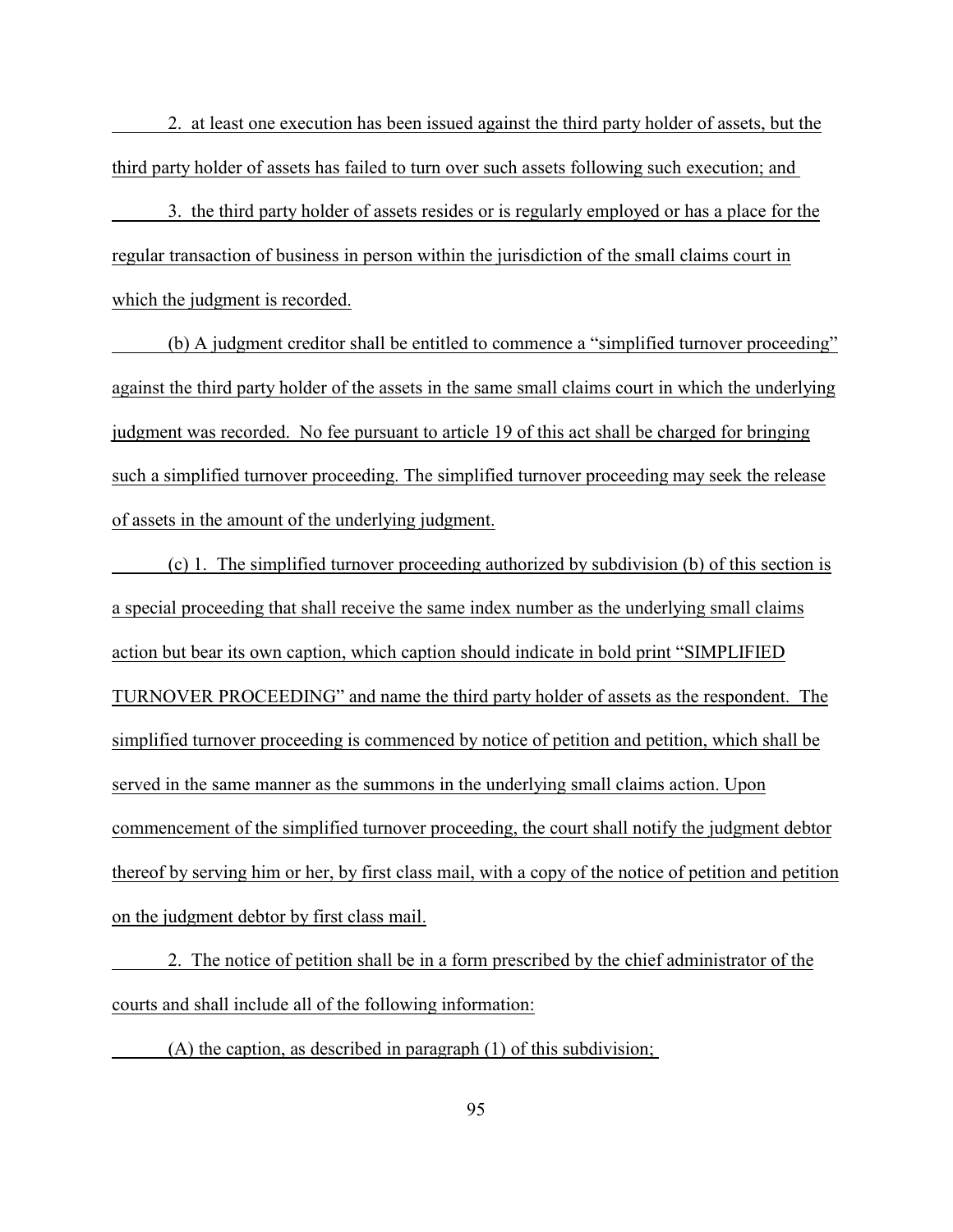(B) the date, time and location, including the address of the court, where the petition will be heard;

(C) a statement to the respondent that the failure to appear may result in the entry of judgment against the respondent for an amount out of the assets held that may be used to satisfy the underlying judgment;

(D) a statement of notice to the judgment debtor that the merits of the underlying small claims action may not be contested and that the judgment debtor may intervene in the simplified turnover proceeding only for the purpose of disputing an interest in the assets at issue or to claim that an exemption applies to the assets;

(E) a statement that any other person may intervene in the simplified turnover proceeding solely for the purpose of claiming an interest in the assets at issue; and

(F) a statement that if the respondent is aware of a potential claim to the assets by any other person, the respondent shall provide notice of the simplified turnover proceeding to such other person by first class mail.

3. The petition shall be in a form prescribed by the chief administrator and shall include all of the following information:

(A) the caption, as described in paragraph (1) of this subdivision;

(B) the name and address of the petitioner;

(C) the name and address of the respondent;

(D) the name and address of the judgment debtor;

(E) the amount of the judgment;

(F) an explanation of how the petitioner is aware that relevant assets are being held by the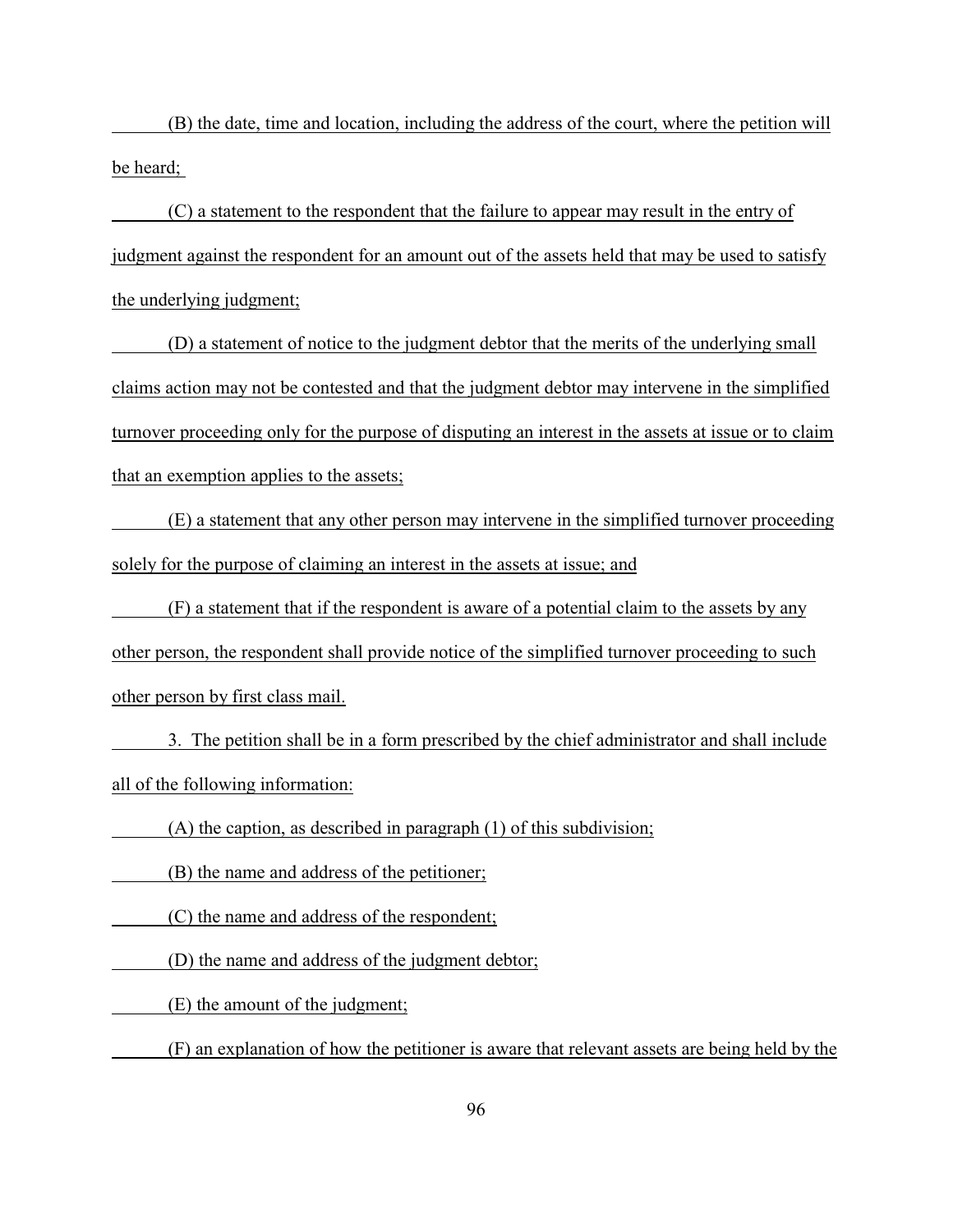respondent;

(G) the date of the issuance of the execution, the name and address of the executing officer and an indication of whether the assets are restrained; and

(H) the total amount of relief requested.

(d) If, upon the appearance date indicated in the notice of petition, it is evident that the assets at issue belong to the judgment debtor and the judgment debtor alone but are not being released by the respondent, the court shall order the respondent to release from the assets held a sum no greater than the amount of the underlying judgment.

(e) If, upon the appearance date indicated in the notice of petition, it is evident that any person other than the judgment debtor has claimed an interest in the assets at issue, the court shall schedule a hearing of the matter no later than sixty days from the appearance date indicated in the notice of petition. The court shall serve the non-judgment debtor, in the same manner as was used to serve the summons in the underlying action, with a copy of the notice of petition and petition, together with a notice of the hearing date. The notice of hearing date shall state that the hearing is a special proceeding to determine claims to assets that are alleged to be jointly held assets and that failure to appear at the hearing may result in a waiver of interest in the assets.

(f) At the hearing, the court shall hear evidence from all of the interested parties in order to determine the amount of each party's interest in the assets. If the judgment creditor is seeking more than one-half of the assets, the judgment creditor must provide evidence that the judgment debtor has a possessory interest in more than one half of the assets. During the course of the hearing, the court shall elicit the following information:

1. whether any people, other than those present and those who were served notice of the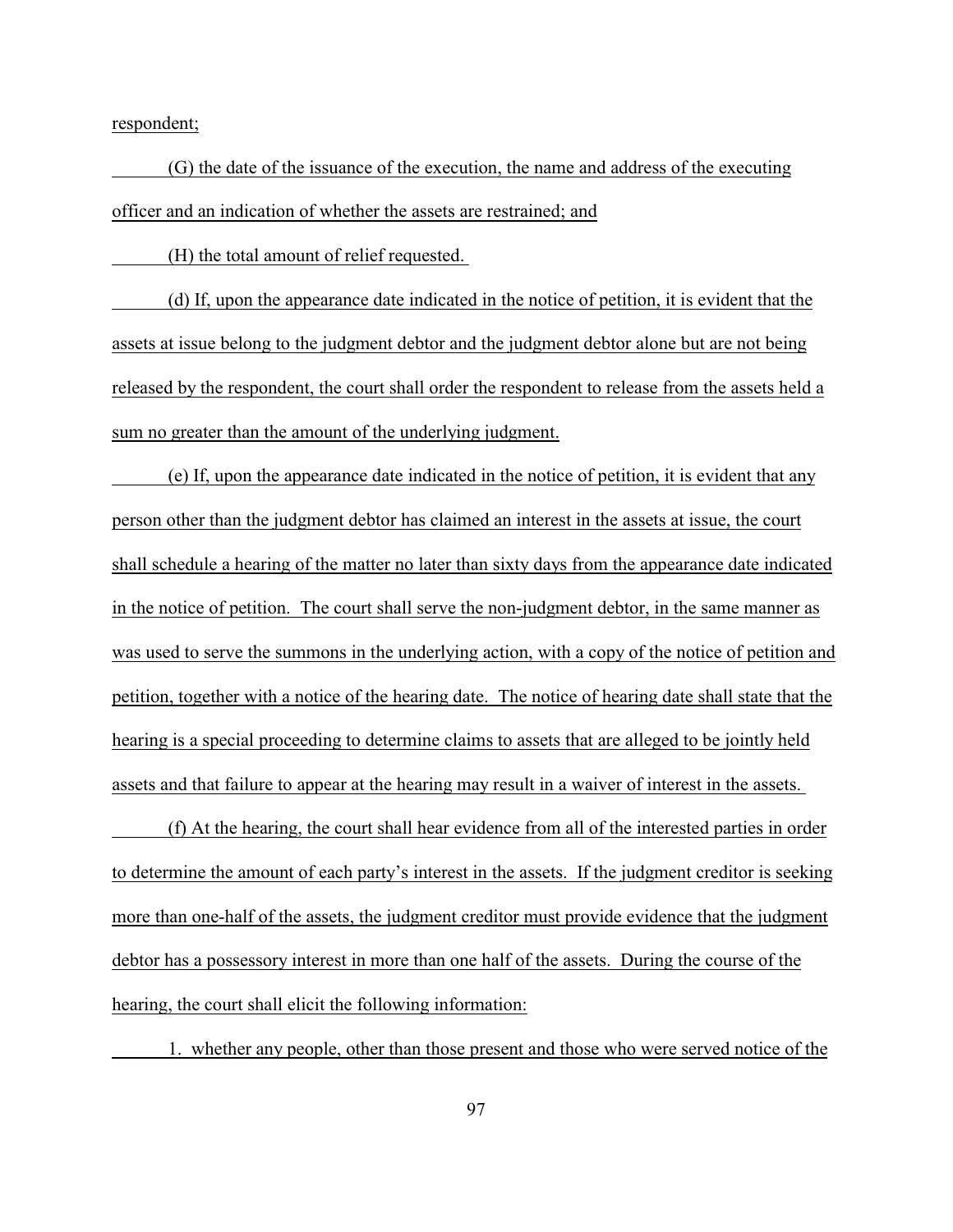hearing but are not present, may claim an interest in the assets; and

2. whether any people claiming a possessory interest in the assets have been or are currently involved in bankruptcy proceedings; and

3. whether any levy, lien, execution or restraint has ever been placed on the assets as a result of any action or proceeding other than the underlying small claims action; and

4. whether any exemptions apply to the assets such that they are not available for collection.

(g) If, upon the hearing of evidence, the court is satisfied that all interested people were served with notice of the hearing, none of the people claiming a possessory interest in the assets is or has been involved in a bankruptcy proceeding, and no other levy, lien, execution or restraint exists that would establish another person's priority to the assets, the court shall determine the possessory interest of each person claiming an interest in the assets. Out of the amount of assets determined to be possessed by the judgment debtor, the court shall order the third party holder of assets to release to the judgment creditor a sum no greater than the amount of the underlying judgment.

(h) If, upon the hearing of evidence, the court determines that for any reason the adverse claims are too complex to be dispensed with upon a simplified turnover proceeding, the court shall dismiss the petition, with leave to the judgment creditor to bring a special proceeding to enforce the judgment in the regular part of the court pursuant to article 52 of the civil practice law and rules.

§ 2. Paragraph 3 of subdivision (a) of section 5221 of the civil practice law and rules is amended to read as follows: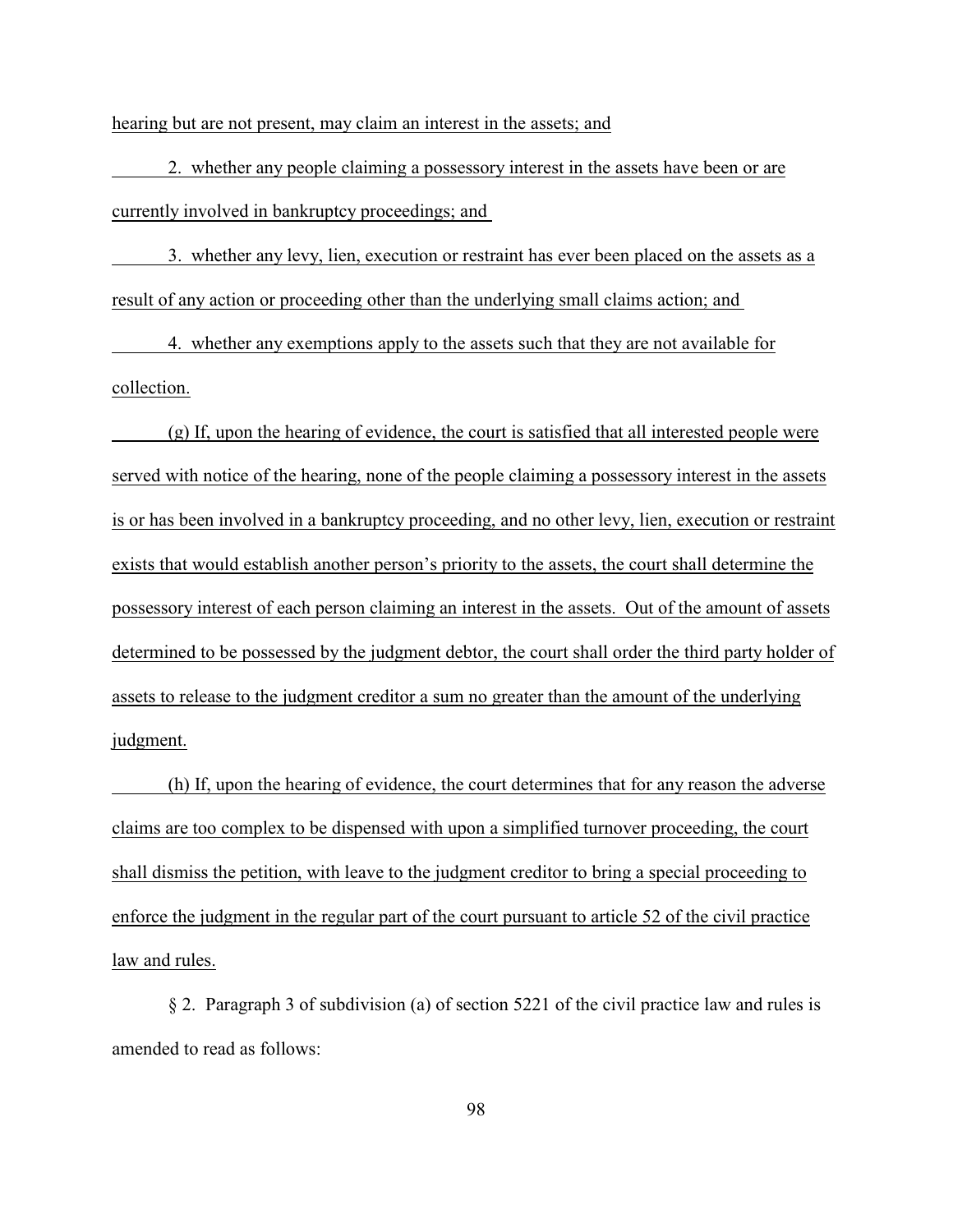3. If the judgment sought to be enforced was entered in the [municipal court of the city of New York, the city court of the city of New York or the] civil court of the city of New York, and the respondent resides or is regularly employed or has a place for the regular transaction of business in person within that city, a special proceeding authorized by this article shall be commenced in the civil court of the city of New York. If the judgment sought to be enforced was entered in the small claims part of the civil court of the city of New York, a simplified turnover proceeding may be brought as set forth in section 1812.1 of the New York city civil court act.

§ 3. This act shall take effect on the ninetieth day after it shall have become a law and shall apply to all judgments entered on and after such effective date; provided, however this act shall expire December 31, 2015.

## Proposed Rule

## § 208.41 (o) **Simplified Turnover Proceedings**

(1) The notice of petition shall be in substantially the following form:

CIVIL COURT OF THE CITY OF NEW YORK CASE # (UNDERLYING CASE)

\_\_\_\_\_\_\_\_\_\_\_\_\_\_\_\_\_\_\_\_\_\_\_\_\_\_\_\_\_\_\_\_\_\_\_\_

COUNTY OF \_\_\_\_\_\_\_\_\_\_\_\_\_\_

SMALL CLAIMS PART NOTICE OF PETITION

# **SIMPLIFIED TURNOVER PROCEEDING**

Petitioner

vs.

## Respondent

To: (Respondent)

**\_\_\_\_\_\_\_\_\_\_\_\_\_\_\_\_\_\_\_\_\_\_\_\_\_\_\_\_\_\_\_\_\_\_\_\_**

**(**Address)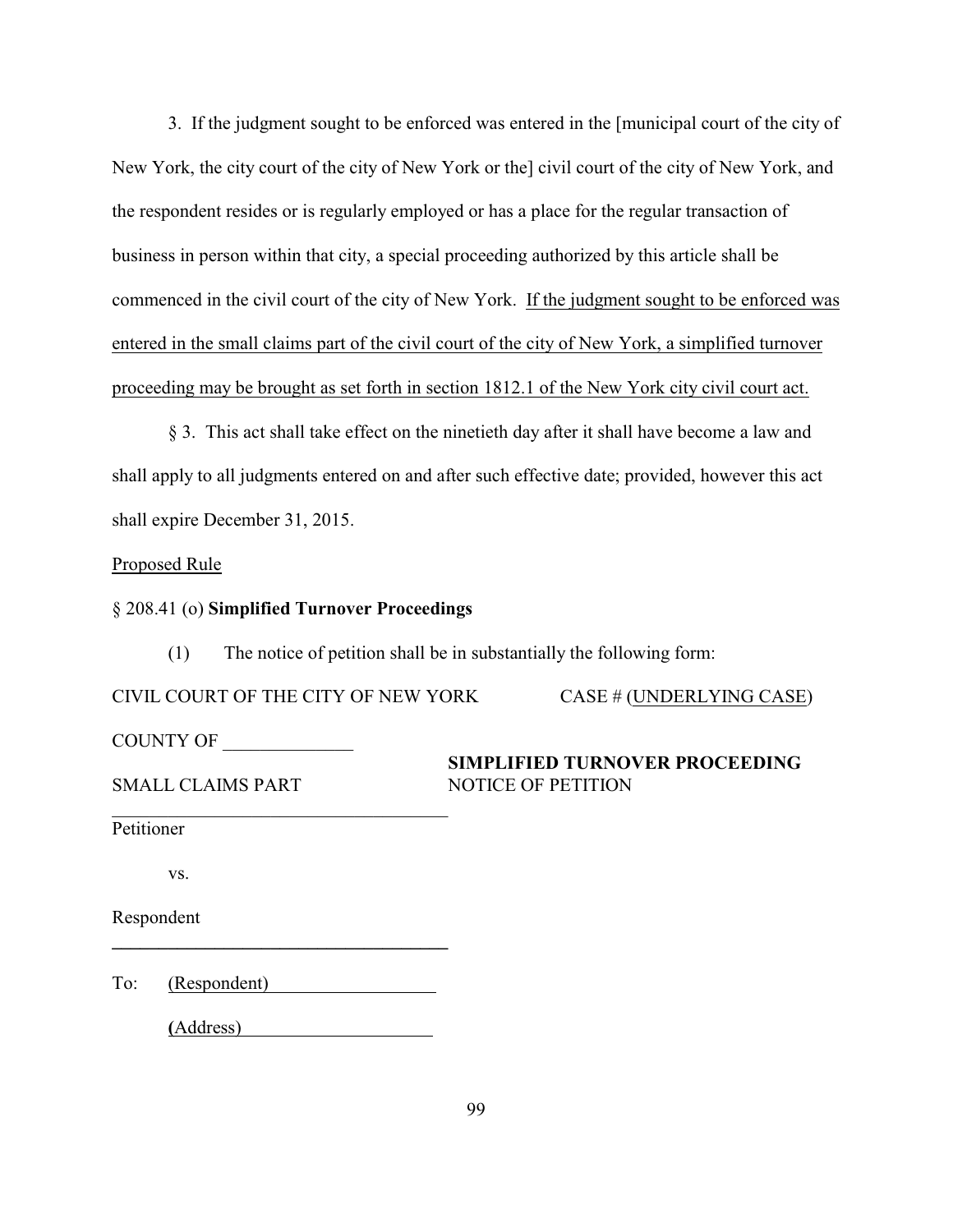|                                                                                                                                                                                                                                               | You, as respondent in a small claims simplified turnover proceeding must appear in the |
|-----------------------------------------------------------------------------------------------------------------------------------------------------------------------------------------------------------------------------------------------|----------------------------------------------------------------------------------------|
| <b>Small Claims Court as follows:</b>                                                                                                                                                                                                         |                                                                                        |
| Date:<br><u> 1989 - Johann John Harry Harry Harry Harry Harry Harry Harry Harry Harry Harry Harry Harry Harry Harry Harry</u>                                                                                                                 |                                                                                        |
| Time:<br><u> 1988 - Johann Stoff, deutscher Stoffen und der Stoffen und der Stoffen und der Stoffen und der Stoffen und der Stoffen und der Stoffen und der Stoffen und der Stoffen und der Stoffen und der Stoffen und der Stoffen und d</u> |                                                                                        |
| Location:                                                                                                                                                                                                                                     |                                                                                        |
| Address:                                                                                                                                                                                                                                      |                                                                                        |

This simplified turnover proceeding has been initiated by (Petitioner) to recover

assets being held by you on behalf of (Judgment Debtor) .

**NOTICE TO RESPONDENT**: Failure to appear as indicated above may result in the entry of a judgment against you for an amount out of the assets held that may be used to satisfy the underlying judgment. If you are aware of a potential claim to these assets by any other person, you should notify the person of this simplified turnover proceeding by first class mail as soon as possible.

**NOTICE TO JUDGMENT DEBTOR**: You may intervene in this simplified turnover proceeding only for the purpose of disputing an interest in the assets at issue or for claiming that an exemption applies to the assets. You may not contest the merits of the underlying judgment.

**NOTICE**: Any other person may intervene in this simplified turnover proceeding solely for the purpose of claiming an interest in the assets at issue.

 $\overline{\phantom{a}}$  ,  $\overline{\phantom{a}}$  ,  $\overline{\phantom{a}}$  ,  $\overline{\phantom{a}}$  ,  $\overline{\phantom{a}}$  ,  $\overline{\phantom{a}}$  ,  $\overline{\phantom{a}}$  ,  $\overline{\phantom{a}}$  ,  $\overline{\phantom{a}}$  ,  $\overline{\phantom{a}}$  ,  $\overline{\phantom{a}}$  ,  $\overline{\phantom{a}}$  ,  $\overline{\phantom{a}}$  ,  $\overline{\phantom{a}}$  ,  $\overline{\phantom{a}}$  ,  $\overline{\phantom{a}}$ (Date) Chief Clerk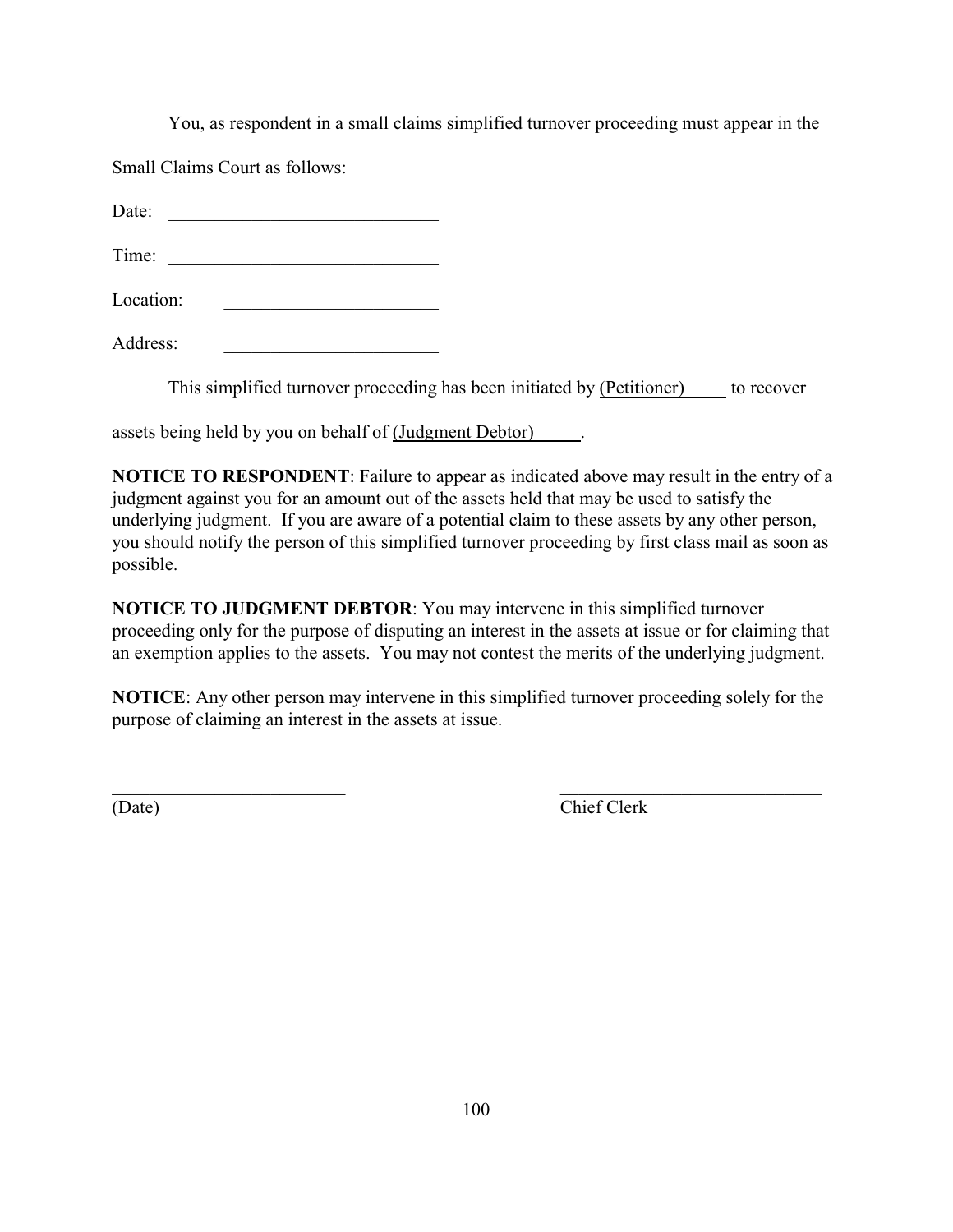| The petition shall be in substantially the following form:<br>(2) |                                                                                      |                 |                                                     |  |  |
|-------------------------------------------------------------------|--------------------------------------------------------------------------------------|-----------------|-----------------------------------------------------|--|--|
|                                                                   | CIVIL COURT OF THE CITY OF NEW YORK                                                  |                 | CASE # (UNDERLYING CASE)                            |  |  |
|                                                                   |                                                                                      |                 |                                                     |  |  |
|                                                                   | <b>SMALL CLAIMS PART</b>                                                             | <b>PETITION</b> | <b>SIMPLIFIED TURNOVER PROCEEDING</b>               |  |  |
| Petitioner                                                        |                                                                                      |                 |                                                     |  |  |
|                                                                   | VS.                                                                                  |                 |                                                     |  |  |
|                                                                   | Respondent<br><u> 1989 - Johann Barnett, fransk politiker (d. 1989)</u>              |                 |                                                     |  |  |
|                                                                   | The Petition of (Petitioner) alleges as follows:                                     |                 |                                                     |  |  |
| 1.                                                                | Petitioner is the Judgment Creditor in the small claims matter captioned             |                 |                                                     |  |  |
|                                                                   | $\frac{1}{2}$ , bearing the same                                                     |                 |                                                     |  |  |
|                                                                   | Index Number as set forth above.                                                     |                 |                                                     |  |  |
| 2.                                                                | A total judgment was entered in that case against (Judgment Debtor) (the             |                 |                                                     |  |  |
|                                                                   | Judgment Debtor) in the amount of \$                                                 |                 |                                                     |  |  |
| 3.                                                                | The following information indicates that assets belonging to the Judgment Debtor are |                 |                                                     |  |  |
|                                                                   |                                                                                      |                 |                                                     |  |  |
|                                                                   |                                                                                      |                 |                                                     |  |  |
|                                                                   |                                                                                      |                 |                                                     |  |  |
| 4.                                                                | An execution was issued on (date) and served upon you by                             |                 |                                                     |  |  |
|                                                                   |                                                                                      |                 | (a Sheriff/a City Marshal), (address of enforcement |  |  |
|                                                                   | officer)                                                                             |                 | (A restraining notice/a garnishment has also been   |  |  |
|                                                                   | served.)                                                                             |                 |                                                     |  |  |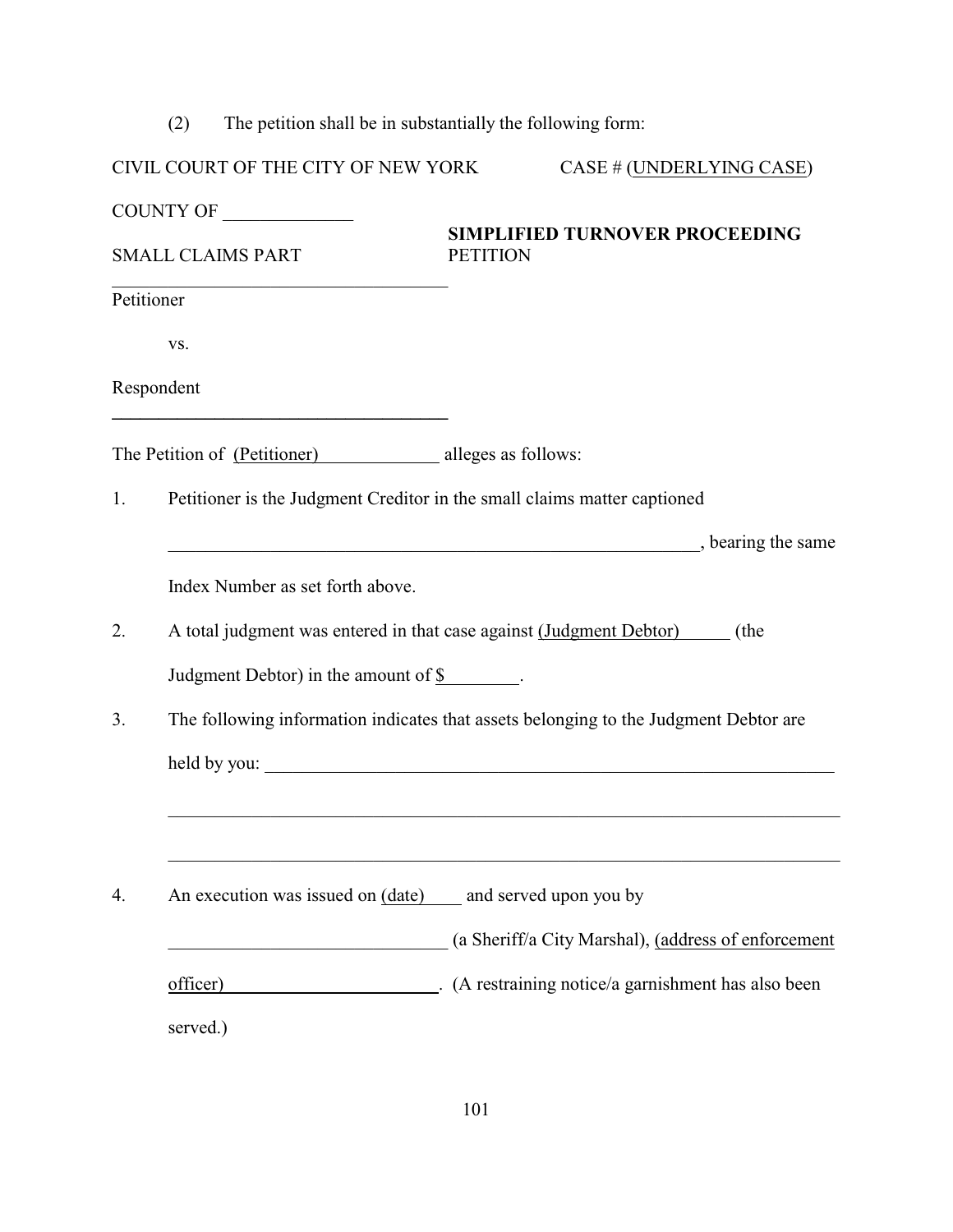- 5. However, you have refused to turn over assets in your possession that belong to the Judgment Debtor.
- 6. Accordingly, Petitioner requests that a judgment be entered in this simplified turnover proceeding against you, as the holder of assets belonging to the Judgment Debtor, in the amount of:
	- \$ the underlying judgment

TOTAL  $\underline{\$}$ .

**\_\_\_\_\_\_\_\_\_\_\_\_\_\_\_\_\_\_\_\_\_\_\_\_\_\_\_\_\_ \_\_\_\_\_\_\_\_\_\_\_\_\_\_\_\_\_\_\_\_\_\_\_\_\_\_\_\_\_** Date Petitioner

Petitioner's Name & Address: Respondent's Name & Address:

Judgment Debtor's Name & Address: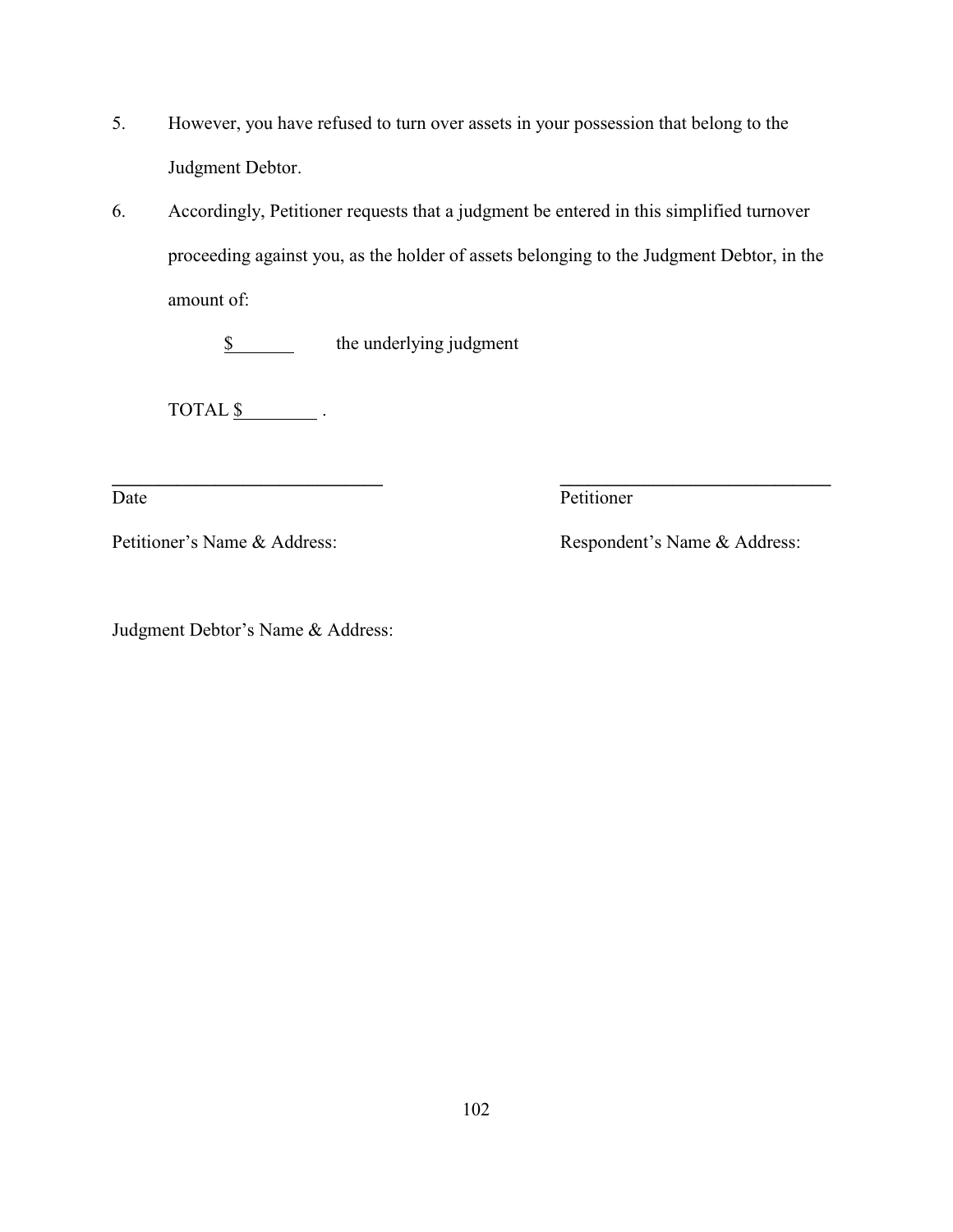21. Venue of Enforcement Proceedings (CPLR 5221)

This measure would amend CPLR 5221 to limit the venue of an enforcement proceeding when the enforcement proceeding is based on an underlying consumer credit transaction.

In 1973, as part of the Governor's Consumer Protection Program, CPLR 503 and New York City Civil Court Act § 301(a) were amended to provide that suits arising out of consumer credit transactions must be brought in either the county where the buyer resides or the county where the purchase was made. The main purpose of the amendments was "to protect consumers by limiting the places where a creditor can bring suit arising out of a consumer credit transaction." See Legislative Memoranda, L.1973, ch.238, 1973 N.Y. Session Laws 2171, 2171 (McKinney's).

The amendments specifically changed a venue practice that previously had been authorized under the Civil Court Act. That Act and the CPLR provisions that followed it had permitted venue in plaintiff's county. However, the 1973 amendments precluded the laying of venue in the plaintiff's county in connection with consumer credit transactions. See NYCCCA § 301 Practice Commentary (McKinney's 1989). These venue changes were significant, and the policy which led to the enactment of CPLR 503(f) and the amendment of NYCCCA § 301 was not to be lightly disregarded. See CPLR 503 Practice Commentary C503:6 (McKinney's 2006).

For the sake of consistency, it appears that this venue policy also should apply to the enforcement of judgments obtained in connection with consumer credit transactions. It does not make sense to protect the consumer's venue interests with respect to the obtaining of the underlying judgment, but then permit the creditor to seek enforcement in any county, which would implicate the same travel burdens at issue in the underlying action.

However, CPLR 5221, the law governing the venue of enforcement proceedings was not altered in 1973, leaving an apparent conflict between the venue provisions of the New York City Civil Court Act and the CPLR and the enforcement provisions of the CPLR. CPLR 5221(a)(3) provides that a judgment entered in the New York City Civil Court may be enforced within that court as long as the respondent resides or is regularly employed or has a place for the regular transaction of business in person within New York City. There is no restriction as to the county within New York City, and legislative history indicates that this resulting broad scope of venue was intentional.

A 1959 legislative report indicates that the former Civil Practice Act had provided a narrow scope of venue for judgment proceedings -- a proceeding on a judgment of the Municipal Court of the City of New York was required to be instituted in the court in the county where the debtor lives or works. Subsequently, the CPLR created a broader scope of venue:

Because of the ease of transportation within New York City, and in accordance with other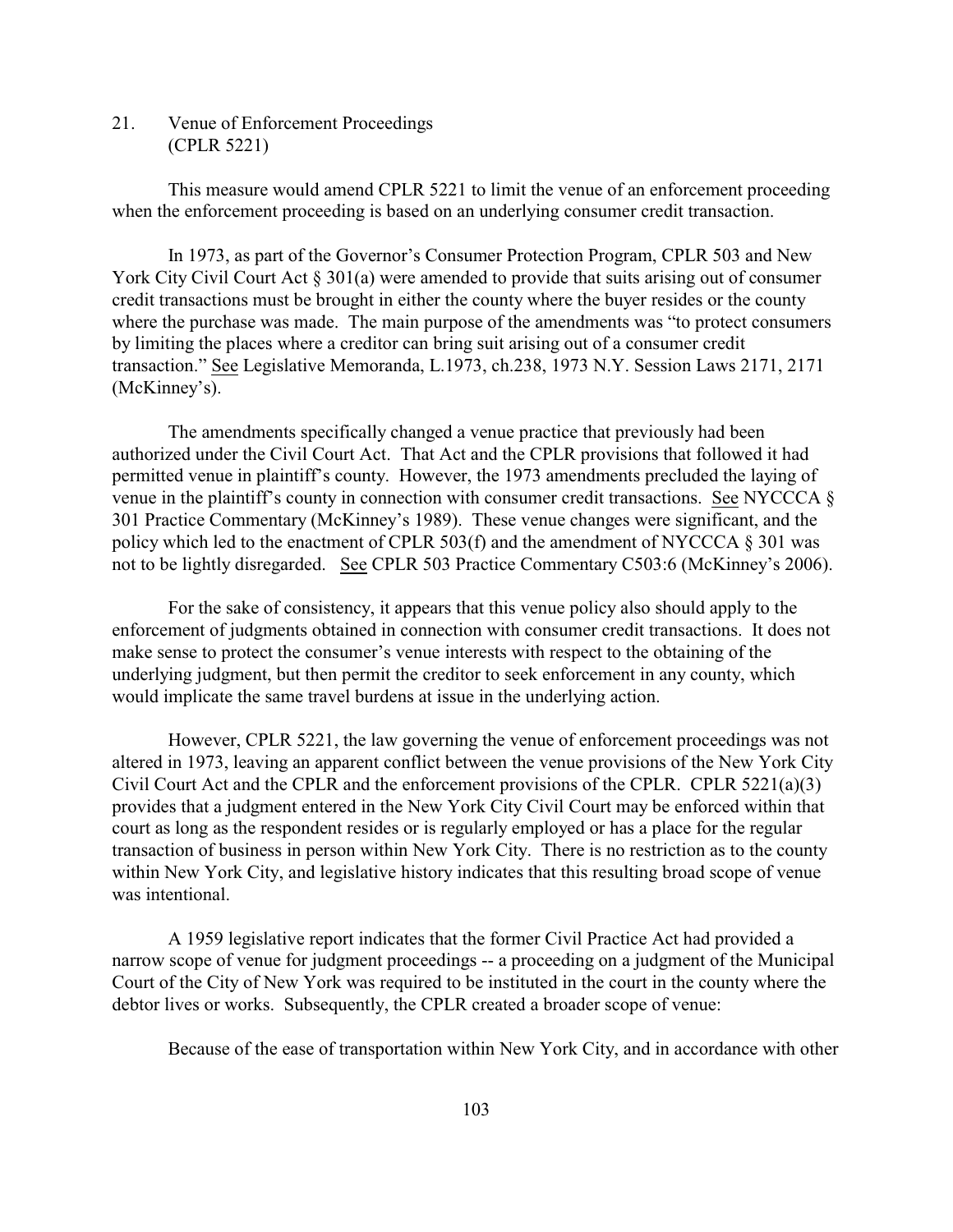provisions of the CPLR, New York City is treated as a single unit, and a proceeding . . . may be instituted in any county in the city of New York. See Legislative Studies and Reports following CPLR 5221.

However, this decision with respect to the broad scope of venue pre-dated the significant policy change with respect to consumer credit transactions. Since the provisions of the CPLR have changed with respect to this subject area, the enforcement provisions probably should have been amended to follow suit in 1973. This measure corrects that disparity.

#### Proposal

AN ACT to amend the civil practice law and rules, in relation to the venue of enforcement proceedings based on underlying judgments obtained in actions involving consumer credit transactions

The People of the State of New York, represented in Senate and Assembly, do enact as

# follows:

Section 1. Paragraph 3 of subdivision (a) of section 5221 of the civil practice law and rules is amended to read as follows:

3. If the judgment sought to be enforced was entered in the [municipal court of the city of

New York, the city court of the city of New York or the] civil court of the city of New York, and the respondent resides or is regularly employed or has a place for the regular transaction of business in person within that city, a special proceeding authorized by this article shall be commenced in the civil court of the city of New York. If the underlying judgment was entered in an action arising out of a consumer credit transaction where a purchaser, borrower, or debtor is a defendant, and the defendant resides in the city of New York or the transaction took place in the city of New York, then a special proceeding authorized by this article shall be commenced in the county within the city of New York in which the judgment was entered.

§ 2. This act shall take effect on the ninetieth day after it shall have become a law and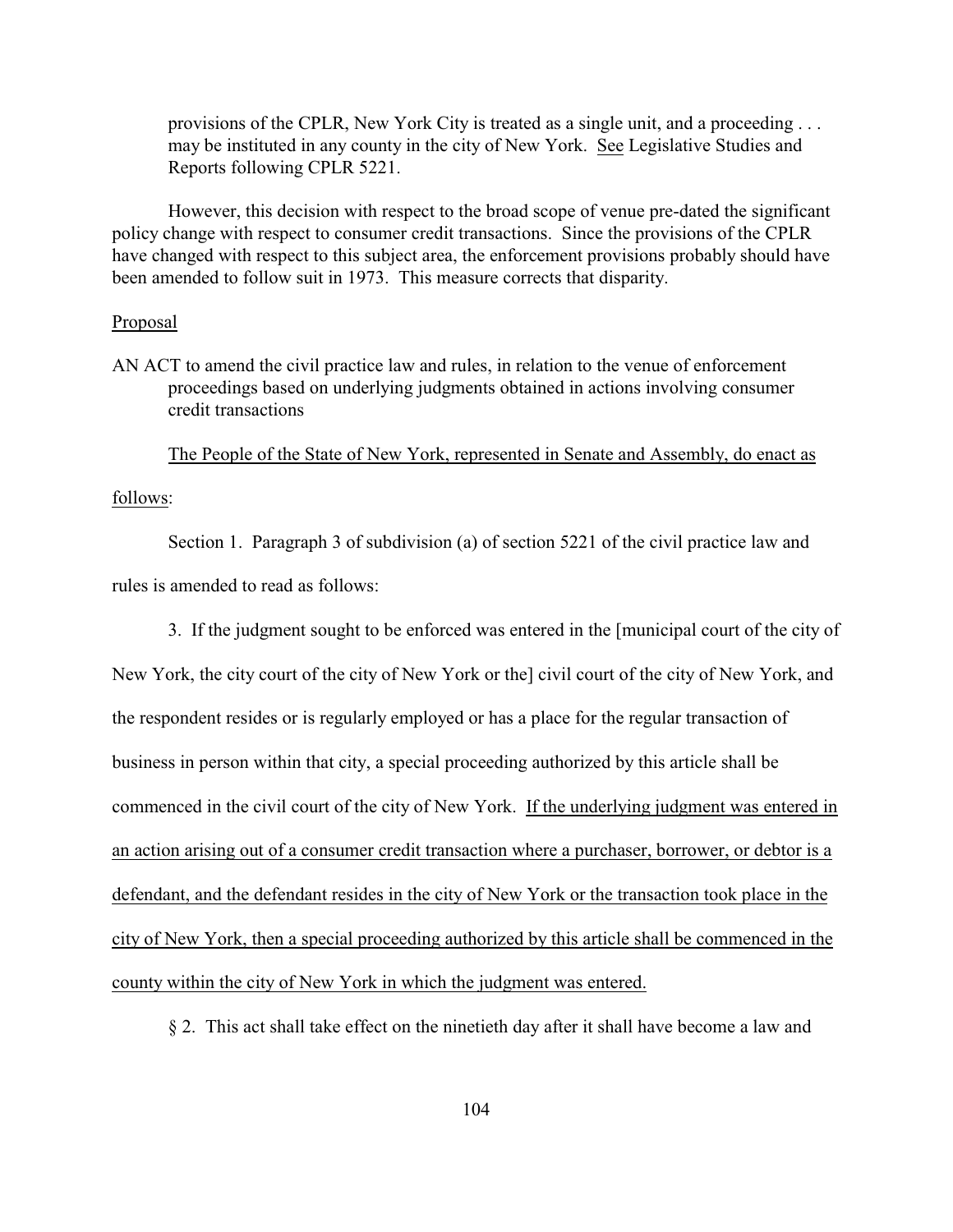shall apply to all judgments entered on and after such effective date.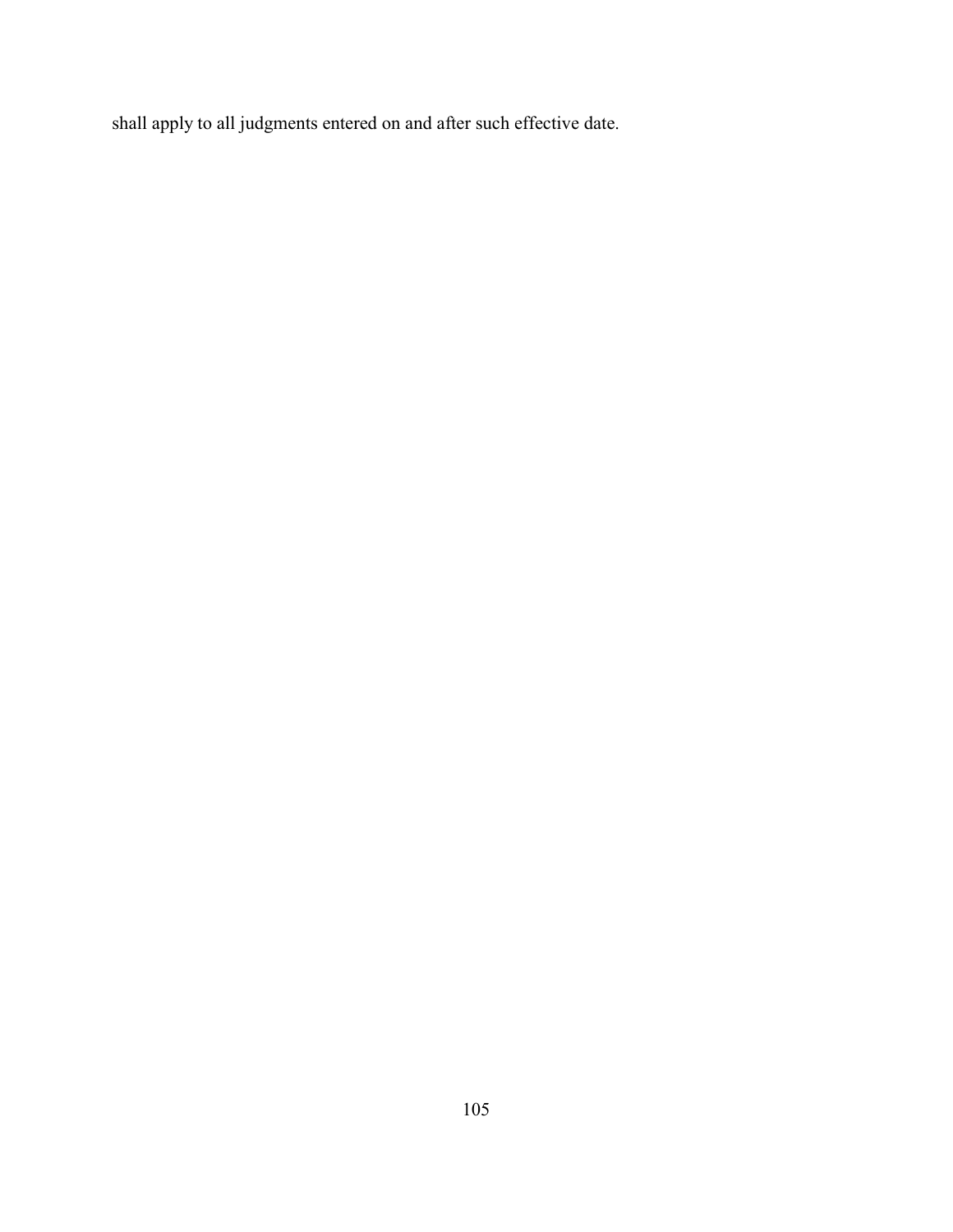22. Increasing the Criminal Mischief Threshold Levels (Penal Law §§ 145.05 and 145.10)

This measure seeks to increase the threshold level for the offenses of criminal mischief in the third degree (a class E felony) and criminal mischief in the second degree (a class D felony). Currently, a person is guilty of criminal mischief in the third degree when he or she damages another person's property in an amount exceeding \$250. A person is guilty of criminal mischief in the second degree when he or she damages another person's property in an amount exceeding \$1,500. These monetary levels were last amended in 1971 and should be adjusted to reflect the reality of current costs.

A helpful parallel can be drawn using the grand larceny threshold levels, which levels were amended in 1986. Grand larceny in the fourth degree (a class E felony) occurs when the value of the stolen property exceeds \$1,000. Penal Law § 155.30. Grand larceny in the third degree (a class D felony) occurs when the value of the property exceeds \$3,000. Penal Law § 155.35.

Accordingly, the criminal mischief threshold levels should be amended to reflect similar amounts. Criminal mischief in the third degree (the class E felony) should lie where the value of the damage exceeds \$1,000, and criminal mischief in the second degree (the class D felony) should lie where the value of the damage exceeds \$3,000.

### Proposal

AN ACT to amend the penal law, in relation to criminal mischief in the second and third degrees

## The People of the State of New York, represented in Senate and Assembly, do enact as

## follows:

Section 1. Subdivision 2 of section 145.05 of the penal law, as amended by chapter 276

of the laws of 2003, is amended to read as follows:

2. damages property of another person in an amount exceeding [two hundred fifty] one

thousand dollars.

§ 2. Section 145.10 of the penal law, as amended by chapter 961 of the laws of 1971, is

amended to read as follows:

§ 145.10. Criminal mischief in the second degree. A person is guilty of criminal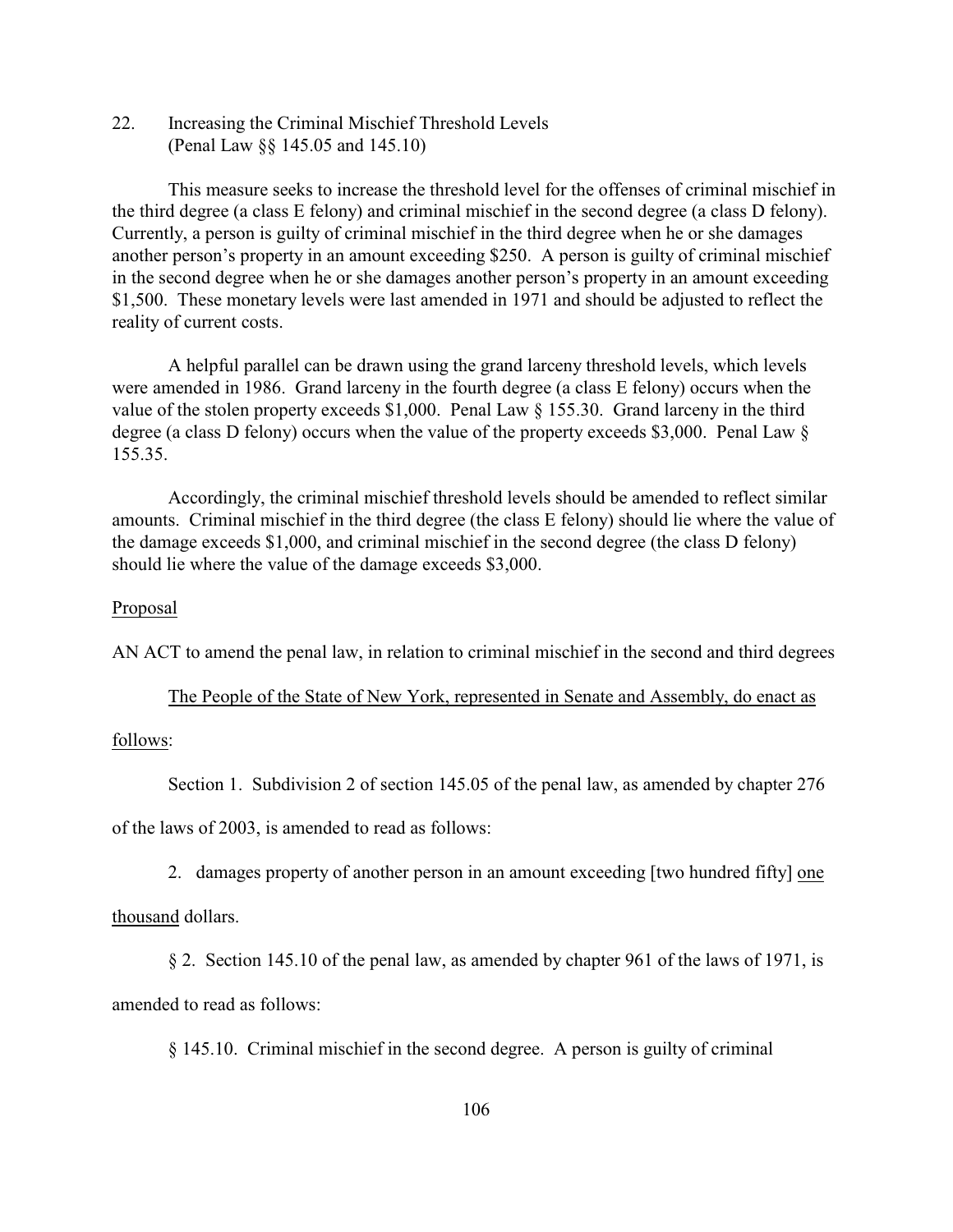mischief in the second degree when, with intent to damage property of another person, and having no right to do so nor any reasonable ground to believe that he or she has such right, he or she damages property of another person in an amount exceeding [one] three thousand [five hundred] dollars.

Criminal mischief in the second degree is a class D felony.

§ 3. This act shall take effect on the first day of November next succeeding the date on which it shall have become a law.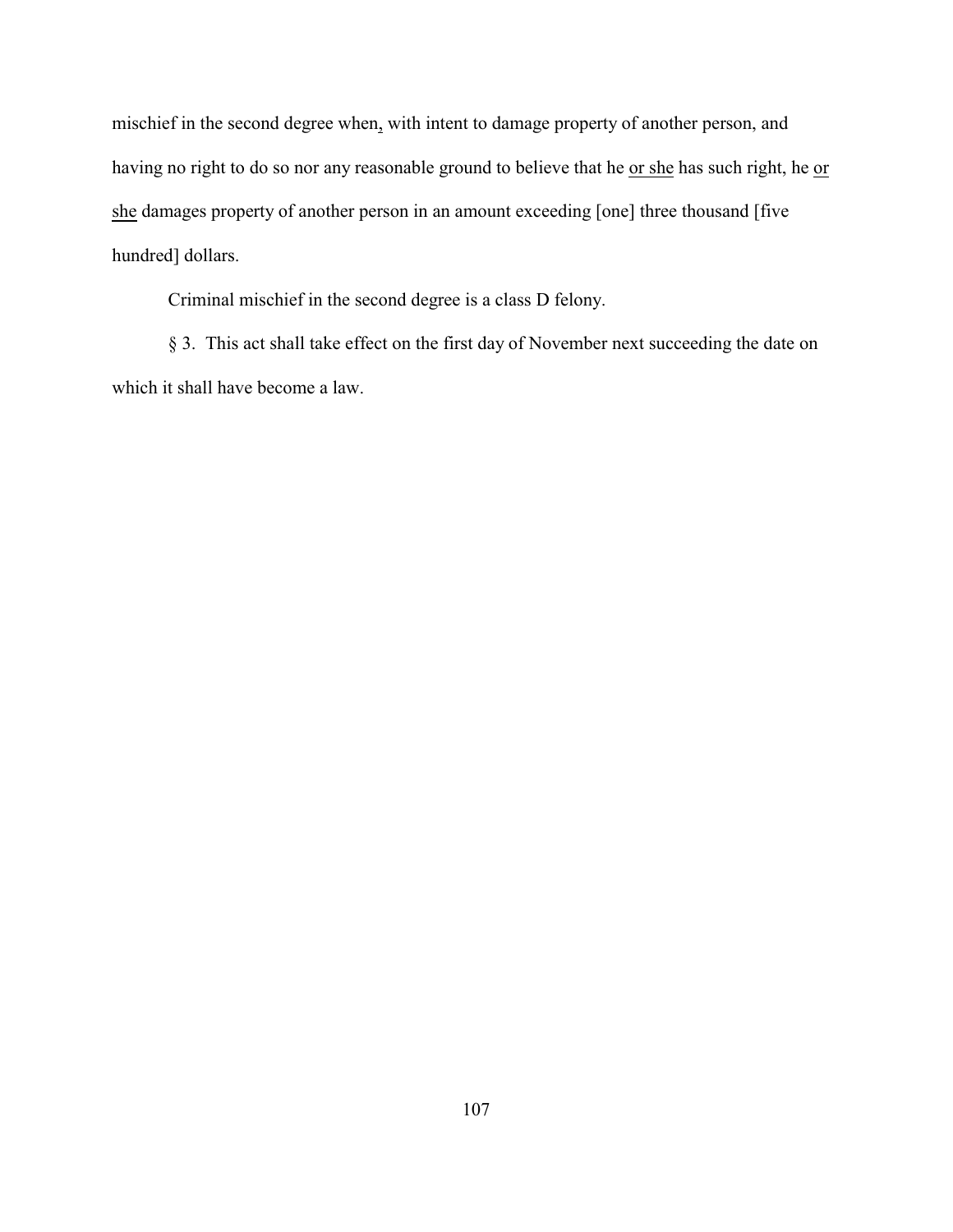23. Permit Corporate Counterclaims in Small Claims Court (NYCCCA § 1809, UDCA § 1809, UCCA § 1809, and UJCA § 1809)

Subdivision one of section 1809 of each of the Uniform Court Acts prohibits corporations from bringing claims in a small claims court. Subdivision two of that section, however, does permit a corporation to appear as a defendant in small claims court.

There is some uncertainty in New York as to whether a corporate defendant in an action in a small claims court may bring a counterclaim in that action. The statute is unclear and the only appellate caselaw addressing the issue is a 1997 decision of the Appellate Term, Second Department. See Marino v. N.A.S. Plumbing, 175 Misc.2d 519 (App. Term, 2d Dept.1997).

The Committee believes the issue should be clarified, and that section 1809(2) of the Uniform Court Acts should be amended to expressly authorize corporate counterclaims in small claims, under certain circumstances. As a defendant, a corporation should generally be no less able to file a counterclaim in a small claims court than any class of small claims defendant. Such a practice best serves the administration of justice and, within the limitations proposed in our measure, should come at no meaningful cost to the objectives underlying small claims court. These limitations, as articulated by the Marino court in its decision upholding a corporate counterclaim in a small claims action, are that the counterclaim fall within the small claims court's monetary jurisdiction and that it "[be] related to the main claim and [that it be] not overly complex."

## Proposal

AN ACT to amend the New York city civil court act, the uniform district court act, the uniform city court act, and the uniform justice court act, in relation to permitting a corporate defendant to interpose a counterclaim in small claims court

# The People of the State of New York, represented in Senate and Assembly, do enact as

## follows:

Section 1. Subdivision 2 of section 1809 of the New York city civil court act, as amended

by chapter 157 of the laws of 1984, is amended to read as follows:

2. A corporation may appear in the defense of any small claim action brought pursuant to

this article by an attorney as well as by any authorized officer, director or employee of the

corporation provided that the appearance by a non-lawyer on behalf of a corporation shall be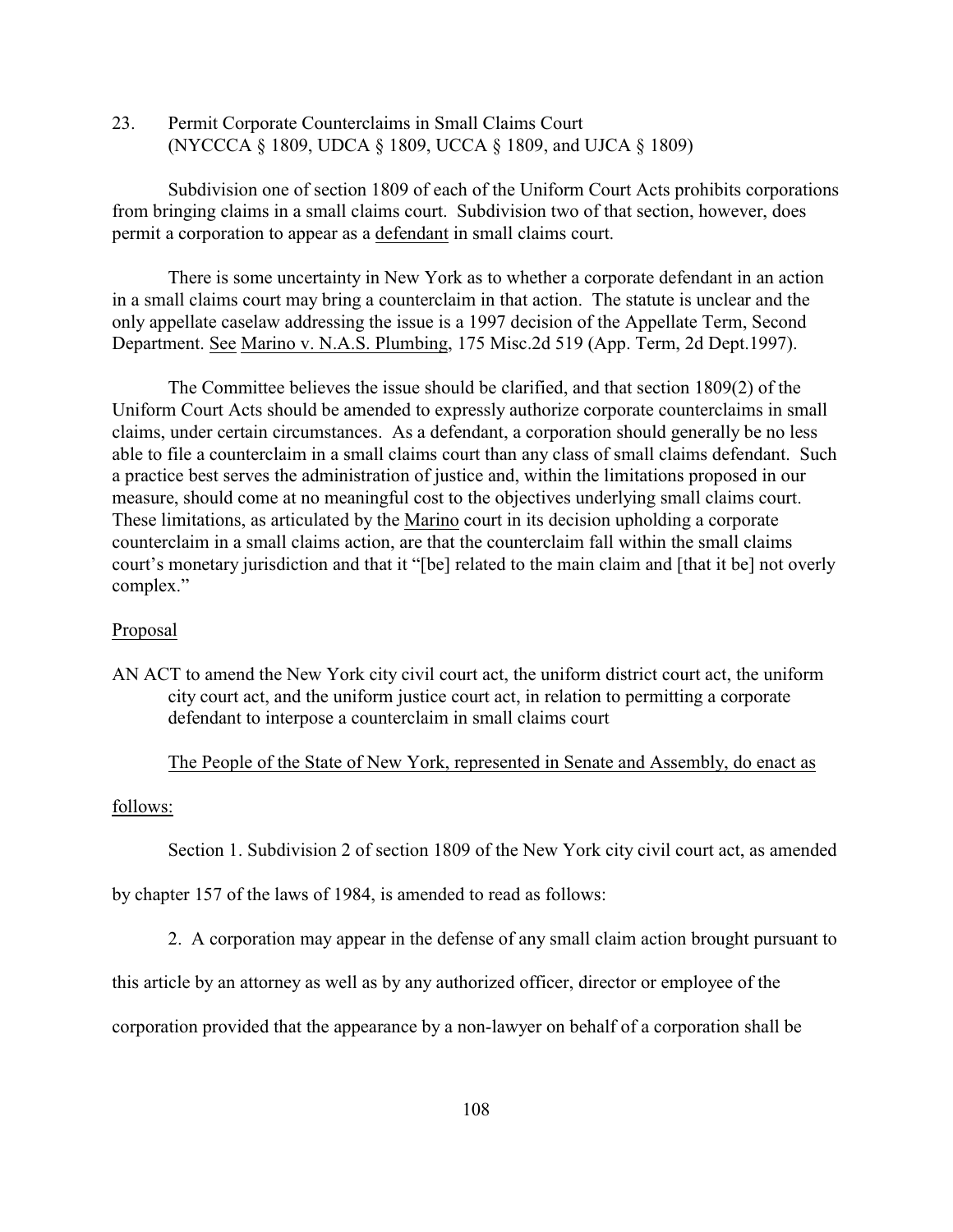deemed to constitute the requisite authority to bind the corporation in a settlement or trial. The court or arbitrator may make reasonable inquiry to determine the authority of any person who appears for the corporation in defense of a small claims court case. The corporation's right to defend against a small claim action includes the right to interpose a counterclaim in small claims court, as long as the counterclaim falls within the court's monetary jurisdiction, is related to the main claim and is not overly complex.

§ 2. Subdivision 2 of section 1809 of the uniform district court act, as amended by chapter 157 of the laws of 1984, is amended to read as follows:

2. A corporation may appear in the defense of any small claim action brought pursuant to this article by an attorney as well as by any authorized officer, director or employee of the corporation provided that the appearance by a non-lawyer on behalf of a corporation shall be deemed to constitute the requisite authority to bind the corporation in a settlement or trial. The court or arbitrator may make reasonable inquiry to determine the authority of any person who appears for the corporation in defense of a small claims court case. The corporation's right to defend against a small claim action includes the right to interpose a counterclaim in small claims court, as long as the counterclaim falls within the court's monetary jurisdiction, is related to the main claim and is not overly complex.

§ 3. Subdivision 2 of section 1809 of the uniform city court act, as amended by chapter 157 of the laws of 1984, is amended to read as follows:

2. A corporation may appear in the defense of any small claim action brought pursuant to this article by an attorney as well as by any authorized officer, director or employee of the corporation provided that the appearance by a non-lawyer on behalf of a corporation shall be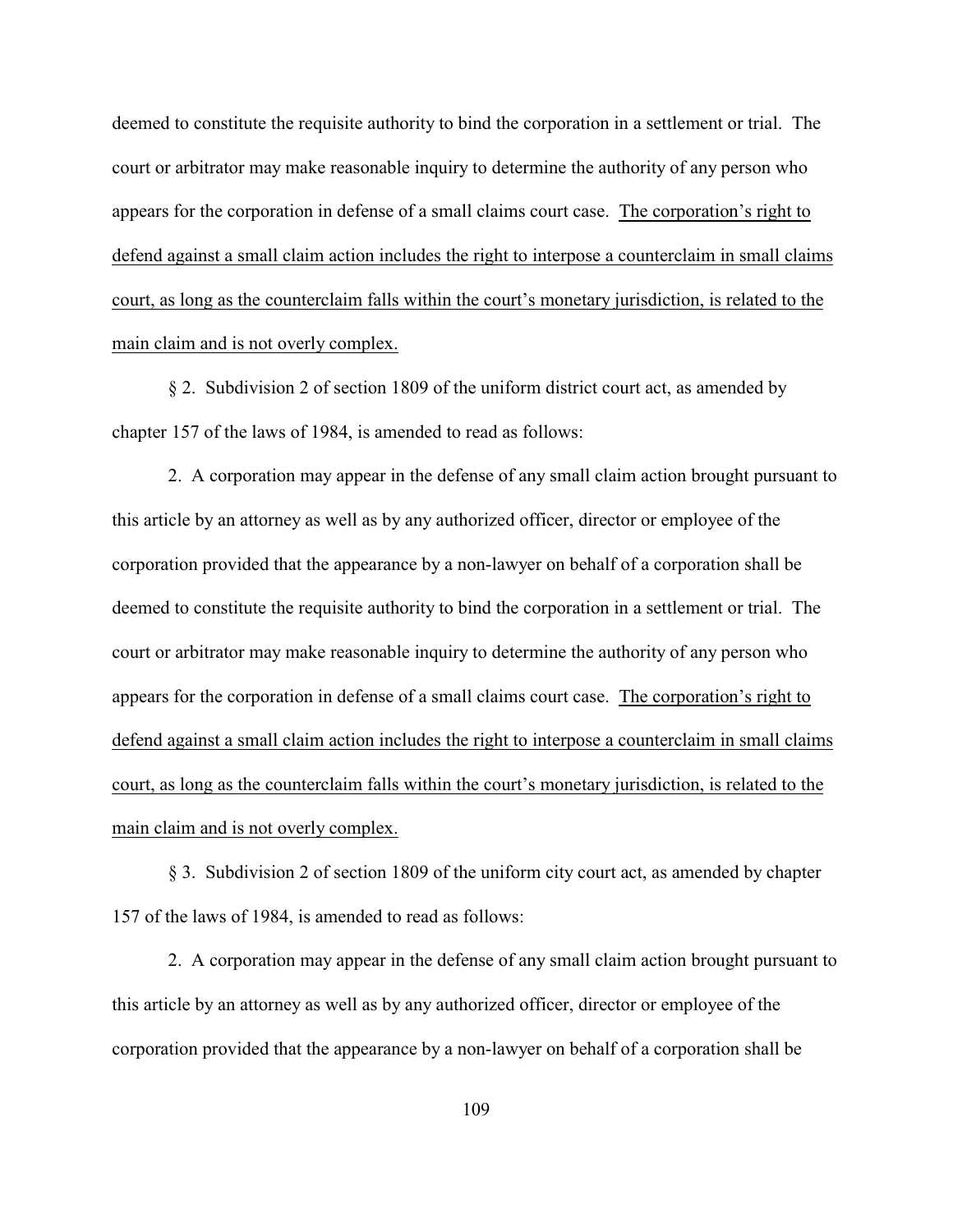deemed to constitute the requisite authority to bind the corporation in a settlement or trial. The court or arbitrator may make reasonable inquiry to determine the authority of any person who appears for the corporation in defense of a small claims court case. The corporation's right to defend against a small claim action includes the right to interpose a counterclaim in small claims court, as long as the counterclaim falls within the court's monetary jurisdiction, is related to the main claim and is not overly complex.

§ 4. Subdivision 2 of section 1809 of the uniform justice court act, as amended by chapter 157 of the laws of 1984, is amended to read as follows:

 2. A corporation may appear in the defense of any small claim action brought pursuant to this article by an attorney as well as by any authorized officer, director or employee of the corporation provided that the appearance by a non-lawyer on behalf of a corporation shall be deemed to constitute the requisite authority to bind the corporation in a settlement or trial. The court or arbitrator may make reasonable inquiry to determine the authority of any person who appears for the corporation in defense of a small claims court case. The corporation's right to defend against a small claim action includes the right to interpose a counterclaim in small claims court, as long as the counterclaim falls within the court's monetary jurisdiction, is related to the main claim and is not overly complex.

§ 5. This act shall take effect on the first day of January next succeeding the date on which it becomes a law and shall apply to small claims brought on or after that date.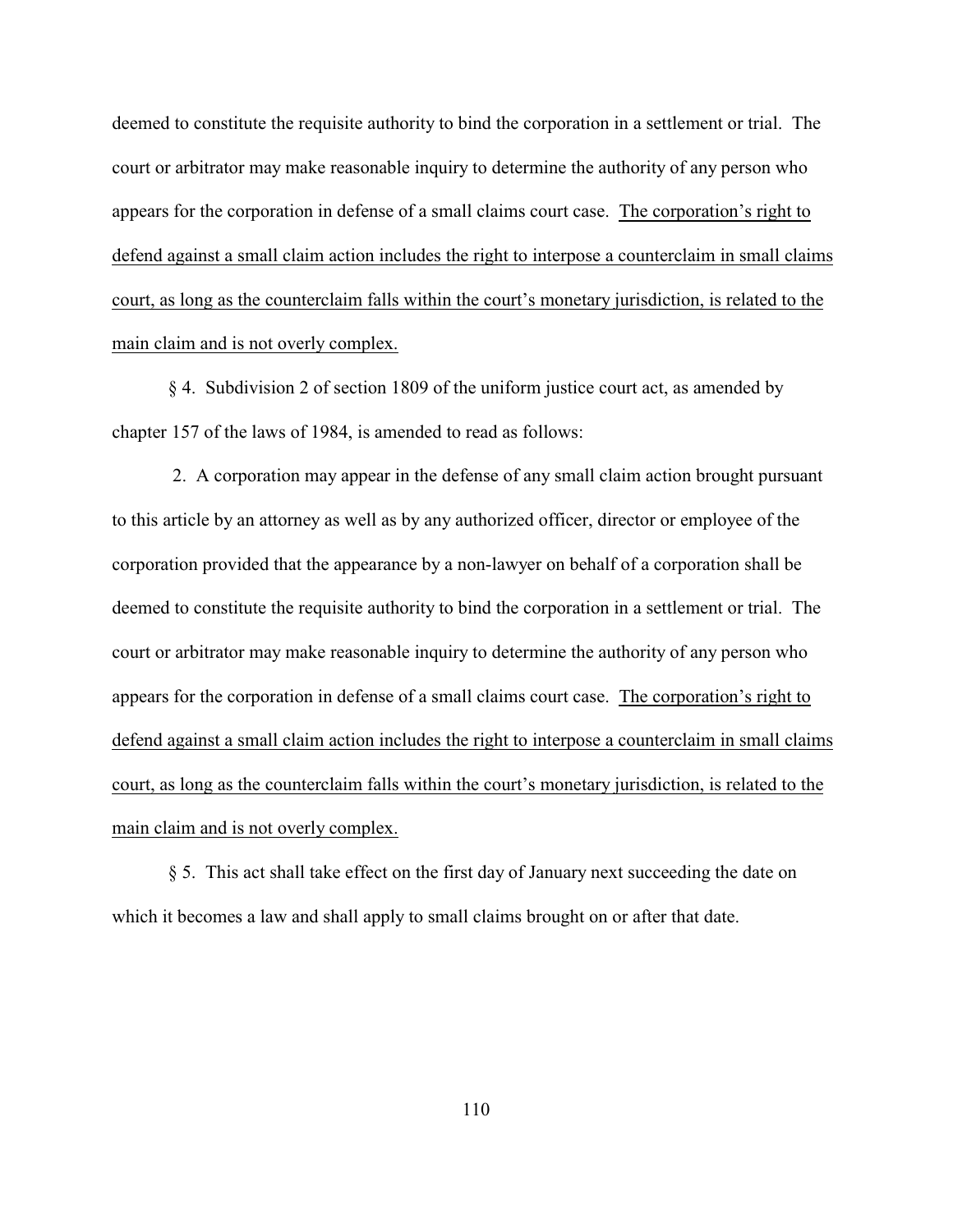24. Notice of Commercial Small Claims Judgment (NYCCCA § 1811-A, UDCA § 1811-A, and UCCA § 1811-A)

This measure would amend section 1811-A of the New York City Civil Court Act, the Uniform District Court Act and the Uniform City Court Act to require courts to send a notice of judgment to the judgment creditor and to the judgment debtor in commercial claims actions.

Pursuant to section 1811 of the New York City Civil Court Act and the Uniform City and District Court Acts, the courts must send a notice of judgment to all small claims judgment debtors and creditors. The notice to the judgment debtor must specify the consequences of failing to pay the judgment. The notice to the judgment creditor must contain information about the judgment creditor's rights with respect to enforcement of the judgment. Finally, both parties must be notified of the time for taking an appeal from a small claims judgment. In contrast, no provision is made for notice to parties to commercial claims actions, leaving them ignorant of their rights and responsibilities with respect to a commercial claims judgment. As a result, commercial claims judgments may remain unpaid while one side determines the means for enforcement and the other is unaware that good reason exists to pay the judgment sooner rather than later. Moreover, the losing party may, through ignorance, forego the chance to appeal an unjust decision.

There is no rationale for treating parties in small claims actions differently from parties in commercial claims actions. Both should be informed of the rights or obligations that flow from the judgments entered in these actions and should be advised of the time for taking an appeal from those judgments.

## Proposal

AN ACT to amend the New York city civil court act, the uniform district court act, and the uniform city court act, in relation to notice of commercial small claims judgments

#### The People of the State of New York, represented in Senate and Assembly, do enact as

#### follows:

Section 1. Section 1811-A of the New York city civil court act, as amended by

chapter 100 of the laws of 1998, is amended to read as follows:

§ 1811-A. [Indexing] Notice of commercial claims part judgments and indexing

commercial claims part judgments. (a) Notice of judgment sent to a judgment debtor shall

specify that a failure to satisfy a judgment may subject the debtor to any one or a combination of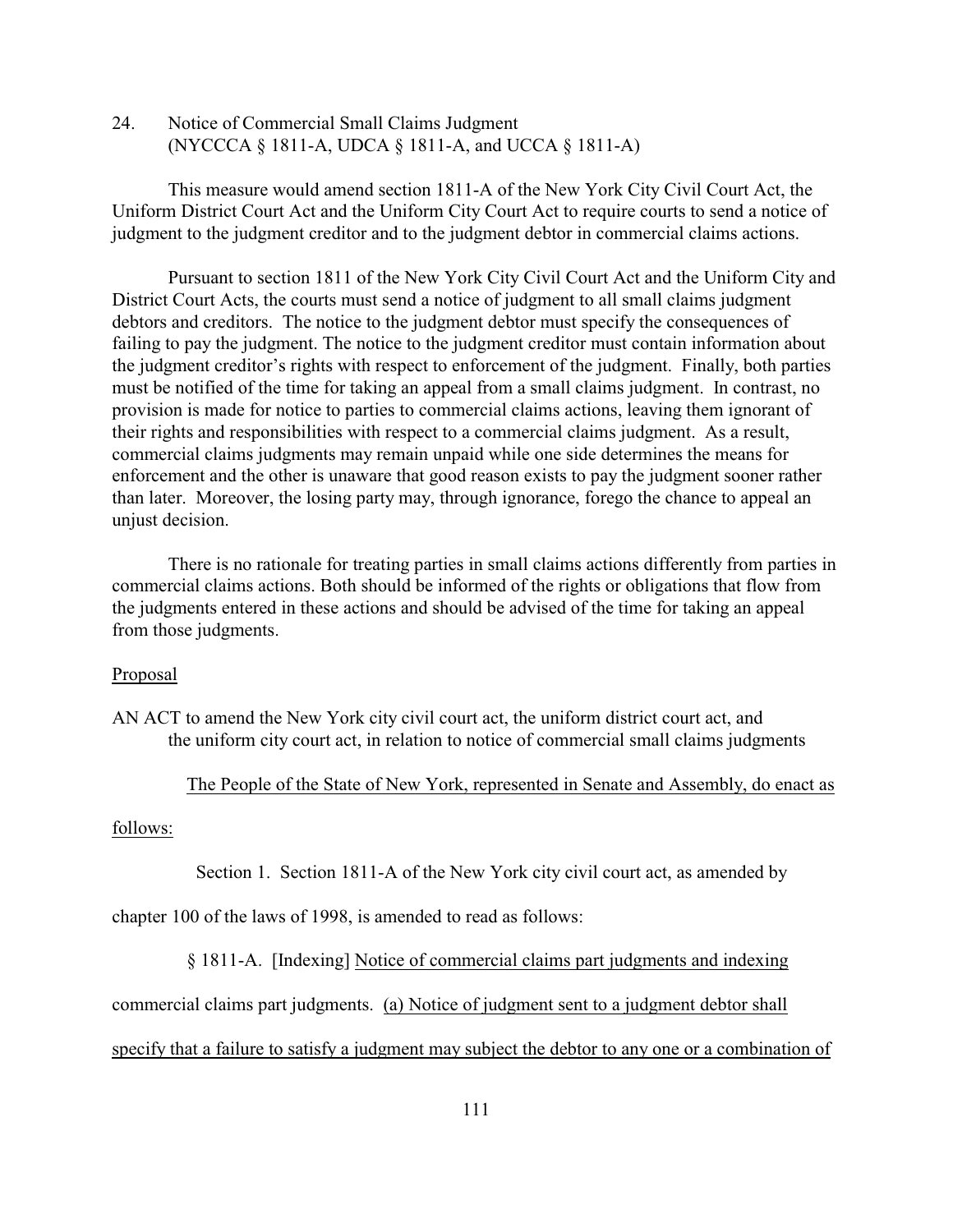the following actions:

1. garnishment of wage;

2. garnishment of bank account;

3. a lien on personal property;

4. seizure and sale of real property;

5. seizure and sale of personal property, including automobiles;

6. suspension of motor vehicle license and registration, if the claim is based on

defendant's ownership or operation of a motor vehicle;

7. revocation, suspension, or denial of renewal of any applicable business license or

permit;

 8. investigation and prosecution by the attorney general for fraudulent or illegal business practices.

 (b) Notice of judgment sent to a judgment creditor shall contain but not be limited to the following information:

1. the claimant's right to payment upon entry of judgment by the court clerk;

2. the procedures for enforcement of commercial claims judgments as provided in

section eighteen hundred twelve-A of this article;

 3. the claimant's right to initiate actions to recover the unpaid judgment through the sale of the debtor's real property, or personal property;

 4. the claimant's right to initiate actions to recover the unpaid judgment through suspension of debtor's motor vehicle license and registration, if the claim is based on debtor's ownership or operation of a motor vehicle;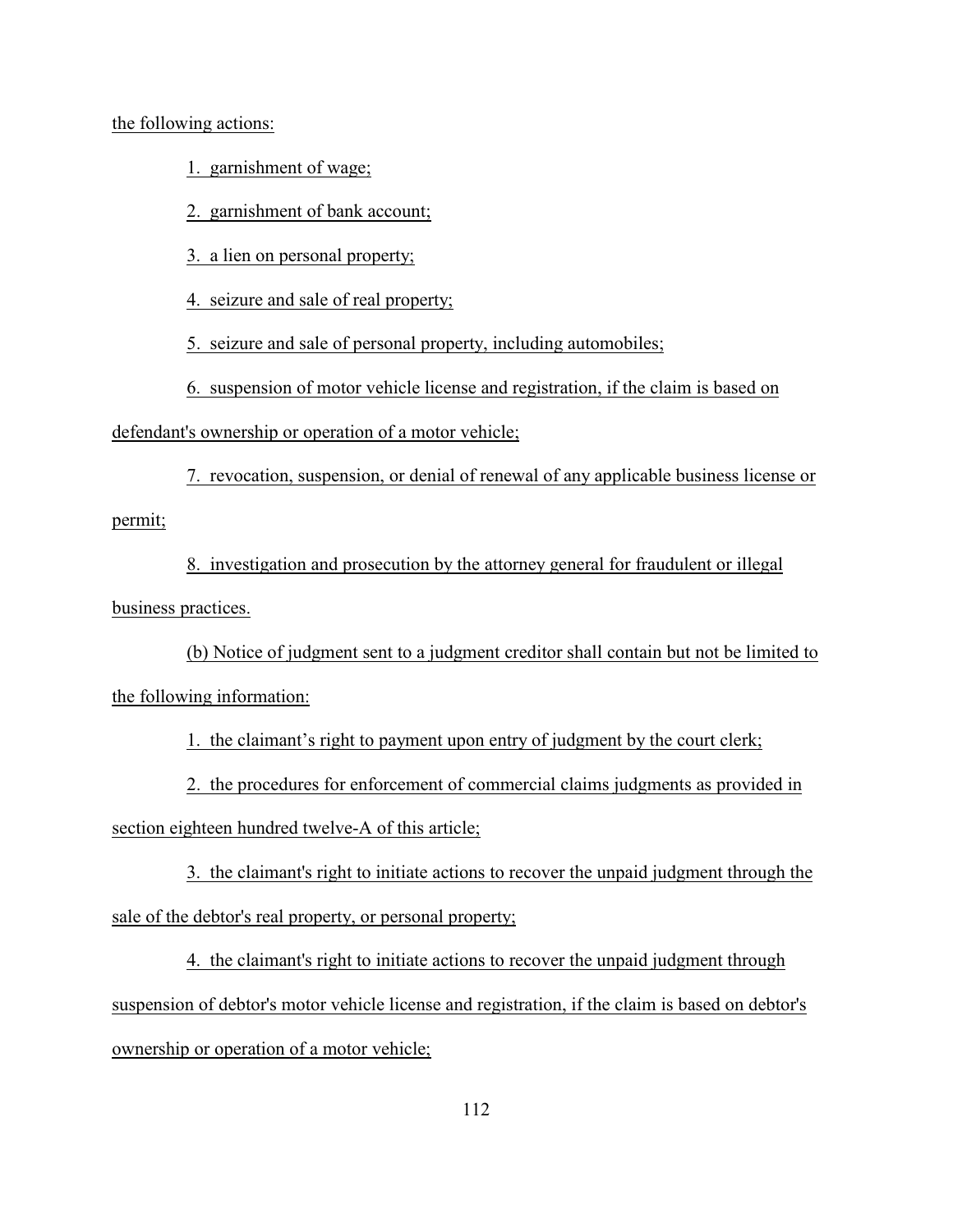5. the claimant's right to notify the appropriate state or local licensing or certifying authority of an unsatisfied judgment as a basis for possible revocation, suspension, or denial of renewal of a business license;

 6. a statement that upon satisfying the judgment, the judgment debtor shall present appropriate proof thereof to the court; and

 7. the claimant's right to notify the attorney general if the debtor is a business and appears to be engaged in fraudulent or illegal business practices.

 (c) Notice of judgment sent to each party shall include the following statement: "An appeal from this judgment must be taken no later than the earliest of the following dates: (i) thirty days after receipt in court of a copy of the judgment by the appealing party, (ii) thirty days after personal delivery of a copy of the judgment by another party to the action to the appealing party (or by the appealing party to another party), or (iii) thirty-five days after the mailing of a copy of the judgment to the appealing party by the clerk of the court or by another party to the action."

 (d) All wholly or partially unsatisfied commercial claims part judgments shall be indexed alphabetically and chronologically under the name of the judgment debtor. Upon satisfying the judgment, the judgment debtor shall present appropriate proof to the court and the court shall indicate such in the records.

 § 2. Section 1811-A of the uniform district court act, as amended by chapter 100 of the laws of 1998, is amended to read as follows:

 § 1811-A. [Indexing] Notice of commercial claims part judgments and indexing commercial claims part judgments. (a) Notice of judgment sent to a judgment debtor shall specify that a failure to satisfy a judgment may subject the debtor to any one or a combination of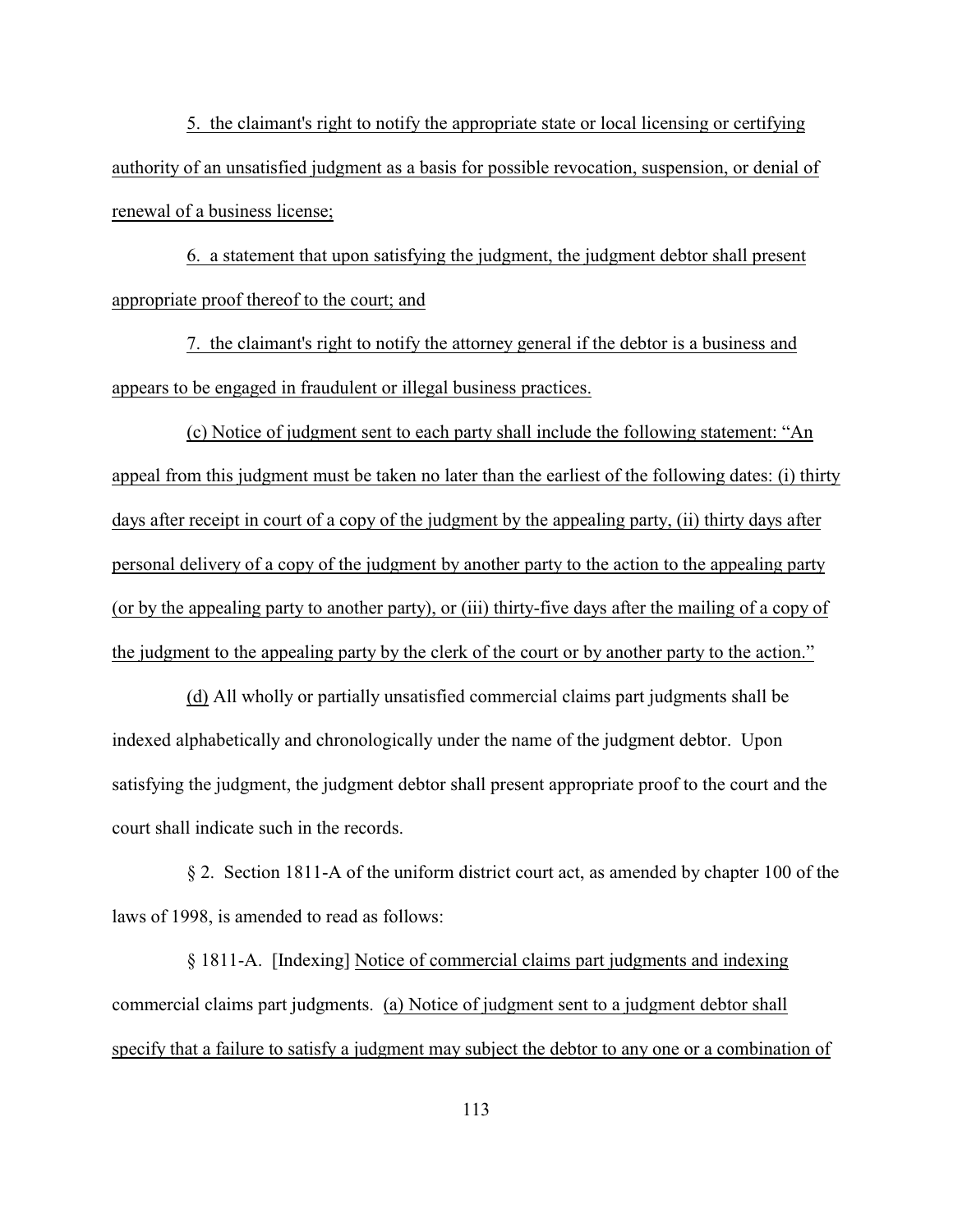the following actions:

1. garnishment of wage;

2. garnishment of bank account;

3. a lien on personal property;

4. seizure and sale of real property;

5. seizure and sale of personal property, including automobiles;

6. suspension of motor vehicle license and registration, if the claim is based on

defendant's ownership or operation of a motor vehicle;

7. revocation, suspension, or denial of renewal of any applicable business license or

permit;

 8. investigation and prosecution by the attorney general for fraudulent or illegal business practices.

 (b) Notice of judgment sent to a judgment creditor shall contain but not be limited to the following information:

1. the claimant's right to payment upon entry of judgment by the court clerk;

2. the procedures for enforcement of commercial claims judgments as provided in

section eighteen hundred twelve-A of this article;

 3. the claimant's right to initiate actions to recover the unpaid judgment through the sale of the debtor's real property, or personal property;

 4. the claimant's right to initiate actions to recover the unpaid judgment through suspension of debtor's motor vehicle license and registration, if the claim is based on debtor's ownership or operation of a motor vehicle;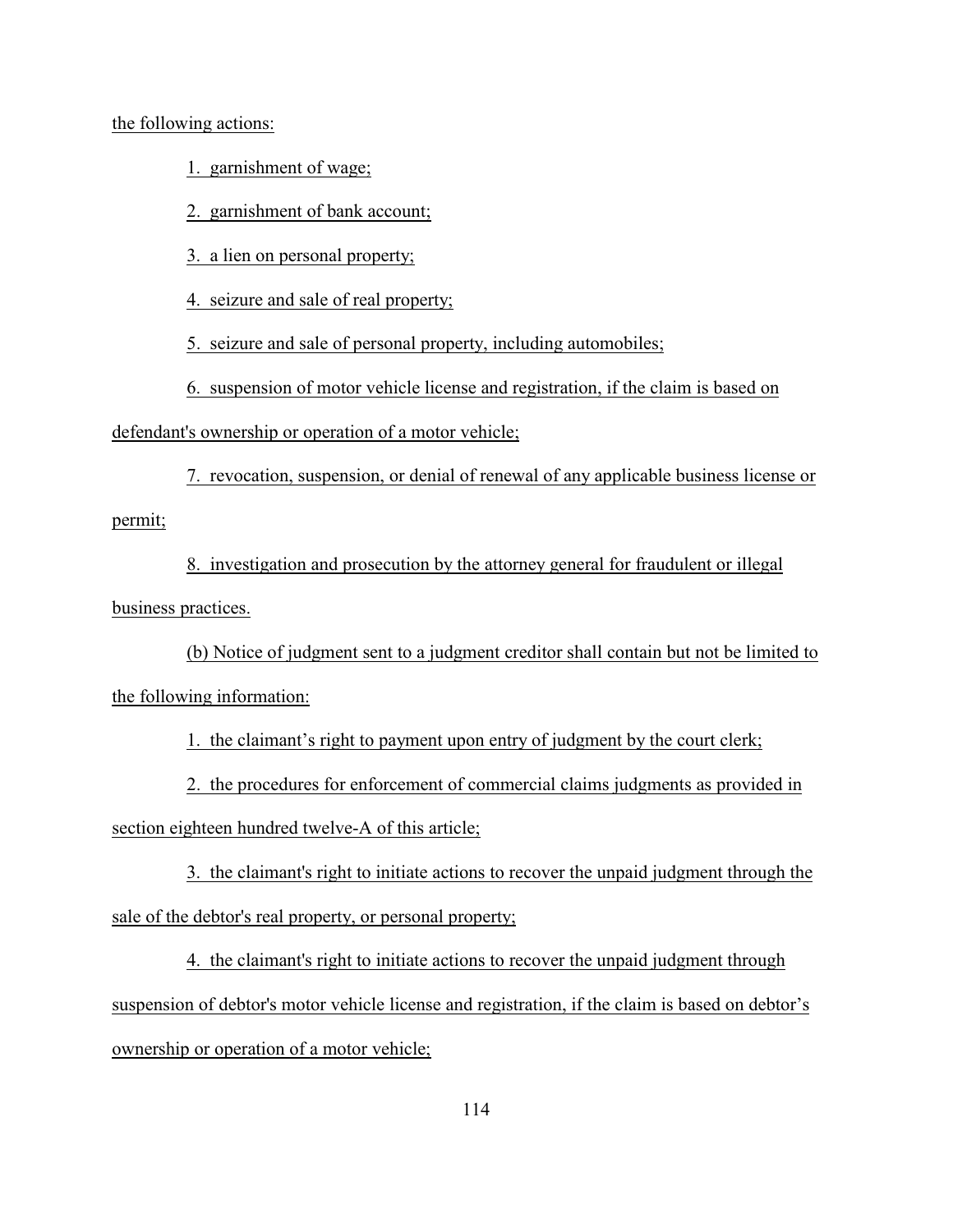5. the claimant's right to notify the appropriate state or local licensing or certifying authority of an unsatisfied judgment as a basis for possible revocation, suspension, or denial of renewal of a business license;

 6. a statement that upon satisfying the judgment, the judgment debtor shall present appropriate proof thereof to the court; and

 7. the claimant's right to notify the attorney general if the debtor is a business and appears to be engaged in fraudulent or illegal business practices.

 (c) Notice of judgment sent to each party shall include the following statement: "An appeal from this judgment must be taken no later than the earliest of the following dates: (i) thirty days after receipt in court of a copy of the judgment by the appealing party, (ii) thirty days after personal delivery of a copy of the judgment by another party to the action to the appealing party (or by the appealing party to another party), or (iii) thirty-five days after the mailing of a copy of the judgment to the appealing party by the clerk of the court or by another party to the action."

 (d) All wholly or partially unsatisfied commercial claims part judgments shall be indexed alphabetically and chronologically under the name of the judgment debtor. Upon satisfying the judgment, the judgment debtor shall present appropriate proof to the court and the court shall indicate such in the records.

 § 3. Section 1811-A of the uniform city court act, as amended by chapter 100 of the laws of 1998, is amended to read as follows:

 § 1811-A. [Indexing] Notice of commercial claims part judgments and indexing commercial claims part judgments. (a) Notice of judgment sent to a judgment debtor shall specify that a failure to satisfy a judgment may subject the debtor to any one or a combination of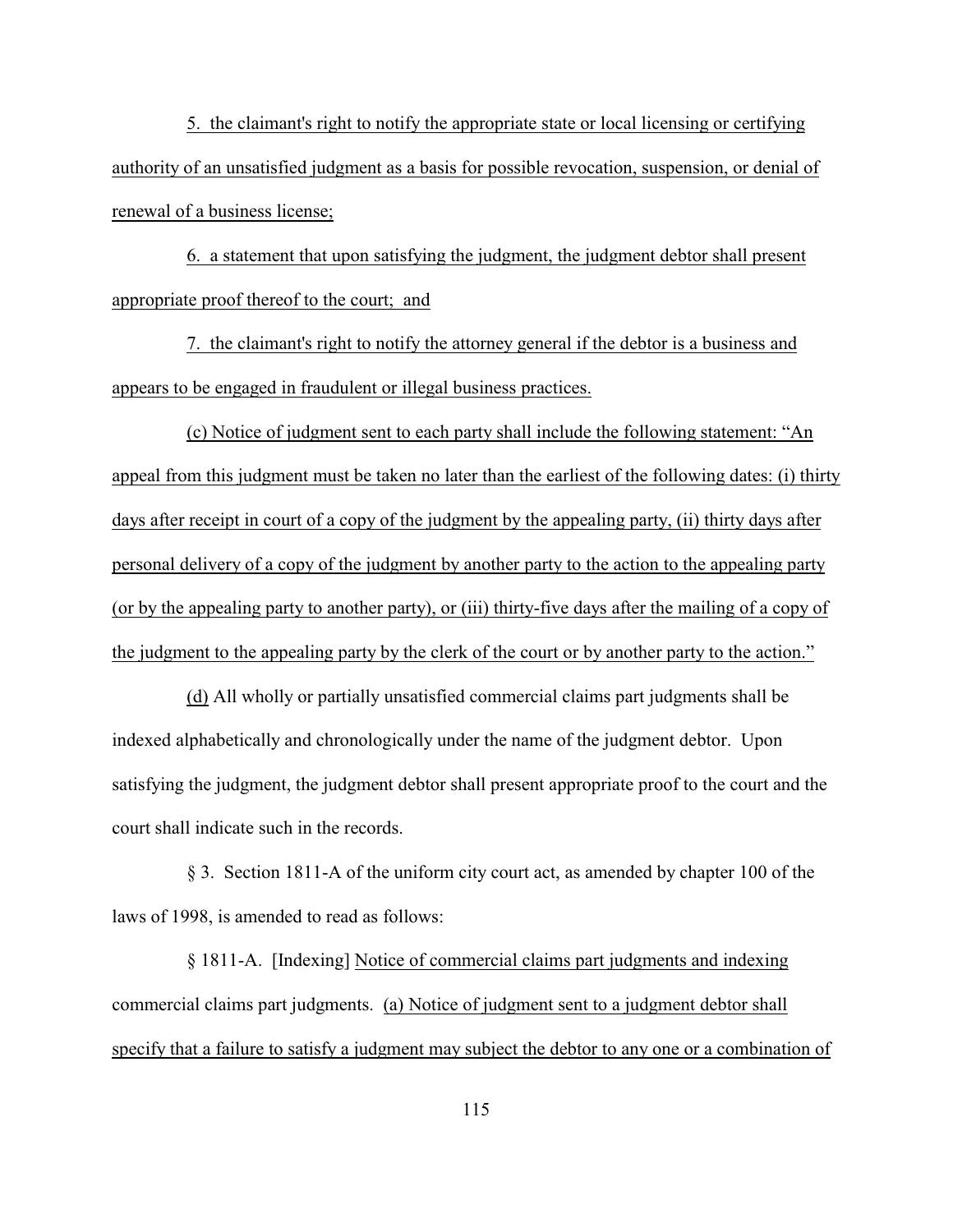the following actions:

1. garnishment of wage;

2. garnishment of bank account;

3. a lien on personal property;

4. seizure and sale of real property;

5. seizure and sale of personal property, including automobiles;

6. suspension of motor vehicle license and registration, if the claim is based on

defendant's ownership or operation of a motor vehicle;

7. revocation, suspension, or denial of renewal of any applicable business license or

permit;

 8. investigation and prosecution by the attorney general for fraudulent or illegal business practices.

 (b) Notice of judgment sent to a judgment creditor shall contain but not be limited to the following information:

1. the claimant's right to payment upon entry of judgment by the court clerk;

2. the procedures for enforcement of commercial claims judgments as provided in

section eighteen hundred twelve-A of this article;

 3. the claimant's right to initiate actions to recover the unpaid judgment through the sale of the debtor's real property, or personal property;

 4. the claimant's right to initiate actions to recover the unpaid judgment through suspension of debtor's motor vehicle license and registration, if the claim is based on debtor's ownership or operation of a motor vehicle;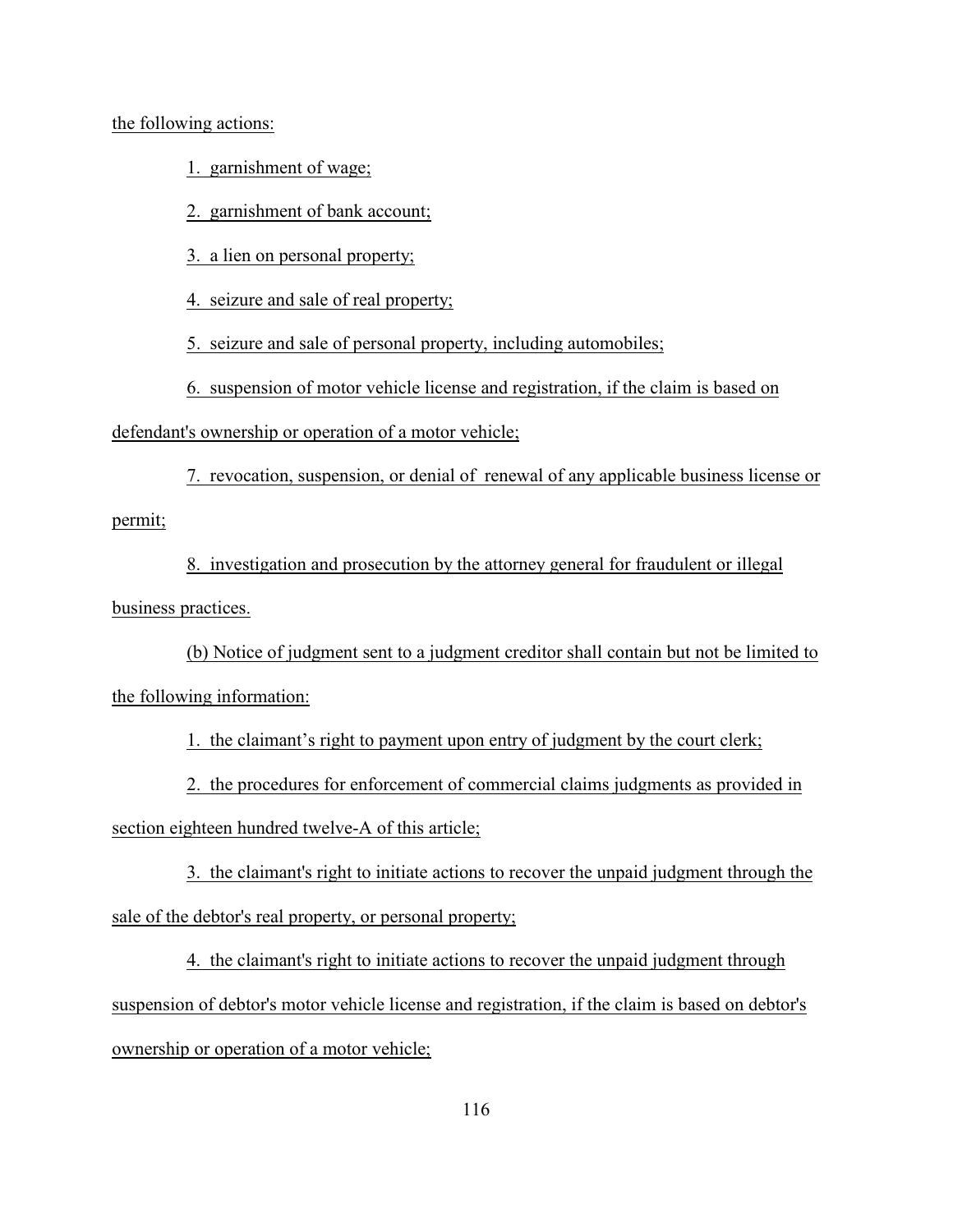5. the claimant's right to notify the appropriate state or local licensing or certifying authority of an unsatisfied judgment as a basis for possible revocation, suspension, or denial of renewal of a business license;

 6. a statement that upon satisfying the judgment, the judgment debtor shall present appropriate proof thereof to the court; and

 7. the claimant's right to notify the attorney general if the debtor is a business and appears to be engaged in fraudulent or illegal business practices.

 (c) Notice of judgment sent to each party shall include the following statement: "An appeal from this judgment must be taken no later than the earliest of the following dates: (i) thirty days after receipt in court of a copy of the judgment by the appealing party, (ii) thirty days after personal delivery of a copy of the judgment by another party to the action to the appealing party (or by the appealing party to another party), or (iii) thirty-five days after the mailing of a copy of the judgment to the appealing party by the clerk of the court or by another party to the action."

 (d) All wholly or partially unsatisfied commercial claims part judgments shall be indexed alphabetically and chronologically under the name of the judgment debtor. Upon satisfying the judgment, the judgment debtor shall present appropriate proof to the court and the court shall indicate such in the records.

 § 4. This act shall take effect on the ninetieth day after it shall have become a law and shall apply to all notices of judgment sent on and after such effective date.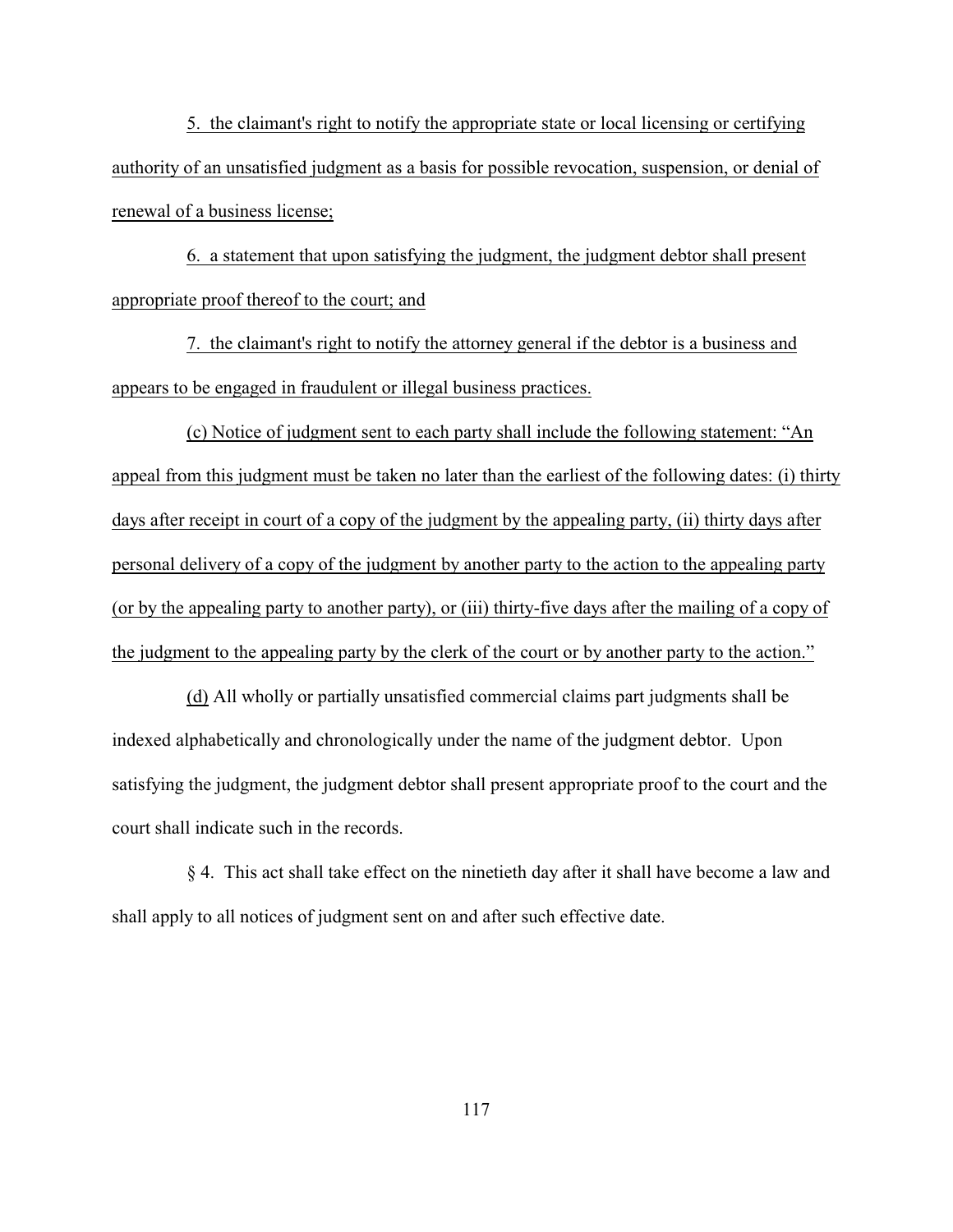25. Removal of Certain Criminal Cases (CPL 180.25)

This measure would add a new section 180.25 to the Criminal Procedure Law to allow a superior court to remove a felony action from a local criminal court to expedite a defendant's plea to the felony charge.

Under current law, a criminal defendant charged in a local criminal court with the commission of a felony may waive his or her right to a preliminary hearing. Upon such waiver, the local criminal court must transfer the criminal action to the superior court. In many cases, such a waiver is made by a defendant because he or she intends to plead guilty to the offense charged. In such cases, the defendant must return to the local criminal court to waive the preliminary hearing and then must appear in the superior court to waive indictment and plead guilty to a superior court information. This measure would authorize a superior court judge to remove a felony action from a local criminal court following a defendant's arraignment, but prior to the defendant's waiver of a preliminary hearing, when the superior court finds that such removal will promote the administration of justice. The superior court then would have the same powers with respect to the disposition of the felony complaint as did the local criminal court from which it was removed, including accepting the defendant's waiver of a preliminary hearing.

This measure will allow speedy disposition of those felony cases in which the defendant and the prosecutor have reached a plea bargain agreement, particularly when the defendant will be referred to a specialized court such as a drug court or a domestic violence court immediately following arraignment in a local criminal court. In addition, this new procedure will ensure the most efficient use of resources in the local criminal courts.

## Proposal

AN ACT to amend the criminal procedure law, in relation to removal of certain criminal cases

### The People of the State of New York, represented in Senate and Assembly, do enact as

#### follows:

Section 1. The criminal procedure law is amended by adding a new section 180.25 to

read as follows:

§180.25. Proceedings upon felony complaint; removal of action from local criminal court

by superior court. Following defendant's arraignment before a local criminal court upon a felony

complaint, but prior to waiver by the defendant of a hearing upon such felony complaint, a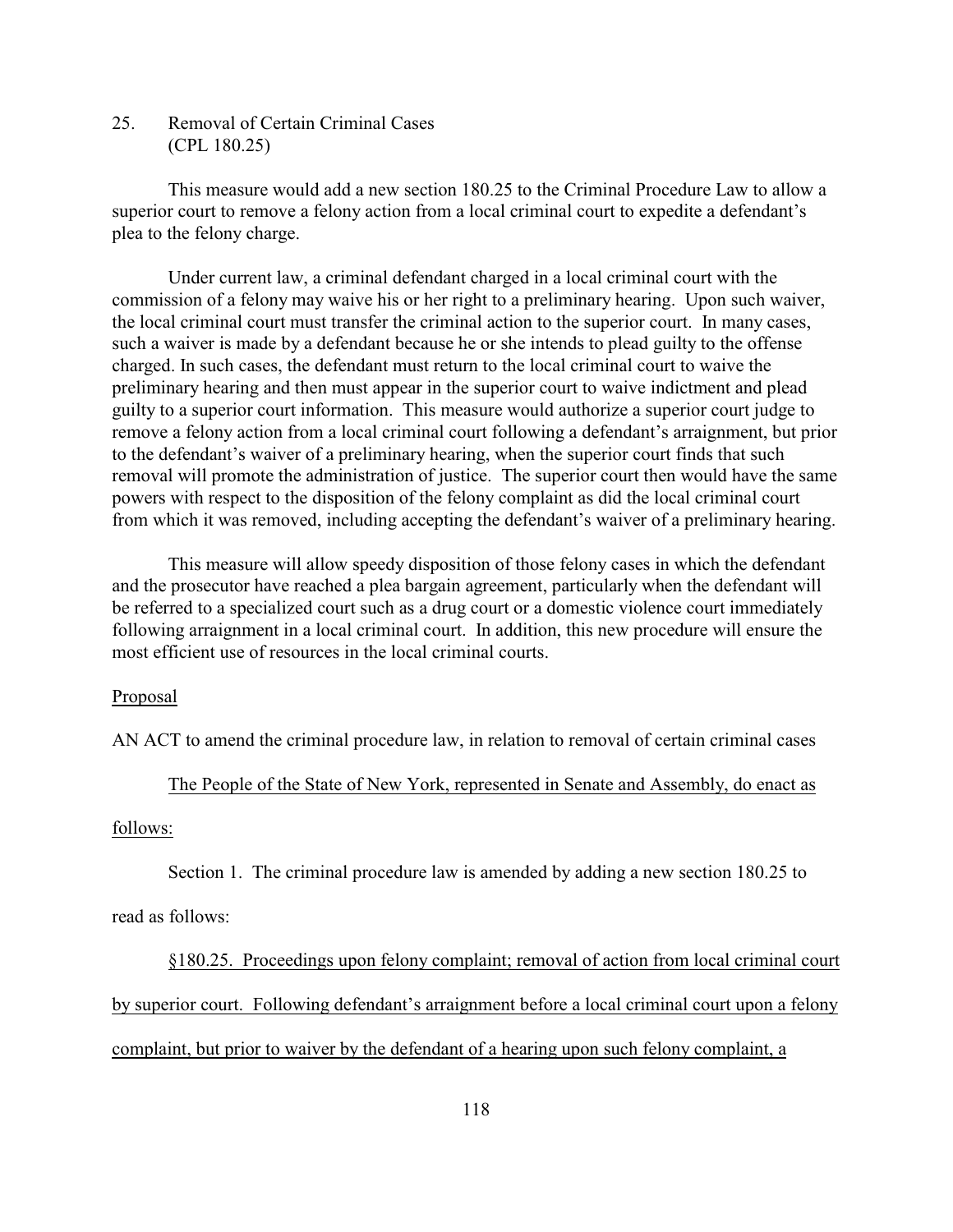superior court of the county in which the local criminal court is located may order that the action be removed to such superior court from such local criminal court provided it finds that such removal will promote the administration of justice. Upon such removal, the superior court may exercise all powers with respect to such felony complaint as might have been exercised by the local criminal court from which it was removed, except that, where the defendant does not waive a hearing upon the felony complaint, the superior court shall order that the action be removed back to the local criminal court in which it was commenced for further proceedings in accordance with this article.

§ 2. This act shall take effect immediately.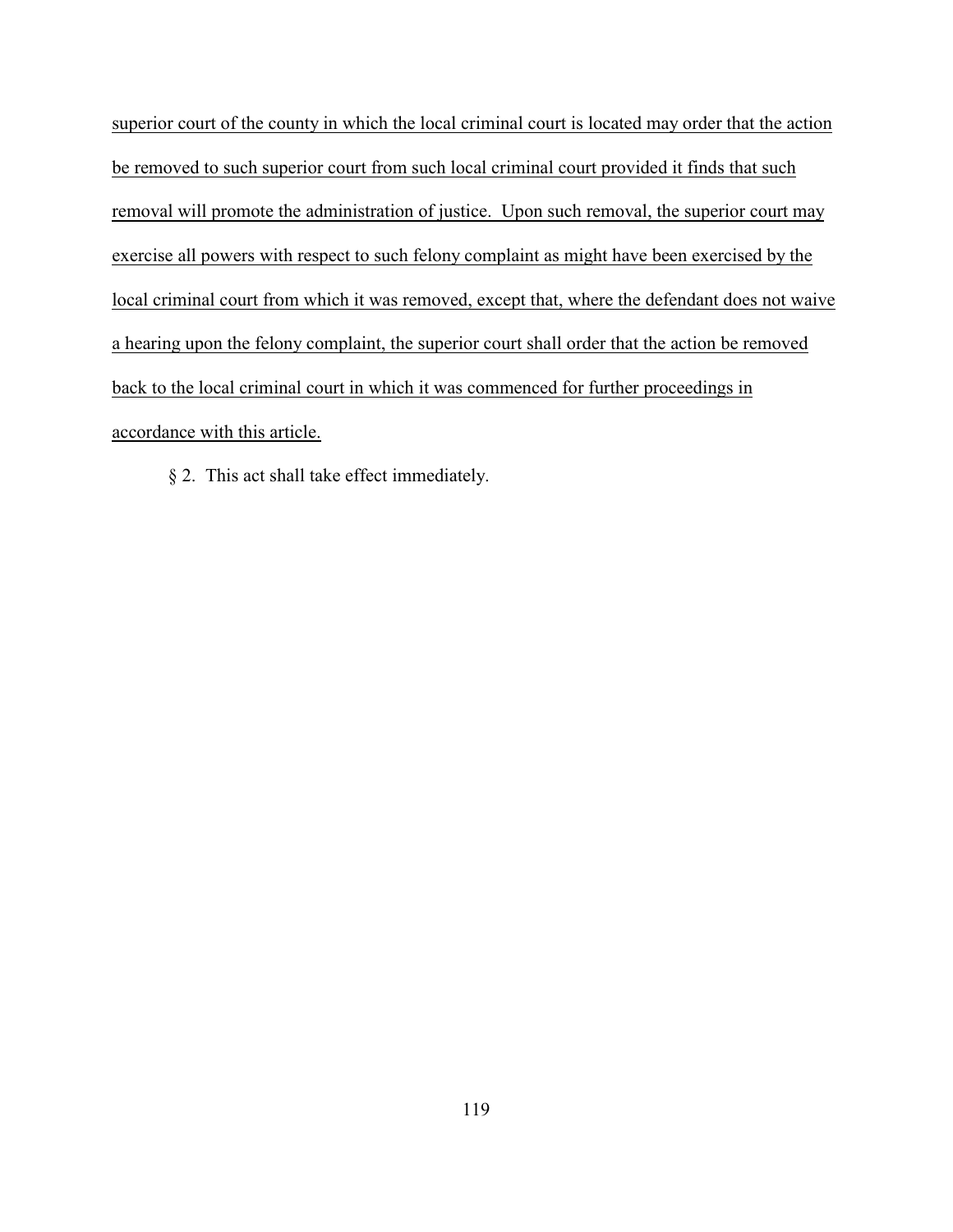26. Notice Required to Obtain a Default Judgment for Failure to Answer an Accusatory Instrument Charging a Traffic Infraction (VTL § 1806-a)

This measure would amend section 1806-a of the Vehicle and Traffic Law to authorize a court to use regular first class mail to notify a defendant who fails to answer a notice of appearance, a summons or some other notice of violation charging the defendant with a traffic infraction involving parking, stopping, or standing.

Section 1806-a authorizes courts having jurisdiction of traffic infractions to enter a default judgment against a defendant who fails to answer the accusatory instrument charging the offense. Before doing so, however, the court must give the defendant 30 days' notice of the impending default judgment by certified mail. This measure amends section 1806-a to allow such notice to be given by regular first class mail when a defendant fails to answer a charge involving parking, stopping or standing offenses and certain conditions are met. Specifically, the defendant must have been served personally with an appearance ticket, a summons or some other notice of violation and with notice that if the defendant fails to answer the charge, the court may enter a plea of guilty on the defendant's behalf and impose a fine that is authorized by law. With respect to parking, stopping or standing offenses, personal service would include posting the notice or summons by affixing it to a conspicuous place on the motor vehicle involved. Proof of such personal service must be filed with the court. This notice procedure is consistent with that set forth in CPLR 3215 for default judgments entered in civil cases.

Enactment of this measure will greatly reduce mailing costs incurred by courts that handle a large number of parking, stopping or standing offenses.

#### Proposal

AN ACT to amend the vehicle and traffic law, in relation to default judgment for failure to answer an accusatory instrument charging a traffic infraction

#### The People of the State of New York, represented in Senate and Assembly, do enact as

## follows:

Section 1. Subdivision 1 of section 1806-a of the vehicle and traffic law, as amended by

chapter 83 of the laws of 1995, is amended to read as follows:

1. (a) In the event a person charged with a traffic infraction does not answer within the

time specified, the court having jurisdiction, other than a court in a city having a population over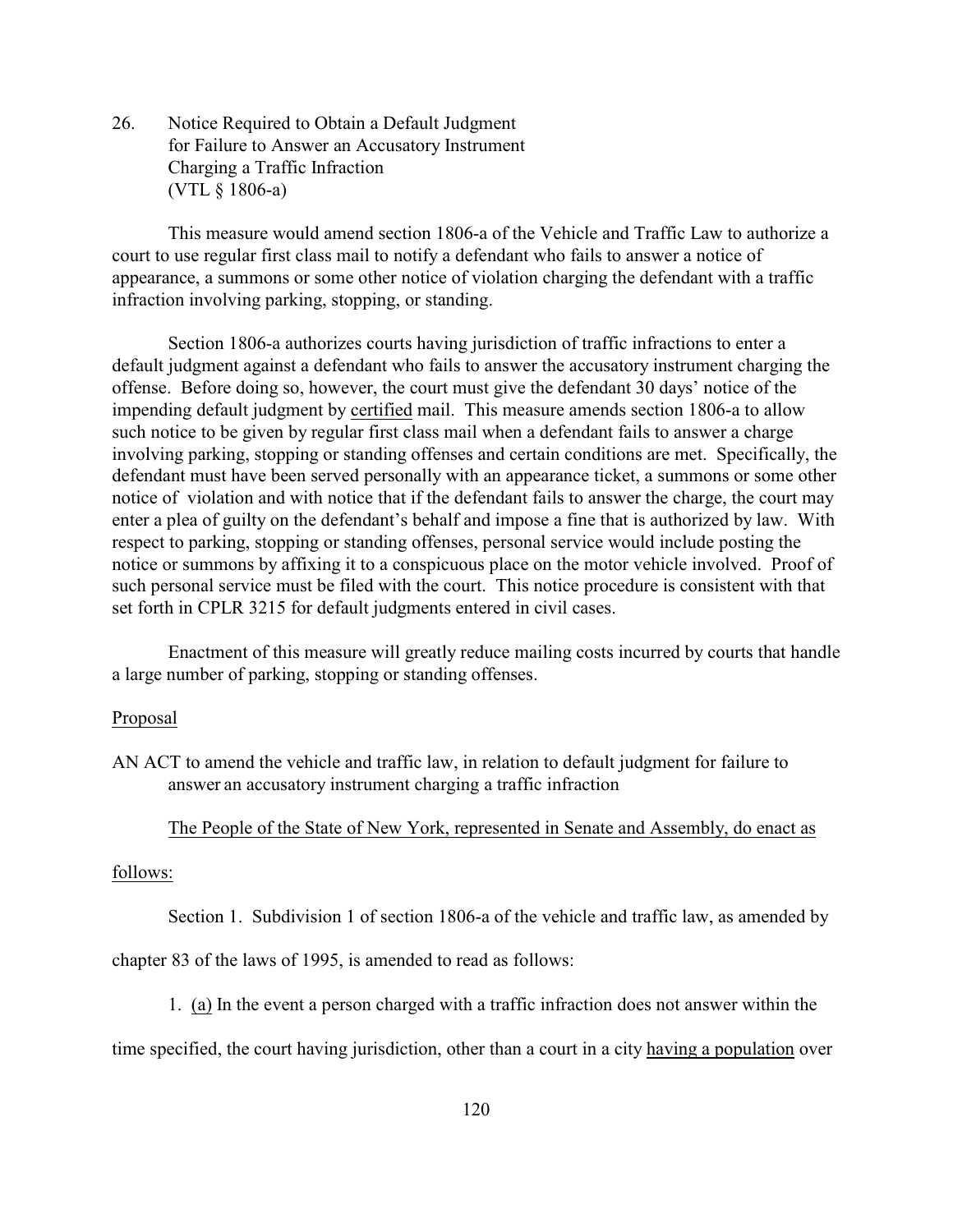one million [population] may, in addition to any other action authorized by law, enter a plea of guilty on behalf of the defendant and render a default judgment of a fine determined by the court within the amount authorized by law. Any judgment entered pursuant to default shall be civil in nature, but shall be treated as a conviction for the purposes of this section. However, at least thirty days after the expiration of the original date prescribed for entering a plea and before a plea of guilty and a default judgment may be rendered, the traffic violations bureau or, if there be none, the clerk of the court, shall notify the defendant by certified mail at defendant's last known place of residence: [(a)] (i) of the violation charged; [(b)] (ii) of the impending plea of guilty and default judgment; [(c)] (iii) that such judgment will be filed with the county clerk of the county in which the operator or registrant is located[,]; and  $[(d)]$  (iv) that a default or plea of guilty may be avoided by entering a plea or making an appearance within thirty days of the sending of such notice. Pleas entered within that period shall be in a manner prescribed in the notice.

(b) Notwithstanding any provision of paragraph (a) of this subdivision, where defendant is charged with a traffic infraction involving parking, stopping or standing under this chapter or under an ordinance, rule or regulation adopted pursuant to this chapter, the notice required by paragraph (a) may be sent by regular first class mail to defendant's last known place of residence, provided: (i) the defendant was served, either by personal delivery to him or her or by affixation upon the motor vehicle involved, with an appearance ticket, a summons or other notice of the violation describing the traffic infraction charged, together with written notice that in the event the defendant does not appear and answer the charge within the time specified in such appearance ticket, summons or other notice of the violation, the court will enter a plea of guilty on behalf of the defendant and render a default judgment of a fine determined by the court within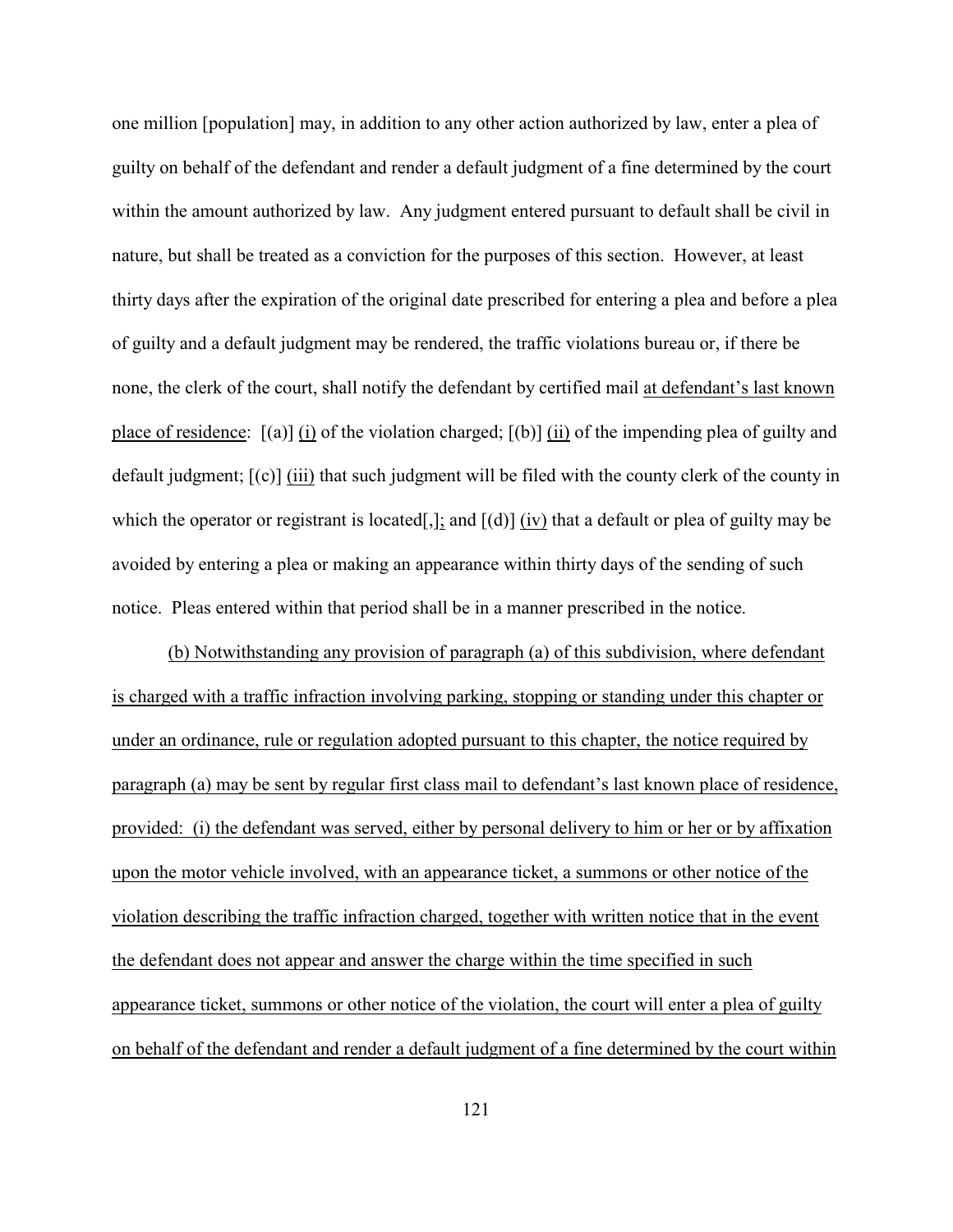the amount authorized by law; and (ii) proof of service thereof, in a form prescribed by section three hundred six of the civil practice law and rules, is filed with the court.

(c) In no case shall a default judgment and plea of guilty pursuant to this section be rendered more than two years after the expiration of the time prescribed for originally entering a plea. When a person has entered a plea of not guilty and has demanded a hearing, no fine or penalty shall be imposed for any reason, prior to the holding of the hearing which shall be scheduled by the court of such city, village or town within thirty days of such demand.

§ 2. This act shall take effect thirty days after it becomes a law and shall apply to all traffic infractions committed on or after such effective date.